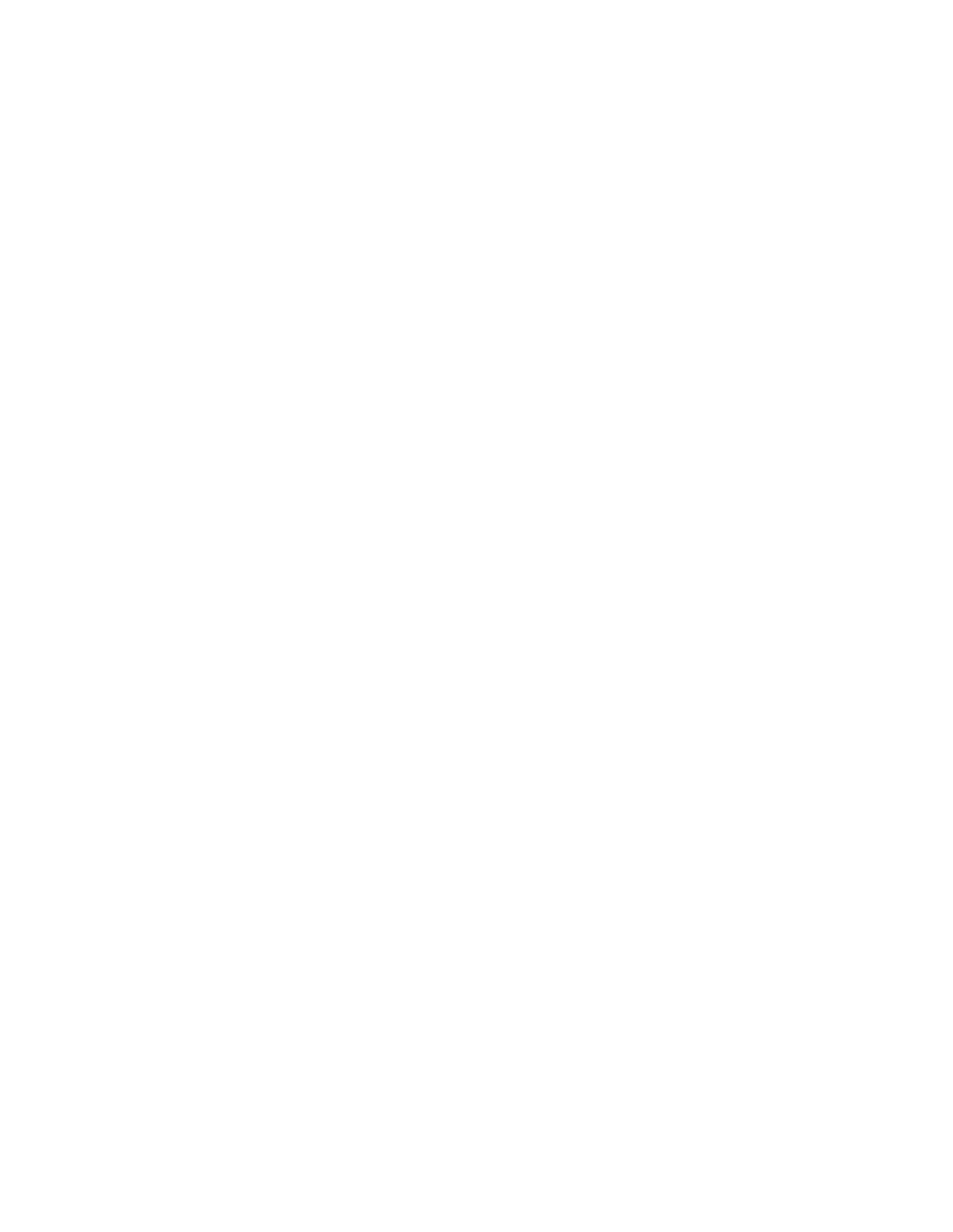### **Table of Contents**

| Article 1:  | Information on the definition of the bargaining unit and its members.                                                                                                                                                                        |
|-------------|----------------------------------------------------------------------------------------------------------------------------------------------------------------------------------------------------------------------------------------------|
| Article 2:  | . 3<br>Statement on the Association's commitment to avoid strikes during the duration<br>of the Agreement.                                                                                                                                   |
| Article 3:  | Information on the rights reserved by management.                                                                                                                                                                                            |
| Article 4:  | Information on organizational security, LRSA dues, LRSA representatives.                                                                                                                                                                     |
| Article 5:  | Information on appointment, probation, transfers, reassignments, performance<br>evaluation, unit member discipline, demotion, examination of records, professional<br>growth, staff development leave, adjunct faculty teaching assignments. |
| Article 6:  | .25<br>Information on the work year, work week and academic calendar.                                                                                                                                                                        |
| Article 7:  | .27<br>Information on work schedules, overtime, call backs, work schedule changes, and<br>vehicle assignment and usage.                                                                                                                      |
| Article 8:  | 29<br>Information on sick leave, vacation, personal business, personal necessity, jury duty,<br>critical illness, bereavement, and other leaves of absence with pay.                                                                         |
| Article 9:  | .43                                                                                                                                                                                                                                          |
|             | Information on leaves without pay including long-term health, long-term military, family<br>care, personal, education (full-time and part-time) and peace corps.                                                                             |
| Article 10: | Information on funding sources for salary and benefit improvements, salary schedule,<br>initial salary placement, service and longevity increments, working out of class, shift<br>differential, and repayment of money owed district.       |
| Article 11: | . 49<br>Information on medical and dental insurance, dependent care assistance, flexible<br>spending account, disability income protection, unemployment insurance, parking<br>fees, and health care benefits for retirees.                  |
| Article 12: | Information on the grievance process and dispute resolution.                                                                                                                                                                                 |
| Article 13: | 59<br>Information on safety including safety committees, safety equipment and classes,<br>illness/injury prevention plan, and police, facilities management and custodial uniforms.                                                          |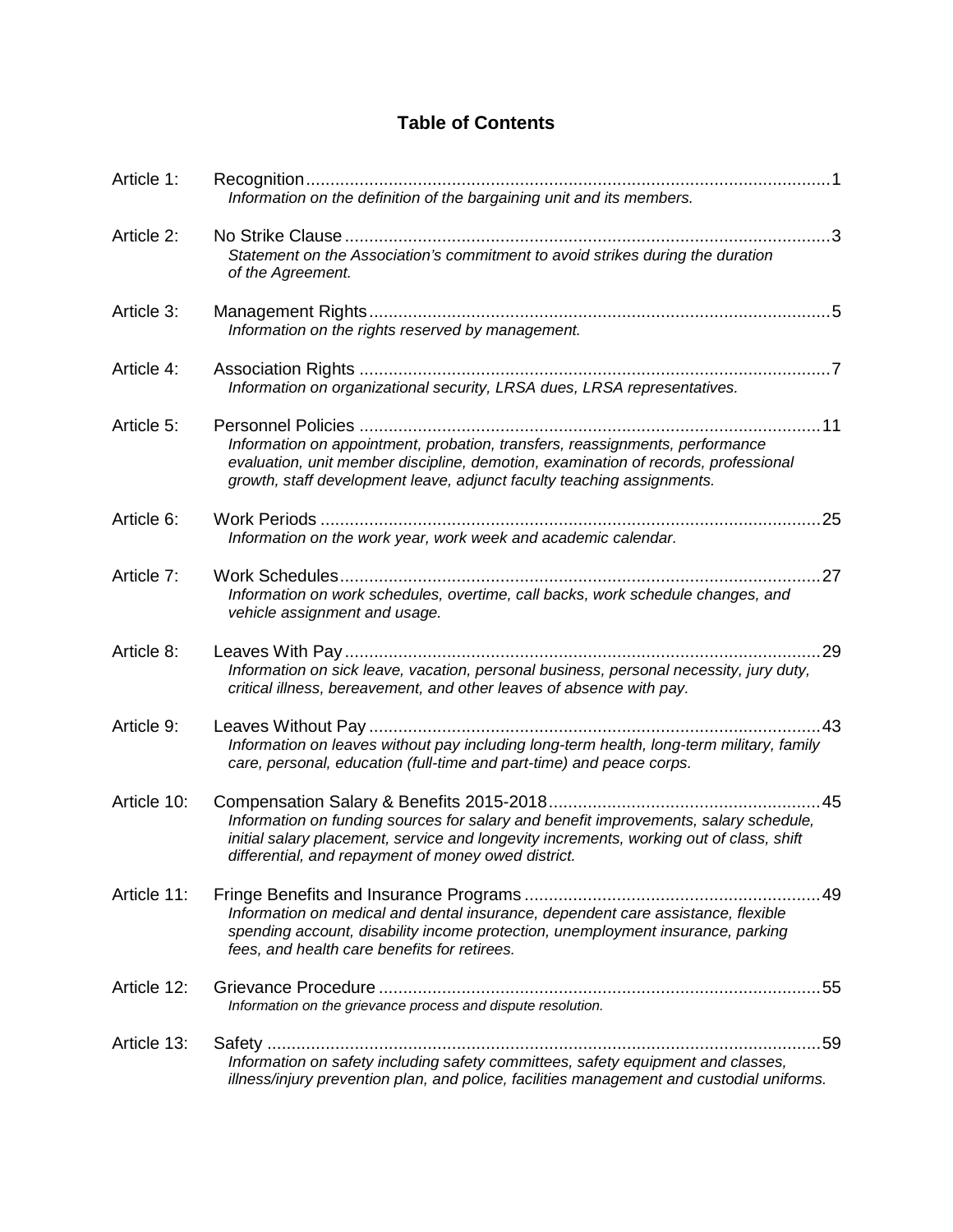| Article 14: | Statement on the integrity of the contract when a specific provision has been invalidated<br>by a court of law and the process of renegotiating any invalidated provision. |  |
|-------------|----------------------------------------------------------------------------------------------------------------------------------------------------------------------------|--|
| Article 15: | Statement on the mutual commitment of the District and the Association to non-<br>discrimination.                                                                          |  |
| Article 16: |                                                                                                                                                                            |  |
| Article 17: |                                                                                                                                                                            |  |
| Article 18: |                                                                                                                                                                            |  |
|             |                                                                                                                                                                            |  |
|             | Attachment 1: Calculation of Available Growth Revenues & Related Growth                                                                                                    |  |
|             |                                                                                                                                                                            |  |
|             |                                                                                                                                                                            |  |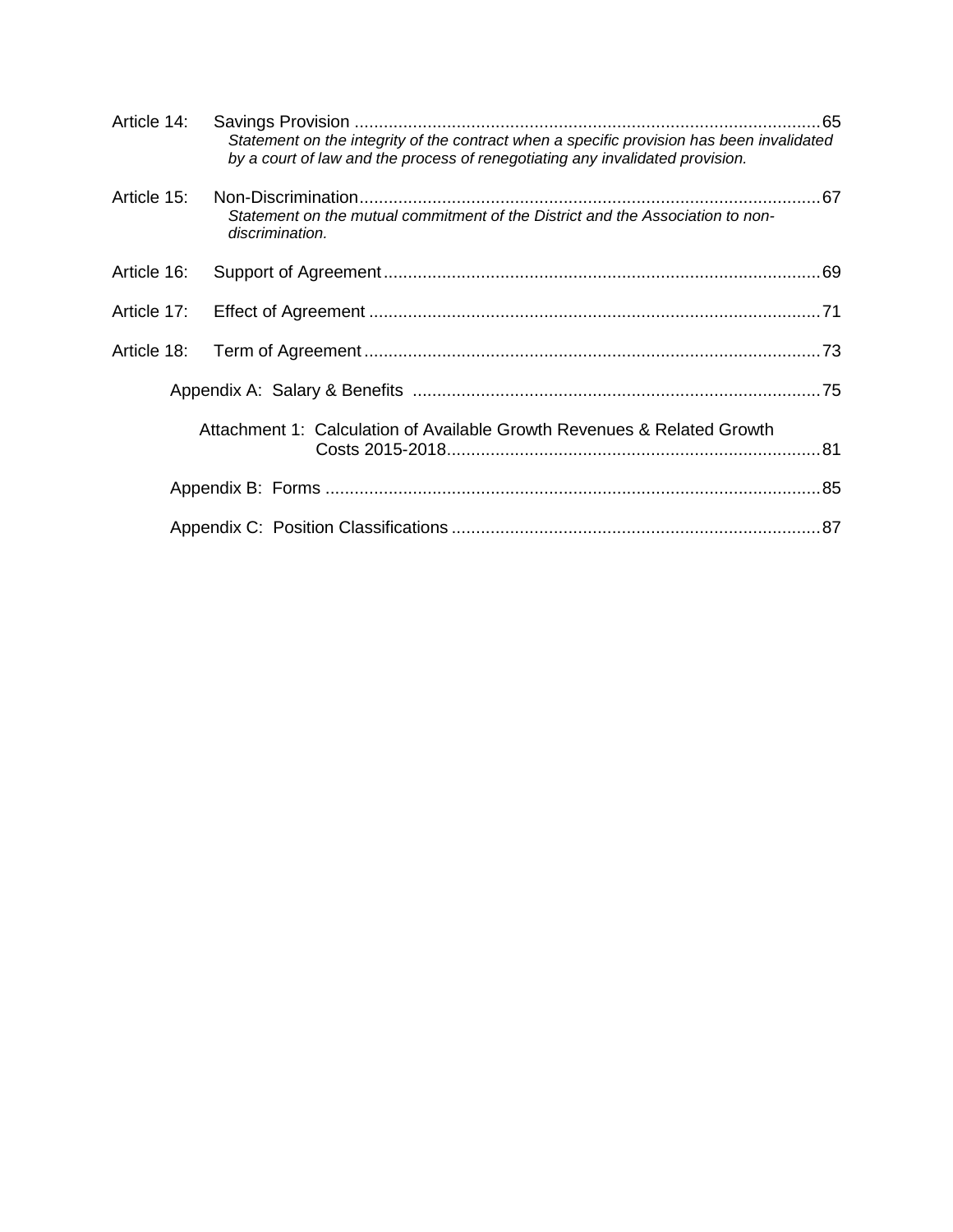## **Article 1: Recognition**

- 1.1 The Los Rios Community College District, hereinafter referred to as the "District" or the "Employer," confirms its recognition of the Los Rios Supervisors Association, hereinafter referred to as the "Association" or "LRSA," as the exclusive representative for employees in the supervisory bargaining unit as certified by the Public Employment Relations Board (PERB) on July 23, 1977, as amended by mutual agreement. This unit includes supervisors in position classifications as listed in Appendix D attached hereto and incorporated by reference as part of this Agreement. The bargaining unit may be expanded to other classes.
- 1.2 The bargaining unit shall not have any classifications removed from it without express written agreement by LRSA.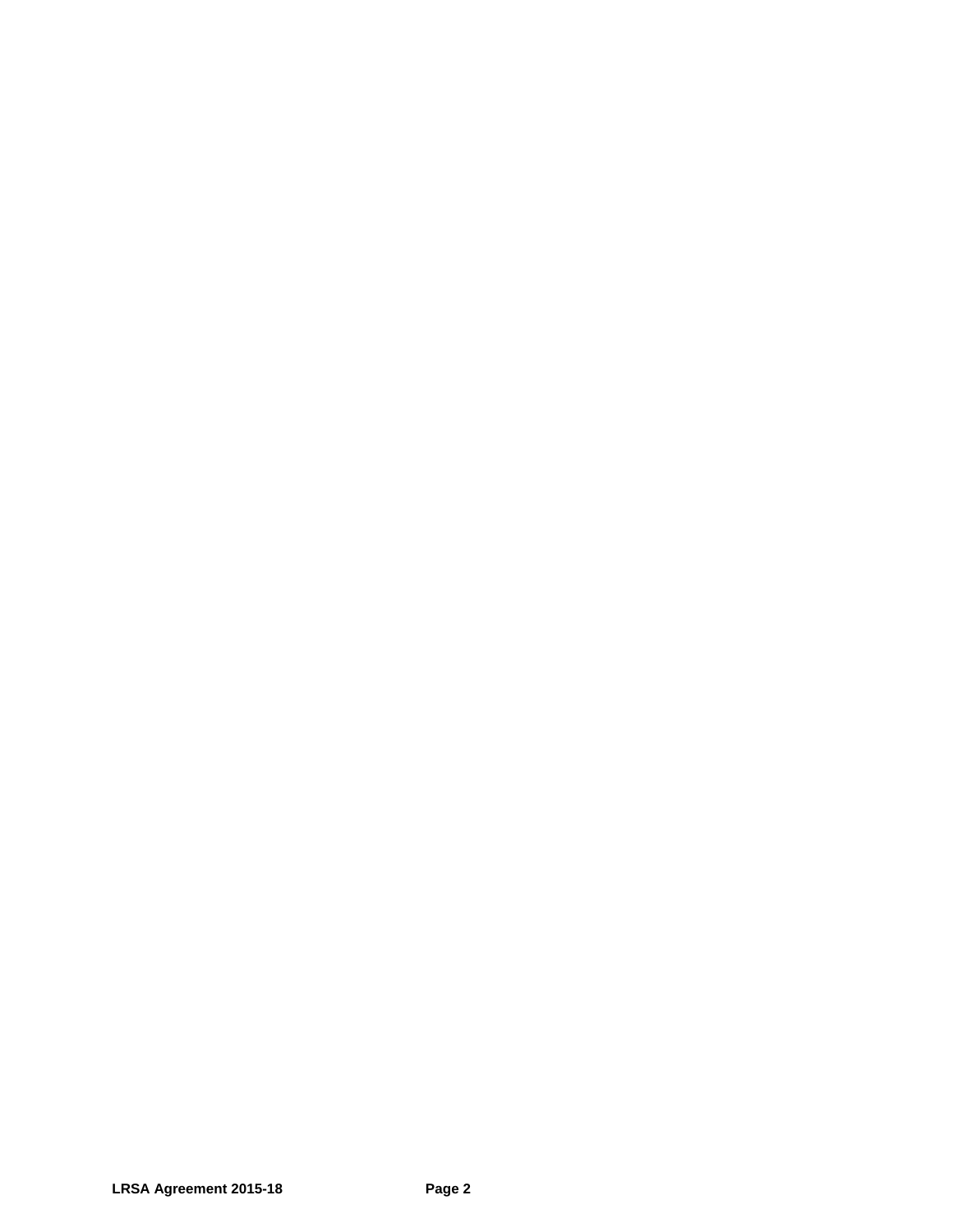## **Article 2: No Strike Clause**

- 2.1 The Association agrees not to sanction or participate in any strike, work stoppage, slow-down, picketing, or refusal or failure to fully and faithfully perform job functions and responsibilities, or other interference with the operations of the District, including compliance with requests by other labor organizations to do so, during the term of this Agreement. Similarly, the District agrees that it will not conduct a lock-out during the term of this Agreement.
- 2.2 The Association agrees to actively and in good faith encourage unit members to return to work in the event of any of the above-mentioned happenings.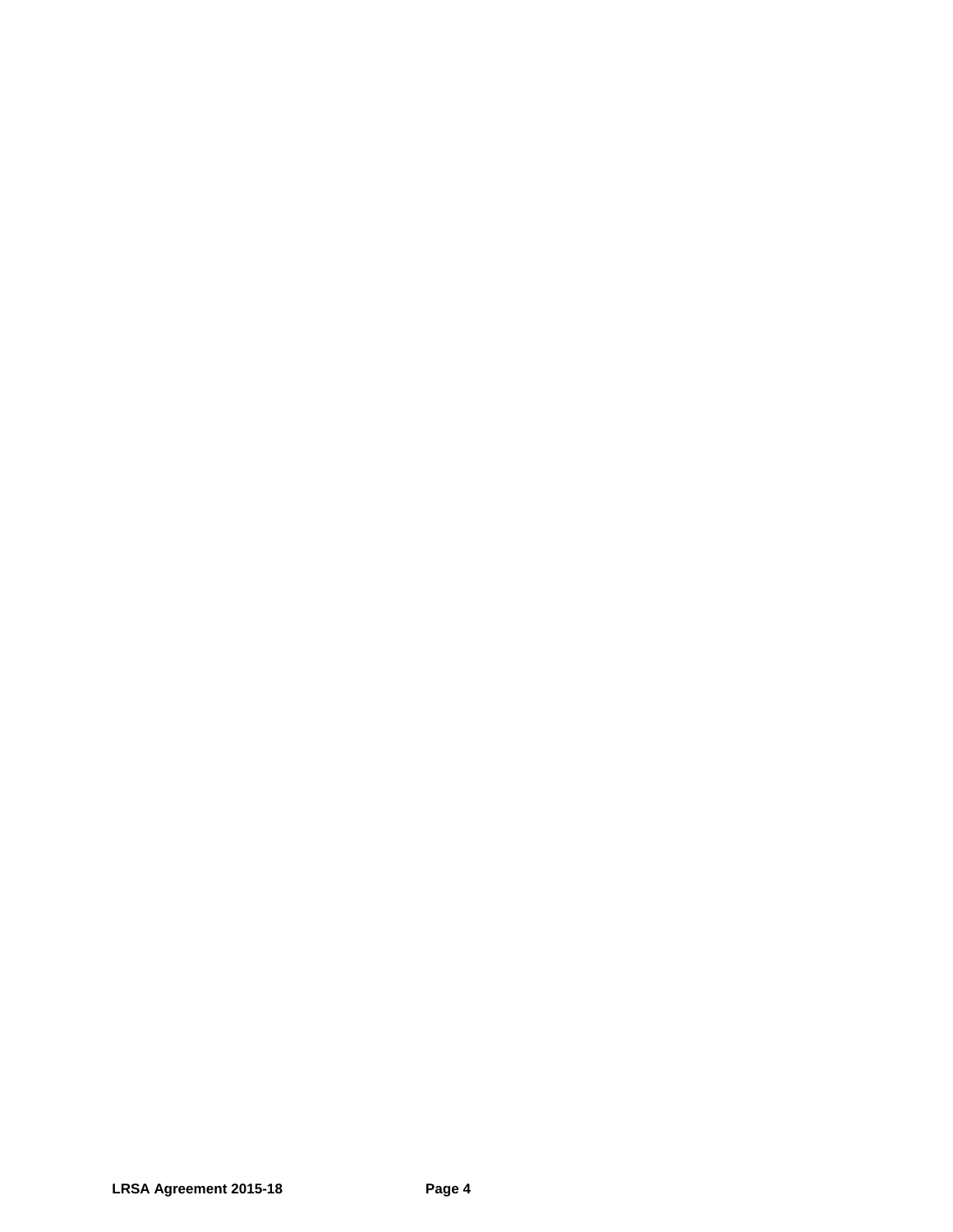## **Article 3: Management Rights**

- 3.1 It is understood and agreed that the District retains all of its powers and authority to direct, manage and control to the full extent of the law. Included in, but not limited to, those duties and powers are consistent with the terms of this Agreement and with applicable law, the exclusive right to: determine its organization; direct the work of its employees; determine the times and hours of operation; determine the kinds and levels of services to be provided and the methods and means of providing them; establish its educational policies, goals and objectives; insure the rights and educational opportunities of students; determine staffing patterns; determine the number and kinds of personnel required; maintain the efficiency of District operations; build, move or modify facilities; establish budget procedures and determine the methods of raising revenues; and take action on any matter in the event of an emergency. In addition, the Board retains the right to hire, classify, assign, evaluate, promote, terminate and discipline employees consistent with the terms of this Agreement and with applicable law.
- 3.2 The exercise of the foregoing powers, rights, authority, duties and responsibilities by the District, the adoption of policies, rules regulations and practices in furtherance thereof, and the use of judgment and discretion in connection therewith shall be limited only by the specific and express terms of the agreement, and then only to the extent such specific and express terms are in conformance with law.
- 3.3 The District retains its right to amend, modify, or rescind policies and practices referred to in this Agreement in cases of emergency and only as long as the said emergency exists. The term "cases of emergency" as used above specifically refers to any Act of God, natural disaster, or other calamity affecting the District. The determination of whether or not an emergency exists is solely within the discretion of the Board. However, before the Board determines that an emergency exists, the Board must state a factual basis which justifies its determination and such action must be reasonably necessary.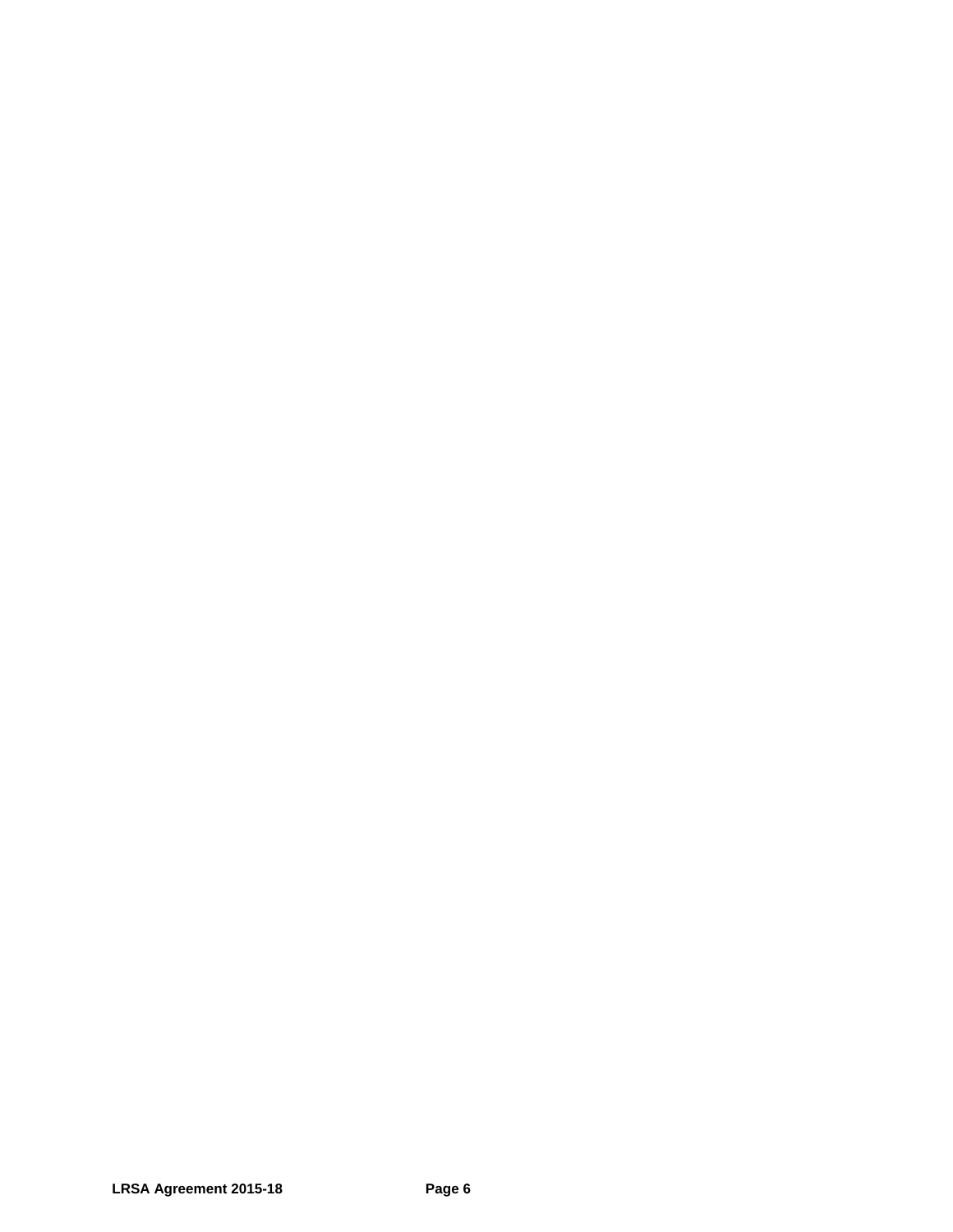### **Article 4: Association Rights**

#### 4.1 **Organizational Security**

- 4.1.1 This provision shall be voted upon separately by all employees covered by this Agreement in accordance with rules and regulations promulgated by the Public Employment Relations Board. Upon such a vote, this provision will become effective only if a majority of the employees covered by this Agreement voting approve this provision. Such vote shall not be deemed to either ratify or defeat the remaining provisions of this Agreement.
- 4.1.2 All employees covered by this Agreement as of its effective date and upon satisfaction of the provision above shall not be required as a condition of employment to become members of the Association.
	- 4.1.2.1 Employees who are not members of the Los Rios Supervisors Association shall pay to LRSA a fair share (agency) fee. This fair share fee shall be the minimum amount necessary for the LRSA to carry out the representational obligations imposed by Educational Employment Relations Act (EERA) on the Association as exclusive representative and shall be based on the direct cost of negotiating and administering the collective bargaining contract, settling grievances, and meeting and negotiating with the employer on matters within the scope of representation. The LRSA shall provide the District the method for computing the fee.
- 4.1.3 During the term of this Agreement, each new employee covered by this Agreement shall, as a condition of continued employment, thirty-one (31) calendar days after employment, pay to the Association initiation fees and dues required by the Association.
- 4.1.4 An employee covered by this Agreement may object to said deductions on the grounds of a conscientious objection. The employee then will be required to inform the District and the Association of his/her objection. The employee shall have an amount deducted monthly from his/her paycheck equivalent to the monthly Association dues with such deduction deposited to a scholarship fund established by the District.
- 4.1.5 Pursuant to PERB Regulation 32992, the exclusive representative shall provide annual written notice to each non-member who is required to pay an agency fee: (a) the amount of the agency fee which is to be expressed as a percentage of the annual dues per member based upon chargeable expenditures identified in detail by the notice; (b) the basis for the calculation of the agency fee; and (c) a procedure for appealing all or any part of the agency fee.

#### 4.2 **LRSA Dues**

- 4.2.1 The District agrees to deduct from each employee's wages the amount of the Association dues/fees and initiation fees as specified by the Association. The Association shall provide the District with a schedule of dues for employees covered by this Agreement. Individual employees will be required to submit written authorization to the District for payroll deductions of dues.
- 4.2.2 The Association agrees to indemnify and hold the District harmless against any and all claims, suits, orders of judgments brought or issued against the District as a result of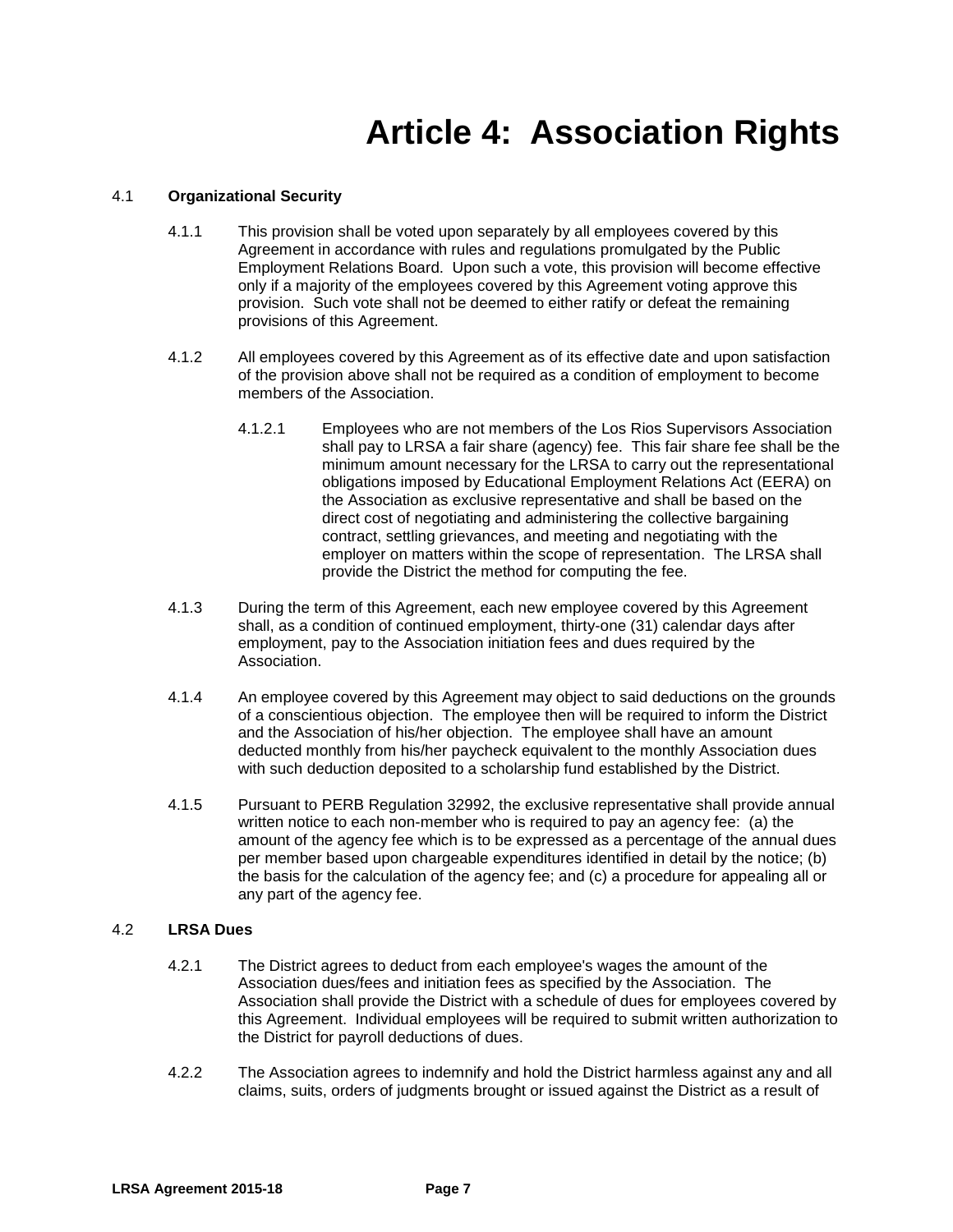any action taken by the District's agents or members of the Board of Trustees under the provisions of this Article.

#### 4.3 **General**

- 4.3.1 When such use, as verified in advance by the administrative representative, will not interfere with school programs and/or duties of any employee of the District, the Association shall have reasonable access to and use of office equipment and facilities. The Association shall reimburse the District for reasonable costs related thereto involving security, clean-up, materials, repairs, and so forth. Any other use of equipment and facilities shall be subject to the standard chart of costs.
- 4.3.2 In accordance with applicable laws, the District agrees that it shall not interfere with, intimidate, restrain, coerce, or discriminate against employees because of membership, participation, or holding office in the LRSA.

#### 4.4 **Postings, Mailings and Information**

- 4.4.1 It is also understood and agreed that the Association may use the school mailboxes and bulletin board spaces designated by the administrative representative subject to the following: (a) all postings for bulletin boards must contain the date of posting and the identification of the organization; (b) a copy of such posting must be delivered to the administrative representative at the same time as posting; and (c) the Association will not post information which contains untrue or misleading statements regarding the District or its personnel.
- 4.4.2 The Association may use the established District email system in a reasonable manner to communicate with union members and District administration. Such usage is subject to District policies and regulations related to computer use and related privacy expectations for such use. Use of District email for Association business shall not interfere with regular District business conducted with the email system. Use of the District email system does not ensure that all members will have access to a personal computer or a District assigned individual email account.

#### 4.4.3 *Other Information*

The District shall provide, in a timely manner and as mutually agreed by the parties, other information that is generally available to it and to which the LRSA has a legal right to access.

#### 4.5 **Distribution of Agreement**

4.5.1 The Human Resources Office at the District Office shall have copies of this Agreement available for distribution to Bargaining Unit members as soon as practical after this Agreement has been ratified by the parties. At the time of processing, new hires into the Bargaining Unit shall be advised that LRSA is the exclusive bargaining representative, will be provided a copy of this agreement, and will be informed of the online access to this agreement including a list of position classifications and salary schedules.

#### 4.6 **LRSA Representatives and Other Association Authorized Individuals**

4.6.1 An Association representative shall be granted reasonable release time to attend meetings with administrators for the express purpose of working towards the resolution of the grievance of a unit member.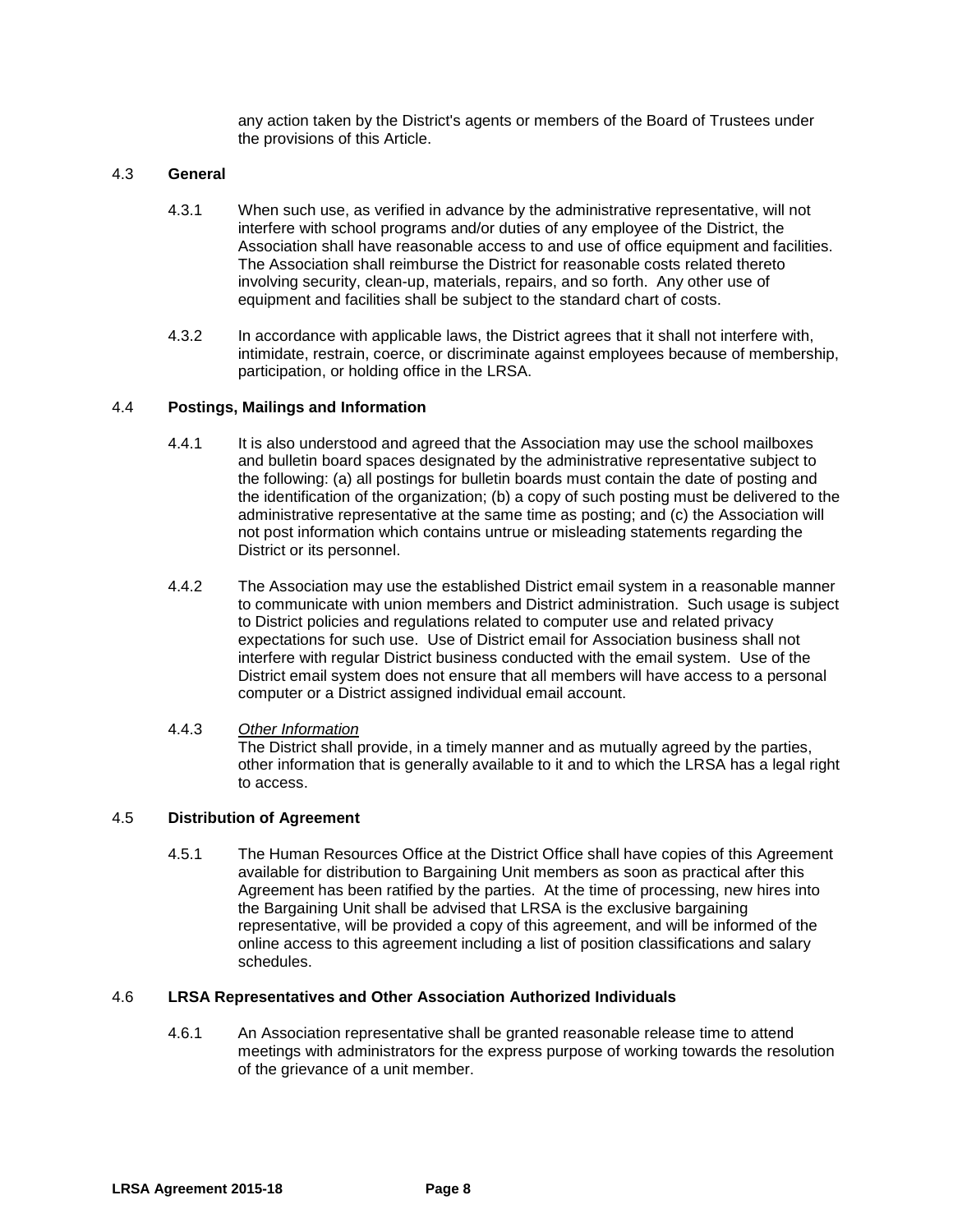- 4.6.2 Once formal negotiations have commenced, members of the Association negotiation team shall be granted up to two (2) hours per week release time for the purpose of preparing for negotiations. The LRSA negotiating team shall not exceed more than seven (7) members. Upon request the District will provide the LRSA with a list of unit members on a semiannual basis. The list will include the name, home address, and phone number(s) for all unit members, unless a member has a written request on file with the Human Resources Office that such information not be released, such form to be mutually agreed upon by the District and the LRSA. If the LRSA requests additional copies, the LRSA will reimburse the District for the actual cost of providing additional copies.
- 4.6.3 For a given fiscal year, up to ninety-six (96) hours of release time shall be provided to the Association officers, executive board members, representatives and other Association authorized individuals for their attendance at conferences, conventions, and workshops relevant to representation issues and association business. Up to eight (8) hours of release time may be provided to each of these individuals and can be used in minimum blocks of four (4) hours.
- 4.6.4 The District will act in good faith in granting said time for association meetings, training and conferences. Association members are to make their request for release time in advance to the Associate Vice Chancellor, Human Resources and have the approval of their immediate supervisor. An association member's request for such release time will be made seventy-two (72) hours in advance or as soon as is practical in writing to the unit member's immediate supervisor. The Associate Vice Chancellor, Human Resources will track and maintain record of the amount of release time used by association members.

#### 4.7 **Notification** *–* **Job Classification/Description**

The District shall provide the LRSA the opportunity to comment on and agree to notify the LRSA whenever a job classification within the unit is being created or modified. The response time from the LRSA shall be no more than twenty-one (21) calendar days from initial notification date. The District agrees to involve the LRSA in determining job classification salary range assignments following the Ewing Study guidelines. Within one year of the modification or creation of a job classification, either the District or LRSA may request a meeting to assess the effectiveness of the job description relative to the assignment.

#### 4.8 **LRSA Notification**

The LRSA President shall be forwarded in either print or electronic format one (1) copy of the complete public agenda of the Board of Trustees and one (1) copy of the official minutes of the Board of Trustees. Additionally, the LRSA Treasurer shall be mailed one (1) copy of the complete public agenda of the Board of Trustees and official minutes of the Board of Trustees. Both the public agenda and official minutes are intended to provide notification of new hires, resignations, and reassignments. The LRSA President and Treasurer shall each be provided one (1) copy of the strength report prepared semi-annually by the District Human Resources Office.

4.9 Within a reasonable time following the processing, the District will provide the LRSA Treasurer with a copy of a form signed by a new hire verifying that he/she has been provided a copy of this Agreement, the discipline process manual, management handbook, and information relative to the annual new manager/supervisor orientation.

#### 4.10 **LRCCD Policies and Administrative Regulations**

LRCCD Policies and Administrative Regulations are available online at [http://www.losrios.edu/legal/.](http://www.losrios.edu/legal/) The District will provide notice to LRSA of any adopted changes of the LRCCD Policies and Administrative Regulations during the term of this Agreement per 4.10.1.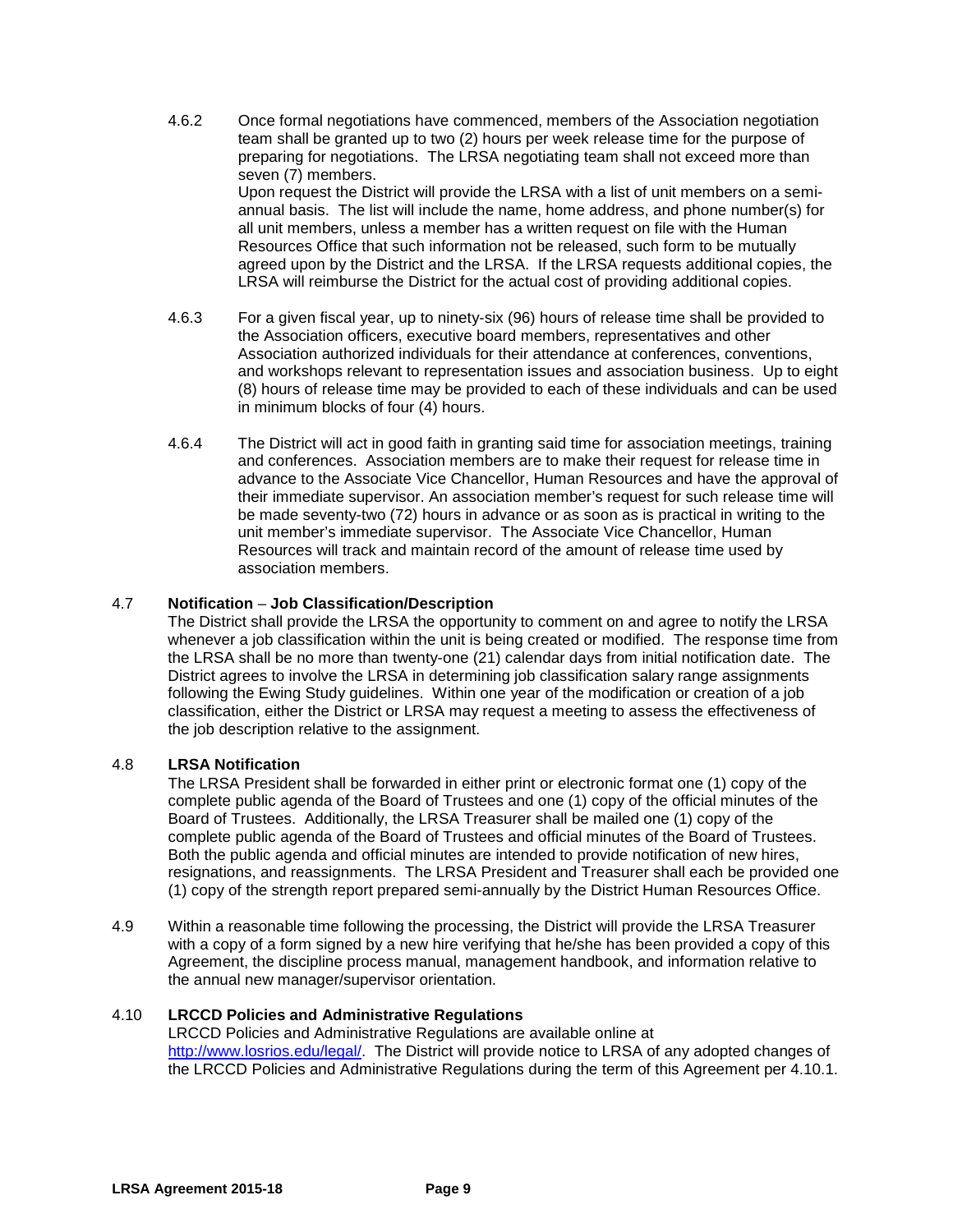#### 4.10.1 *Chancellor's Cabinet*

Pursuant to Board Policy P-3411, the LRSA President shall serve as a member of the Chancellor's Cabinet. The Chancellor's Cabinet shall function as the District shared governance group and may take up issues of district level significance, including policy development and implementation, which are not reserved by law, contract or agreement for negotiation, or which may be the responsibility of other groups.

#### 4.10.2 *Practices and Procedures*

When an issue subject to this Agreement is in dispute, LRSA, upon request, shall have the right to have documentation of any practice or procedure related to the issue in dispute.

#### 4.11 **Posting of Degrees in College Catalogs**

If the college includes Classified Supervisors in the college catalog, LRSA members may opt-in to have their post-high school educational degrees posted in the online version of college catalogs. It is incumbent upon the unit member to provide his/her educational information to the responsible person on campus in a timely manner.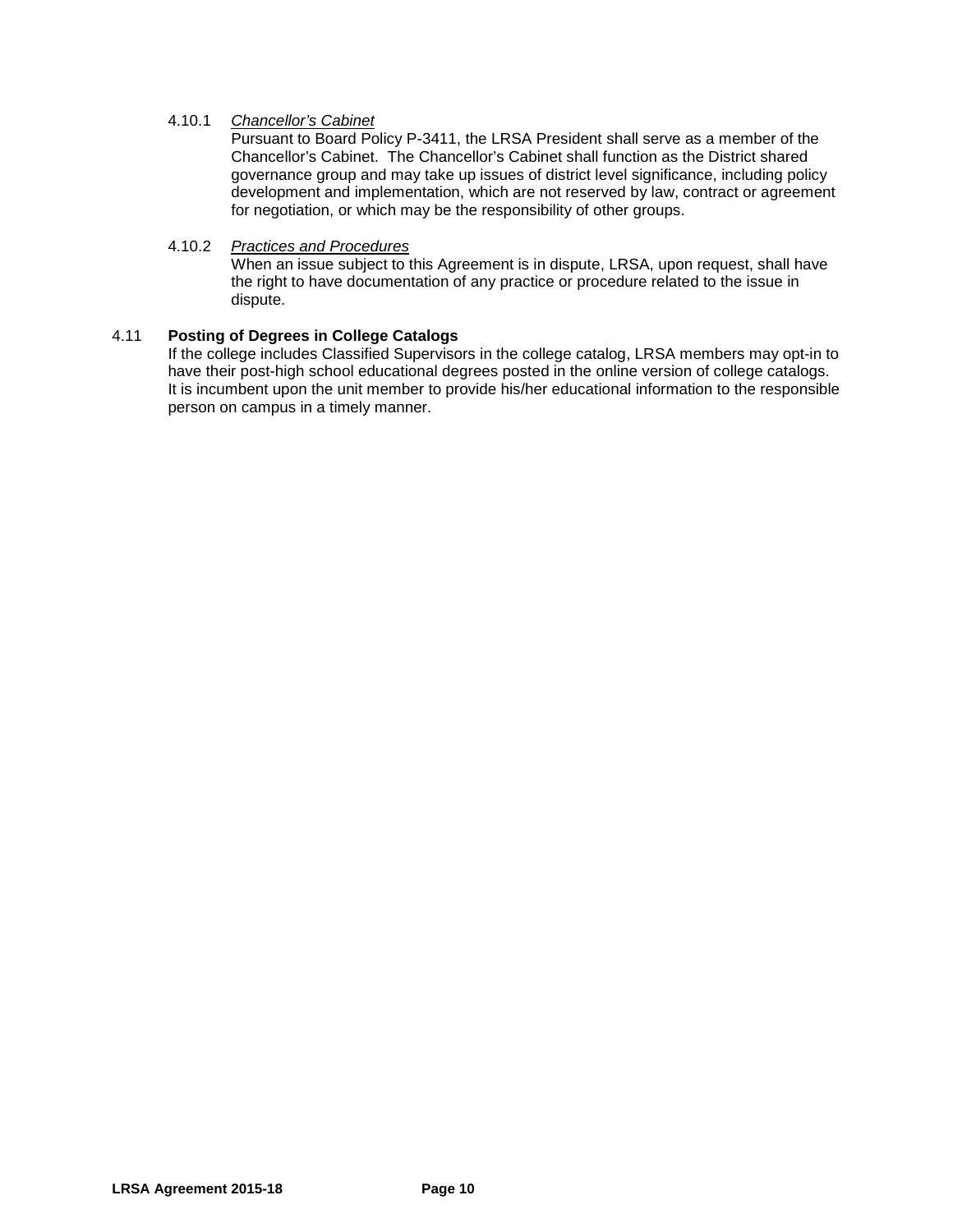# **Article 5: Personnel Policies**

#### 5.1 **Duties of Supervisory Employees**

The Chancellor shall fix the duties of all supervisory positions in accordance with procedures determined by the governing board.

- 5.1.1 In situations where supervisors work with faculty coordinators, the supervisor is responsible for directing the functions of the classified support personnel as defined in Government Code 3540.1 and in accordance with the District policies and collective bargaining agreements. It is recognized that best practices indicate the benefit of the coordinator and supervisor working together on the program and its impact on the classified support staff workload.
- 5.1.2 When a supervisor is assigned to temporarily supervise staff and/or an area which are not part of his/her regular responsibilities:
	- a. The immediate manager shall notify the supervisor of the temporary assignment and timeframe involved.
	- b. The immediate manager shall make clear as to the expectations of the supervisor regarding the temporary assignment of staff/responsibilities, including but not limited to evaluation responsibilities, direct supervisor authority, chain of command, and area responsibilities to be performed.
	- c. The immediate manager shall coordinate with the supervisor to ensure affected staff are informed of the temporary assignment.
	- d. Such assignments should be limited in duration to meet the temporary needs of the department/operation.

#### 5.2 **Appointment/Probation**

- 5.2.1 Each person appointed to a regular supervisory position shall serve a probationary period of one (1) year. At designated times during the probationary period, the performance of the unit member shall be reviewed by those having the responsibility for recommending permanent status. Failure by the District to timely reject on probation a unit member at the end of the probation period shall automatically result in that unit member gaining permanent status. (Education Code 88010)
- 5.2.2 Upon satisfactory completion of the required probationary period, a regular unit member shall achieve permanent status in the class in which he/she served the probationary period.
- 5.2.3 Time spent in a service in substitute and short-term positions does not count toward a probationary period in a regular position. (Education Code 88127)
- 5.2.4 At the time of appointment to a position within the bargaining unit, individuals will participate in an orientation and processing at the District Human Resources Office. Individuals will be provided copies of the LRSA contract, training materials from previous supervisory training modules and other materials to assist the supervisor in the day-to-day supervision of personnel (i.e., FRISK manual, evaluation training materials, progressive discipline training materials).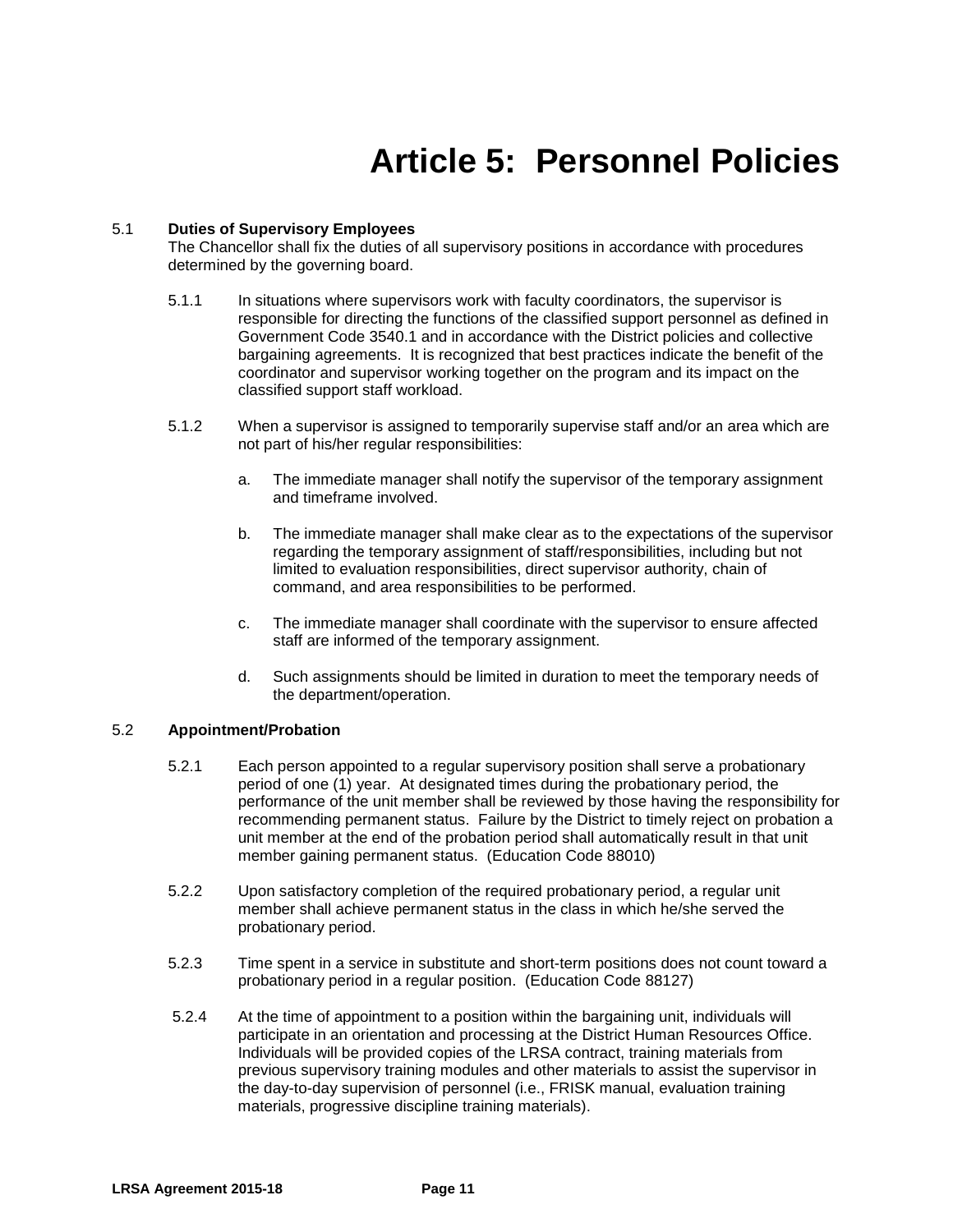#### 5.3 **Transfers/Reassignments/Promotions**

- 5.3.1 *Definitions*
	- 5.3.1.1 *Administrative Transfer* A transfer initiated by the District. It may be a mutual interest. An administrative transfer cannot be to lower classification.
	- 5.3.1.2 *Voluntary Transfer* A transfer initiated by the unit member.

#### 5.3.1.3 *Reassignment* A (lateral) transfer to another position or operating unit within the work location. A change in work shift is not a reassignment.

#### 5.3.1.4 *Work Locations* For purposes of this Agreement, work locations are defined as follows: (a) American River College and all satellites; (b) Cosumnes River College and all satellites; (c) Folsom Lake College and all satellites; (d) Sacramento City College and all satellites; and (e) District Office/Facilities Management and all satellites.

- 5.3.1.5 *Operating Unit* Any department/division within a work location.
- 5.3.1.6 *Vacancy* Any unit position that the District intends to fill.

#### 5.3.1.7 *Classification*

A specific job description and its salary range within the unit.

#### 5.3.2 *Employee-Initiated Transfer/Reassignment*

The District recognizes the interests of unit members in seeking voluntary transfers. Accordingly, at least five (5) working days before a position is advertised externally, unit members meeting the minimum qualifications will be given consideration for voluntary transfer within the LRSA unit. To be considered for voluntary transfer, the unit member must submit a current application and a letter of interest to be considered for the vacant position to the Human Resources Office by the closing of the fifth working day. The unit member will be afforded an interview with the appropriate administrator and notified by the Human Resources Office of the results of the interview. When more than three (3) unit members request a transfer, the interviews may be limited to only the three (3) most qualified based on screening of applications. If none of the applicants for voluntary transfer are recommended for the position, their applications will be included in the general applicant pool for the position. However, this does not guarantee that they will be granted a second interview.

#### 5.3.3 *Employee-Initiated Promotion*

The District recognizes the interests of unit members in seeking promotions. Accordingly, unit members meeting the minimum qualifications will be given consideration for promotion within the LRSA unit. To be considered for promotion, unit members meeting the minimum qualifications must submit the required application materials to human resources prior to the closing date of the position. A minimum of the top three (3) qualified unit members, if available and not included already, will be added to those candidates selected to interview for the position.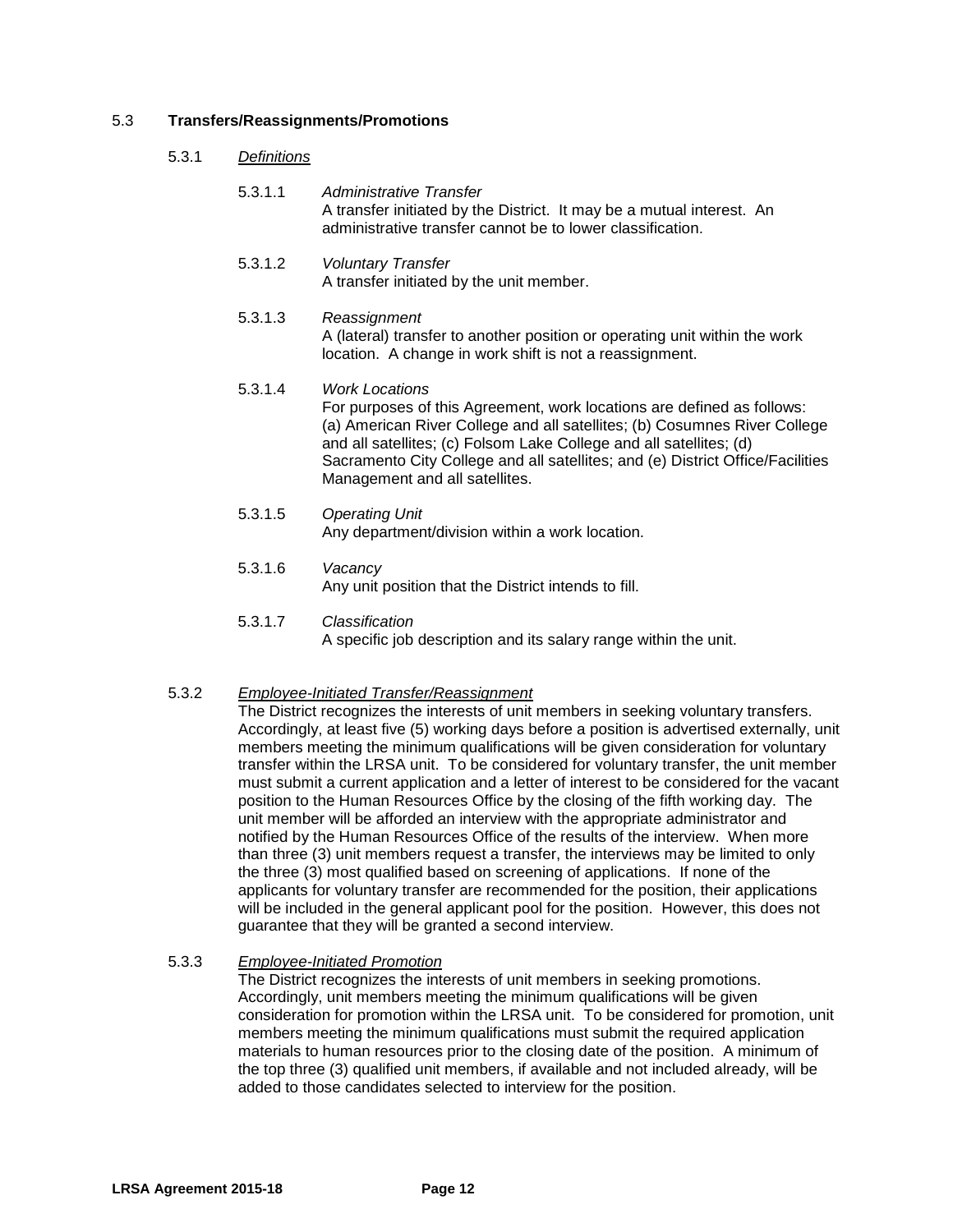#### 5.3.4 *Administratively Initiated Transfer*

Administratively initiated transfers will be based on the following reasons: Overage in staff and/or critical need for special preparation in specific position classes, or as may otherwise be provided under official Board policies. In most cases, a transfer made because of critical need shall continue for the duration of said need. A supervisor affected by an administratively initiated transfer shall be given a fifteen (15) working day notice unless other arrangements are mutually agreed upon. A conference will be held between the appropriate management designee and the unit member prior to the effective date of the transfer. In the event that the administratively transferred unit member's former position becomes vacant, the unit member may apply for reinstatement in the position and shall be granted an interview before other applicants are considered.

5.3.4.1 Unit members who believe that an administrative transfer is unwarranted may appeal the decision to the next level of supervision beyond the immediate supervisor and to the administrative officer.

#### 5.3.5 *Employment Status*

- 5.3.5.1 A unit member reassigned or transferred to a position of the same classification shall retain permanent status in that classification if permanent status has been acquired. When a unit member who has not completed a one-year probationary period with the District is granted a transfer or reassignment to a position of the same classification, that person will complete the remainder of his/her initial probationary period in the new assignment and will be considered permanent at the conclusion of one (1) full year of service with the District.
- 5.3.5.2 A regular unit member who is voluntarily transferred or reassigned to a regular position in a different classification within the same salary range shall serve a conditional (probationary) period of six (6) months. The person's work performance will be evaluated periodically (at least once) during this conditional period. In the event the unit member is unsuccessful in the new position, the individual shall be entitled to reinstatement in his/her former position or a position in the former classification, if the unit member held permanent status in the former position and had received satisfactory evaluation. This section will apply even if this action results in a layoff. When a unit member who has not completed a one-year probationary period with the District is granted a transfer or reassignment to a different classification within the same salary range, that person will complete his/her initial probationary period in the new assignment and will be considered permanent in the classification into which the unit member was originally appointed at the conclusion of one (1) full year of service with the District. The unit member will serve an additional conditional (probationary) period in the new assignment that when added to the remainder of his/her initial probationary period will equal one (1) year. The unit member will be considered permanent in the new assignment only after completion of the conditional period of one (1) year, including the overlap from the original probationary period.
- 5.3.5.3 A regular unit member who is promoted to a regular position of higher classification shall serve in a conditional (probationary) period of one (1) year. The person's work performance will be evaluated periodically (at least twice) during this conditional period. In the event the unit member is unsuccessful in the new position, the individual shall be entitled to reinstatement in his/her former position or a position in the former classification, if the unit member held permanent status in the former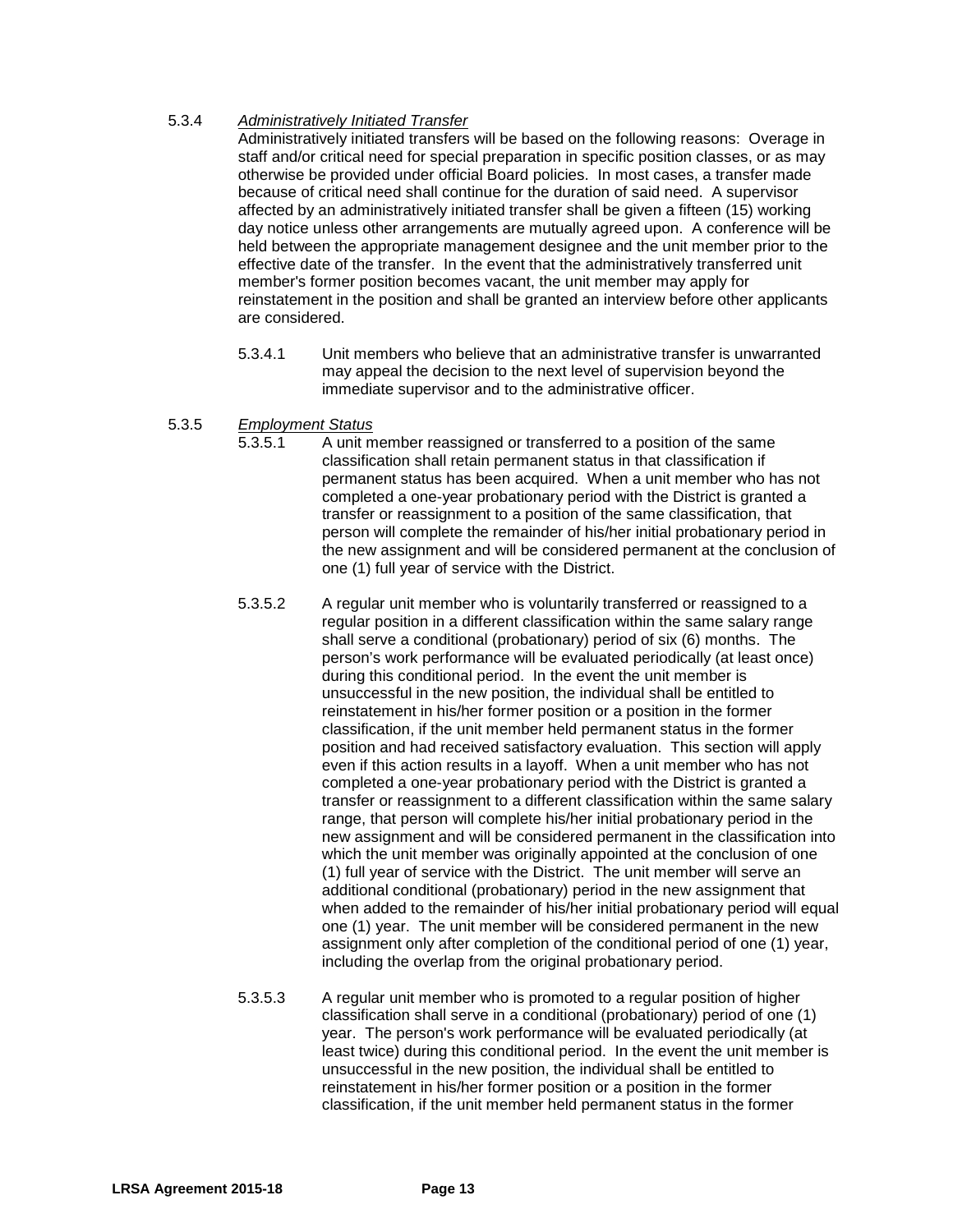position and had received satisfactory evaluations. This section will apply even if this action results in a layoff. When a unit member who has not completed a one-year probationary period with the District is granted a transfer or reassignment to a regular position of higher classification, that person will complete his/her initial probationary period in the new assignment and will be considered permanent in the classification into which the unit member was originally appointed at the conclusion of one (1) full year of service with the District. The unit member will serve an additional conditional (probationary) period in the new assignment that when added to the remainder of his/her initial probationary period will equal one (1) year. The unit member will be considered permanent in the new assignment only after completion of the conditional period of one (1) year, including the overlap from the original probationary period.

#### 5.3.6 *Salary Status*

When a unit member is reassigned to a position of the same salary range as the unit member's present placement, the unit member will continue to be paid at the currently assigned salary.

#### 5.4 **Performance Evaluation**

- 5.4.1 *Principles of Evaluation of Supervisors*
	- 5.4.1.1 All supervisory employees shall be evaluated on the performance of duties and responsibilities contained in the job description, other current assignments, and established goals and objectives.
	- 5.4.1.2 The supervisor's evaluation provides a basis on which to assess the skills of the supervisor and the effectiveness with which he/she uses these skills.
	- 5.4.1.3 While the supervisor has responsibility for his/her own performance, there may be other elements within the working environment over which the supervisor exercises little or no control that may impact performance outcomes.
	- 5.4.1.4 Persons served by a supervisor and his/her office may be asked to participate in providing information about the effectiveness of these services. The perspective of the supervisor's colleagues and other appropriate members of the college/district faculty and staff may be considered in the supervisor's evaluation.
	- 5.4.1.5 The supervisor's manager is the primary evaluator and is responsible for completing the evaluation.
	- 5.4.1.6 Self-evaluation may be part of the supervisor's evaluation.
	- 5.4.1.7 Though formal evaluation occurs on a cyclical basis, informal evaluation occurs on a continuous, ongoing basis, and, as such, feedback from the manager to supervisor should also be continuous and ongoing.

#### 5.4.2 *Evaluation Components*

5.4.2.1 The evaluation shall consist of a completed final Report of Performance form for supervisors. The evaluation may also include the Supervisor's Self-Evaluation/Staff Feedback Survey form obtained from appropriate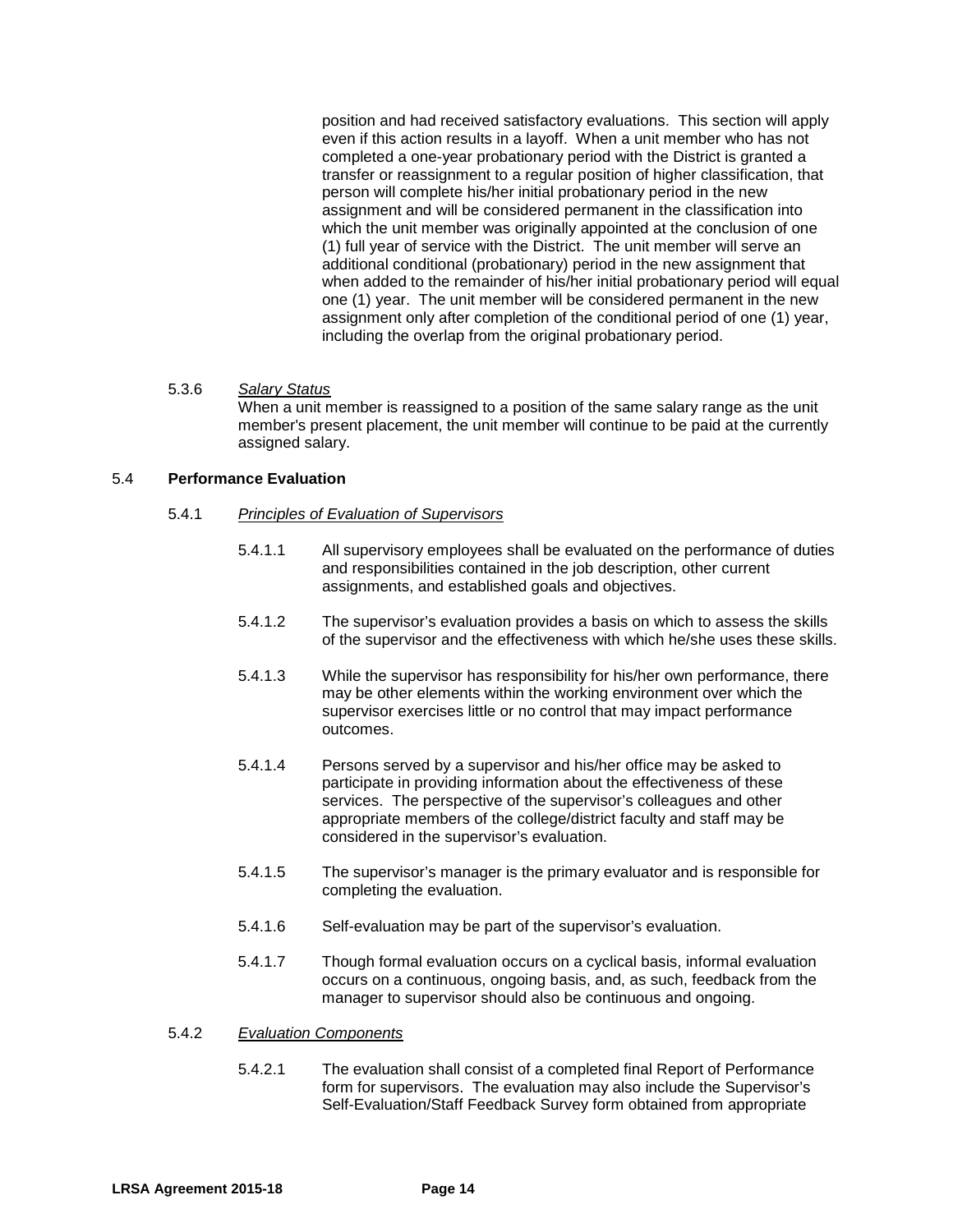college/district contacts. The primary rater may also ask the supervisor to complete one of the Supervisor's Self-Evaluation/Staff Feedback Survey forms.

- 5.4.2.2 The final evaluation will be completed by the manager based on his/her observation and findings, as well as the results of the Supervisor's Self-Evaluation/Staff Feedback Survey, if included.
- 5.4.2.3 The audience for the Staff Feedback Survey will be mutually agreed upon by the manager and supervisor; the survey will be distributed to a sample of persons served by the supervisor and his/her office. Such surveys may be distributed to other supervisors, managers, faculty, and classified staff with whom the supervisor interacts.
- 5.4.2.4 The immediate manager shall be responsible for conducting the supervisor's survey, but the manager may designate another person to distribute the survey with the approved cover memo. The surveys and Scantron forms (if available) will be returned to the office of the manager where the survey ratings and written comments will be summarized.
- 5.4.2.5 The ratings may be categorized separately by employee groups (supervisor, classified, faculty, management) if five (5) or more responses are received from each of the groups; otherwise, the ratings will be combined into one (1) category.
- 5.4.2.6 Self-Evaluation

The supervisor's self-evaluation (not to be confused with the Self-Evaluation/Staff Feedback Survey) shall consist of a brief narrative with respect to his/her job performance based on the job description, annual goals and objectives, and assignments. The supervisor may also complete a Supervisor Self Evaluation/Staff Feedback form if requested by the manager.

5.4.2.7 The supervisor's Report of Performance should include both commendations and recommendations. The recommendations should include suggestions for improvement and, where appropriate, specific performance development activities (e.g. mentoring, job shadowing, workshops, conferences etc.).

#### 5.4.3 *Evaluation Categories*

Evaluation categories shall include, but not be limited to, the following:

- a. Performance of job duties: ability to perform responsibilities and achieve objectives of the supervisor's current assignment; job knowledge; ability to achieve unit workloads; make appropriate and effective work assignments; administer rules and regulations.
- b. Leadership: Planning and organizing; judgment; decision making; achieving goals and mission of department.
- c. Human relations: Fairness and impartiality; disciplinary control; evaluating performance; support and development of subordinates.
- d. Communication: Motivating, training, instructing, listening; resolving conflicts; providing feedback.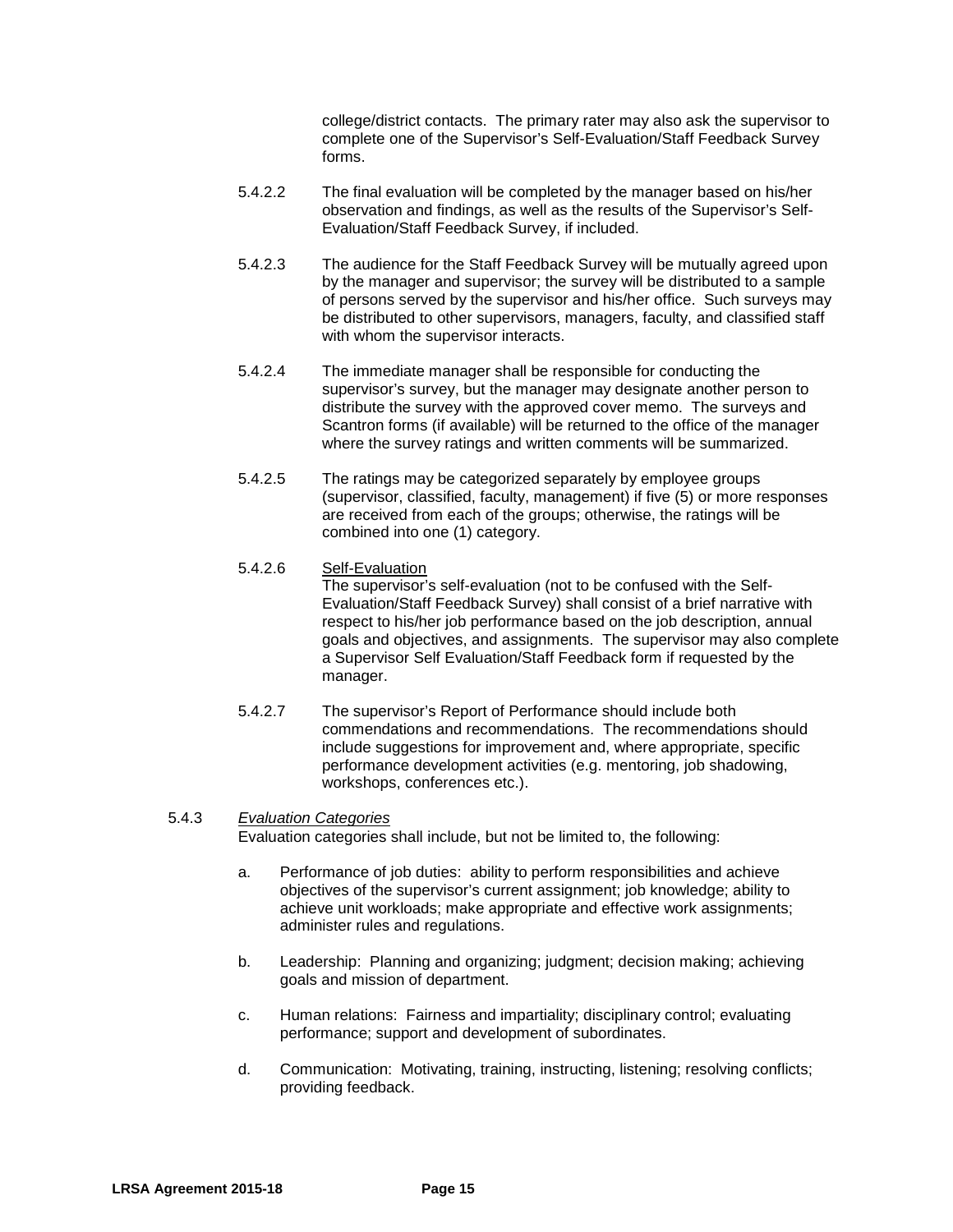- e. Personal qualities: Effectiveness under pressure; initiative; adaptability to new and unforeseen situations.
- f. Professional growth/staff development: what the supervisor has done to improve his/her own performance/job knowledge, etc.

#### 5.4.4 *Evaluation Processes*

- 5.4.4.1 Unit members who have completed an initial one-year probationary period satisfactorily shall have a performance evaluation every two (2) years prior to their anniversary date. The evaluation has as a major goal the improvement of services in support of the educational program. If performance deteriorates before the two-year anniversary date, a special evaluation may be conducted.
- 5.4.4.2 The purpose of the performance evaluation is to reflect the unit member's proficiency in the job; promote self-improvement; develop leadership; assist unit members to meet full potential; identify the areas in which the individual is performing satisfactorily, as well as the areas where improvement is desirable; identify department goals and objectives; establish goals and objectives for the supervisor for the ensuing year; determine how well the pre-established goals and objectives were met; and meet legal requirements.
- 5.4.4.3 Probationary unit members shall be rated three (3) times in the first year of employment, usually at the end of the fourth, eighth, and eleventh month of employment. The final rating will carry a recommendation regarding status for the supervisory employee.
- 5.4.4.4 Any evaluation that is less than satisfactory shall include a written explanation of the reasons for such a rating. The immediate manager shall meet with the unit member to discuss specific performance problems and make written recommendations for improvement. The unit member shall have the right to respond in writing and to attach that response to the evaluation.
- 5.4.4.5 One copy of the evaluation will be given to the unit member; another will be placed in the unit member's permanent personnel records.
- 5.4.4.6 A permanent unit member who disagrees with his/her performance evaluation may appeal such evaluation in writing to the VPA/site administrator within fifteen (15) days of date of review.
- 5.4.4.7 The process used for the evaluation of a unit member is subject to the grievance procedure. However, the standards employed and the judgments rendered, while subject to the appeals process mentioned above, are not subject to the grievance procedure.
- 5.4.4.8 The contents of all documents shall remain confidential, except as requested by law and prudent employment practices.

#### 5.5 **Special Evaluations**

A unit member or their manager may request a special evaluation based upon a change in position, change in responsibilities (programs), or less than satisfactory performance. Prior to a unit member receiving a special evaluation for less than satisfactory performance, the unit member must have received a verbal notification and a memo outlining the unit member's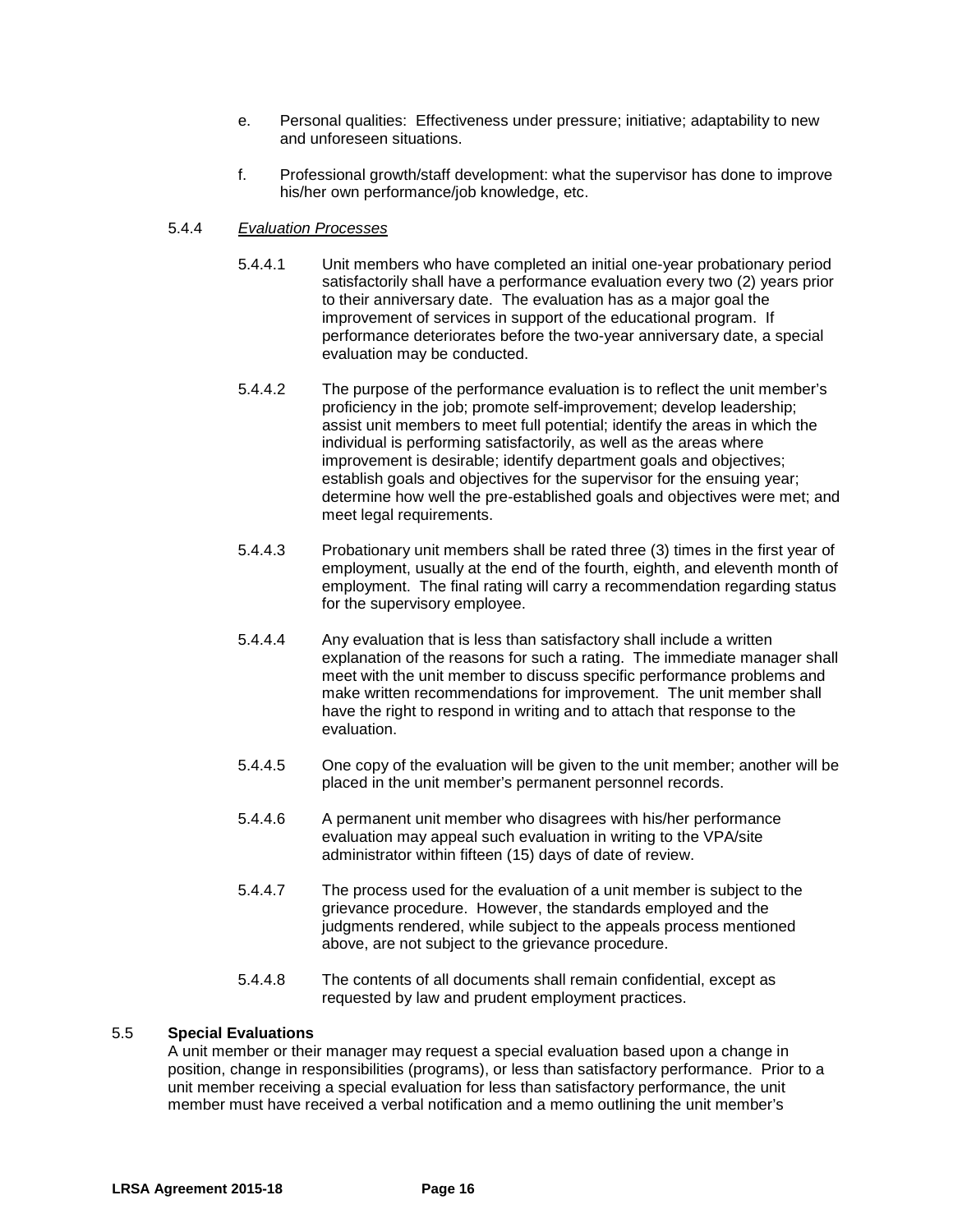deficiency(ies). A manager shall provide the unit member with a memo stating the beginning and ending dates of the evaluation period and the reason(s) for the evaluation. If the special evaluation is for performance concerns, a specific work plan is required with expectations identified. The special evaluation process shall be conducted according to the principles and procedures defined in Section 5.4.

#### 5.6 **Employee Discipline**

In the event of a demotion resulting from poor performance/disciplinary reasons, the District shall abide by the following provisions both leading up to and including the imposition of discipline.

5.6.1 The District shall not interview and/or question any employee in the bargaining unit, formally or informally, with the intent to impose discipline without the employee being advised of his/her right to have their LRSA representative present during the meeting as per Board Regulation 6914, Section 2.1.5.

> When the District determines that the disciplinary action is warranted, it will proceed by the following provisions in Board Policy P-6911: Definitions, P-6912: Just Causes for Discipline, P-6913; Counseling Memo/Letter of Reprimand, P-6914: Severe Disciplinary Action, P-6915; Appeal Process: Board Regulation R-6913: Counseling Memo/Letter of Reprimand and R-6914: Severe Disciplinary Action.

#### 5.7 **Demotions**

#### 5.7.1 *Definition*

A demotion is the reassignment or transfer of a unit member to another position with a lower classification in the same or a different operating unit within the District.

#### 5.7.2 *Administratively-Initiated Demotion*

An administratively-initiated demotion, except those caused by reduction in force, will be based on evaluation reports below standard. Demotions due to reduction in force shall be based upon sound management principles.

#### 5.7.3 *Salary Placement Upon Demotion*

When a unit member is demoted to a regular position at a lower position classification, the unit member will be assigned to the appropriate range and step nearest the unit member's present rate of pay without exceeding it. In no case will the unit member's salary exceed the top step of the appropriate range.

#### 5.7.4 *Sole District Option*

In the event of a demotion resulting from a reduction in force, the District may, at its sole option, allow the unit member's salary to remain frozen at its then current rate until such time as it is exceeded by the top range and step of the newly assigned position.

#### 5.8 **Examination of Records**

5.8.1 There shall be one (1) official personnel file for each unit member. Such file shall be maintained in the District Human Resources Office. In accordance with current labor and public records laws (state and federal), a unit member may review any materials in his/her permanent personnel file. Such review shall be completed at a time mutually convenient to the unit member and the District Human Resources Office. A unit member may, upon request, obtain copies of documents contained in his/her personnel file.Such materials do not include ratings, reports, or records which (a) were obtained prior to the employment of the person involved or (b) were obtained in connection with a promotional examination.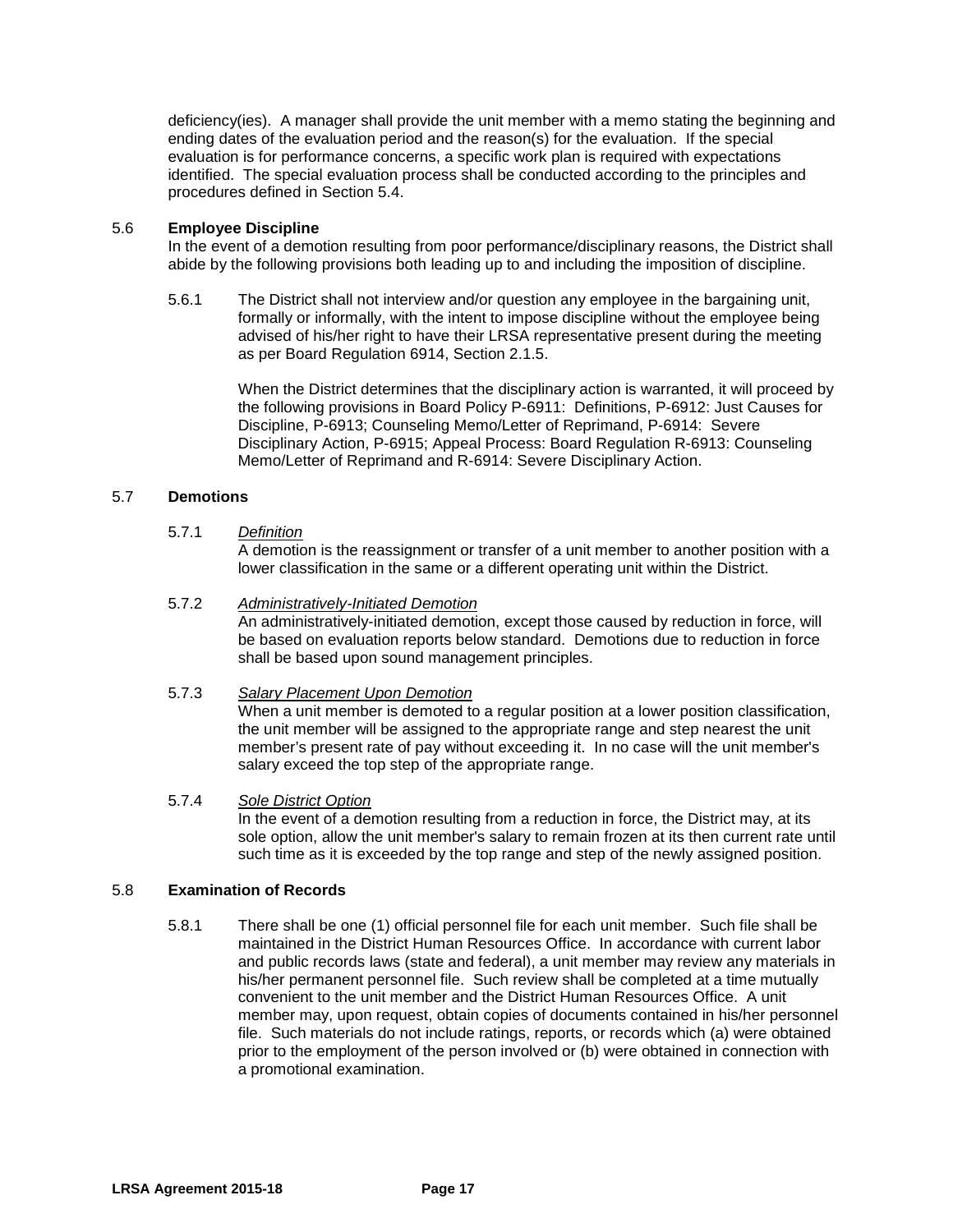- 5.8.2 Information of a derogatory nature shall not be entered into the permanent file until the unit member is given a reasonable opportunity to review and comment thereon, and/or appeal to the administrative officer. A unit member shall have the right to enter, and have attached to any such derogatory statement, his/her own comments thereon. Materials not included in a unit member's permanent personnel file may not be used in any disciplinary proceeding. Such review shall take place during normal business hours and the unit member shall be granted reasonable release time from duty for this purpose without salary reduction.
- 5.8.3 A unit member may, upon written authorization, designate a LRSA representative to review the file. Access to the official personnel file is limited to administrators, managers, and authorized Human Resources Office staff.

#### 5.9 **Professional Growth**

- 5.9.1 Unit members are encouraged to increase their job knowledge and effectiveness through classes, workshops and other training/educational opportunities. To this end, flexible work schedules may be permitted with authorization of the immediate manager and administrative officer provided such flexible work schedules do not adversely affect the supervisor's professional responsibilities.
	- 5.9.1.1 Unit members are encouraged to increase their job knowledge and effectiveness through mentorship opportunities, which partner LRSA members with administrators, providing professional growth/staff development opportunities such as job shadowing and training. The District may allow up to twenty-six (26) hours of release time per member per fiscal year to take part in such an opportunity as approved by their direct manager and appropriate Vice President or Associate Vice Chancellor for non-campus supervisors. The supervisor is responsible for implementing and coordinating his/her mentorship experience.
- 5.9.2 The District will reimburse enrollment fees, including the Universal Transit Pass and Student Representation Fee, and the cost of books, not to exceed \$1,100 per Los Rios Fiscal year, for any member of the Supervisors' unit who enrolls in any of the District colleges and outreach centers. Classes must be taken at times that do not adversely affect the supervisor's job responsibilities. Books must be purchased at a Los Rios bookstore and required for the class(es) taken and completed under this section. Receipts and grade reports or transcripts must accompany the request for reimbursement. Any amount received from selling back the book should be deducted from the original cost of the books. No lifetime cap will apply for reimbursement of enrollment fees or the cost of books when classes are taken at a District college or outreach center. The District Reimbursement of Tuition form must be completed.
- 5.9.3 The District will reimburse tuition fees up to \$1,100 per unit member per Los Rios fiscal year, not to exceed a lifetime maximum of \$2,200 for any member who enrolls in and completes approved classes with a grade of "C" or higher at any accredited college or university provided the following criteria have been met:
	- a. the class has been approved in advance by the appropriate administrative officer and the Director of Human Resources;
	- b. the class is related to the unit member's current position or would contribute toward potential promotional opportunities in the District;
	- c. the class does not adversely affect the supervisor's job-related responsibilities;
	- d. the class is not offered through one (1) of the Los Rios colleges and/or outreach centers;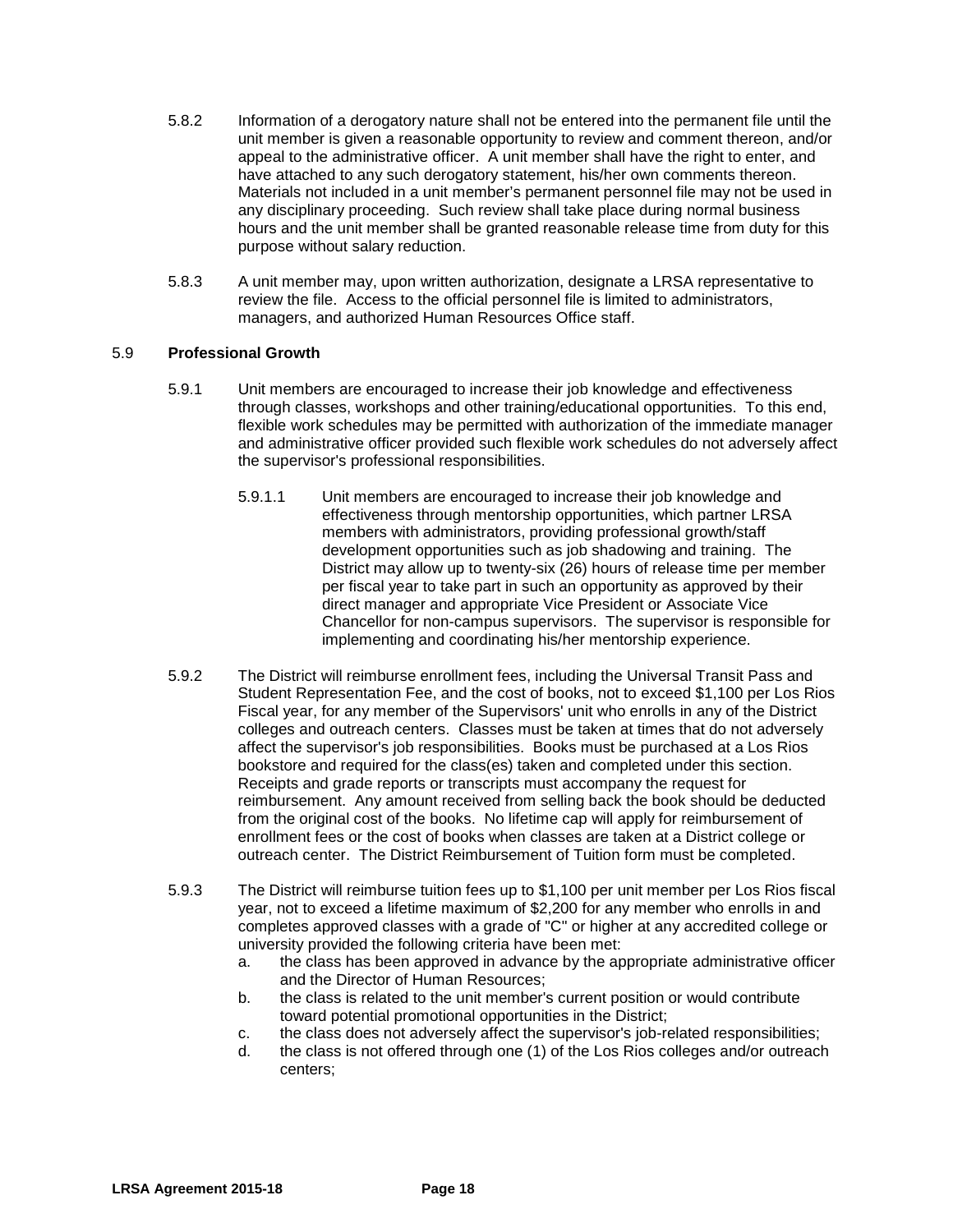- e. the unit member has submitted the appropriate receipt(s) and transcript(s) or certification of completion at the required grade level with the request for reimbursement; and
- f. the District Reimbursement of Tuition form (Section 1) must be completed for prior approval and after the classes are completed (Section 2) for reimbursement.
- 5.9.4 Additional funding for professional growth, including tuition reimbursement, is available through the unit's allocation of Partnership for Excellence (PFE) Classified Staff Development funds. For the term of this contract, a maximum amount of \$61,500 from unused prior year PFE staff development allocations will be appropriated each year for LRSA members to use for additional professional growth activities. Use of these funds is contingent upon the commitment of the unit member to remain employed by the District for a minimum of three (3) years after the completion of the professional development activity. Should a unit member leave the District prior to the completion of the three (3) year commitment, one-third (1/3) of the expenditure shall be reimbursed for each year/partial year of the three (3) year commitment.
	- 5.9.4.1 PFE Classified Staff Development Funds may be used for tuition reimbursement after the District tuition reimbursement has been exhausted. A unit member may request a maximum of \$7,800 per lifetime, subject to the same provisions of Section 5.9.3.
	- 5.9.4.2 PFE Classified Staff Development Funds may be used for other training or conference registration fees and materials.
		- 5.9.4.2.1 Unit members may submit requests for job-related conferences and other professional development activities. Requests may include registration fees and travel costs subject to the District's travel reimbursement policies and regulations.
		- 5.9.4.2.2 The unit member will prepare a District Travel Authorization and Reimbursement Claim with approval of their immediate supervisor. The form will then be provided to the LRSA college/location representative for review. If approved, the representative will initial below the unit member's signature and forward to the Vice President of Administration or the Associate Vice Chancellor of Finance for authorization. If authorized, the claim form will be coded to the budget number provided by the Fiscal Services Office of the District Office and processed.
		- 5.9.4.2.3 No more than two (2) activities per fiscal year per member may be authorized.
- 5.9.5 As specified in 5.9.4, the maximum carryover for any year from both the allocation for professional development leave program and the professional growth activities is \$61,500. Amounts above that will be directed toward compensation costs as a unit specific resource as defined in Appendix A.

#### 5.10 **Professional Development Leave Program**

A Professional Development Leave Program was established for eligible LRSA unit members in 1999-00. The program is available to LRSA members as described below. The application for Professional Development Leave is available online at the following web page: [http://www.losrios.edu/hr/HumanResourcesForms.html.](http://www.losrios.edu/hr/HumanResourcesForms.html)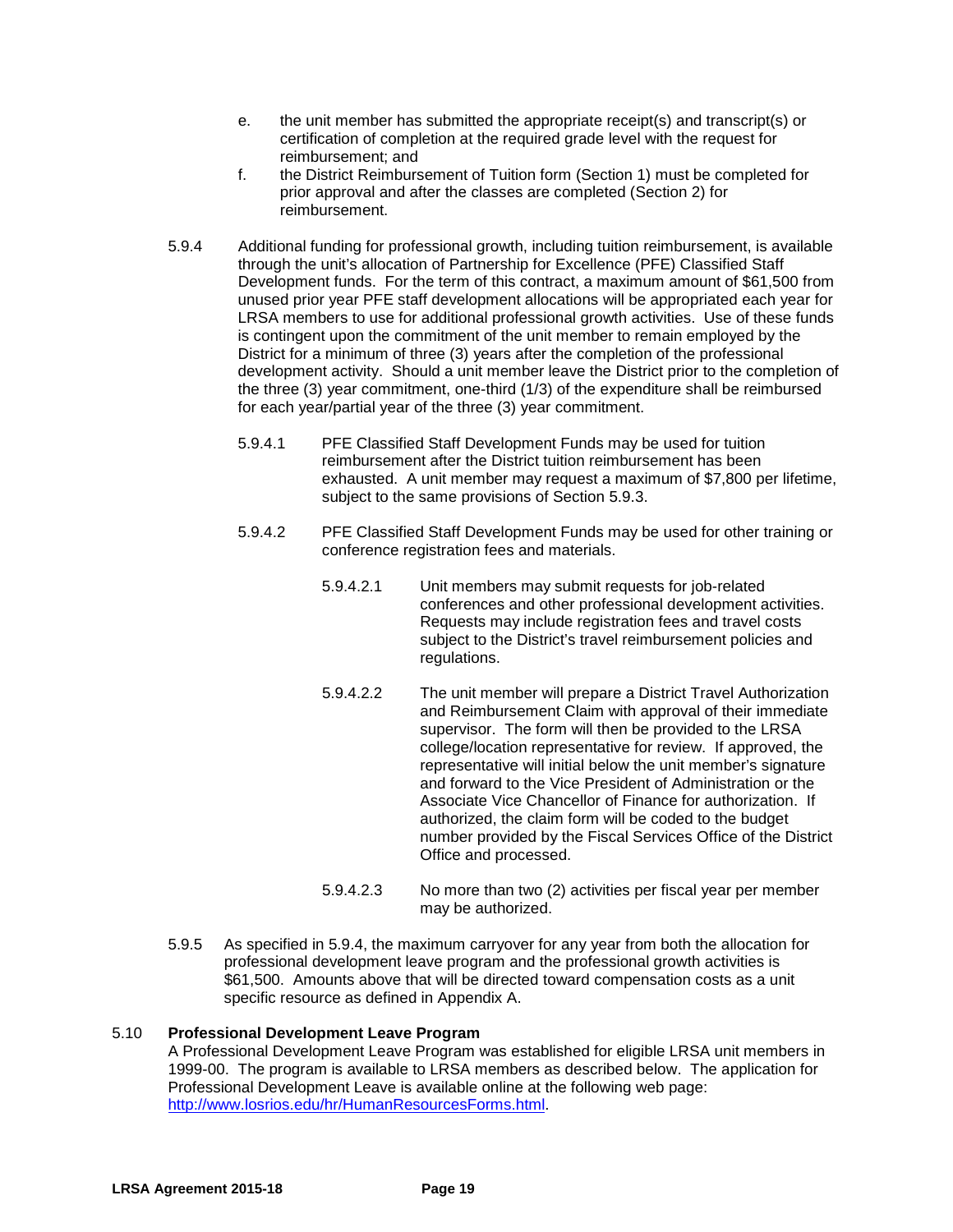#### 5.10.1 *Nature and Purpose*

A Supervisor's Professional Development Leave Program provides a unit member with the opportunity to enhance his/her value to the District through further job-related education, the upgrading of skills or retraining for a different career path which is available at the District. The unit member is totally released from his/her regular duties during the duration of the approved professional development leave to allow the unit member to engage in studies, projects, courses, or other beneficial activities which do not fall within his/her regular responsibilities during his/her regular work period. The leave may be used to complete interrupted studies, learn by observing methods used in industry or other educational institutions, or for the unit member to get a substantial start on a goal of a better education.

#### 5.10.2 *Duration and Timing of Leaves*

A Professional Development Leave is available to an eligible member for a period from one (1) to five (5) months at eighty five percent (85%) of the unit member's regular pay during the approved leave period that is scheduled during the unit member's regularly assigned work period. Such leaves may be taken in one-quarter or one (1) semester increments. The minimum approved leave is one (1) month.

#### 5.10.3 *Eligibility for Leave*

Any unit member who has a work assignment of at least seventy five percent (.75 FTE) of a full-time twelve-month unit member and has satisfactorily completed a sequence of five full-time equivalent (FTE) years of service with the District is eligible for a Professional Development Leave. The leave program is intended to fully release the unit member from all regular assignments and responsibilities. A partial reduction in workload is not permitted. In addition, there must be five (5) full-time equivalent (FTE) years of satisfactory service between leaves granted to one (1) individual regardless of the length of the leave period that was previously granted (one to five months).

#### 5.10.4 *Criteria*

Application for leaves will be considered according to one (1) or more of the following criteria:

- 5.10.4.1 Retraining of the applicant to allow for future new assignment in a needed area as determined by District priorities.
- 5.10.4.2 Studies, projects, or activities that provide the unit member with opportunities to upgrade skills and knowledge for current or future assignments.
- 5.10.4.3 Complete uninterrupted studies which will benefit the unit member, the District, other unit members and students.
- 5.10.4.4 Other activities which will enhance the unit member's knowledge and value to the District, to other unit members, and to students.
- 5.10.5 *Application Procedures*

The Leave Committee (Section 5.10.6) shall determine the application process requirements and the responsibilities of the LRSA Professional Development Leave Committee which shall, at a minimum, include the following:

5.10.5.1 The application must be recommended by the immediate supervising administrator and approved by the Vice President of Administration if a campus supervisor or the appropriate Associate Vice Chancellor for noncampus supervisors, as well as the LRSA President or designee. It is expected that the deadline for applications shall provide for a minimum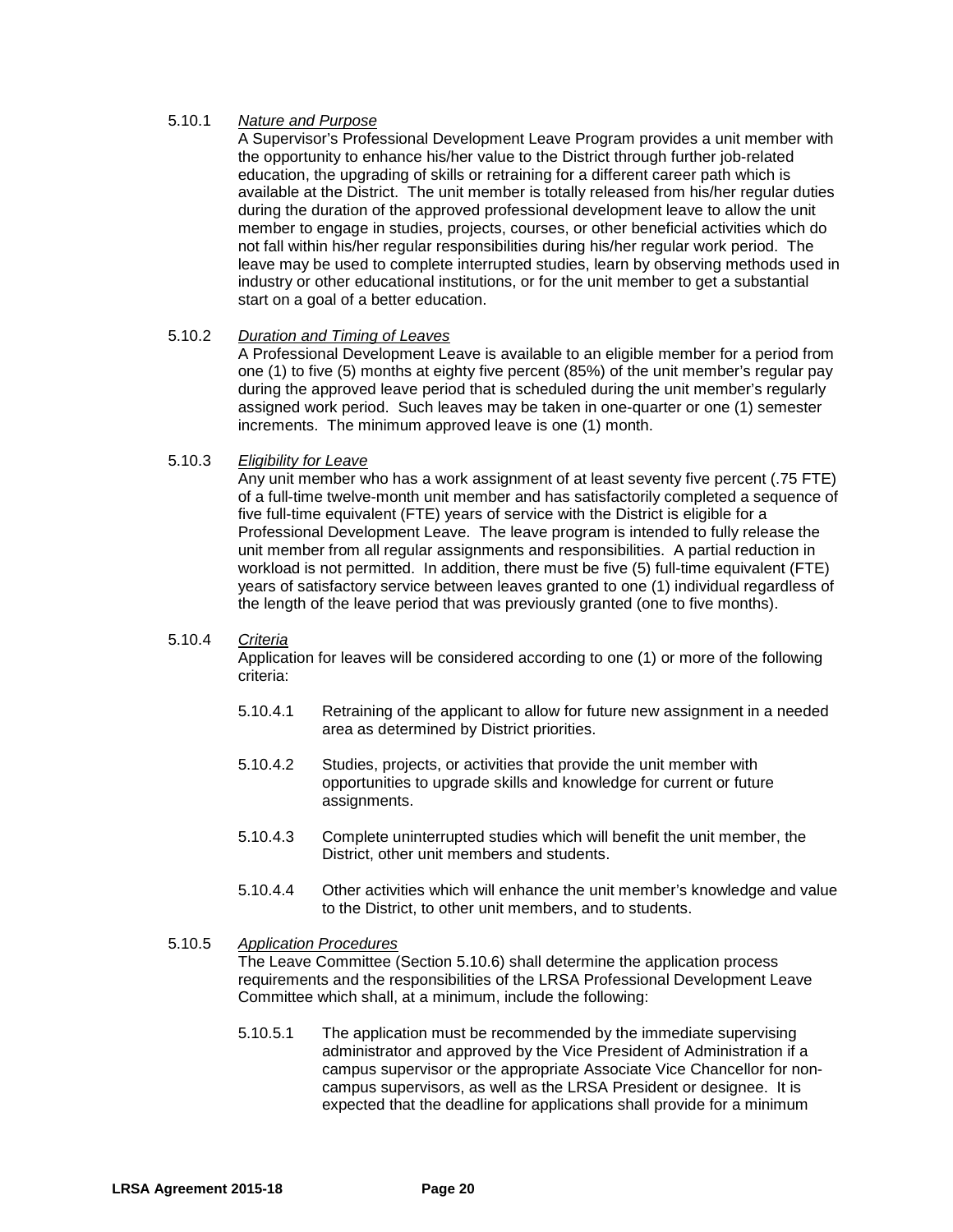seven (7) months elapsed time from the application submission deadline date to the start of the approved leave.

- 5.10.5.2 If the applicant intends to enroll in school, the application must identify the educational institution, the academic term, and a list of courses with course descriptions. The application shall include the precise dates from the beginning and ending of the school term/session and the requested leave period. It is expected that if the requested leave is for five (5) months that the leave period will follow the District's or the applicable educational institution's academic term/semester.
- 5.10.5.3 An outline of the planned program containing a statement of purpose and objectives and a detailed description of the activities proposed should be stated. In addition, an appropriate method of evaluation and the unit member's plans for sharing the results of the studies, projects, or activities must be described.
- 5.10.5.4 The supervising administrator must provide in writing on a separate document how the on-going responsibilities of the applicant will be fulfilled during the period of leave.
- 5.10.5.5 The unit member may apply for educational assistance as defined in Section 5.9 and as modified or enhanced by policies and regulations developed by the Leave Committee.

#### 5.10.6 *Selection of Candidates*

The Professional Development Leave Committee shall meet as needed to review, evaluate, and recommend individuals in compliance with District policy 6370. LRSA's E-Board shall appoint three members and the District shall appoint three managers to the Professional Development Leave Committee.

- 5.10.6.1 The LRSA Professional Development Leave Committee responsibilities shall include the review of all applications received in a timely manner. The Committee shall develop procedures to determine which leaves shall be recommended to the Chancellor for submission to the Board of Trustees. The Committee shall establish procedures and criteria to reduce the number of recommended applications to the number of authorized leaves as defined in Section 5.10.8.
- 5.10.6.2 The Committee shall submit by the predetermined deadline recommended applicants who meet the established leave criteria to the District Human Resources Office for consideration of the applicants by the Chancellor and the Board of Trustees. The final selection among recommended candidates shall rest with the Board of Trustees.
- 5.10.6.3 Should the Chancellor (or designee) disagree with the Committee's selection, the reasons shall be given in writing and forwarded to the Committee within two (2) weeks after submission. Any unit member who is recommended for a leave by the Professional Development Leave Committee and is not recommended by the Chancellor shall have the right to appeal to the Board of Trustees.

#### 5.10.7 *Reporting Process*

The LRSA Professional Development Leave Committee shall establish specific reporting requirements for the unit member provided the opportunity for a Professional Development Leave. Such report shall be prepared by the unit member and shall be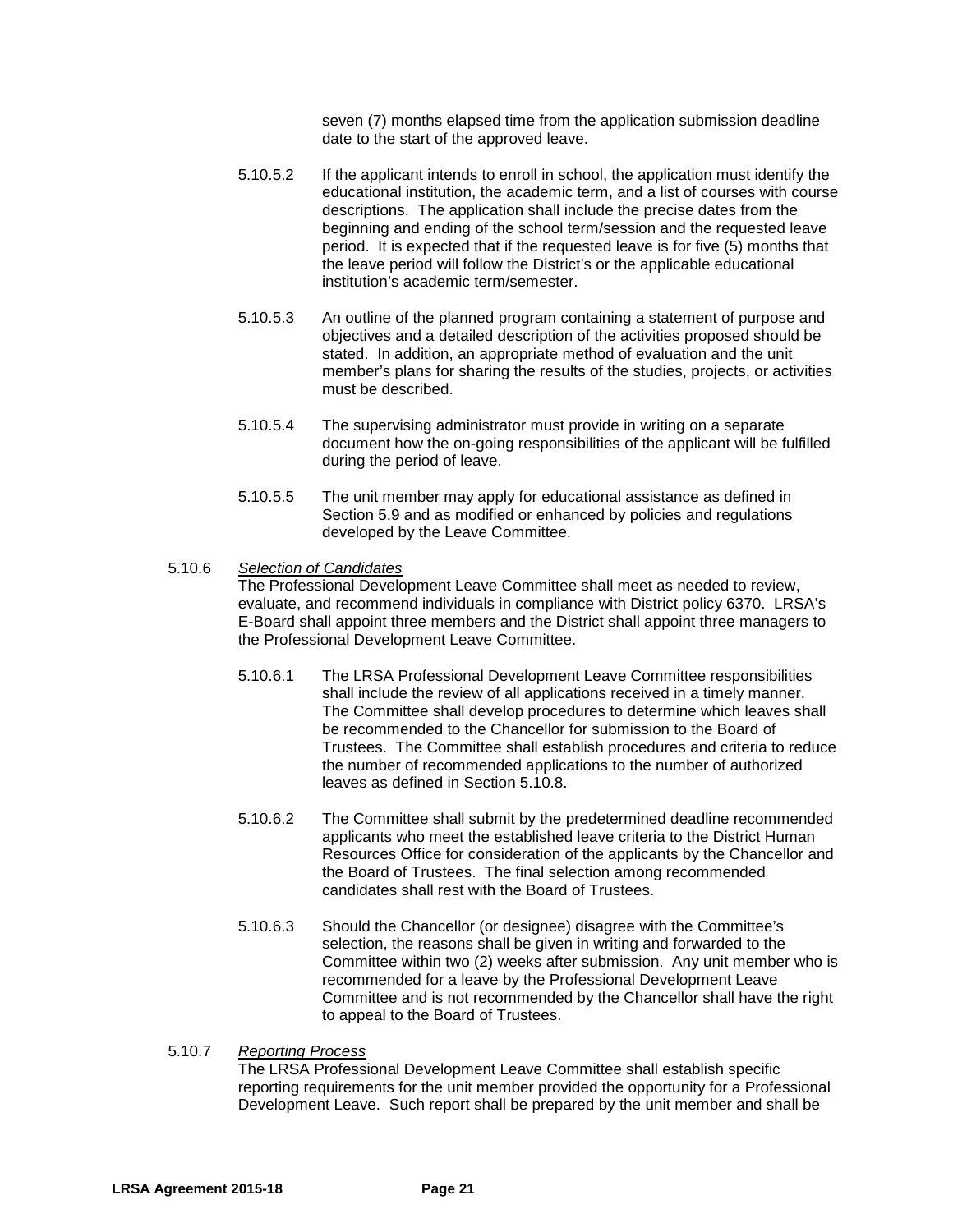provided to the Committee within two (2) months after returning to work. In addition, the Committee shall review the report submitted by the unit member and shall recommend approval or disapproval to the College President or Associate Vice Chancellor, Human Resources.

- 5.10.7.1 The Committee shall develop detailed procedures if the report prepared by the unit member is not satisfactory. Expected time lines for submission of additional information or development of the revised report shall be determined by the Committee and stated in proposed District policies and regulations for the leave program.
- 5.10.7.2 If the unit member attended school/college during the leave, he/she shall also submit a transcript or other appropriate documentation showing satisfactory attendance and successful completion of the course work as soon as reasonably possible. Policies related to unsatisfactory completion of such studies shall be developed by the Committee.

#### 5.10.8 *Number of Leaves per Year*

The maximum number of leaves that will be available in a fiscal year is one (1) five (5) month leave or .41 FTE. If applicants are requesting less than a five (5) month leave period, additional supervisory applicants may be provided the opportunity for a Professional Development Leave. In no event shall the maximum leave for all recommended applicants exceed .41 FTE per year.

5.10.8.1 Leaves shall be available to all eligible LRSA unit members.

#### 5.10.9 *Service Agreement with the District*

The successful applicant shall agree in writing to serve the District for a period of time which is equal to twice the period of the leave and shall begin his/her regular duties immediately after the completion of the leave.

- 5.10.9.1 If the required employment/service or other terms of the service agreement are not fulfilled, the unit member shall be required to repay to the District the cost of salary and benefits, including health benefit premiums, which were provided to the unit member during the period of the leave. If the unit member completes a portion of required service, a ratio shall be calculated based upon the amount of unserved time/service bears to the total required service period. Such ratio shall be applied to the total salary and benefit costs incurred by the District during the leave period and shall be owed to the District by the unit member.
- 5.10.9.2 This financial obligation shall not be required if death or permanent disability prevents fulfilling the work period required by the service agreement.

#### 5.10.10 *Salary and Benefits*

The District shall provide eighty five percent (85%) of the unit member's regular pay during the period of leave as long as the leave period falls within the assigned or regular work period of the unit member. Monthly salary payment to the unit member shall be provided in the same manner but at the reduced amount. The unit member shall also receive the same level of health benefits or the District contribution amount towards medical, dental and long-term disability coverage that is provided during his/her regular assignment when actively employed.

5.10.10.1 The leave shall be considered as service time with the District for salary schedule purposes provided that all requirements of the leave are fulfilled.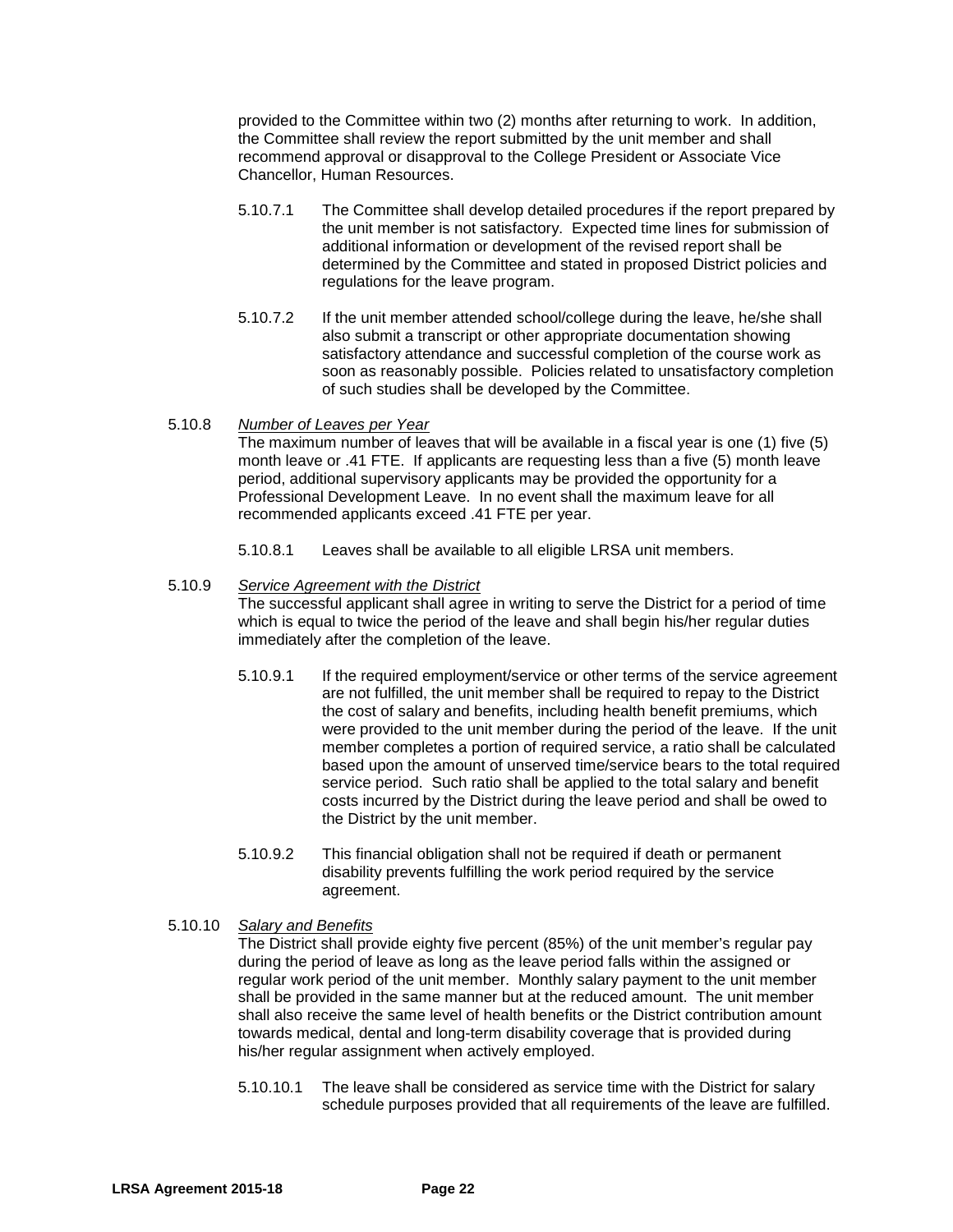- 5.10.10.2 During the period of the leave, the unit member shall earn eighty-five percent (85%) of the normal credit for sick leave. Vacation days shall not be earned during the period of the leave.
- 5.10.10.3 Accrued sick leave may not be used to extend the leave period.
- 5.10.11 *Retirement Service Credit*

The unit member shall receive eighty-five percent (85%) of his/her regular credit for service credited with the California Public Employees Retirement System (PERS) or California State Teachers Retirement System (STRS). The unit member may, however, arrange to make a contribution to PERS or STRS to ensure full service credit for the period of the leave as provided by PERS or STRS regulations.

#### 5.11 **Adjunct Faculty Assignments**

Bargaining unit members are permitted to teach as adjunct professors as indicated in District Regulation R-6326, Section 7.0, and, as supervisors, may not be subject to Section 7.5. Per R-6326 7.2, authority for classified employee teaching is contingent on the recommendation of the immediate supervisor and administrative officer, with the approval of the college president (or appropriate Associate Vice Chancellor for non-campus unit members).

#### 5.12 **Job Classification Review**

During the first year of this agreement, LRSA and the District shall meet and review LRSA job classifications for potential consolidation and family grouping. Each year thereafter, LRSA and the District shall meet to review and discuss a select job family:

#### 5.12.1 *Joint Job Classification Study Committee*

LRSA and the District shall each select three (3) representatives to serve on the Joint Job Classification Study Committee. The committee shall meet at mutually agreed upon times. Committee members will be provided reasonable release time without loss of compensation and benefits, including a reasonable amount of travel time and from the member's work location, to attend official meetings of this committee. Committee members will develop a job analysis document for unit members to complete and return for review.

#### 5.12.2 *The Scope of the Job Study*

The scope of the job classification study shall include an internal review of every job classification/family within the LRSA bargaining unit. Unit members will be encouraged to participate in the study but failure to participate shall not be a cause for discipline.

#### 5.12.3 *Timeline for Employee Comments*

Within thirty (30) calendar days of the distribution of the job classification study documents to the unit members, the member may file a written response with the committee.

### 5.12.4 *Committee Review of Employee Comments*

Within thirty (30) calendar days of receipt of the written comments from unit members, the committee shall meet to discuss the comments submitted by unit members.

#### 5.12.5 *Deliberations of the Committee*

The committee will deliberate the information received from members. If a consensus is reached by the committee, recommendations will be developed regarding job classifications. In the event of a dispute, both parties shall work together in good faith to resolve any disputes regarding job classifications. Until resolution, the job classification will maintain status quo.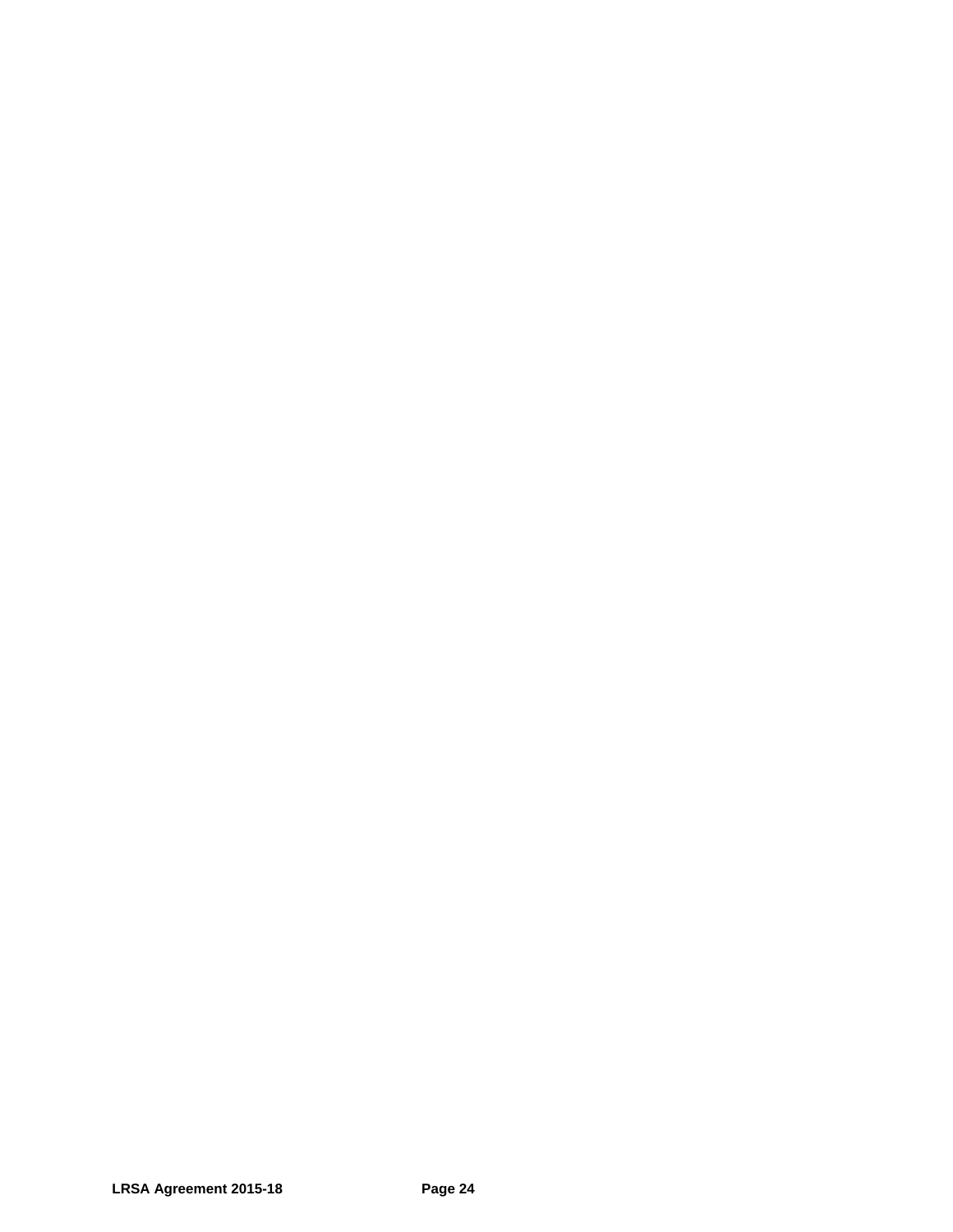### **Article 6: Work Periods**

#### 6.1 **Work Year** *–* **Twelve-Month Positions**

The fiscal year, July 1 to June 30, shall constitute the work year for all twelve-month positions.

#### 6.2 **Work Year** *–* **Eleven-Month Positions**

Those positions designated as having eleven (11) months of service shall be assigned for the period of August 1 to June 30 with the month of July off or such other arrangement as will allow one (1) full month without pay.

#### 6.3 **Work Week**

The work week for all members of the classified supervisors' unit shall be from 6:00 am, Saturday, through 5:59 am, the following Saturday.

#### 6.4.1 **Academic Calendar**

The District will share the academic calendar options under consideration with the LRSA President and seek the input of LRSA regarding these options prior to the adoption of the academic calendar. The District shall meet and negotiate with LRSA over the effect of the school calendar on work schedules for the District prior to the adoption of any such calendar.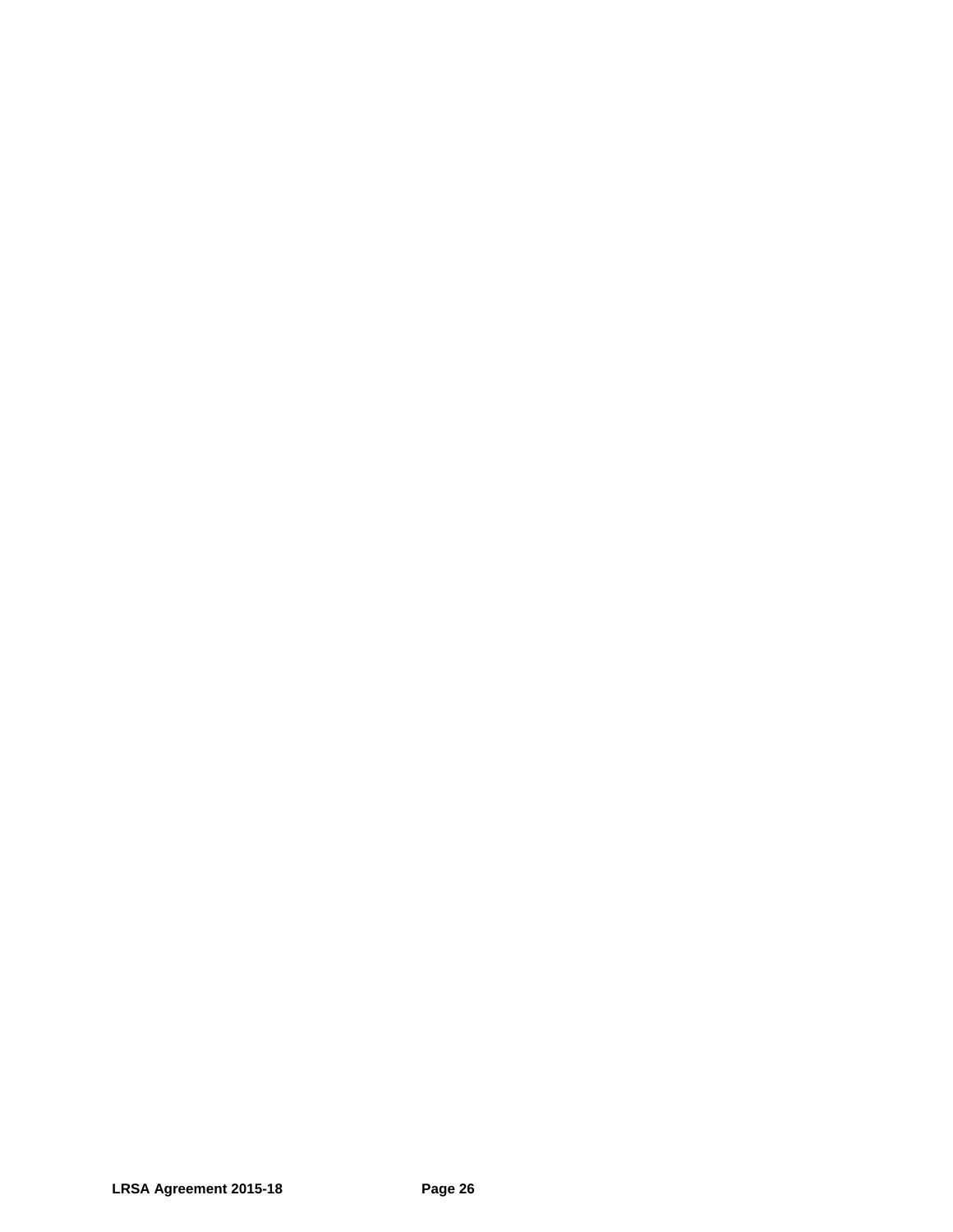### **Article 7: Work Schedules**

#### 7.1 **Work Schedule**

The District retains the right to establish or modify schedules or hours of work consistent with State and Federal statutes. All members of the supervisors' unit are overtime exempt employees per Educational Code Section 88029 and the PERB unit determination.

#### 7.2 **Supervisor's Overtime and Call Back Criteria and Related Compensation**

- 7.2.1 Supervisory positions are considered exempt positions as defined by California Education Code and the Fair Labor Standards Act (FLSA) rules and regulations and shall not be compensated for hours worked in excess of eight (8) hours per day or forty (40) hours per week of the regular work week. Supervisors are expected to work beyond their regular work schedule, when needed.
	- 7.2.1.1 With the advance consent of the immediate first level manager or administrative officer, a supervisor may be provided flexibility in the scheduling of his/her regular work hours for a given work day.
- 7.2.2 Overtime pay for supervisors will be provided under the following conditions:
	- 7.2.2.1 Hours worked during the sixth and/or seventh work day of the unit member's work week; or
	- 7.2.2.2 Hours worked on a holiday or Board-granted day off where the unit member is not scheduled for work; and
	- 7.2.2.3 Hours worked with the expressed approval of management.
	- 7.2.2.4 Overtime hours worked on the sixth and/or seventh day shall be compensated at the unit member's regular hourly rate of pay for each hour worked. Overtime hours worked on a holiday or Board-granted holiday shall be compensated at the rate of one and one-half  $(1 \frac{1}{2})$  hours for each hour worked. Compensatory time off may be used instead of receiving payment for such overtime as further described in Section 7.2.4 below.
- 7.2.3 A call-back time for unit members will be recognized subject to the following conditions:
	- 7.2.3.1 The call-back work occurred on the sixth or seventh work day of the unit member's work week; or
	- 7.2.3.2 The call-back work occurred on a holiday or Board-granted day off when the unit member is not scheduled to work; and
	- 7.2.3.3 The call-back to work of the supervisor was unplanned or unscheduled and was due to an emergency situation at one (1) or more District properties.
	- 7.2.3.4 A minimum of four (4) hour*s* of paid wages or compensatory time off shall apply to each call-back incident subject to this section.
- 7.2.4 It is the option of management whether recognition is given in compensatory time off or paid wages. However, if compensatory time is to be given, it must be taken within three (3) calendar months following the month in which the call-back occurred.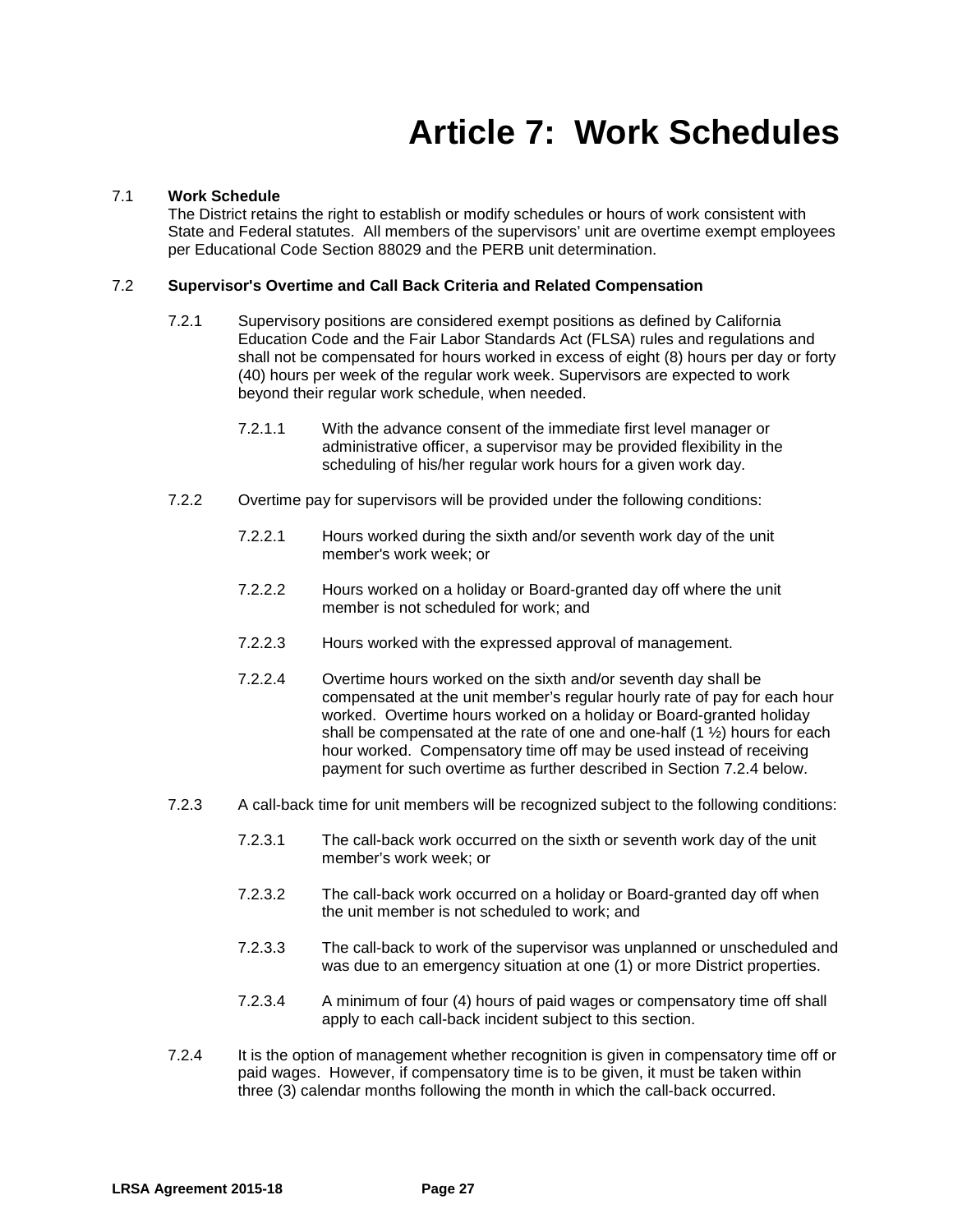- 7.2.4.1 If such compensatory time off is not taken within the three (3) month period, the unit member shall be paid for the overtime worked.
- 7.2.4.2 Compensatory time earned, taken and/or submitted for payment shall be reported on the applicable District form.

#### 7.3 **Notification of Work Schedule Changes**

- 7.3.1 Work schedules and/or changes thereto will be based upon reasonable District needs. Unit members will be given reasonable advance notice of any change in the regular work schedule unless the change has been deemed an emergency by the administrative officer.
- 7.3.2 The administrative officer or first level manager shall meet and discuss the work schedules or proposed changes to the work schedule with the affected unit member(s).
	- 7.3.2.1 The administrative officer or first level manager shall then provide notification, in writing, twenty-one (21) calendar days in advance of the change.
- 7.3.3 Changes to work schedules which do not require formal notification to unit member are:
	- 7.3.3.1 unit member initiated work schedule changes that are mutually agreed to between the unit member and the supervisor (first level manager);
	- 7.3.3.2 temporary work schedule changes such as a summer schedule, vacation staffing or vacancy due to sick leave;
	- 7.3.3.3 any other work schedule changes that are mutually agreed to between the unit member and the supervisor/first level manager.
- 7.3.4 Unit members shall have the right to Association representation. When the schedule change will affect a significant group of unit members, the Association will be notified of the change. On request by the Association, the District will discuss the planned work schedule changes with Association representatives.
- 7.3.5 No unit member shall be required to work a split shift on a consistent basis unless it is mutually agreed to by the unit member and the District.
- 7.3.6 Work schedules are reissued each year by the District's Human Resources Office as part of the notice of employment.
- 7.3.7 If the District offers an alternative summer work schedule for employees covered by this Agreement, the District and the LRSA agree to meet and negotiate over the terms and conditions of the alternate summer work schedule by approximately May 1 of each fiscal year.

#### 7.4 **Vehicle Assignment and Usage**

District vehicles shall not be taken home at night or after the workday. Exceptions to this provision shall follow District policies and regulations established for District vehicle usage (Board Policy/Regulation 8343).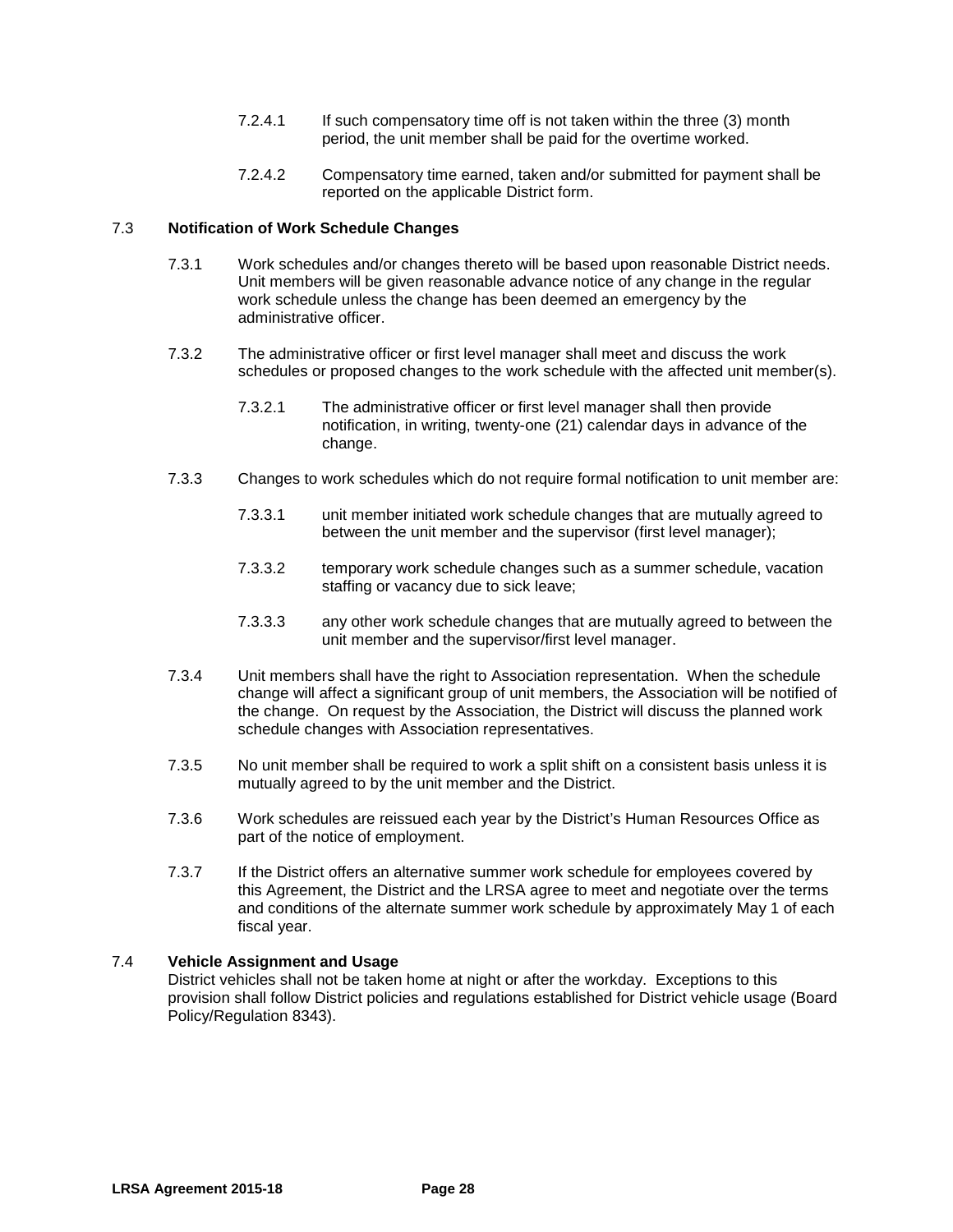### **Article 8: Leaves with Pay**

#### 8.1 **Sick Leave – Personal Illness**

8.1.1 *Accrual*

A regular full-time classified unit member earns one (1) day of sick leave for each full month of completed service (75 percent or more of the paid status days in a calendar month).

#### 8.1.2 *Use of Accrued Sick Leave*

Use of earned or advanced sick leave will be allowed when a unit member is unable to work because of illness, pregnancy, or off-the-job injuries. Unused sick leave may be accrued indefinitely. Accrued sick leave will be converted to service credit for retirement purposes based on the appropriate retirement system regulations and formula.

- 8.1.2.1 A unit member with more than six (6) months of service who has used all accrued sick leave will be advanced as much sick leave as the person could earn during the remainder of the fiscal year. A unit member with six (6) or less months of service will be advanced the remainder of six (6) days of earnable sick leave.
- 8.1.2.2 A unit member who, at time of termination, has taken more sick leave than he/she has accrued, shall reimburse the District for the value of the difference. Whenever a unit member is reemployed within a twelve-month period following termination, unused sick leave from the prior period of employment shall be reinstated.

#### 8.1.3 *Advance Notification*

The unit member shall notify the appropriate immediate supervisor or manager of his/her illness at least one hour before the start of the unit member's work shift or as soon as the unit member is aware he or she will not be able to come to work. Upon return to work, the unit member shall complete the report of absence stating the reason for the absence.

- 8.1.3.1 The District shall protect the privacy of unit members and insure the personal and confidential nature of each unit member's medical information and records in accordance with all applicable state and federal laws and rules including, but not limited, to California Civil Code Sections 56.20 et seq.
- 8.1.3.2 If the unit member knows in advance that the absence may reasonably be expected to last ten (10) or more days (pregnancy, scheduled surgery, etc.), then the unit member may submit a written physicians statement to the supervisor (or designee) prior to beginning the sick leave in lieu of daily notification. The physician's statement shall include the beginning date and the anticipated ending date of said illness.
- 8.1.3.3 The unit member's supervisor will be responsible for forwarding the physician's statement to the site administrative officer. The administrative officer will forward the information to the District Employee Benefits Office.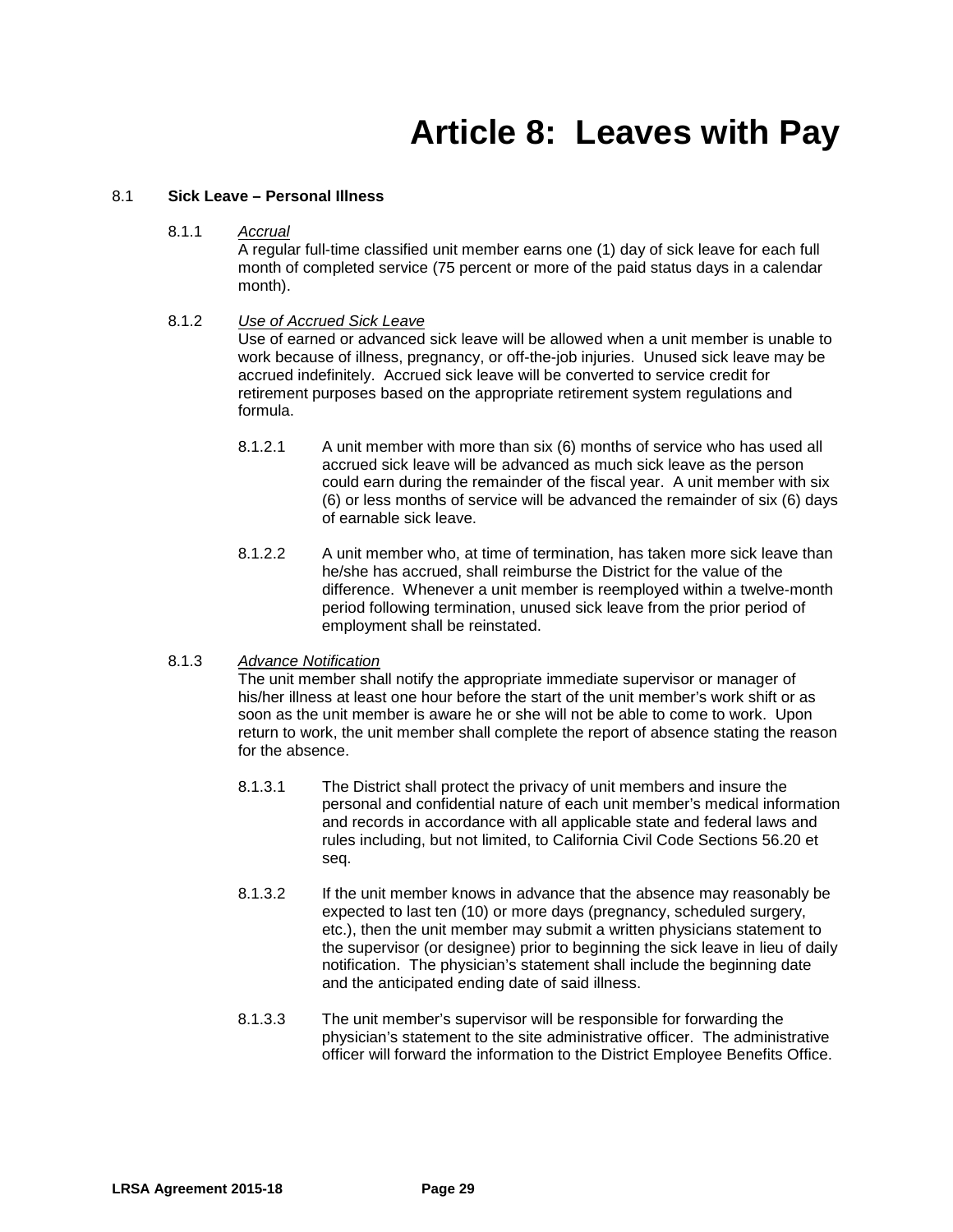#### 8.1.4 *Physician Statement*

- 8.1.4.1 A physician is any person licensed as a physician, nurse practitioner, physician's assistant, surgeon, or psychiatrist by the Medical Board of California or by the California Board of Dental Examiners to practice medicine and to prescribe controlled medications. Also covered is treatment by a chiropractor as specified in the Labor Code. "Physician" does not include psychologists or licensed clinical social workers.
- 8.1.4.2 When the absence lasts for ten (10) or more consecutive working days, the unit member shall submit a physician's written statement verifying the illness. Upon request, the unit member shall submit a physician's written statement verifying the need for continued absence for any extended illness and the approximate date when the unit member may be expected to return to work.
- 8.1.4.3 The administrative officer may request a physician's statement to verify any illness absence. The physician's statement shall include a statement that in the doctor's opinion the unit member could not work and dates of illness. When requesting the use of "Other Sick Leave," the physician's statement shall include a diagnosis (medical condition).
- 8.1.4.4 The District may request a physician's statement to verify any illness to ensure that a unit member is able to resume the duties of the position before allowing him/her to return to work.

#### 8.1.5 *Sick Leave Pay*

Pay for any day of absence chargeable to sick leave shall be the pay rate which the unit member would have received had the unit member served during the day.

#### 8.2 **Use of Accrued Sick Leave for Maternity, Paternity, Birth of Child**

- 8.2.1 A unit member may use accrued sick leave for illness or injury resulting from pregnancy, miscarriage, childbirth, and recovery therefrom. A unit member shall submit to the site administrative officer for forwarding to the Employee Benefits Office a physician's statement verifying the period of time with beginning and ending dates that the unit member was temporarily disabled, ill, or injured because of pregnancy, miscarriage, childbirth, and recovery therefrom.
- 8.2.2 A unit member may use up to ten (10) days of accrued sick leave for absences to care for his/her newborn child or the mother of the newborn child without prior medical verification. The use of this accrued sick leave is intended for the unit member not covered under Section 8.2.1 above. Whenever possible, unit members shall provide advance notice for use of this leave. When advance notice is not possible, the unit member will notify his/her supervisor within twenty-four (24) hours of the commencement of the leave.
- 8.2.3 A unit member who is adopting a child may use up to ten (10) days of accrued sick leave for the purpose of caring for the needs of the newly adopted child.
- 8.2.4 One (1) day of absence with pay will be granted to a unit member at the birth of his/her child or at the time of legal adoption of a child or the day of adoptive placement of a child. This leave is in addition to the leave provided in Sections 8.2.1, 8.2.2, and 8.2.3 above.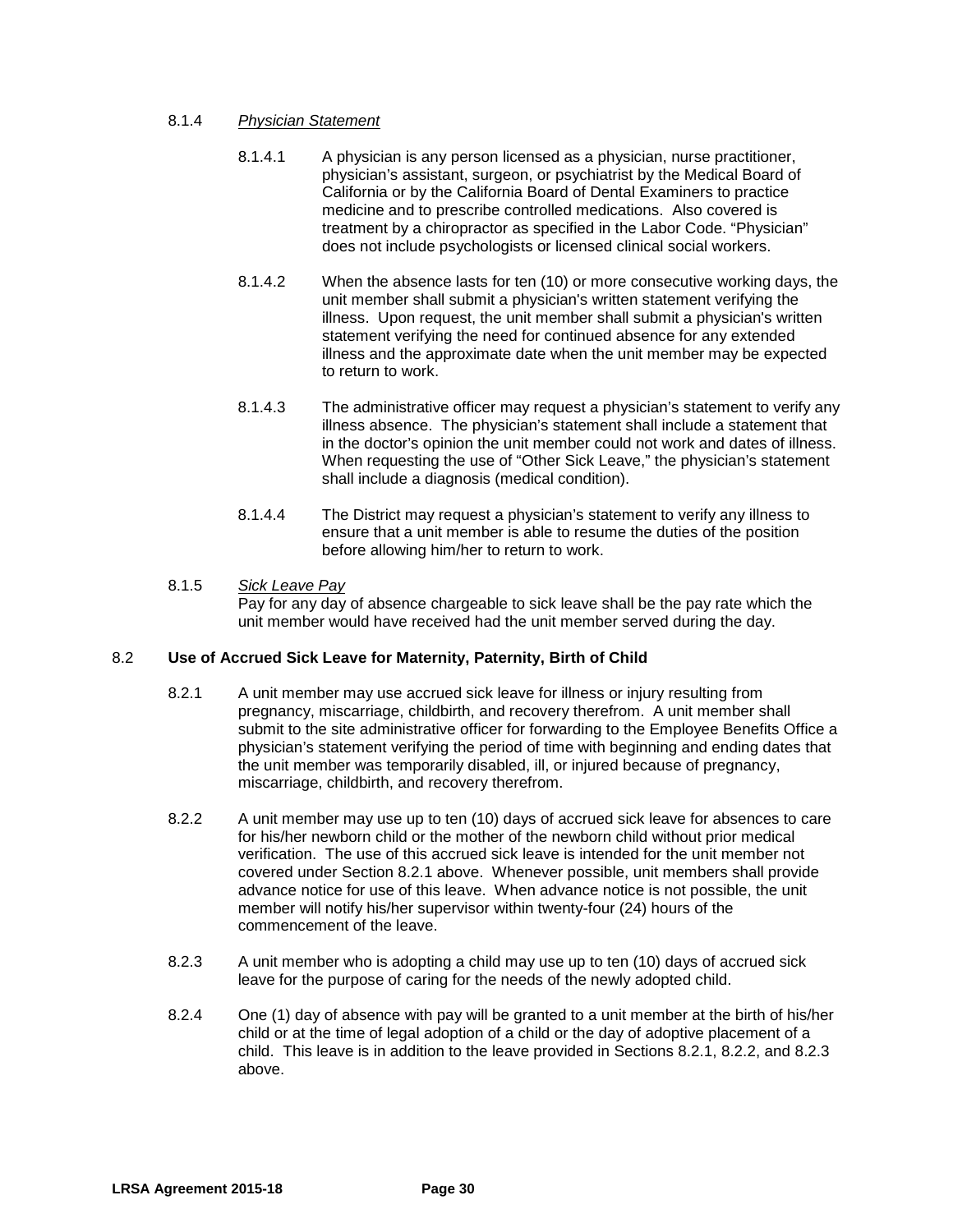8.2.5 The District shall comply with all applicable state and federal laws pertaining to family care leaves and as more specifically expressed in the Family Medical Leave Act (FLMA), California Family Rights Act (CFRA), and Pregnancy Disability Leave (PDL) provisions.

#### 8.3 **Use of Accrued Sick Leave for Personal Necessity**

- 8.3.1 Seven (7) days of accrued sick leave may be used by a unit member during a fiscal year for the following personal necessity reasons: death of immediate family members when leave beyond that allowed by bereavement leave is required; accident involving the unit member or his/her property or an accident involving a member of the unit member's immediate family; appearance in court when the unit member is required to appear as a litigant or witness; religious observances of a unit member's faith; serious illness of a member of the immediate family; funeral for a very close friend or relative not included in section 8.3.3; imminent danger to the home of the unit member (such as danger occasioned by flood, fire, or earthquake or of such a serious nature that the unit member could not reasonably be expected to disregard it); inability to get to one's assigned place of duty because of transportation failure (mechanical); or prohibitive weather.
- 8.3.2 Medical and dental appointments of the unit member's dependents that cannot reasonably be scheduled at times other than working hours may be charged to personal necessity leave.
- 8.3.3 Immediate family includes: mother, father, grandparent or grandchild of the unit member or of the unit member's spouse or domestic partner; and step-mother, stepfather, spouse, domestic partner, son, son-in-law, step-son, daughter, daughter-in-law, step-daughter, brother, brother-in-law, sister, sister-in-law, aunt or uncle of the unit member; child or sibling of domestic partner; wife or husband or domestic partner's child; or any person living in the immediate household of the unit member.
- 8.3.4 Up to one-half of a unit member's annual sick leave entitlement may be used to care for their ill immediate family member (as defined in 8.3.3) per the California Kin Care law. Leave used under this provision must be accrued (available) and counts towards personal necessity (8.3.1). If usage of this leave results in overuse of personal necessity, previous personal necessity taken during the year not qualifying under Kin Care law will be changed to vacation or unpaid time.

#### 8.4 **Transfer of Accrued Sick Leave – Between Employers**

A regular unit member who has been employed by another public school district within the State of California for a period of one (1) calendar year or more, whose employment has been terminated for reasons other than action initiated by the employer for cause, and who accepts employment with Los Rios within one (1) year of termination with the former district, may have transferred all illness absence credit (sick leave) accumulated with the former district. In any case where a unit member was terminated as a result of action initiated by the employer for cause, such a transfer may be made if agreed to by the Board of Trustees. The unit member must initiate the transfer of sick leave. (Education Code 88202)

#### 8.5 **Advance Sick Leave and Other Sick Leave (Five Month Law)**

- 8.5.1 In addition to accrued sick leave, a permanent unit member will be advanced sick leave up to the number of days allowable in the current fiscal year.
- 8.5.2 Furthermore, each fiscal year a total of one hundred (100) days of sick leave, including the accrued sick leave provided in Section 8.1 and Education Code 88191, will be credited to each member of the unit. Each day of "other sick leave" shall be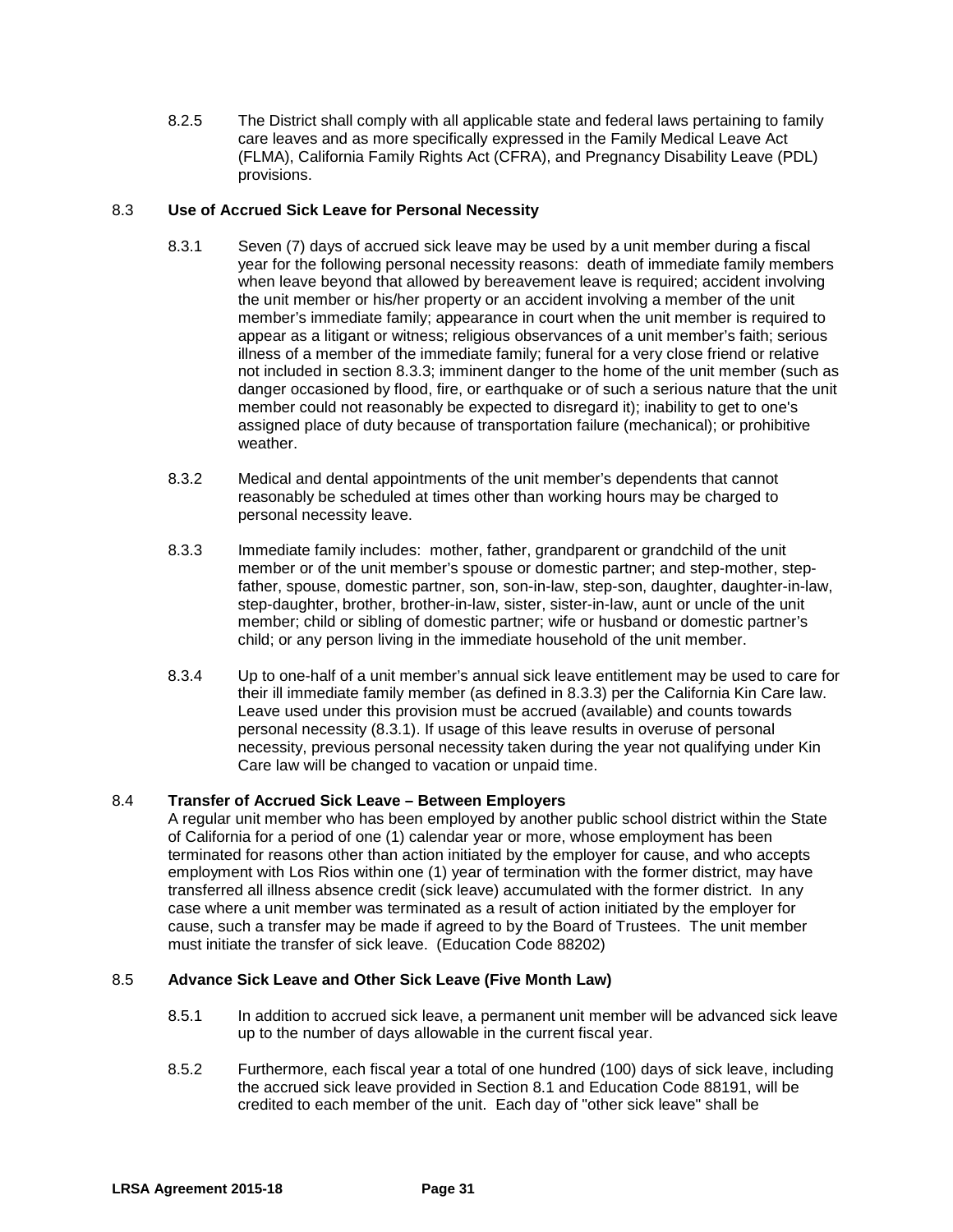compensated at the rate of fifty percent (50%) of the unit member's regular salary. The paid sick leave provided in this section shall be in addition to any other paid leave and shall be used after the exhaustion of the leaves provided in Education Code 88191 and 88192.

8.5.2.1 Allowable "other sick leave" shall not be accumulative from year to year, nor shall a unit member be credited with more than one (1) entitlement to "other sick leave" for a single illness or injury. Section 88196.5 of the Education Code is hereby referenced and considered included herein. Use of this five (5) month law requires submission of a physician's statement (see Section 8.1.4).

#### 8.6 **Use of Vacation for Illness Absence**

Whenever the unit member uses all allowable sick leave**,** further absence will be charged against accrued vacation; or, with administrative approval, the unit member may take loss of pay rather than vacation.

#### 8.7 **Industrial Accident and Illness**

The District is self-insured for the benefit of the regular unit member who sustains a personal injury in the performance of the job. Industrial accident or illness is defined as an illness or injury supported by a physician's certificate and qualifying as being work-connected under the Labor Code.

#### 8.8 **Allowable Days of Compensated Absence**

- 8.8.1 All regular unit members with three (3) full years of District service shall be granted industrial accident and illness absences with full pay for each such accident or illness. Allowable leave shall not exceed sixty (60) working days for the same accident. Allowable leave shall not be cumulative from year to year. When an industrial accident or illness occurs at a time when the full sixty (60) days will overlap into the next fiscal year, the unit member shall be entitled to only that amount remaining at the end of the fiscal year in which the injury or illness occurred.
- 8.8.2 Industrial accident or illness absence shall commence on the first day of absence from work and shall be reduced by one (1) day for each day of authorized absence regardless of any temporary disability award.

#### 8.9 **Education Code Restriction on Travel (Education Code 88192)**

During industrial accident and illness absence, the unit member must remain within the State of California unless specifically authorized to travel elsewhere by the Chancellor.

#### 8.10 **Catastrophic Illness or Injury Leave Program**

The purpose of the Catastrophic Illness or Injury Leave Program is to establish a program where unit members may donate eligible leave credits to a Catastrophic Illness or Injury Leave Bank that may be used by an eligible unit member when that unit member or a member of his or her immediate family suffers from a catastrophic illness or injury. The bank will be a pool available to any eligible unit member from a participating bargaining unit or employee group. For purposes of administering the program, the Catastrophic Illness or Injury Leave Program shall operate on a cycle of three years.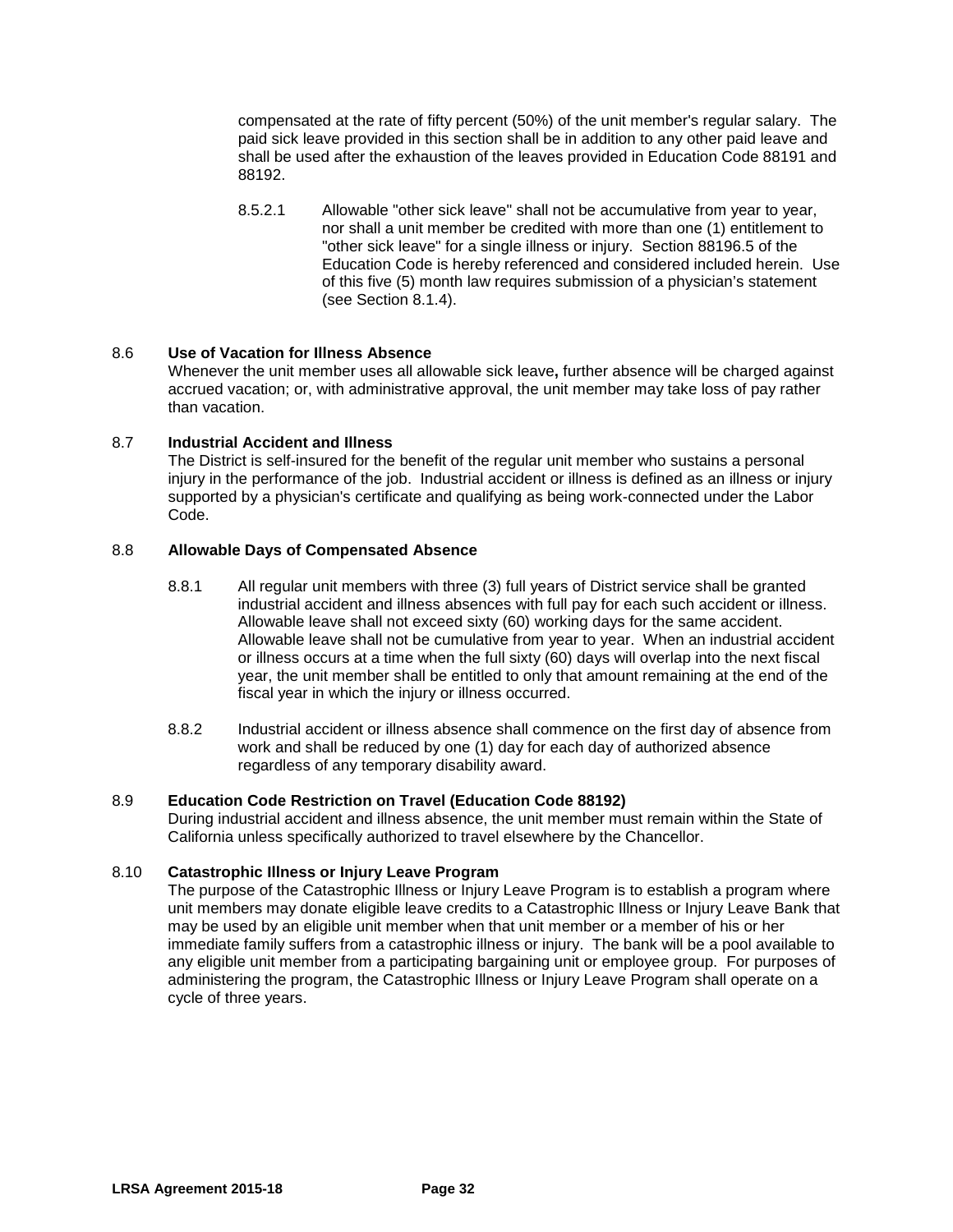### 8.10.1 Definitions

For purposes of this section, the following terms are defined as follows:

# 8.10.2 Catastrophic Illness or Injury

Catastrophic illness or injury means an illness or injury that is expected to incapacitate a unit member from work for an extended period of time, or that incapacitates a member of the unit member's immediate family which incapacity requires the unit member to take time off from work for an extended period of time to care for that family member, and taking extended time off work creates a financial hardship for the unit member because he or she has exhausted all of his or her eligible sick leave, vacation, and other paid time off (except Five Month Law) and is in less than full pay status.

### 8.10.3 Eligible Employee

An eligible unit member is a permanent employee of the District who is not receiving benefits under the District's Industrial Accident and Illness program and who is not eligible for or receiving benefits from the District's Disability Income Protection program. To receive benefits from the Catastrophic Illness or Injury Leave Program, an eligible employee must be vested in the Catastrophic Illness or Injury Leave Program, pursuant to Section 1.4.1, and not be in probationary status. An eligible employee is further defined as an employee who due to catastrophic illness or injury is in less than full pay status.

### 8.10.4 Immediate Family

The immediate family of a unit member for the purposes of the Catastrophic Illness or Injury Leave Program is defined as: mother, father, son, daughter, step-son, stepdaughter, grandparent or grandchild of the unit member; spouse or domestic partner of the unit member; son or daughter of the domestic partner of the unit member; brother or sister of the unit member; or legal dependent of the unit member.

# 8.10.5 Eligible Leave Credits

Eligible leave credits are accrued, unused vacation hours vested to a permanent unit member or a probationary unit member who has completed six (6) months or more of service.

### 8.10.6 Catastrophic Illness or Injury Leave Bank A Catastrophic Illness or Injury Leave Bank shall be maintained by the District as follows:

# 8.10.7 Donations

A permanent unit member or a probationary unit member who has completed six (6) months or more of service may donate accrued, unused vacation leave to the Catastrophic Illness or Injury Leave Bank. Donations must be in a minimum block of three (3) hours but not more than forty (40) hours per solicitation. A donation once made shall be irrevocable. Donations may only be made upon an official solicitation by the District.

### 8.10.8 Probationary Employee Restriction

A probationary unit member who has completed six (6) or more months of service may donate to the Catastrophic Illness or Injury Leave Bank but is not vested in the Catastrophic Illness or Injury Leave Program until he or she satisfactorily completes his or her probationary period. In the event the probationary unit member does not complete his or her probationary period, his or her vacation donation will be restored to the unit member.

### 8.10.9 Solicitation of Donations Annually, the District shall solicit donations to the Catastrophic Illness or Injury Leave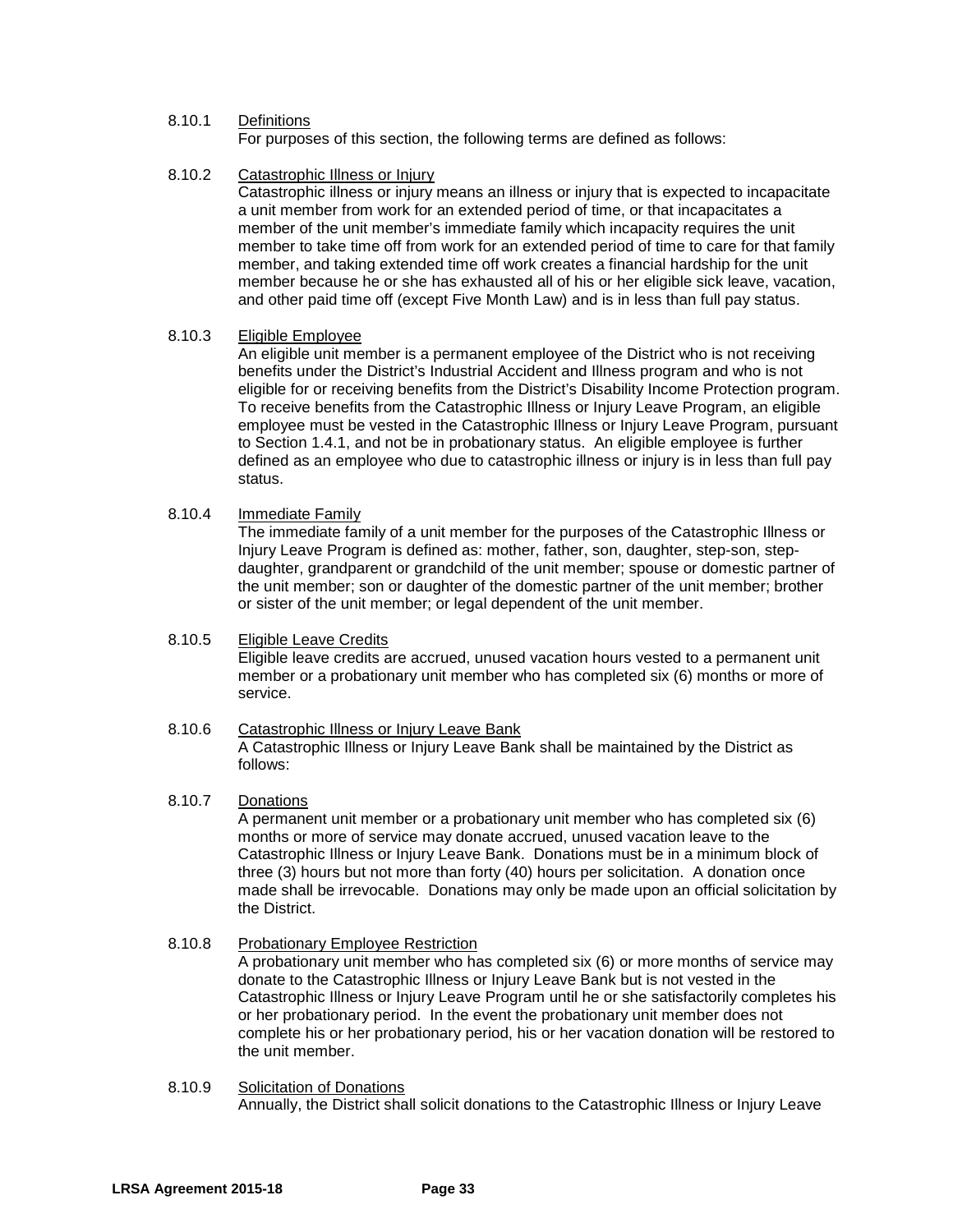Bank. The annual solicitation shall occur in April. More frequent solicitations by the District may be made if the Catastrophic Illness or Injury Committee deems it appropriate.

- 8.10.10 Accounting for Donations Donations shall be converted to a dollar amount based upon the donating unit member's current rate of pay. The District shall maintain a separate accounting of the Catastrophic Illness or Injury Leave Bank.
- 8.10.11 Catastrophic Illness or Injury Committee A Catastrophic Illness or Injury Committee shall be established to oversee the Catastrophic Illness or Injury Leave Program.
- 8.10.12 Committee Composition

The Committee shall be composed of five (5) voting members with one member each appointed by the LRCEA, SEIU, LRSA, Management and Confidential units. The Director of Human Resources or designee shall serve as the non-voting chair of the Committee. The Committee shall have access to resource staff as deemed appropriate by the Committee in discharging their responsibility.

### 8.10.13 Release Time

Committee members will be provided release time without loss of compensation and benefits, including a reasonable amount of travel time to and from the member's work location, to attend official meetings of the Committee.

### 8.10.14 Committee Charge

The Committee will be charged with oversight of the Catastrophic Illness or Injury Leave Program, including approval or disapproval of applications for Catastrophic Illness or Injury Leave. The decisions of the Committee shall be final. Committee deliberations are confidential and decisions on approving or disapproving a requested leave shall be made by majority, secret vote of members present. In order to approve or disapprove a requested leave a quorum of the Committee, defined as three (3) or more voting members, must be present to vote. The Committee shall also be responsible for determining if additional solicitations other than the annual solicitation in April are needed.

#### 8.10.15 Committee Limitation

The Committee may not approve a Catastrophic Illness or Injury Leave that exceeds the available funding in the Catastrophic Illness or Injury Leave Bank.

### 8.10.16 Application for Catastrophic Illness or Injury Leave

An eligible unit member who is vested in the Catastrophic Illness or Injury Leave Program and who has satisfactorily completed his or her probationary period may apply for Catastrophic Illness or Injury Leave by submitting an application for such leave to the Director of Human Resources. Applications for Catastrophic Illness or Injury Leave will be reviewed and acted upon by the Catastrophic Illness and Injury Committee. In order for an application to be acted upon, a Release of Medical Information form must accompany the application.

#### 8.10.17 Eligible Employee Vesting

An eligible unit member must be vested in the Catastrophic Illness or Injury Leave Program prior to receiving a Catastrophic Illness or Injury Leave. To be vested, an eligible unit member must have donated a minimum of three (3) accrued, unused vacation hours within each cycle, as defined in Section 1.0 of the Catastrophic Illness or Injury Leave Program. The unit member must be vested in the cycle of the Catastrophic Illness or Leave Program in which they apply for a Catastrophic Illness or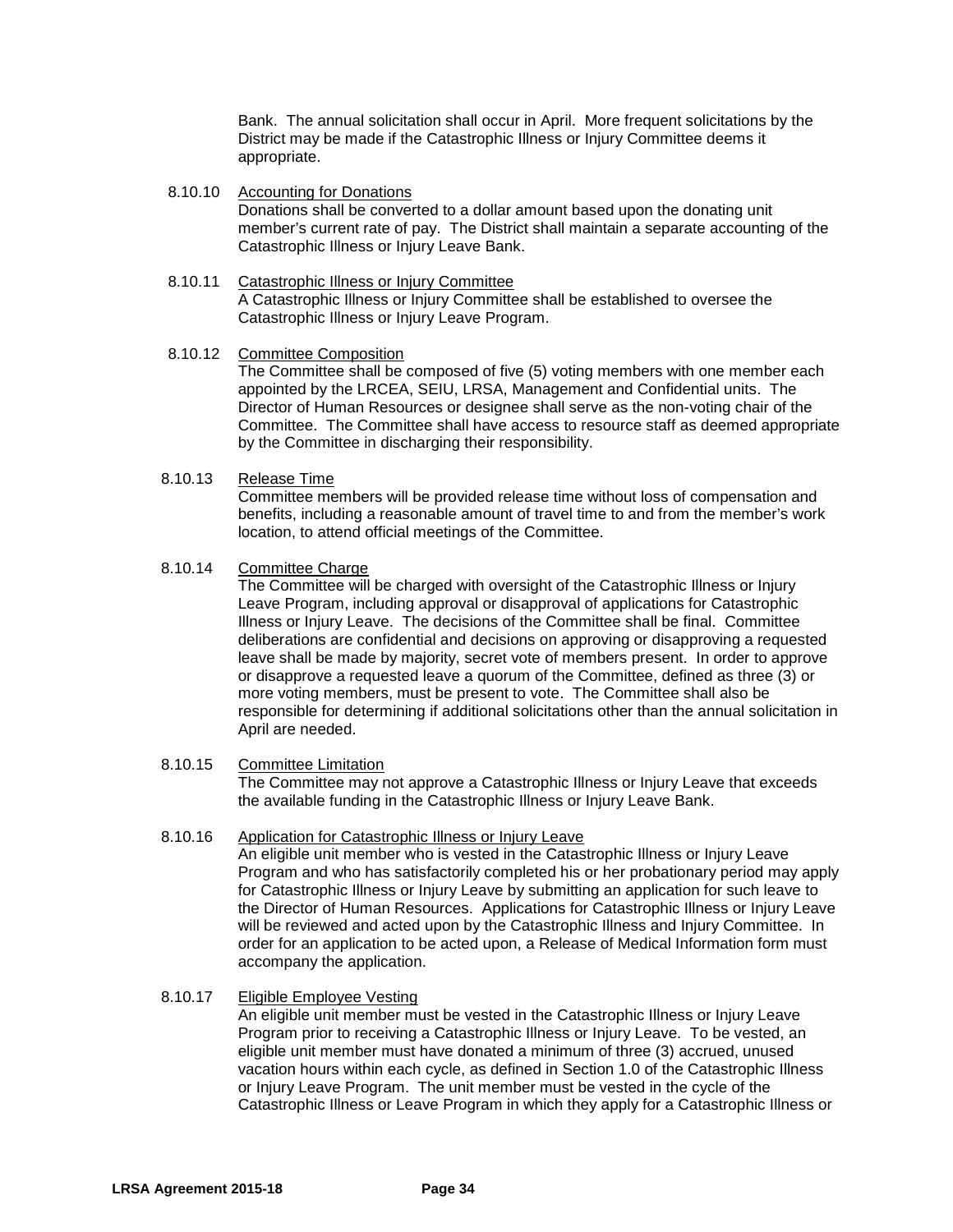Injury Leave.

### 8.10.18 Physician Statement Required

A physician's statement verifying the unit member's incapacitation or the incapacitation of a member of the unit member's immediate family which incapacity requires the unit member to take time off from work to care for that family member must accompany the application for Catastrophic Illness or Injury Leave.

### 8.10.19 Length of Leave

The length of a Catastrophic Illness or Injury Leave shall not exceed ninety (90) calendar days commencing from the first day that the unit member is in less than full pay status.

8.10.20 Requirement to Exhaust All Eligible Paid Leaves An eligible unit member must have exhausted all eligible paid leaves, including accrued vacation and sick leave, and be in less than full pay status to qualify for a Catastrophic Illness or Injury Leave. Other Sick Leave (Five Month Law) and Catastrophic Illness or Injury Leave may be coordinated.

### 8.11 **Reporting Industrial Accident or Illness**

- 8.11.1 Unit members are expected to exercise due care in performing their duties and to report all hazardous conditions to their immediate supervisor. Should a unit member sustain a personal injury on the job, the unit member shall notify his or her immediate supervisor, or their supervisor, if the immediate supervisor is not available, immediately or as soon as he or she is physically capable of doing so and request that an industrial accident form be completed. It is the immediate supervisor's responsibility to see that an accident form is filled out and forwarded to the administrative officer on the same day that the accident occurs so that a report may be filed with the District Office within twenty-four (24) hours of the time of the accident.
	- 8.11.1.1 Initial Examination by Physician Benefits cannot be paid to an injured unit member under any circumstances unless the report of the accident has been filed by the unit member, or if unable, by his or her representative with the immediate supervisor and the District Office, and the unit member has been examined by a physician within a reasonable period following the accident.
	- 8.11.1.2 Examination by Designated Physician The District has the right to have the unit member examined by a physician designated by the District to assist in determining the length of time during which the unit member will be temporarily unable to perform assigned duties, and the degree to which a disability is attributable to the "injury involved."

# 8.11.2 *Use of Earned Illness Leave*

- 8.11.2.1 When entitlement to industrial accident/illness leave has been exhausted, entitlement to earned sick leave will then be used.
- 8.11.2.2 If a unit member is receiving a compensation award, the person shall be entitled to use only as much sick leave or vacation as, when added to the compensation award, will provide for a full day's gross pay.
- 8.11.3 *Indemnity Checks*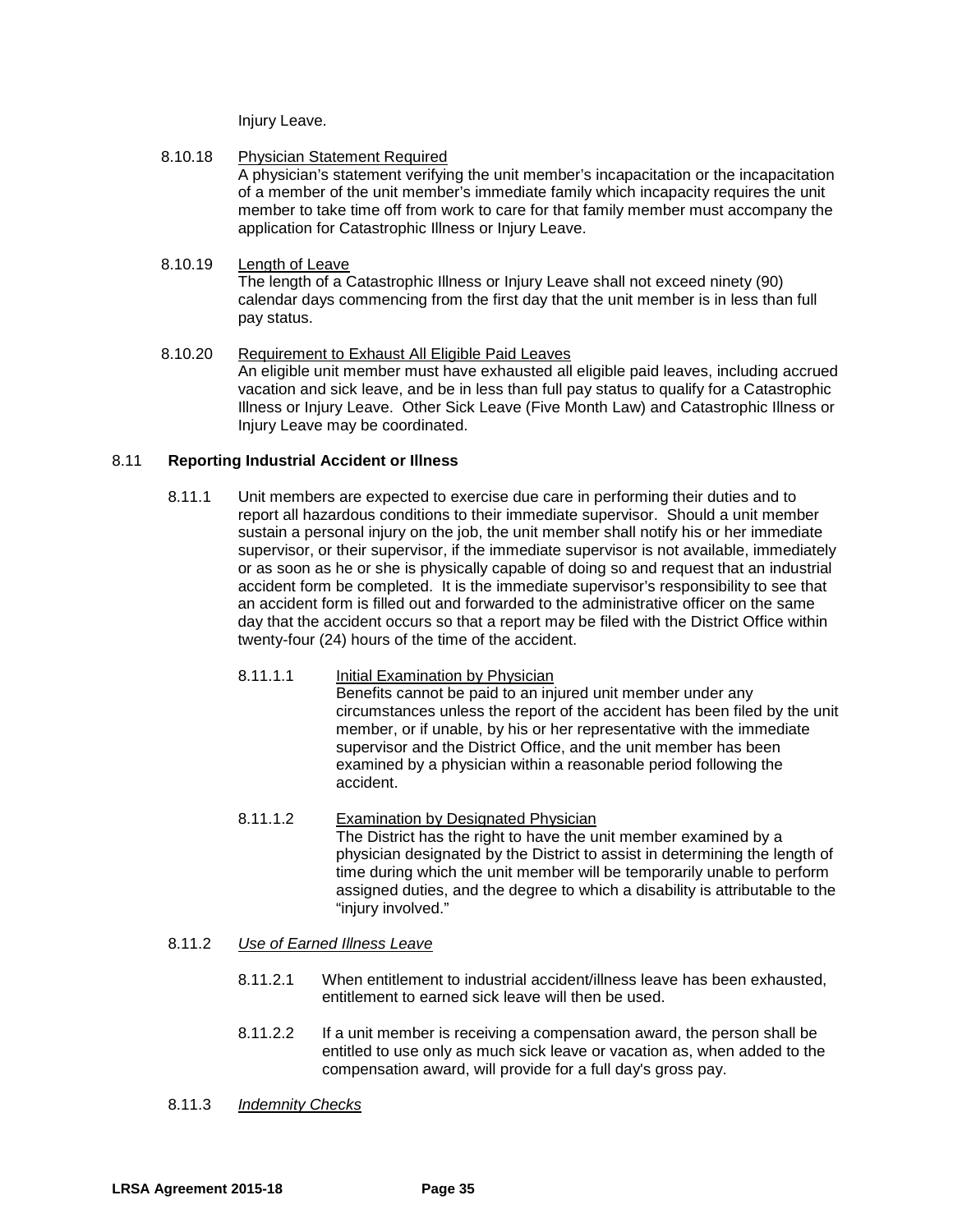During any paid industrial accident, the unit member shall endorse to the District the temporary disability indemnity checks received because of industrial accident or illness. The District, in turn, shall issue the unit member appropriate warrants for the payment of not more than full salary and shall deduct normal retirement and other authorized contributions.

- 8.11.4 *Employee Status During Industrial Injury Absence/Leave* Periods of paid industrial injury absence/leave shall not be considered a break in service.
- 8.11.5 *Physician's Determination Regarding Employee's Health* The extent and duration of a unit member's eligibility to receive compensation during industrial injury leave is subject to medical review and determination per the terms and conditions of the insurance contract, except that no contract shall provide less than required by Education Code 88192.
	- 8.11.5.1 With administrative approval and with the physician's authorization, modified work schedules or work assignments may be accommodated for unit members who are eligible for industrial accident/illness provisions.
- 8.11.6 *Reemployment List*

If, at the conclusion of all paid or unpaid leaves of absence to which the unit member is entitled, the unit member is still unable to assume the duties of his or her position, the unit member shall be placed on a reemployment list for a period of thirty-nine (39) months. If at any time during the thirty-nine (39) months the unit member is able to assume the duties of his or her position, the unit member shall be reemployed in the first vacancy in the classification of his or her previous assignment. The District may pay and appoint a non-attending physician to examine the unit member if the District believes there is cause. The first vacancy in the classification of his or her previous assignment will be determined by the date the position vacancy is authorized to be filled by District Fiscal Services. His or her reemployment will take preference over all other applicants except those laid off for lack of work or lack of funds, in which case he or she shall be ranked according to his or her proper seniority. If the unit member refuses the offer of reemployment, he or she shall be removed from the reemployment list and shall have no further rights of reemployment accorded a unit member on the 39-month reemployment list.

### 8.11.7 *Designated Medical Facility for Workers' Compensation Treatment*

Unit members have the right to receive medical care at any of the facilities "Designated Medical Facility for Workers' Compensation Treatment" and to receive temporary disability indemnity, permanent disability indemnity, vocational rehabilitation services, and death benefits. A unit member may predesignate his/her own physician if they file the "Predesignation of Personal Physician" form prior to any injury. If a unit member does not predesignate a physician, a District designated Workers' Compensation physician will provide the first thirty (30) days of medical care, or until such time after thirty (30) days that the unit member designates a physician.

8.11.8 *Association Notification of Injury* The unit member will receive copies of the claim form and can forward one (1) copy to the LRSA if he/she so desires.

### 8.12 **Short-Term Military Leave**

8.12.1 Regular unit members whose District service and recent military service total one (1) full year may be granted a short-term leave for the period of ordered duty providing it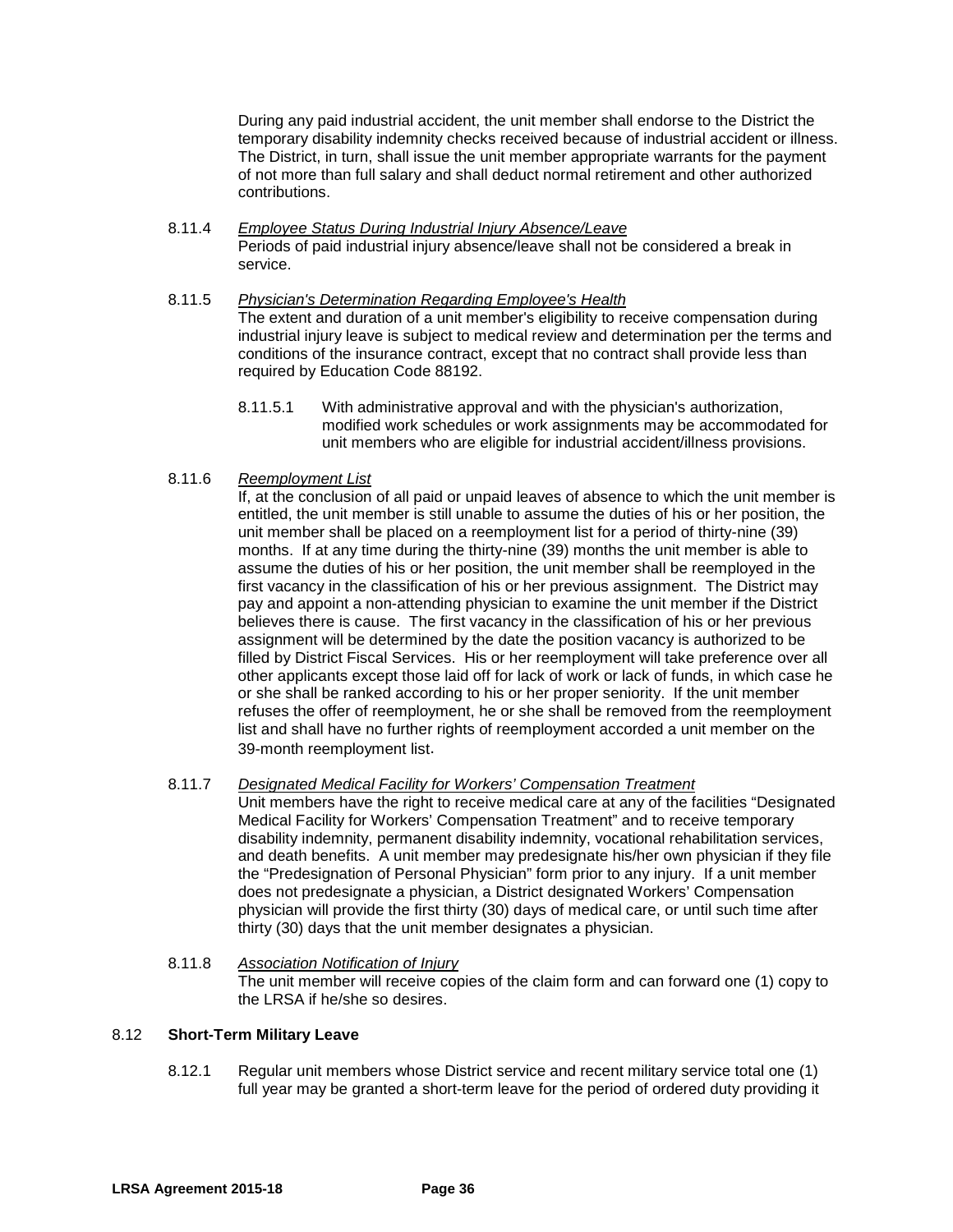does not exceed one hundred eighty (180) calendar days (including time involved in going to and returning from such duty) in one (1) fiscal year.

- 8.12.2 When a unit member is temporarily called to active military duty to attend military field training exercises, he or she shall be entitled to be paid the difference in his or her regular salary and his or her military duty pay. This differential will be paid for the work days he or she is absent during the first thirty (30) calendar days, providing the absence is during the unit member's regular annual work schedule.
- 8.12.3 To qualify for the benefits provided, the unit member must forward a written request for leave accompanied by a copy of the field order to the site administrative officer for forwarding to the District Human Resources Office prior to reporting for training or duty unless ordered to report immediately.

### 8.13 **Jury Duty**

- 8.13.1 A unit member who is called for jury duty shall be granted the necessary time off with pay, and, if necessary, will be temporarily reassigned to a work shift that coincides with the time the unit member is required to serve on jury duty to fulfill this obligation. This is not applicable to any voluntary service. The unit member serving as a member of a jury will receive full pay from the District provided the person signs over and remits to the District all compensation received for such jury duty exclusive of mileage, meals and/or parking expenses.
- 8.13.2 For purposes of this section only, when a unit member is required to report for jury duty, the unit member's normal work schedule will be adjusted to reflect that the unit member's work hours fall within the hours of 8:00 am to 5:00 pm.
- 8.13.3 If a unit member is released from jury duty prior to having completed the regular number of work hours for that day, the unit member is expected to return to work and complete his/her work hours for that day.
- 8.13.4 The unit member is expected to return to work whenever it is not necessary to be absent the entire day providing the return does not create unreasonable expectations of the unit member.

### 8.14 **Bereavement Leave**

Every regular unit member shall be granted necessary leave with pay, not to exceed three (3) days or five (5) days if out-of-state travel is required, in the event of the death of any member of the unit member's immediate family (as defined in Section 8.3.3). One (1) additional day may be taken for in-state travel in excess of three hundred fifty (350) miles one way from Sacramento. The unit member will furnish the immediate manager with the destination, name of the deceased, and the relationship to the unit member. In addition to immediate members as defined in Section 8.3.3, nieces and nephews of the unit member will be considered members of immediate family for bereavement leave only.

8.14.1 To document bereavement leave, the unit member must record on their monthly absence report the name of the deceased and their relationship to the deceased.

### 8.15 **Personal Business**

8.15.1 Any unit member, including unit members who work an alternate work schedule, may be granted necessary time off with pay, not to exceed two (2) days (16 hours) per year, to resolve personal matters which require attention during work hours and which are the responsibility and rightful concern of the individual. Personal business leave must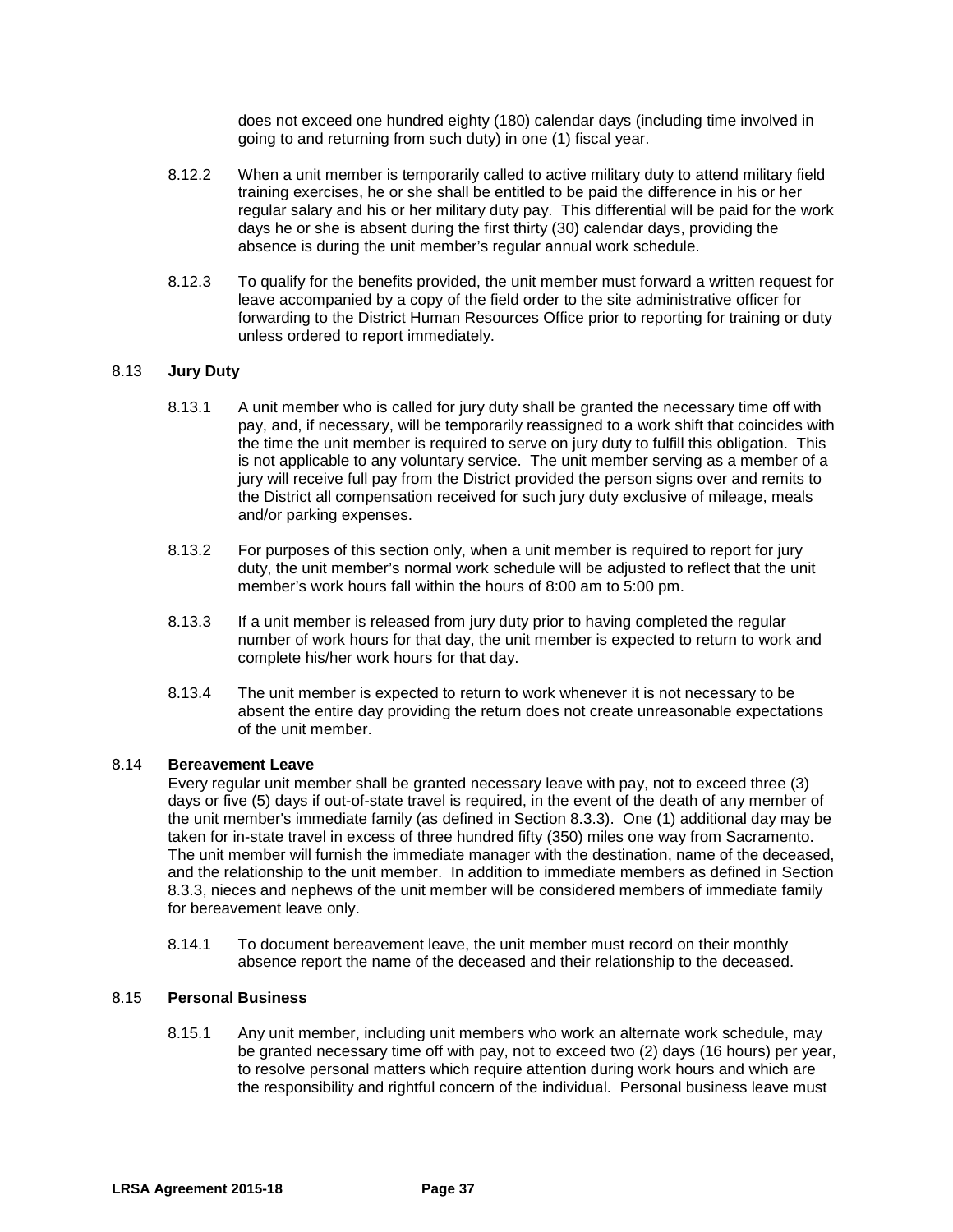be approved in advance by the appropriate supervisor. Unused personal business leave does not accrue from one year to the next.

8.15.2 Personal business leave is to be used for activities that the unit member could not reasonably be expected to accomplish during non-duty times. Financial or legal appointments are appropriate uses of personal business leave. Vacation and/or recreational activities and related travel are not appropriate uses of personal business leave. Personal business leave taken shall be a minimum block of one (1) hour or more.

### 8.16 **Critical Illness**

Three (3) days per year with pay shall be granted in the case of critical illness or accident to a member of the unit member's immediate family as defined in Section 8.3.3. A statement by the physician verifying the illness or accident is life threatening and the need for the unit member to be present with the immediate family member shall be attached to the unit member's Cumulative Absence Report form prior to submitting to his or her immediate supervisor. To qualify for critical illness leave, the situation must be or relate to an illness or condition involving the danger of death.

### 8.17 **Quarantine**

A unit member whose place of residence is officially quarantined by the officer of competent jurisdiction shall receive full salary during the period of enforced quarantine. If the unit member is personally sick, the days of quarantined absence shall be counted against accumulated and current sick leave credited to the unit member. If the unit member is not ill, no deduction will be made from accrued sick leave.

### 8.18 **Required Court Appearance**

- 8.18.1 One (1) day of absence per year, with pay, will be allowed for a unit member to appear as a witness in court if subpoenaed as a litigant or to respond to an official order from another governmental jurisdiction for reasons not brought about through the connivance or misconduct of the unit member. An exception is to be made if the unit member is acting in the capacity of witness at the request of the District's legal counsel on behalf of the District. In such instances, the unit member will be treated as if in paid status (e.g., as if attending a workshop).
- 8.18.2 A copy of the subpoena must be attached to the Cumulative Absence Report form submitted by the unit member.
- 8.18.3 The unit member is expected to return to work whenever it is not necessary to be absent the entire day providing the return does not create unreasonable expectations of the unit member.

#### 8.19 **Vacation**

Full-time classified unit members earn vacation days at the rate of 1.75 working days per month or twenty-one (21) working days each fiscal year.

- 8.19.1 *Eligibility for Vacation*
	- 8.19*.*1.1 A regular classified unit member must have served the District six (6) calendar months and be in paid status seventy-five percent (75%) of the working days in each calendar month to be eligible to use vacation.
	- 8.19.1.2 Regular classified unit members who are in paid status less than seventyfive percent (75%) of the working days in the month will earn vacation in proportion to the time served.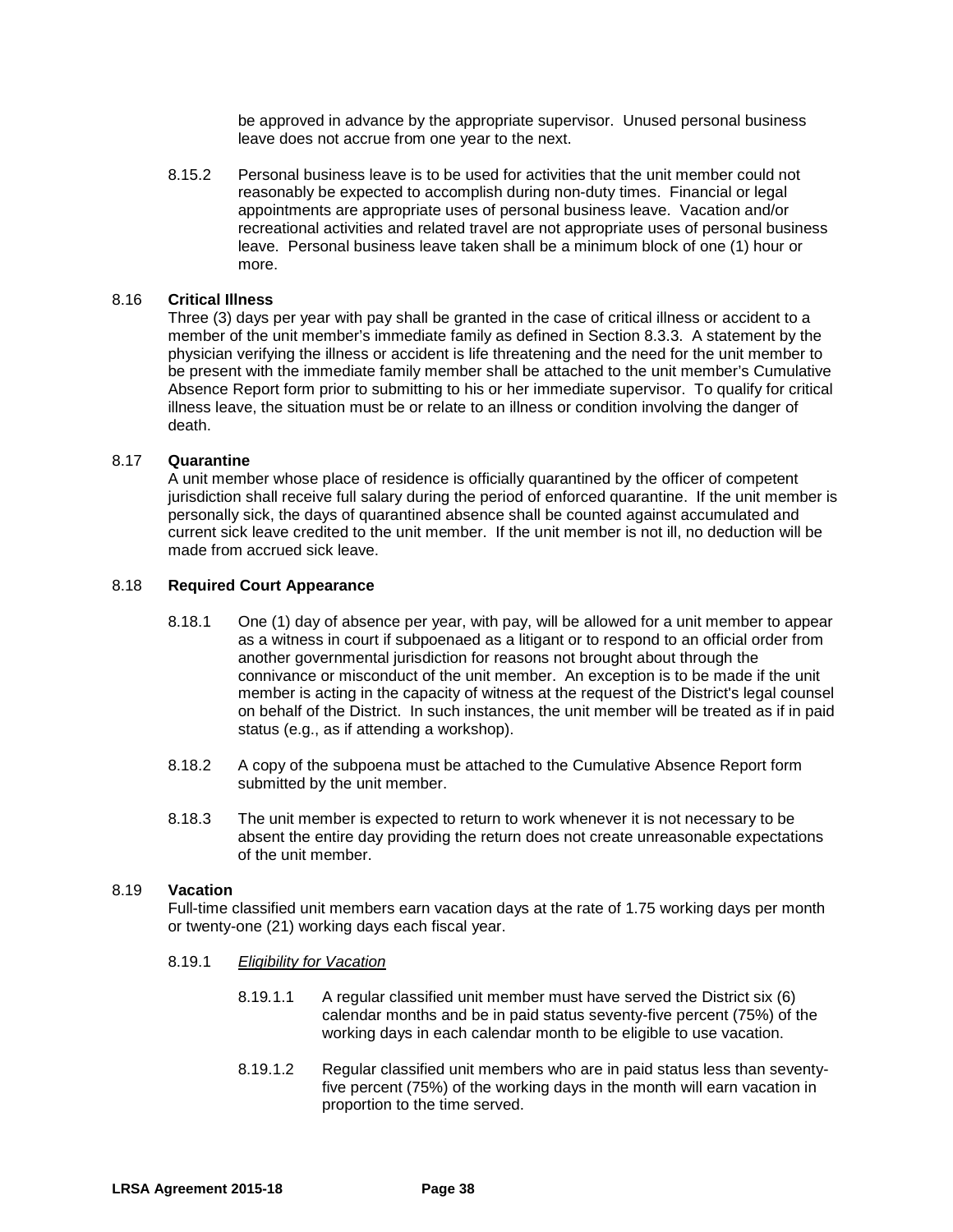- 8.19.1.3 Earned vacation shall not become a vested right until completion of the initial six (6) months of employment. (Education Code 88197e)
- 8.19.1.4 No vacation shall be used prior to the time it is earned.

#### 8*.*19*.*2 *Pay for Earned Vacation*

- 8*.*19*.*2.1 Unit members earn vacation pay at the range and step of the pay rate for the position to which the unit member is regularly assigned at the time the vacation is commenced.
- 8.19.2.2 Upon separation from service (after six (6) months of employment or more), the unit member shall be entitled to lump-sum compensation for all earned and unused vacation.
	- 8.19.2.2.1 Payment for accrued vacation days upon retirement or resignation shall not exceed sixty (60) days plus the maximum number of days that may be earned from September 1, to the month of retirement/resignation.
	- 8.19.2.2.2 Unit members who are age 55 or older in the year of separation from service shall automatically become a participant in the vacation 403(b) Special Pay Plan. The unit member's vacation payout shall be deposited into the Special Pay Plan at time of separation. If the payment exceeds the maximum annual IRC Section 415 limit, reduced by the unit member's personal IRC Section 402(g) limit, the excess will be paid in cash to the unit member.

### 8.19.3 *Scheduling Vacations*

- 8.19.3.1 Vacations must be approved in advance by the appropriate administrator at the convenience of the operating unit.
- 8.19.3.2 Vacation time cannot be used by unit members for a period of less than one (1) hour.
- 8*.*19*.*3.3 An LRSA member may accrue up to 480 hours (60 days) of unused vacation as of September 1. The District will provide written notification to the LRSA members of their vacation balances at six (6) month intervals. If an approved written request for use of accrued vacation days is subsequently denied and the days cannot be rescheduled during the remainder of the year, the unit member will be allowed to carry the requested amount as excess to the above stated amount into the following year.
- 8.19.3.4 The manager of a unit member who may exceed the maximum accrual limit in Section 8.19.3.3 and who has not submitted a vacation request by September 30 will meet with the unit member to establish a vacation plan to be in compliance with the accrual maximum.
- 8.19.3.5 The District may allow permanent unit members to interrupt or terminate vacation in order to begin another type of paid leave without a return to active service provided the unit member supplies adequate notice or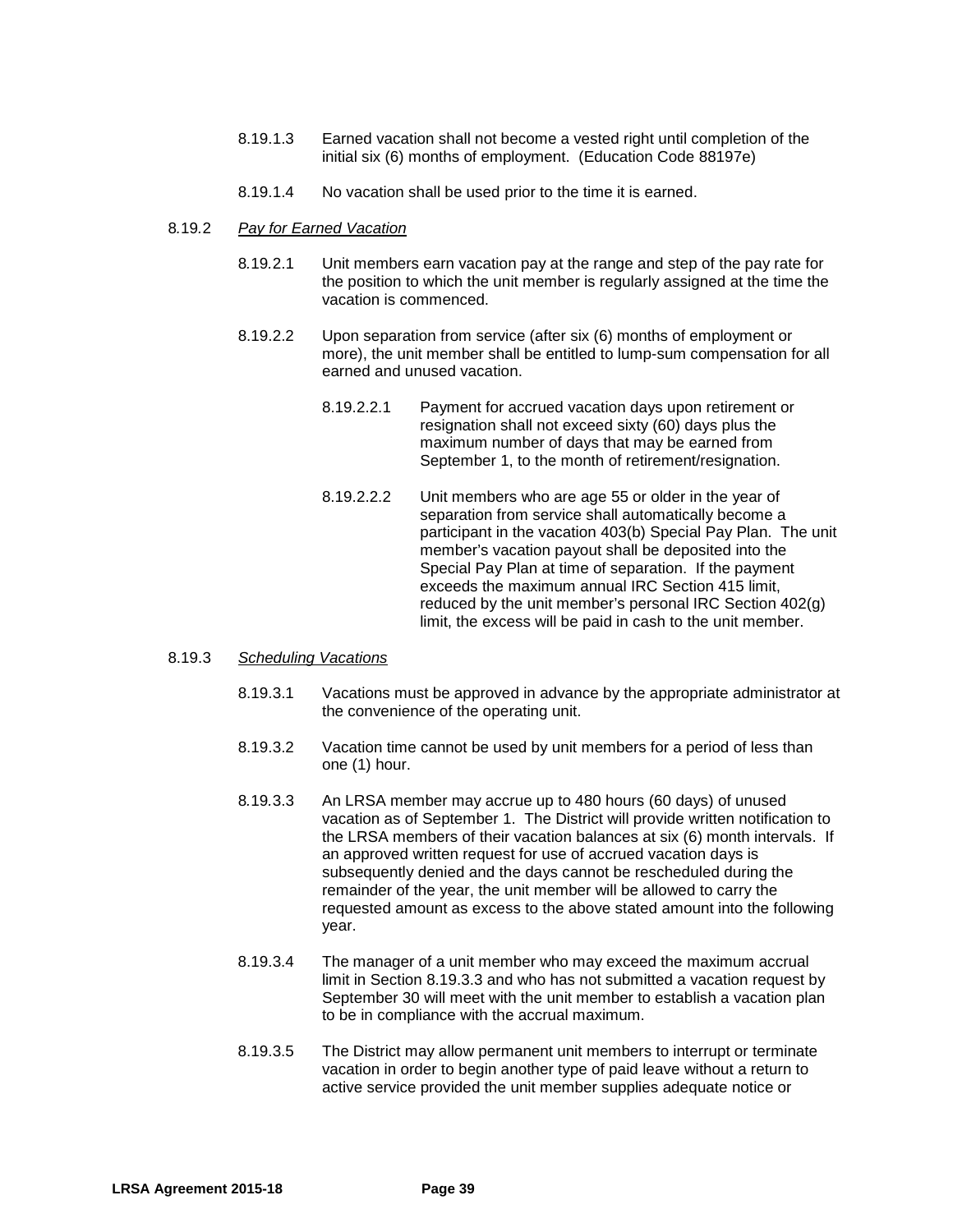relative supporting information regarding the basis of such interruption or termination.

- 8.19.4 *Holidays Observed*
- 8.19*.*4.1 All unit members shall be entitled to legal holidays with pay providing the holiday falls during their normal work year and they are in paid status during any portion of the working day immediately before or after the holiday.
	- 8.19.4.1.1 New unit members whose first day of employment is the day after a holiday do not receive pay for that preceding holiday.
	- 8.19.4.1.2 Unit members who resign or terminate shall not be eligible for any holidays after the last day worked.
- 8.19.4.2 The following legal holidays will be observed: Independence Day; Labor Day; Admission Day (if colleges close on that day); Veterans' Day; Thanksgiving Day; Christmas Day; New Year's Day; Martin Luther King's Holiday; Lincoln's Day; Washington's Day; Memorial Day. (Education Code 88203)
- 8.19.4.3 Other school closure days appointed by the President or Governor as holidays for a public fast, thanksgiving, or other celebration.
- 8.19.4.4 When a holiday herein listed falls on a Sunday, the following Monday shall be deemed to be the holiday in lieu of the day observed. When a holiday herein listed falls on a Saturday, the preceding Friday shall be deemed to be the holiday in lieu of the day observed.
- 8.19.4.5 When it is permissible under the Education Code to observe a holiday on alternative dates, the District will determine the specific date to be observed.
- 8.19.5 *Board-Granted Days Off*

All regular unit members shall be entitled to Board-granted days off with pay provided the days fall within their normal work year and they are in paid status during any portion of a working day immediately before or after the holiday. The Board-granted days off to be observed will be Friday after Thanksgiving; Friday during spring recess; and a minimum of seven (7) days between the end of the fall semester and January  $2^{nd}$  of the next calendar year. The minimum (7) day winter break includes the two (2) legal holidays and the in-lieu of day that fall within this period.

8.19.6 *Compensation for Holidays and Board-Granted Days Off Worked* Should a holiday or Board-granted day(s) off occur while an unit member is absent from work because of sick leave, vacation, or other paid leave of absence, the holiday shall be considered as time worked and shall not be deducted from any other paid leave of absence.

# 8.20 **LRSA Conferences**

8.20.1 Please see article 4.6.3 regarding LRSA Representatives attending conferences.

# 8.21 **General Conditions Governing Leaves With Pay**

8.21.1 *Notification to First Level Manager*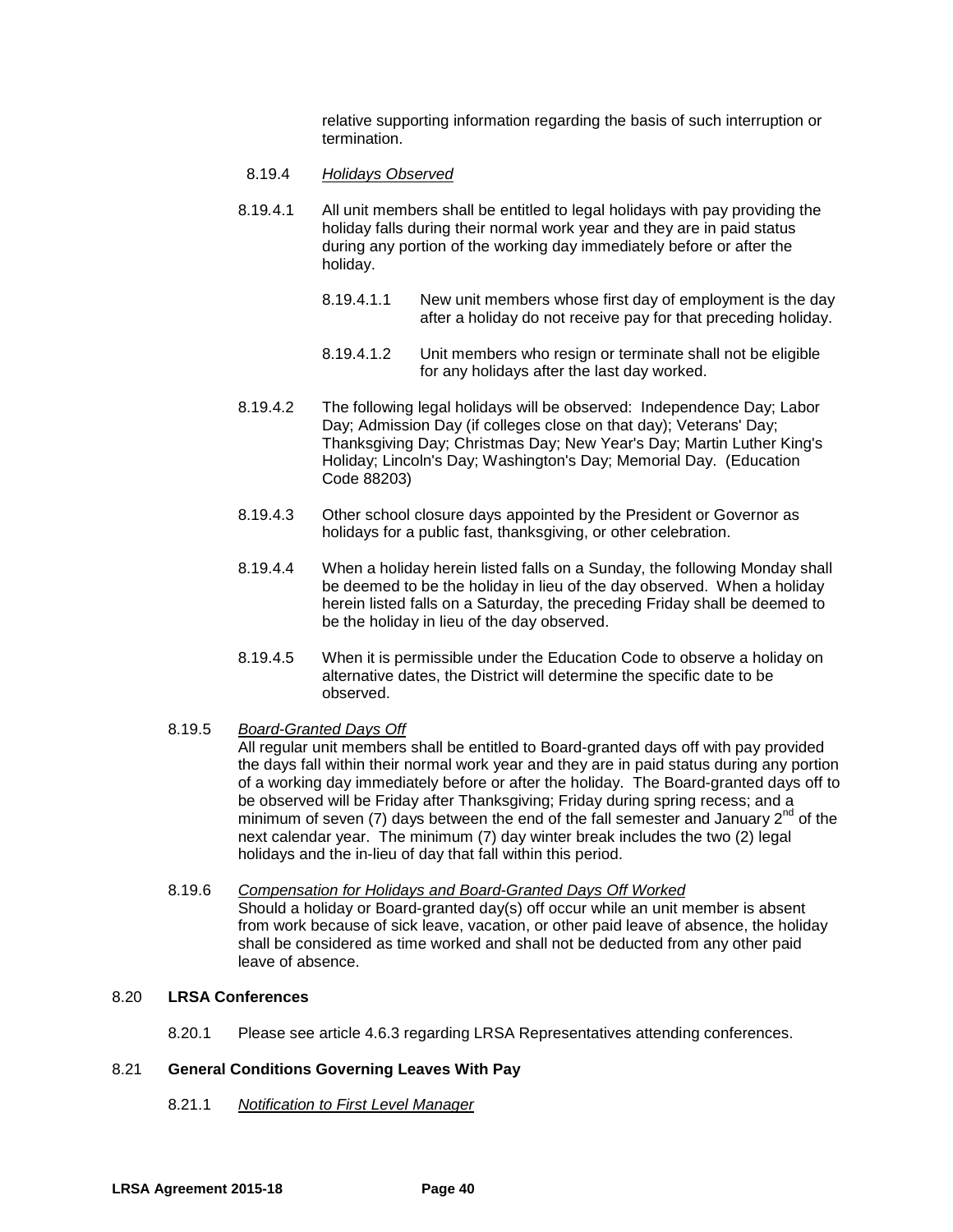The unit member shall notify the first level manager of the reason for the leave and the amount of time to be involved. When the absence cannot be anticipated in advance, the first level manager and the administrative officer shall be notified of the reason for the absence and the estimated time required at the unit member's earliest reasonable opportunity.

- 8.21.1.1 Unit members shall not be required to secure advance permission for leave taken for any of the following reasons:
	- 8.21.1.1.1 Death or serious illness of a member of his/her immediate family.
	- 8.21.1.1.2 Accident involving the unit member or his/her property or an accident involving a member of the unit member's immediate family.
	- 8.21.1.1.3 Imminent danger to the home of the unit member when the danger requires the attention of the unit member during his/her assigned hours of duty. Such danger may be occasioned by flood, fire, earthquake or be of other serious nature and under such circumstances as cannot reasonably be disregarded by the unit member.
- 8.21.1.2 The unit member shall notify the first level manager or site administrator within a reasonable period of time unless there are extenuating circumstances beyond the unit member's control of such leave.
- 8.21.2 The District may require documentation supporting the unit member's need for absence.

### 8.21.3 *Report of Absence*

- 8.21.3.1 Administrative officer means the Vice President of Administration (or designee) at the college and the Vice Chancellor of Finance and Administration (or designee) at District Office/Facilities Management.
- 8.21.3.2 Upon termination of absence, the unit member shall complete the report of absence form stating the reason for the absence.

### 8.21.4 *Gainful Employment Disallowed*

A unit member shall not be allowed to undertake any gainful employment while absent unless specifically authorized by the Board of Trustees. The unit member may be required to certify that he/she was not gainfully employed.

### 8.21.5 *Salary Compensation*

Unit members who are absent from work during required periods of service shall be entitled to salary compensation during the period of such absence as expressly provided by this Agreement.

- 8.21.6 *Failure to Return to Duty* A unit member who fails to return to duty upon completion of a leave of absence may be dismissed by the District unless such unit member was unable due to causes beyond his/her control to return to duty in which event the unit member must report the circumstances as soon as he/she is able to do so.
- 8.21.7 *Effect of Paid Leave on Continuity of Service*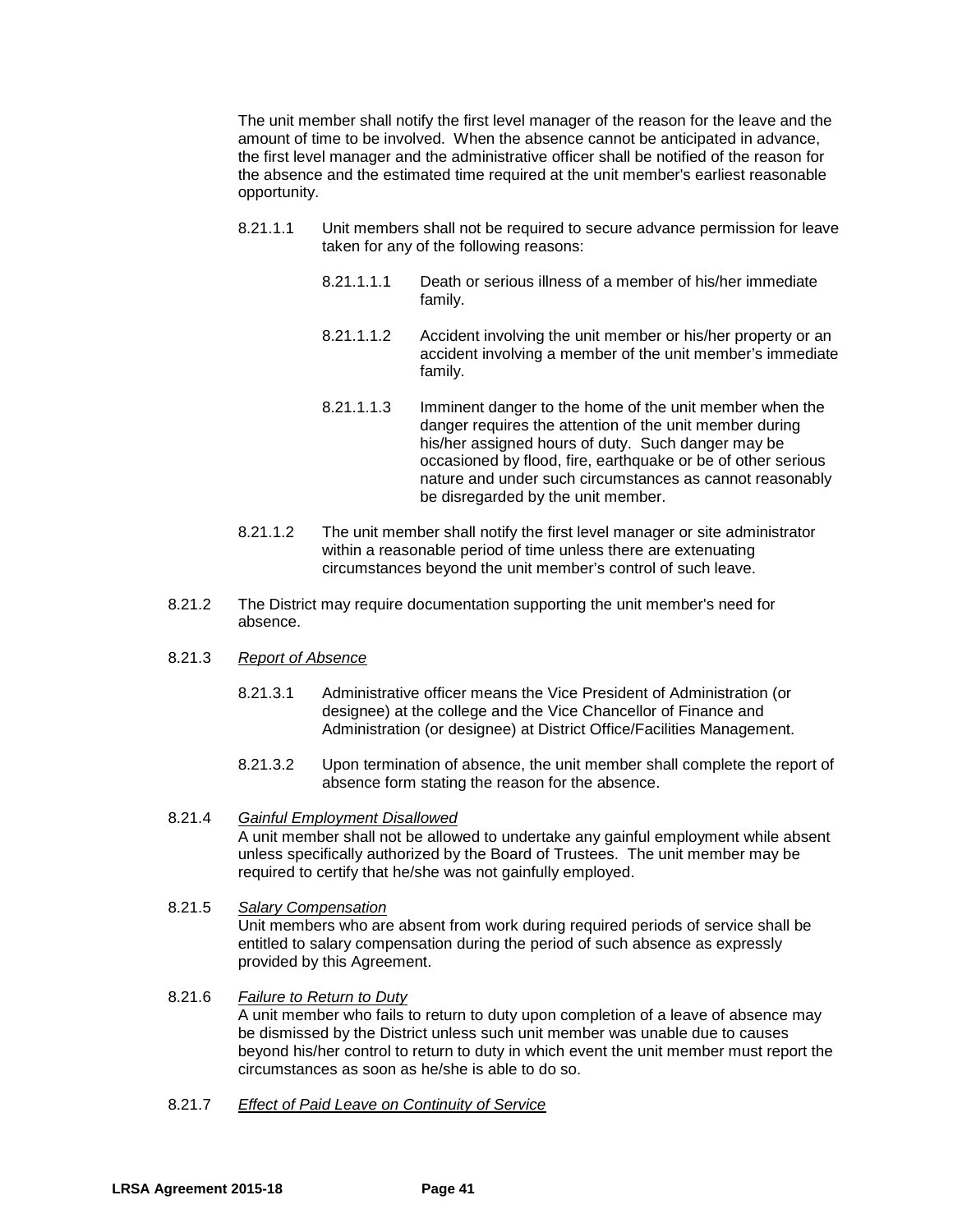Periods of paid leave shall not be considered a break in service.

8.21.8 For leave reporting purposes under Article 8, reference to a day means an eight (8) hour day, or a pro-rata thereof if the unit member regularly works less than eight (8) hours in a given day. If the unit member works an alternate work schedule, thereby working more than eight (8) hours in a given day, the word "day" is not intended to include the additional hours, except in the Articles related to Industrial Accident and Illness, Short-term Military Leave, Bereavement, Birth of Child, Critical Illness and Quarantine leaves. This definition is not intended to change the meaning of a 'calendar day.'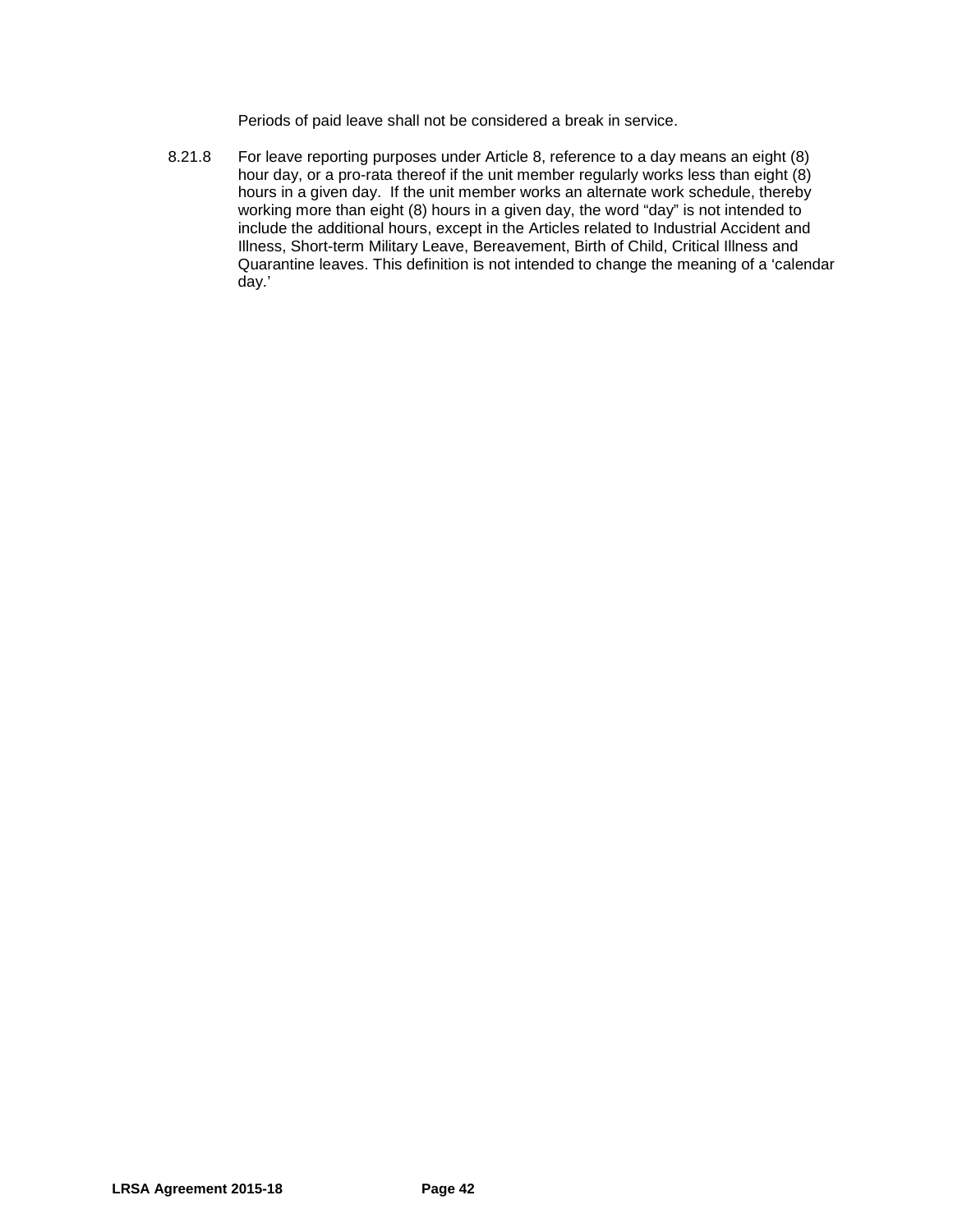# **Article 9: Leaves Without Pay**

# 9.1 **Conditions for Leaves Without Pay**

- 9.1.1 A unit member will need to submit a request for leave without pay along with supporting reasons and/or documents to the administrative officer at least one (1) month prior to the date of the leave. Two (2) weeks prior to the effective ending date of the leave (as originally requested); the unit member must notify the administrative officer of the intent to return to work (or request an extension of the leave).
- 9.1.2 A unit member on leave without pay earns no benefits, except as expressly mandated by law, including time toward seniority standing. To earn a service increment, a regular unit member must work seventy-five percent (75%) or more of the working time between anniversary dates.
- 9.1.3 Gainful employment, unless specifically authorized by the Board of Trustees, is disallowed during leaves of absence. Consideration will be given in the event a unit member requests permission to obtain gainful employment.

# 9.2 **Long-Term Health Leave**

- 9.2.1 A permanent unit member who has used all entitlement to sick leave and vacation or other available paid leave and who must be absent because of accident or illness may be granted a long-term unpaid health leave for a maximum period of one (1) year.
- 9.2.2 A unit member, upon ability to resume the duties of a position within the class to which he/she was assigned, may do so by notifying the site administrative officer in writing for forwarding to the District Human Resources Office two (2) weeks prior to the planned return providing that the attending physician verifies that the unit member is fully able to assume all the duties of the position. The District may pay and appoint a non-attending physician to examine the unit member if the District believes there is just cause. Time lost shall not be considered a break in service.
- 9.2.3 If, at the conclusion of the leave of absence, the unit member is still unable to assume the duties of his/her position, he/she shall be placed on a reemployment list for a period of thirty-nine (39) months.
- 9.2.4 If, at the conclusion of all paid or unpaid leaves of absence to which the unit member is entitled, the unit member is still unable to assume the duties of his or her position, the unit member shall be placed on a reemployment list for a period of thirty-nine (39) months. If at any time during the thirty-nine (39) months the unit member is able to assume the duties of his or her position, the unit member shall be reemployed in the first vacancy in the classification of his or her previous assignment. The District may pay and appoint a non-attending physician to examine the unit member if the District believes there is cause. The first vacancy in the classification of his or her previous assignment will be determined by the date the position vacancy is authorized to be filled by District Fiscal Services. His or her reemployment will take preference over all other applicants except those laid off for lack of work or lack of funds, in which case he or she shall be ranked according to his or her proper seniority. If the unit member refuses the offer of reemployment, he or she shall be removed from the reemployment list and shall have no further rights of reemployment accorded a unit member on the 39-month reemployment list.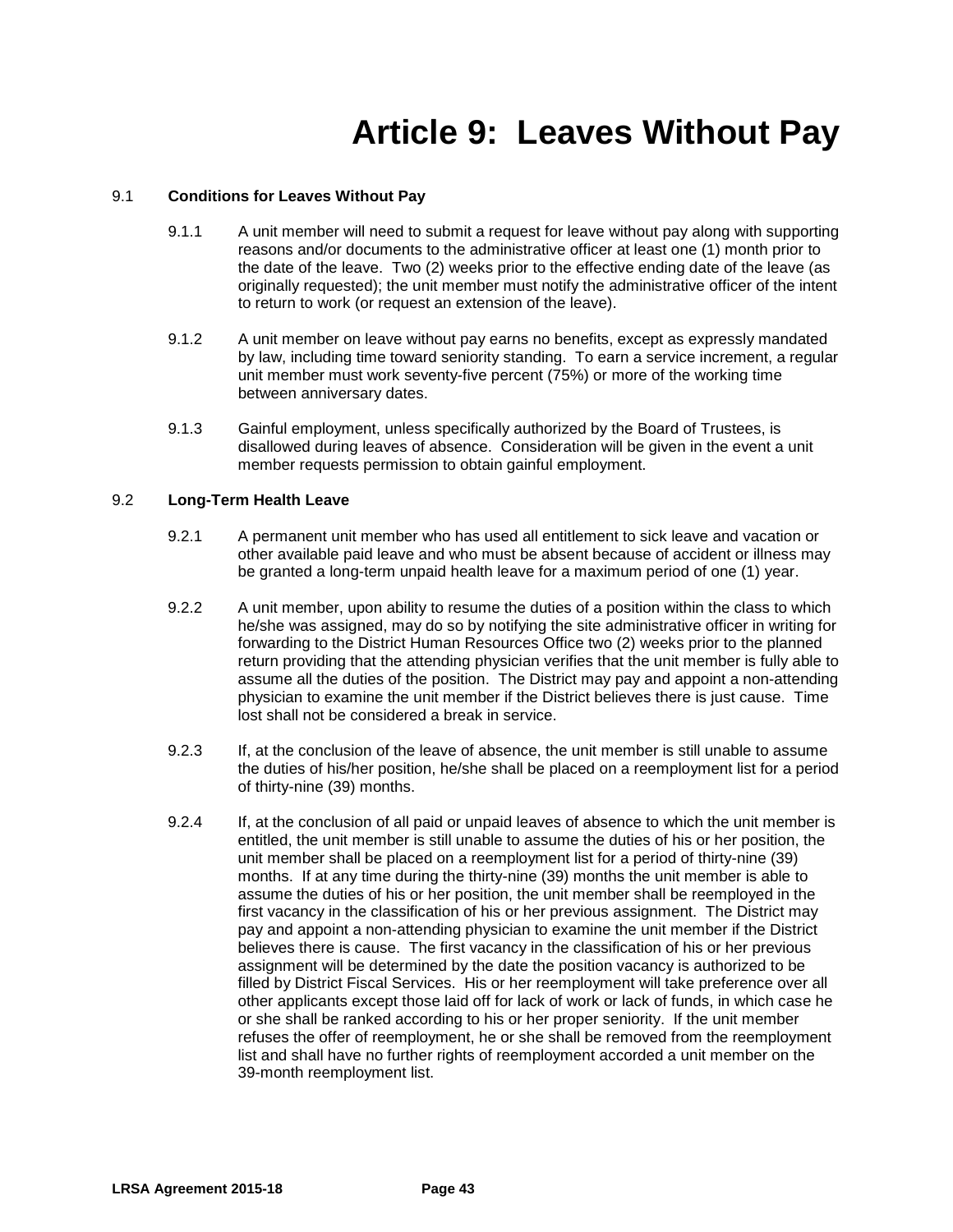# 9.3 **Long-Term Military Leave**

Military leave without pay may be granted to a permanent unit member for a period for one (1) year and extended upon request as substantiated by appropriate military orders. The District shall comply with the applicable provisions of both state and federal military leave laws.

# 9.4 **Family Care Leave**

- 9.4.1 The District shall comply with all applicable State and Federal laws relating to Family Care Leave.
- 9.4.2 A child care leave without pay for a maximum length of one (1) year may be granted to a permanent unit member. The one (1) year period shall include leave time provided by the Family Care Leave program.
- 9.4.3 A permanent unit member may be granted additional unpaid leave immediately following the birth or adoption of a child that when added to the Family Care Leave provisions does not exceed one (1) year.

### 9.5 **Personal Leave**

A permanent unit member who has used all entitled vacation time and who must be absent from work because of pressing personal reasons may be granted a personal leave without pay for a specified period of time not to exceed twelve (12) months.

# 9.6 **Full-Time Educational Leave**

- 9.6.1 A full-time educational leave without pay for a maximum length of one (1) year may be granted to a permanent unit member who has worked for the District for seven (7) consecutive years when it has been determined by the College President or the Vice Chancellor of Finance and Administration (or designee) to be in the best interests of the District.
- 9.6.2 Eligible unit members may also apply for and participate in the Professional Development Leave Program (paid leave) described in Section 5.10. Both leaves (paid and unpaid) may be combined for a maximum length of one (1) year.

### 9.7 **Part-Time Educational Leave**

A part-time educational leave, without pay, may be granted to a unit member who has served the District for three (3) consecutive years, upon request of the unit member and the administrative officer with the approval of the College President {or Vice Chancellor of Finance and Administration (or designee) for District Office unit members}. The following conditions shall be given consideration:

- a. The course or training session is a part of a program approved by the administrative officer to improve the unit member's performance in the position he/she holds;
- b. The unit member and the administrative officer can work out a schedule so that the department's work load will not be adversely affected by the unit member's absence;
- c. Additional funds will not be required.

### 9.8 **Peace Corps Leave**

Permanent unit members who become Peace Corps volunteers may request a leave without pay for the period of their service in the Peace Corps not to exceed one (1) year.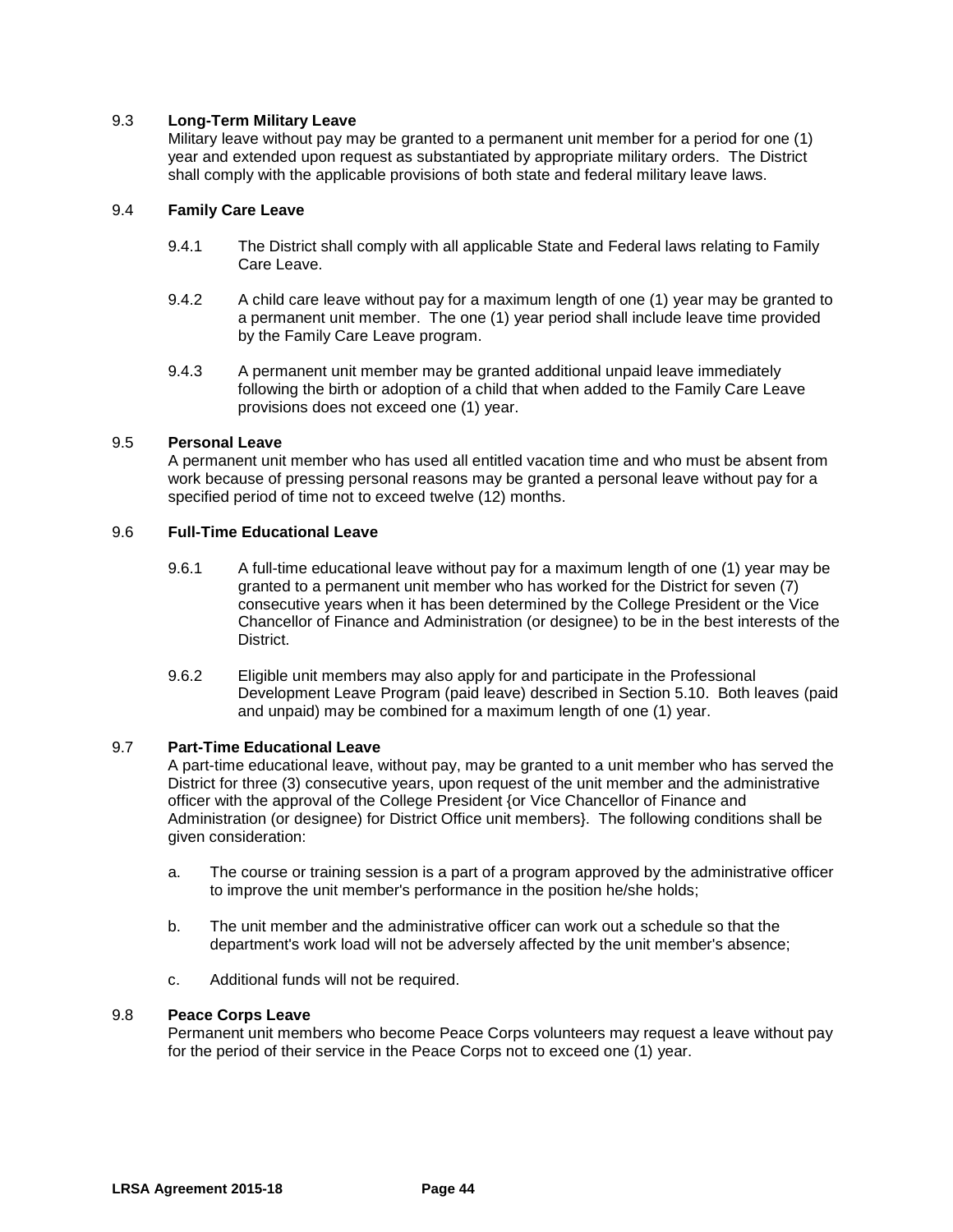# **Article 10: Compensation Salary & Benefits 2015-18**

# 10.1 **Funding Sources for Salary & Benefit Improvements**

The bargaining unit shall receive its proportionate share of eighty percent (80%) of certain new or increased unrestricted revenue which is above an established base amount. Such revenues and related base amounts are defined in Appendix A.

# 10.2 **Salary Schedules**

Salary schedules for all job classifications assigned to the supervisory unit are identified as per the salary schedule.

### 10.3 **Initial Salary Placement**

All regular supervisors, at the time of employment, will be placed on the first step of the appropriate salary range of the classified supervisor salary schedule. Under extenuating circumstances, the Chancellor may authorize a higher step.

# 10.4 **Service Increment**

On the anniversary date, a regular supervisor will be advanced to the next higher step increment of the salary range assigned to his/her position classification until Step 5 of the range is reached if the following conditions are satisfied: (1) the supervisor must have served seventy-five percent (75%) of the required working days; i.e., one hundred ninety-five (195) working days including holidays, paid sick leave, vacation, and other paid absences or leaves; and (2) the supervisor's report of performance evaluation must show an overall rating of "satisfactory" or better.

- 10.4.1 When the unit member's report of performance evaluation is not such to warrant the step increase, the unit member will be reevaluated in ninety (90) calendar days through the use of an additional performance evaluation as identified in Board Regulation 6141, Section 2.1.3. If the unit member's special performance evaluation is no longer below the necessary standard for a step increment, the unit member will be granted the step increment retroactively to his/her anniversary date. If performance is not meeting the necessary standard after the two (2) performance reviews, a step increase will not occur until the next successful review (refer to Article 5.4).
- 10.4.2 For anyone hired from the 1<sup>st</sup> through the 15<sup>th</sup> of the month, the anniversary date will be the first of that month; for anyone hired from the  $16<sup>th</sup>$  through the  $31<sup>st</sup>$  of the month, the anniversary date will be the first of the following month.

### 10.5 **Longevity Increments**

- 10.5.1 A regular supervisor who has satisfactorily served the District ten (10) full years of paid service will be granted a longevity step not to exceed the equivalent of a one-step increment.
- 10.5.2 A regular supervisor who has satisfactorily served the District for fifteen (15) full years will be provided an additional four percent (4%) for the fifteen (15) year longevity step.
- 10.5.3 A regular supervisor who has satisfactorily served the District for twenty (20) full years will be provided an additional two percent (2%) for the twenty (20) year longevity step.
- 10.5.4 After funding all other continuing costs as defined in Appendix A, Section A.2, plus a continuing salary schedule improvement for all members at a minimum of two percent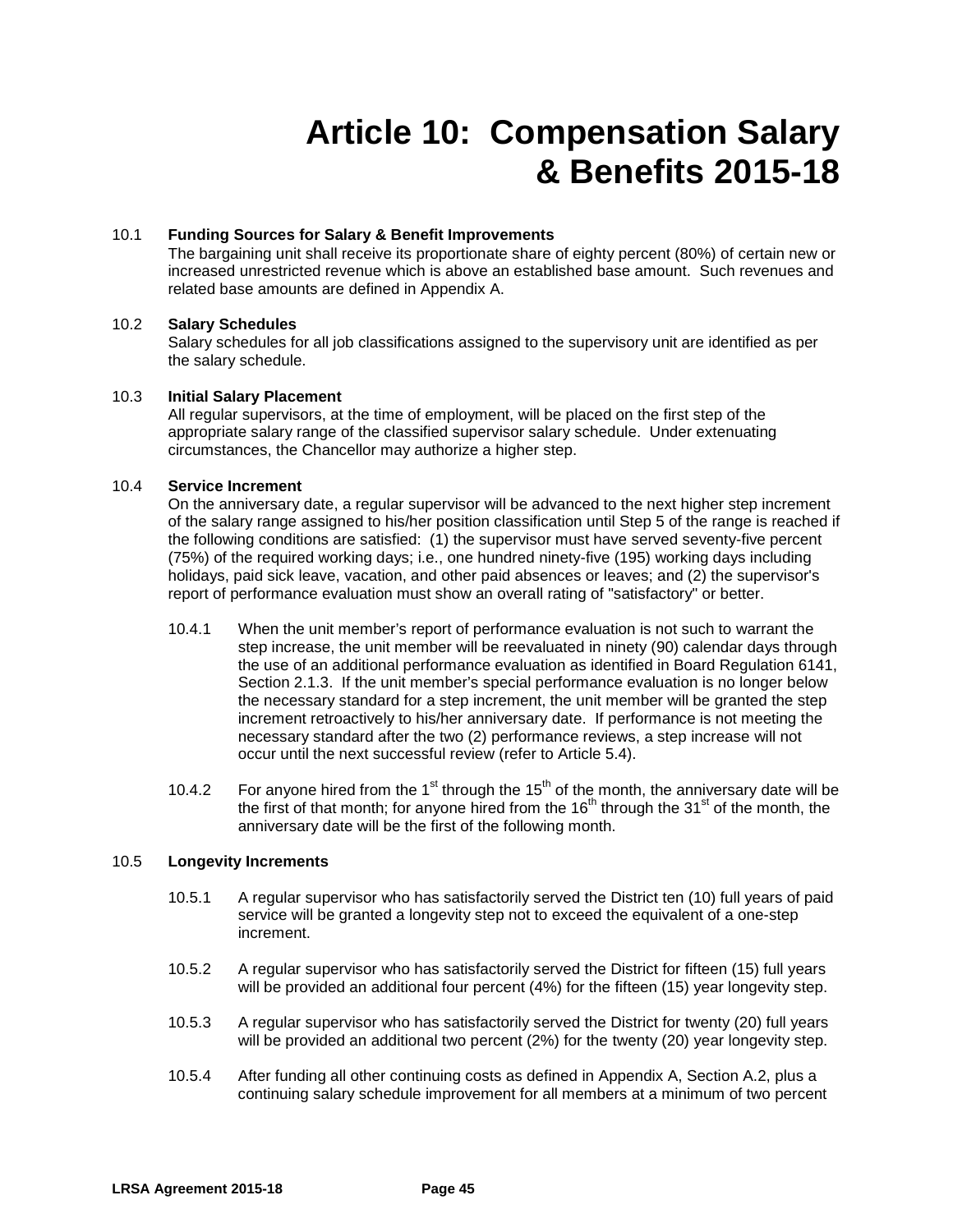(2%), any remaining funds will be used to add a fourth longevity increment of two percent (2%) for twenty-five (25) full years of service. In the event that remaining funds are not sufficient to fund the full increment, then those funds will be set aside to be combined with any residual funds as defined above in subsequent years until sufficient funds are available for implementation. The increment will be effective in the year that the total amount needed is available and will be retroactive to either July 1 or the date the unit member achieves the increment. If additional continuing funds remain after funding the minimum salary schedule improvement and the additional longevity step, those will be distributed as per Appendix A. Set aside funds will be distributed as onetime only until implementation occurs.

# 10.6 **Longevity Earned – Across Units**

- 10.6.1 *Eligibility for Longevity Increments Across Units* In accordance with collective bargaining provisions, employees of the Los Rios Community College District are categorized into the following units: LRCEA; SEIU; LRSA; Confidential/Management; and LRCFT. Each unit is represented within the parameters of the law either by an exclusive representative or by an association.
	- 10.6.1.1 The District provides longevity service increments to regular employees as defined in the collective bargaining agreements or Board Policy. For purposes of determining eligibility for a longevity service increment, qualifying years of paid service as defined in the applicable collective bargaining agreement apply.
	- 10.6.1.2 If a unit member transfers to another employee unit of the District, cumulative years of regular paid service for the longevity service credit which was earned by the employee in this District under another unit's collective bargaining contract are retained and shall be combined with other qualifying service years within the new unit to determine overall eligibility for longevity service credit.

# 10.7 **Working Out of Classification within the LRSA Unit**

- 10.7.1 A supervisor who is required to work out of classification (i.e., perform duties and assume responsibilities in a position class above or different from those outlined in the job specifications for the unit member's regularly assigned position) for six (6) days or more within a fifteen-calendar-day period shall be paid an increased salary for the entire period of the temporary assignment.
- 10.7.2 Supervisors so assigned will be paid at Step 1 of the appropriate range for the position that the unit member is filling on a temporary basis or at an increase of one (1) step or four percent (4%) above the monthly salary earned in his/her regularly assigned position, whichever is greater.
- 10.7.3 The supervisor working out of classification will be returned to regular classification with attending changes in rate of pay upon completion of the temporary assignment or in case it is necessary to replace the temporarily assigned unit member because of illness or vacation.
- 10.7.4 Holidays and Board-granted days off falling within the out of classification period will be paid at the out of classification rate.
- 10.7.5 Intermittent sick leave used during the out of classification period will be compensated at the out of classification rate, provided the leave is properly authorized and another regular placement is not required.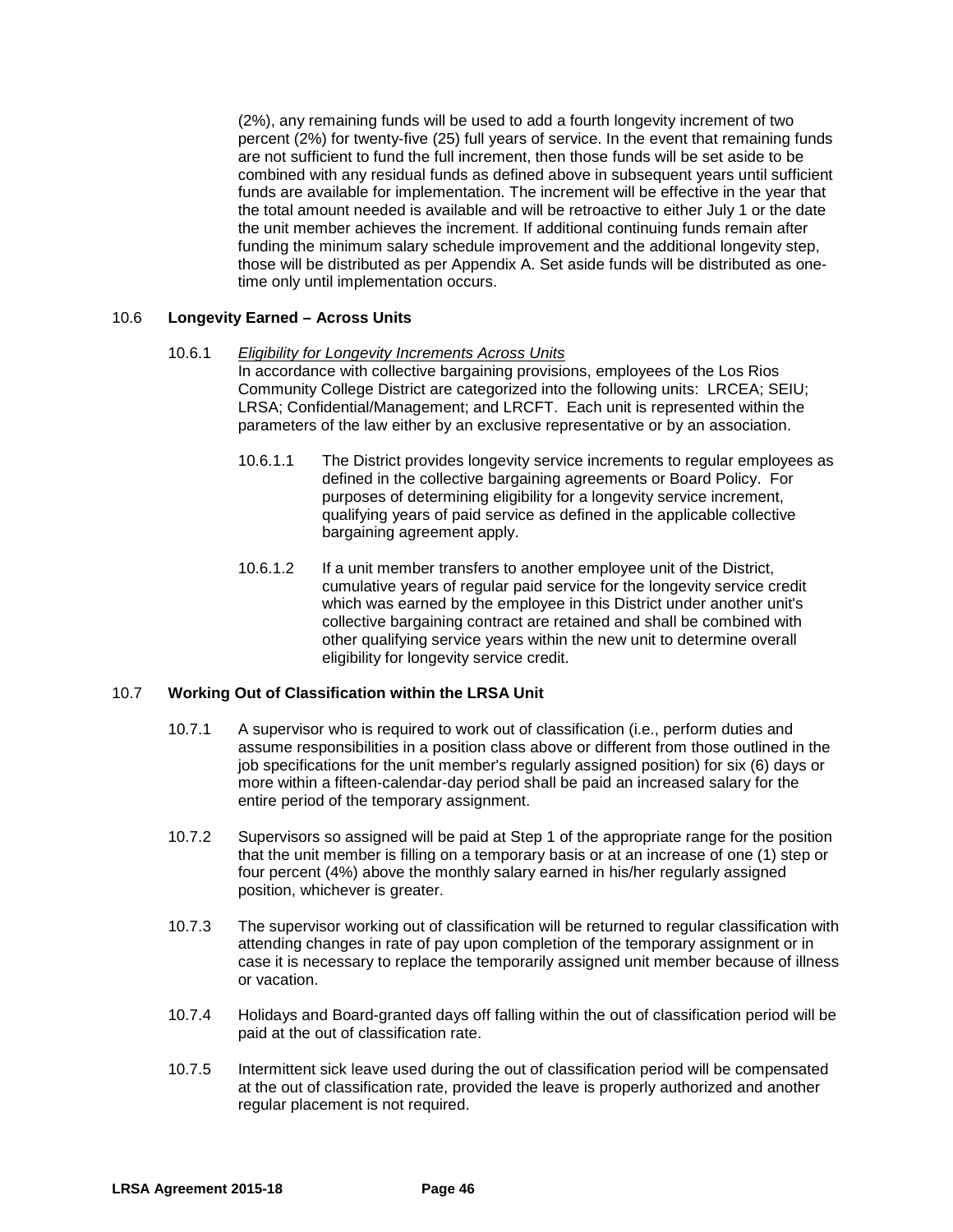- 10.7.6 A written request from a unit member for out of classification pay shall be made to the unit member's immediate manager. The manager shall respond within ten (10) work days of receipt of the written request.
- 10.7.7 Should a request for out of classification pay be denied, the unit member and/or the LRSA may grieve the matter pursuant to the established grievance procedure.

### 10.8 **Shift Differential**

- 10.8.1 Supervisors who are regularly assigned to work ten (10) or more hours of their weekly scheduled shift between 6:30 pm and 12:30 am shall receive the equivalent of one (1) range shift differential (4%). Typically, this work shift is called "swing shift."
- 10.8.2 Supervisors who are regularly assigned to work twenty (20) or more hours of their weekly scheduled shift between 12:30 am and 6:30 am shall receive the equivalent of two (2) range shift differentials. This work shift is called the "graveyard shift."
- 10.8.3 Supervisors who are temporarily or intermittently assigned to a swing shift or graveyard shift shall receive the appropriate shift differential stated in Sections 10.8.1 or 10.8.2. The supervisor must have been assigned the different shift for a fifteen (15) calendar day period and work a minimum six (6) days at the different shift.

### 10.9 **Repayment of Money Owed District**

- 10.9.1 If monies are paid to a unit member in excess of the appropriate amount due the unit member, the unit member is liable and responsible for payment of the monies owed to the District. The unit member shall bring the overpayment to the attention of the District Payroll Office as soon as it is discovered by the unit member.
- 10.9.2 When the District discovers the error, the Payroll or Human Resources Office shall notify the unit member of the amount and nature of the overpayment. The District will collect the overpayment that occurred in the previous four (4) years measured from the date the unit member is notified and Civil Code statute of limitations for the District regarding underpayments except in cases of fraud or other criminal intent.
- 10.9.3 If any one of the following conditions apply, the money owed to the District shall be deducted from the next warrant due to the unit member:
	- 10.9.3.1 Any overpayments of \$200 or less.
	- 10.9.3.2 When the error is discovered and the unit member is notified within seven (7) working days of the overpayment followed by written confirmation.
	- 10.9.3.3 When the overpayment is the result of overuse of leave privileges.
	- 10.9.3.4 Overpayment of extraordinary amounts that the unit member would reasonably be expected to recognize.
- 10.9.4 Any amounts due not falling into any of the above categories will be deducted from future salary warrants at a rate of twenty percent (20%) of the unit member's gross pay, but not less than \$200 per pay period until all money is repaid unless other arrangements as stipulated in Section 10.9.5 have been agreed to.
	- 10.9.4.1 If a unit member terminates employment with the District before the overpayment has been repaid, the remaining balance will be deducted in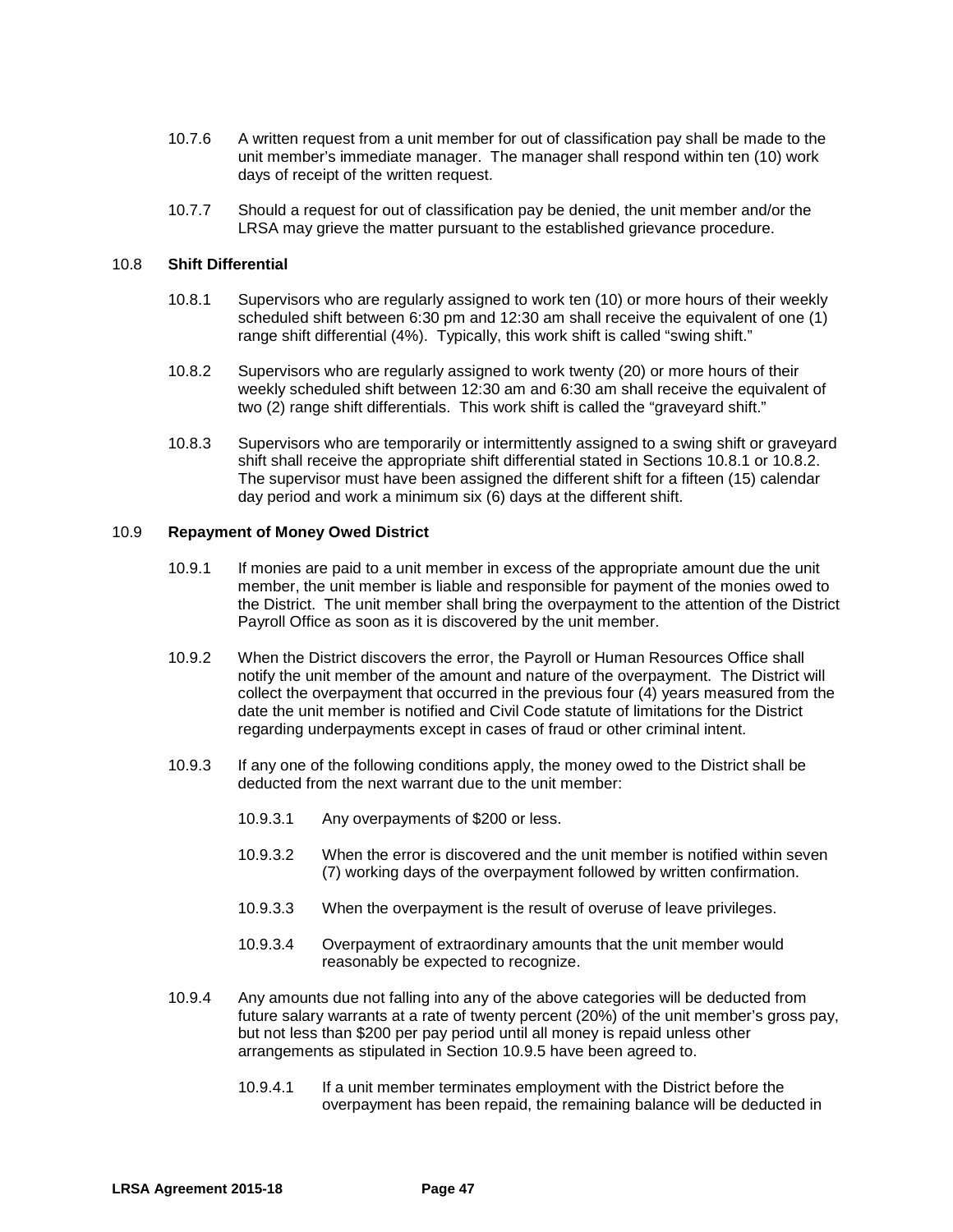full from the final pay warrant. If the amount owed exceeds the final pay warrant, the remaining amount due shall be repaid to the District within thirty (30) days.

- 10.9.4.2 Regular eleven-month unit members will continue any repayment plan during their non-scheduled month by remitting the appropriate payment to the District Payroll Office by the first day of each month.
- 10.9.5 Requests for alternate payment plans may be submitted to the Director of Accounting Services. The decision to allow an alternate payment plan shall be based on any factors deemed relevant by the Director of Accounting Services at the District Office.
- 10.9.6 Disputes regarding overpayments shall be subject to the grievance procedure through Level III, as outlined in Section 12.6.3. Once a unit member files a grievance, no payroll withholding or deduction of the unit member's pay shall occur until such time that the grievance is abandoned, resolved, or until the Level III response is provided.

This section shall not apply to necessary adjustments when unit members have overused available leaves, in which case corrections to pay are made immediately.

- 10.9.7 The District and/or the unit member, without LRSA representation, may pursue other legal methods of resolution of a dispute regarding the debt.
- 10.9.8 Nothing in this section shall preclude a unit member from agreeing to repayment of the debt in larger increments provided the unit member agrees to do so voluntarily.

### 10.10 **Facilities Management Supervisor Compensation**

- 10.10.1 Facilities Management supervisors listed in Section 10.10.1.1 will receive \$130 monthly in additional compensation. These positions are recognized as regularly responding to two (2) or more calls per week after or before hours.
	- 10.10.1.1 a. Grounds Supervisor
		- b. HVAC/Plumbing Supervisor
			- c. Structures Supervisor
			- d. Electrical Systems Supervisor
			- e. Transportation Supervisor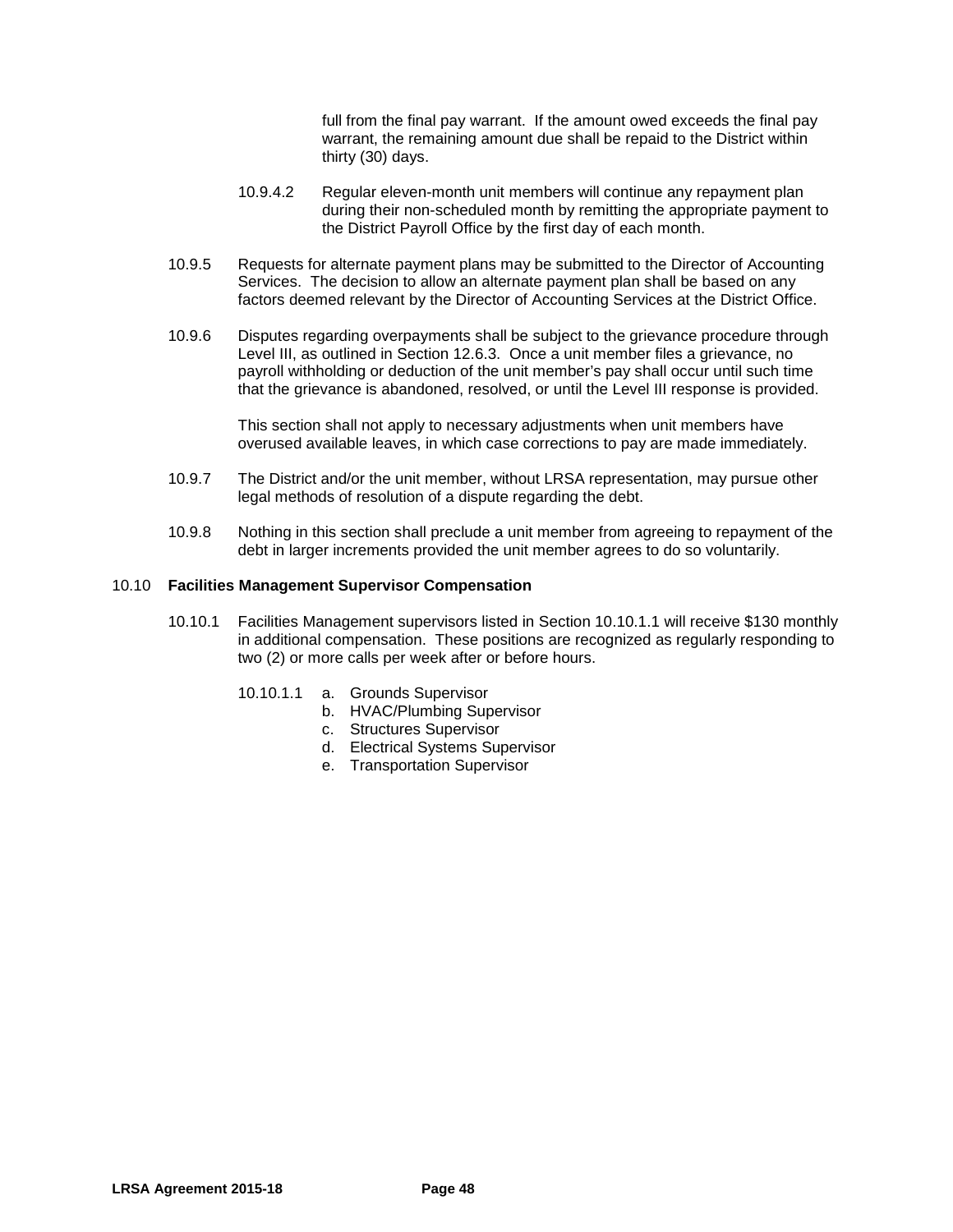# **Article 11: Fringe Benefits and Insurance Programs**

# 11.1 **Health and Welfare Benefits**

The District will provide coverage for health and welfare benefits for members of the unit through plans recommended by the District Insurance Review Committee (IRC) and adopted by the District. The Los Rios Supervisors Association may appoint a unit member as their representative to this committee.

# 11.2 **Medical Insurance**

The District medical premium contribution for 2015-2016 is \$1,101.50 per month for unit members who elect coverage and as further defined in section 11.5. Any increases above this level during the term of this contract shall be funded from defined revenues described in Appendix A.

- 11.2.1 The District contribution for medical plans will be made to one (1) of the following health plans currently offered as selected by the unit member:
	- a. Kaiser Health Plan;
	- b. Western Health Advantage;
	- c. Sutter Health Plus; or
	- d. other District plans and packages recommended by the District Insurance Review Committee.
- 11.2.2 The maximum District contribution amount in 2015-16 is currently established at \$1,101.50 per month for Kaiser, Western Health Advantage and Sutter Health Plus participants. Increases to the District contribution level shall be funded from defined revenues described in Appendix A of this Agreement.
- 11.2.3 For 2015-16, the District will contribute to a Health Savings Account (HSA) for regular unit members who select the Western Health Advantage High Deductible Health Plan (WHA HDHP). The contribution level is either \$100 per month or \$150 per month, dependent upon single or family coverage, respectively. The HSA contribution will remain in effect for the contract term, unless the WHA HDHP is discontinued, or as long as the WHA HDHP premium plus the HSA contribution is less than or equal to the District contribution.
- 11.2.4 Negotiated increases in the District contribution for medical premiums may be determined prior to the open enrollment period for the upcoming fiscal year, dependent upon the availability of continuing resources.

### 11.3 **Dental Insurance**

The District's self-funded dental premium for 2015-2016 is \$133 per month for unit members who elect coverage under the District's program and as further defined in section 11.5. Any increases above this level during the term of this contract shall be funded from defined revenues described in Appendix A.

### 11.4 **Vision Plan**

LRSA unit members may voluntarily participate in the District's vision plan. The cost for participation is borne by the unit member.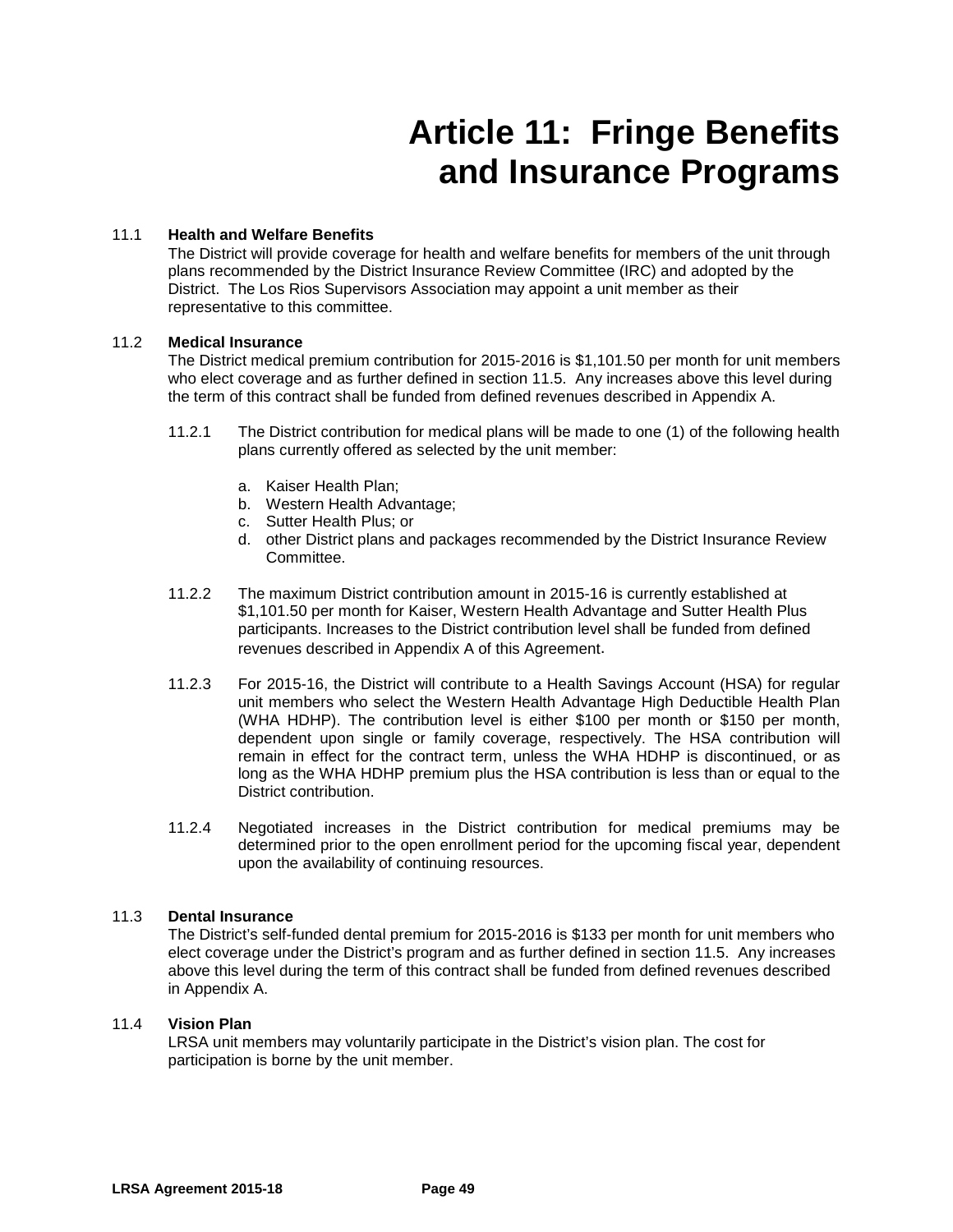### 11.5 **District Contributions for Less Than Full-Time Unit Members for Medical and Dental**

The established District contribution levels as described in LRSA Contract sections 11.2, 11.3, and Appendix A for medical and dental coverage shall be applied towards the premium cost of the selected plan of each participating unit member who has a regularly assigned work year of fifty percent (50%) or more of a full-time equivalent (FTE) position.

- 11.5.1 A full-time equivalent position is based upon an assigned twelve (12) month work year and regularly scheduled to work forty (40) hours per week.
- 11.5.2 The determination of the less than full-time equivalent factor shall be based upon the authorized FTE level established for the position. Intermittent or non-regularly scheduled hourly work which may occur during non-regular paid periods shall not be used in the determination of the FTE factor or the related District contribution level.
- 11.5.3 For each participating member whose regularly assigned work schedule is less than fifty percent (50%) of a full-time equivalent (FTE) position, the District contribution level for medical and dental coverage shall be a proportionate amount of the maximum amount per LRSA Contract sections 11.2, 11.3, and Appendix A. For example, the District contribution level for a regular unit member working ten hours per week for ten months would be twenty one percent (21%), which is computed as follows: 10 hours/40 hours =  $25\%$

10 months/12 months  $= 83\%$ 

25% x 83% = 20.8% of the maximum District contribution level.

11.5.4 Participating unit members who incur a loss of pay in which the time off is not covered under Five Month Law leave or State or Federal leaves, such as FMLA/CFRA, will receive a District contribution towards medical and dental benefits based on the number of paid hours compared to the number of full-time hours payable in that month.

### 11.6 **Benefits Upon Separation from the District**

Unit members who resign or retire will be offered Consolidated Omnibus Budget Reconciliation Act of 1985 (COBRA) continuation benefits. COBRA is a federally mandated program providing the right to continuation of medical and/or dental coverage for up to eighteen (18) months at group rates plus a small administrative fee. The District will continue to comply with any federally mandated modifications to COBRA.

### 11.7 **Section 125 Plan – Premium Only Plan, Dependent Care Assistance Program and Flexible Spending Accounts**

11.7.1 *Medical and Dental Premiums (Premium Only Plan)* The payroll calculations used by the District considers the pre-tax effect for medical and dental premium out-of-pocket costs paid by LRSA members and other District unit members.

# 11.7.2 *Section 125 Plan – Dependent Care Assistance Program, Medical Expense and Limited Purpose Flexible Spending Accounts*

A Dependent Care Assistance Program is provided to unit members as permitted by Internal Revenue Code 125. This plan allows unit members to annually elect to have a specified amount withheld from the salary payments for dependent care costs before income taxes are calculated. Unit members must file claims for reimbursement with the District when eligible costs have been incurred which then allows unit members to pay for dependent care costs with pre-tax dollars. The District also has a Medical Expense and Limited Purpose Flexible Spending Account (FSA) plan. The Medical Expense FSA enables unit members to fund eligible uncovered medical/dental/vision expenses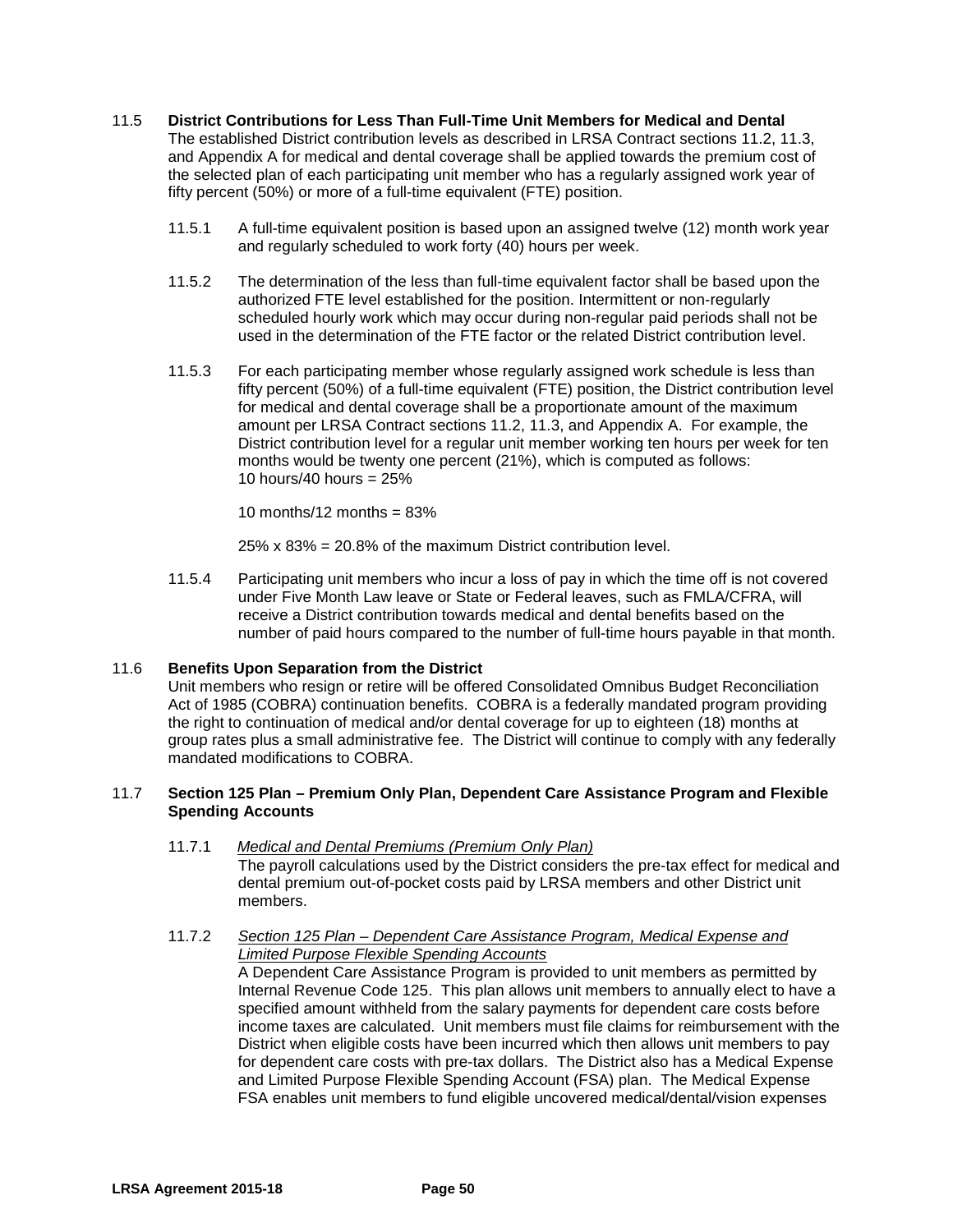with pre-tax dollars. The Limited Purpose FSA may be used by a unit member who has a Health Savings Account and enables unit members to fund eligible uncovered dental (including orthodontia) and vision expenses with pre-tax dollars.

- 11.7.3 If a unit member's monthly pay is not adequate to allow for the dependent care or either FSA deduction, that month's deduction will be skipped.
- 11.7.4 The District may charge participants a fee to cover the costs of administering the program by a third party administrator. LRSA shall participate in the selection of any new third party administrator through the District Insurance Review Committee.
- 11.7.5 A detailed description of plan benefits, eligible costs, and requirements can be obtained by contacting the Los Rios Employee Benefits Office. Unit members should review this literature before electing to participate in the Dependent Care Assistance Plan, the Medical Expense FSA or the Limited Purpose FSA.
- 11.7.6 Participation in the plan requires an annual election made at the time of hire or during the open enrollment period each year. There are no other opportunities during the year for unit members to elect to participate in or withdraw from the plan, unless they experience a qualifying mid-year event (includes birth of a child, marriage, divorce, etc.).
- 11.7.7 Continuation of this plan is subject to the Internal Revenue Code. Should the code be changed or modified in any way, the plan shall be amended to comply with any federal/state changes and as determined by the District and LRSA through the District Insurance Review Committee.

### 11.8 **Life Insurance**

- 11.8.1 The District shall provide \$50,000 of term life insurance and accidental death and dismemberment coverage for regular unit members of the unit through plans recommended by the District Insurance Review Committee and adopted by the District.
- 11.8.2 This coverage is provided to regular unit members with a permanent assignment of fifty percent (50%) or more and is effective upon meeting the eligibility requirements at no out-of-pocket cost to the participants.

Any premium increases shall be borne by the unit's proportionate share.

### 11.9 **Payroll Deductions Schedule**

11.9.1 The District will continue to pay the established amount for medical and dental insurance coverage for the unit member as long as he/she remains in paid status. Any out-of-pocket costs for the selected insurances shall be deducted over the pay period of the unit member.

### 11.10 **Disability Income Protection**

The District shall maintain its current contribution and coverage level for long-term disability insurance for the life of this contract for unit members who work fifty percent (50%) or more of fulltime. For purposes of disability income coverage, fifty percent (50%) or more is based upon a minimum twenty (20) hours or more a week.

11.10.1 Such coverage is generally defined as two-thirds (2/3) of the unit member's monthly salary to a maximum of \$12,000 disability income per month, whichever is less.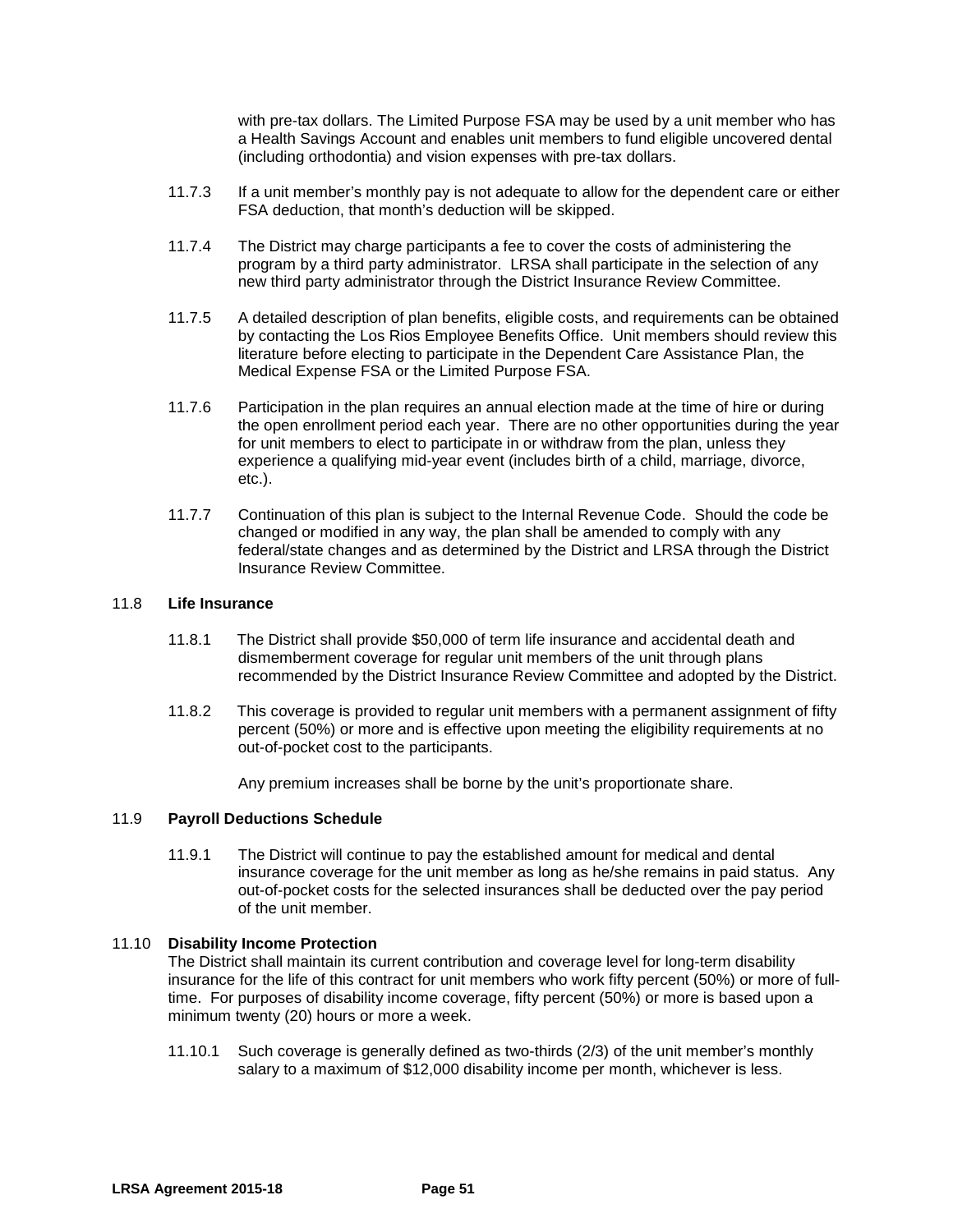- 11.10.2 Unit members who receive payment under the terms of the policy of the District's disability income protection plan shall be provided the same level of District medical benefits that they were receiving at the time of disability for the period not to exceed twelve (12) months following the expiration of the unit member's accrued sick leave benefits, as defined by Education Code 88191. This benefit is provided to eligible unit members for a maximum of twelve (12) months only during his/her employment with the District.
- 11.10.3 Payment arrangement for any monthly out-of-pocket premium costs in excess of the established District contribution must be made with the District Employee Benefits Office. Any out-of-pocket premium costs must be paid by the first day of each month or coverage will lapse.
- 11.10.4 If the disability payments should stop for any reason during the one (1) year period and the unit member has not returned to work, the District contribution will terminate on the last day of the month in which the disability payments ceased. The unit member shall immediately notify the District if disability payments cease.
- 11.10.5 After the twelve (12) month period, unit members qualifying to receive payment under the terms of the policy for disability income protection may continue to be covered under the District's medical benefits program at the unit member's expense provided that the program or policy permits such participation. Payment arrangements must also be made with the District Employee Benefits Office.
- 11.10.6 Unit members who elect to retire during this one (1) year period and who qualify for the retiree medical District contribution shall immediately be subject to the rules governing retiree District contributions.
- 11.10.7 Should the unit member's resignation or termination occur within the twelve (12) month period, the unit member may elect to remain on COBRA benefits.
	- 11.10.7.1 If the unit member elects COBRA benefits, the District will pay the amount determined in Article 11.10.2 towards the COBRA medical premium until the District has paid the full twelve (12) month benefit provided in Article 11.10.2. During this period, the unit member must pay the normal unit member contribution to maintain this benefit. The unit member shall make any COBRA premium payments thereafter, including the small administrative fee. The District will continue to comply with any federally mandated modifications to COBRA.

### 11.11 **Unemployment Insurance**

The District participates in the statewide program of unemployment insurance for unit members. Eligibility to receive benefits during periods of layoff or upon termination of employment is determined by the State Employment Development Department.

### 11.12 **Parking Fees**

Access to parking lots on District properties is provided to LRSA unit members as a fringe benefit. Costs for this parking shall not be chargeable to monies assigned to LRSA per the compensation formula defined in Appendix A.

### 11.13 **Health Care Benefit for Retirees**

To be eligible for retirement, the unit member must have the equivalent of five years of full time service with Los Rios and (a) be at least age fifty-five (55), or (b) between the ages of fifty (50) and fifty-five (55) and receiving disability income under the District's Disability Income Protection Plan immediately prior to retirement. Retirement from the District requires that the unit member submit a request for retirement to Human Resources, receive Board approval for that request,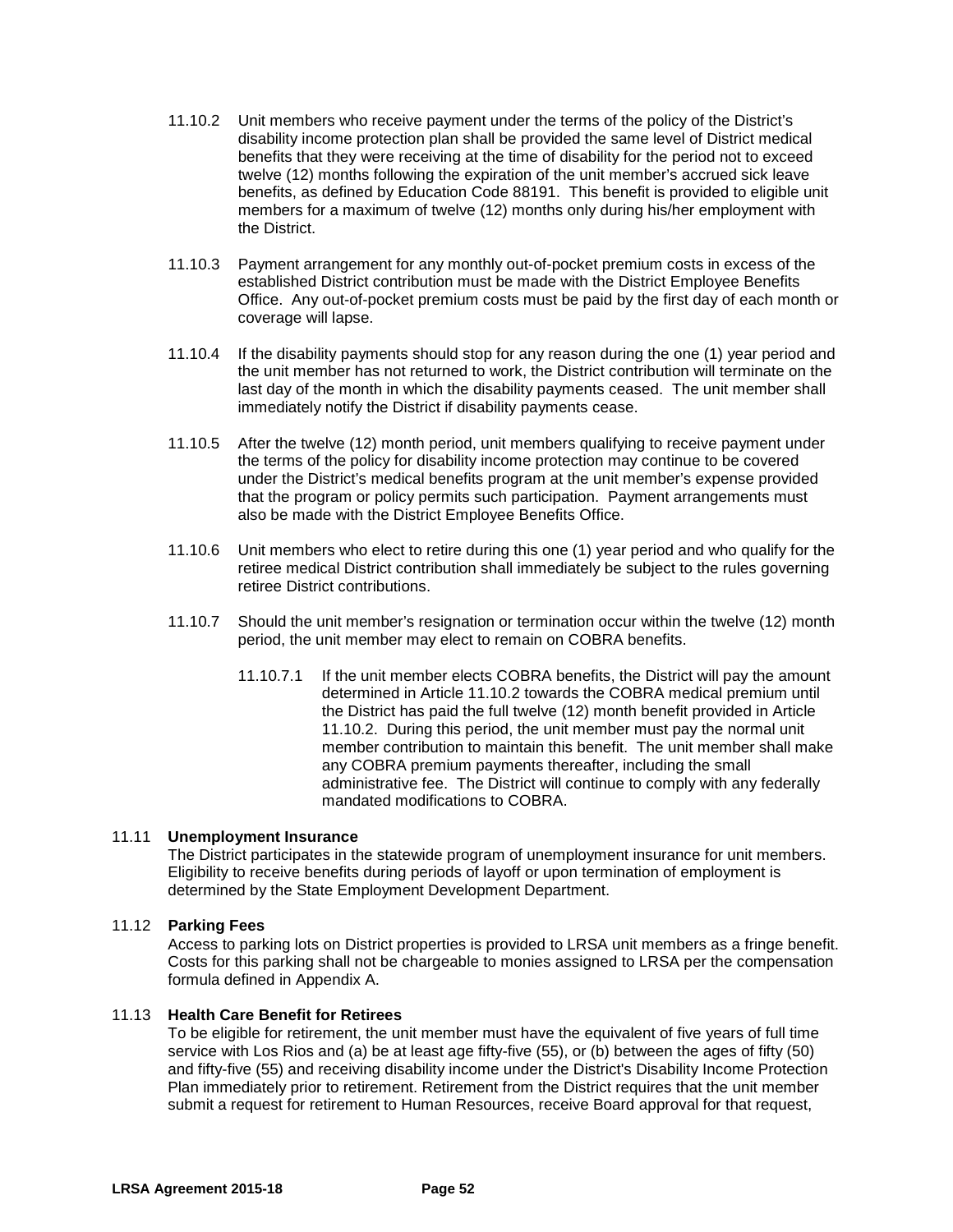and submit an application for service retirement with either the California Public Employees' Retirement System (PERS) or the California State Teachers' Retirement System (STRS) to collect retirement benefits upon separation from the District.

- 11.13.1 The District shall make monthly contributions based upon the following schedule for full-time regular members of the bargaining unit age fifty-five (55) and over who have ten (10) prior years of service with the District at the time of retirement and who retired during the term of this contract and were employed before June 30, 1990.
- 11.13.2 For full-time regular members of the bargaining unit who were hired after June 30, 1990, the District shall make monthly contributions for full-time regular members of the bargaining unit who are age fifty-five (55) and over and have fifteen (15) prior years of service with the District at the time of retirement.
- 11.13.3 In order to receive the District contribution upon retirement from the District, the unit member must be vested in either the California Public Employees Retirement System (PERS) or the California State Teachers' Retirement System (STRS) and be collecting retirement benefits from either PERS or STRS.
- 11.13.4 Contributions of up to \$235 per month for the eligible unit member who is retiring shall be made toward the premium cost of medical insurance for the retiree only.
- 11.13.5 The amount of the District contribution toward retiree health care benefits may exceed the above amount if such increase is determined by policies publicly adopted by the Board of Trustees.
- 11.13.6 The District contribution as defined in Article 11.13.4 shall also apply to eligible members of the bargaining unit who retire between the ages of fifty (50) and fifty-five (55), if the unit member was receiving disability income under the District's disability income protection plan just prior to retirement and the qualifying years of service have been met.
- 11.13.7 Retirees participating in District retiree medical plans will be provided the opportunity to change to a different District health plan at time of retirement and during each annual open enrollment period.
- 11.13.8 Retirees may elect to be covered by a health plan other than a District health plan and the established monthly District contribution level shall apply.
	- 11.13.8.1 Members who either do not choose to participate in a District plan upon becoming eligible for Medicare or who leave the District plan after age 65, cannot re-enroll.
	- 11.13.8.2 Members who retire before Medicare eligibility (early retirees) may choose to have coverage outside the District's retirement medical plans and still be eligible to enroll in a District plan subject to the provisions set forth in 11.13.9.
- 11.13.9 In order to allow retirees access to the Health Insurance Marketplace (Exchange) and possible subsidy under the Affordable Care Act, unit members who retire before the age of sixty-five (65), may choose a health plan other than a District health plan, including but not limited to those offered by the Exchange, without forfeiting their ability to enroll in a District health plan upon turning sixty-five (65).
	- 11.13.9.1 The retiree must elect a District Health Plan upon turning sixty-five (65), or otherwise becoming eligible for Medicare. If such enrollment paperwork is not received in Employee Benefits within the 7-month window of turning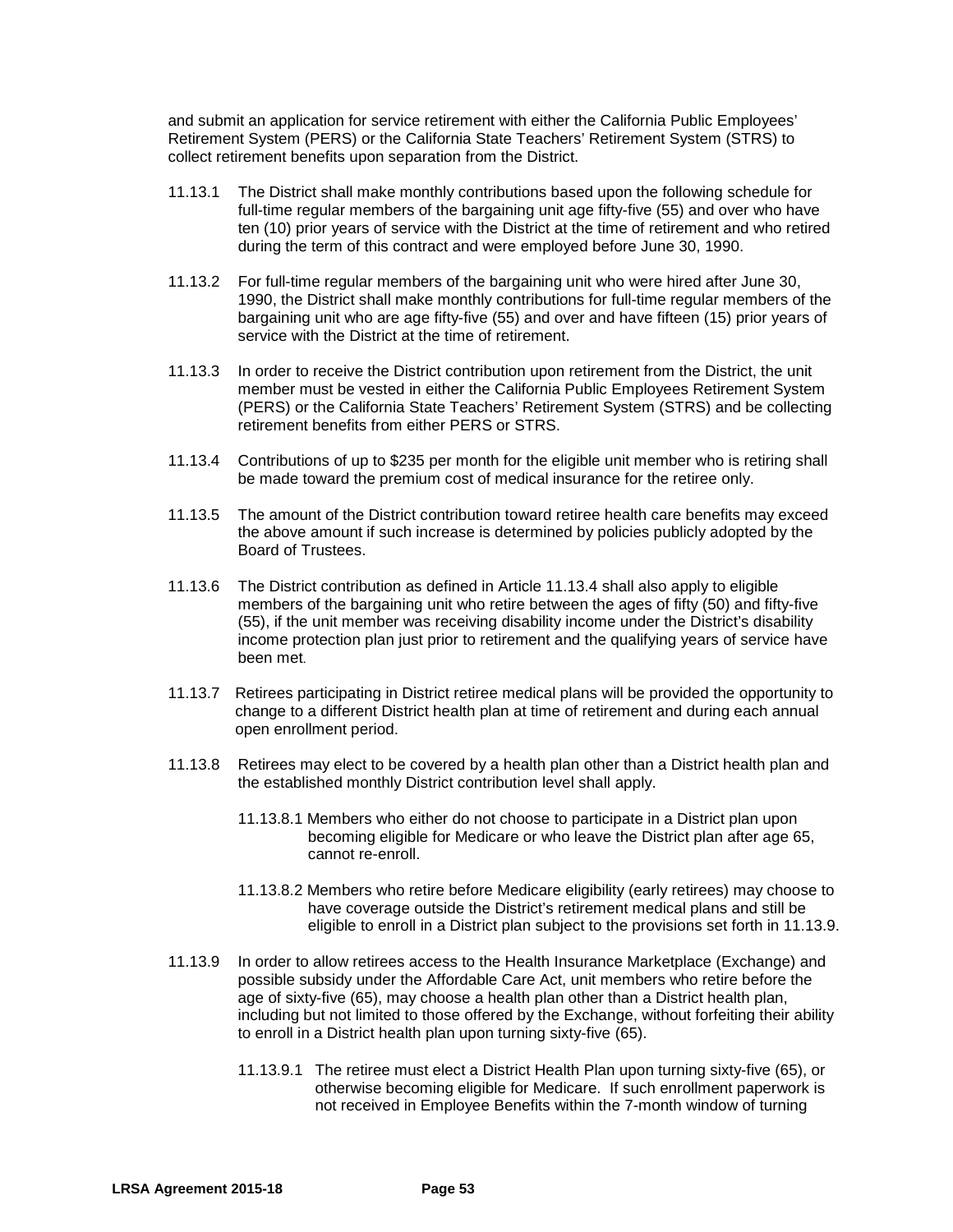sixty-five (65), the retiree will not be able to enroll at a later date. The 7 month window coincides with the Medicare enrollment window and includes the three months prior to turning sixty-five (65), the month of turning sixtyfive (65), and the three months after turning sixty-five (65). The retiree must be enrolled in Medicare Parts A and B. The retiree must provide evidence of continued coverage from the date of retirement to the age of sixty-five (65), as well as provide evidence of enrollment in Medicare, to enroll in a District health plan.

- 11.13.10 Article 11.13.9 is intended to apply to retirees who become Medicare eligible for a health-related, or any other, reason prior to turning age sixty-five (65). The same requirements apply as stated in Article 11.13.9.
- 11.13.11 The monthly District contribution for health care benefits for the retiree shall be processed electronically utilizing the retiree's selected financial institution.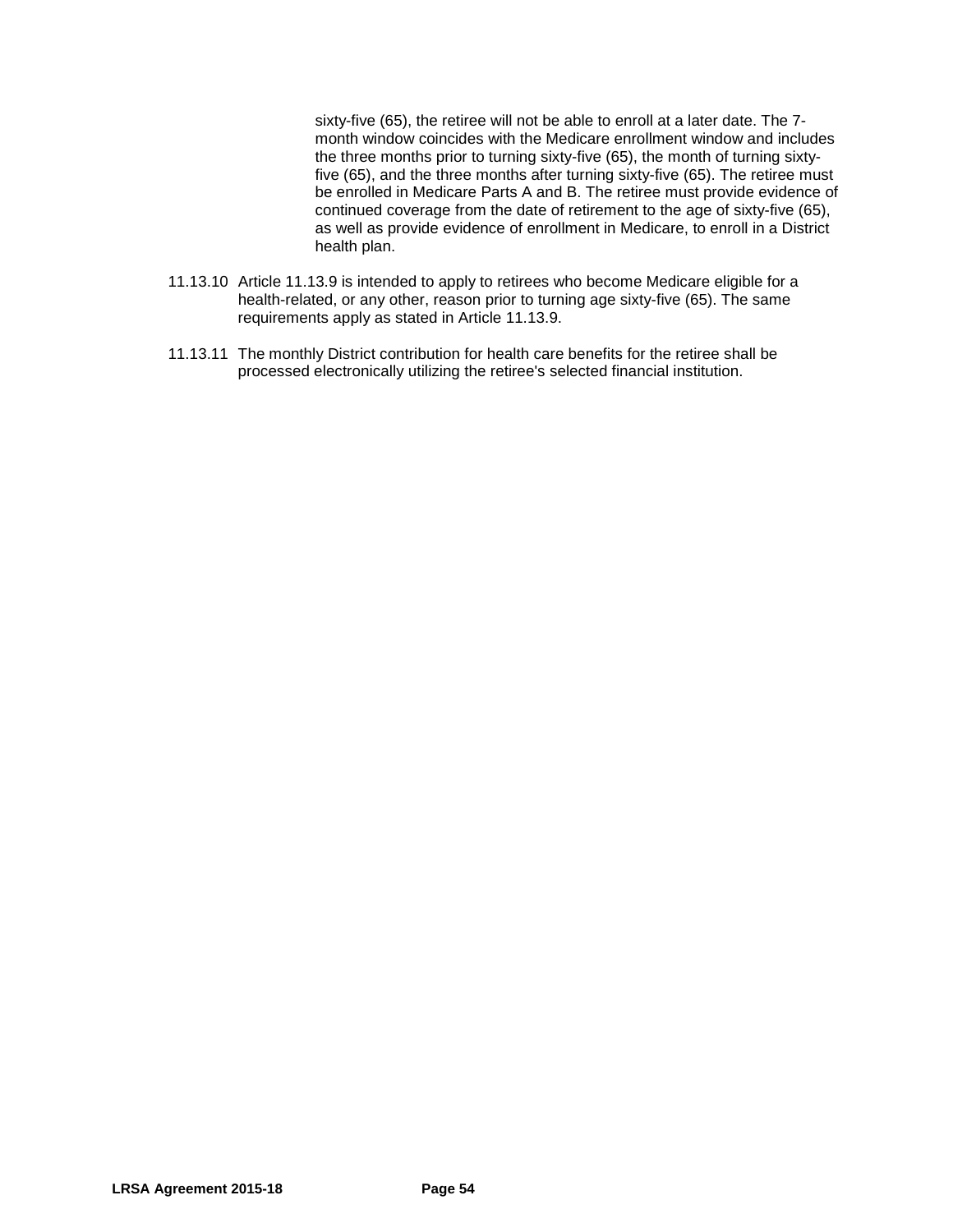# **Article 12: Grievance Procedure**

# 12.1 **Definition**

- 12.1.1 For the purpose of this Agreement, a grievance is an allegation, either oral or written, by a member of this bargaining unit, a group of members (if they allege the same violations), or the bargaining unit itself (if alleging a violation under Article 5) that the grievant (or grievants) has been adversely affected by a violation, misapplication, or misinterpretation of the terms of this Agreement.
- 12.1.2 Both parties agree that the purpose of this grievance procedure is to resolve grievances at the lowest possible administrative level.
- 12.1.3 All levels of the grievance procedure must, unless otherwise mutually agreed to by the parties of this Agreement, be exhausted prior to seeking other relief.

### 12.2 **Exclusions**

Specifically excluded from this procedure are those issues, including dismissal actions, for which other appeal and adjudication processes are provided in state law, including any dispute concerning:

- a. Recognition
- b. No Strike Clause
- c. Management Rights
- d. Evaluation Standards Employed/Judgment Rendered
- e. Discipline/Discharge

### 12.3 **Conditions of the Grievance Process**

- 12.3.1 *Unit Member Representation* The unit member may be represented by the Association at any level of the grievance procedure.
- 12.3.2 *Definition of a Day* A day is any day Monday through Friday except legal and Board-declared holidays.
- 12.3.3 *Time Limits*

Time limits specified in the grievance procedure may be waived by mutual written consent of the unit member and the District. Failure to submit the grievance in accordance with time limits (unless waived by both parties) shall constitute abandonment of the grievance. Failure by the District to submit a written reply within the specified time at any step shall permit the grievant to proceed to the next grievance level.

- 12.3.3.1 Appendix B contains a grievance timetable-tracking sheet.
- 12.3.4 A grievance may be terminated at any time upon receipt of a signed statement from the unit member or his/her unit representative that the grievance has been resolved.
- 12.3.5 *Release Time*

The grievant (and Association representative where applicable) and witnesses, when called, may be released from duty when necessary to attend official conferences or hearings with the District at each level of the grievance procedure.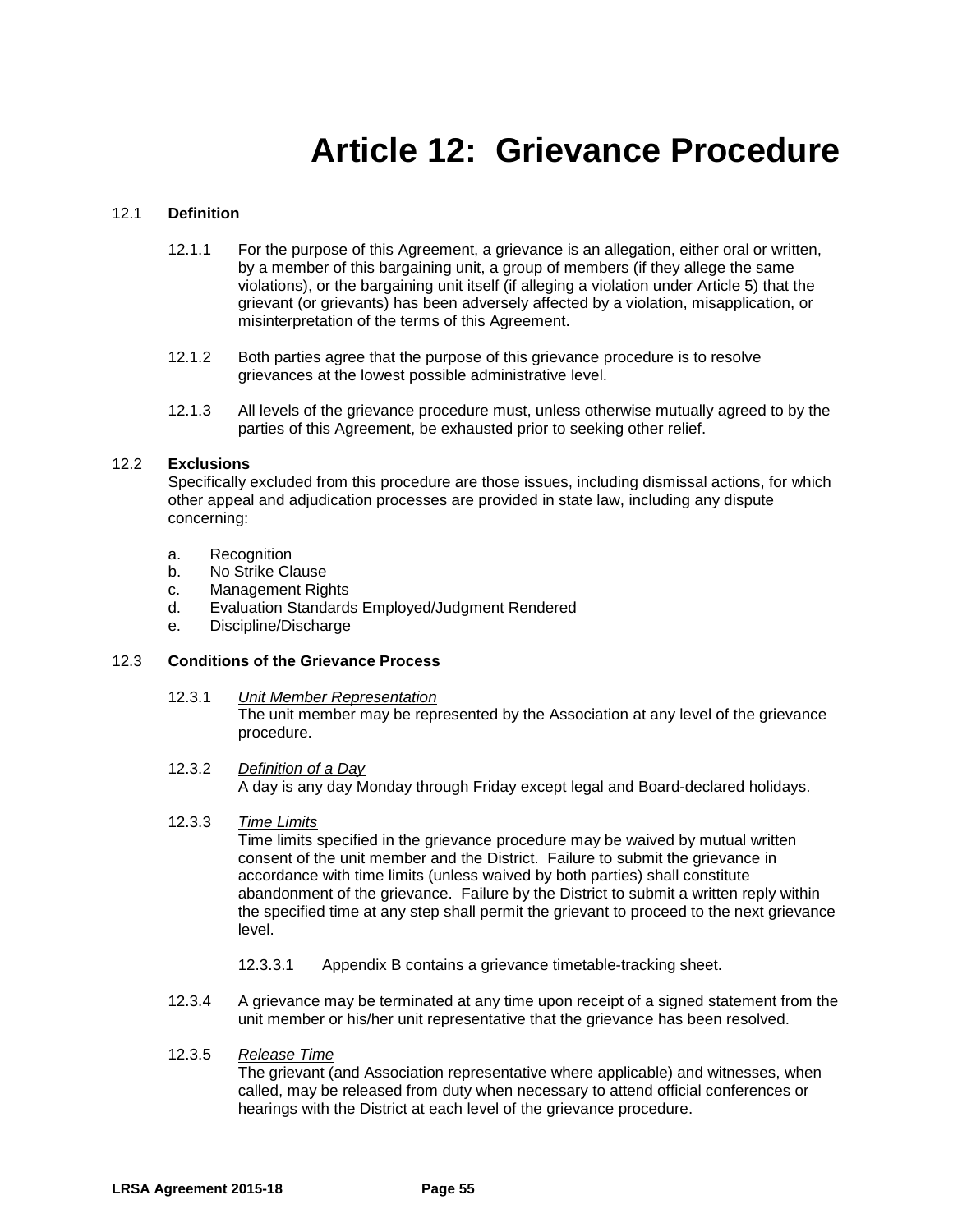# 12.3.6 *Grievant Rights*

Should the grievance proceed to a hearing before the Board of Trustees, the grievant has the right:

- a. To be present at the hearing
- b. To hear testimony presented to the Board
- c. To give testimony in his/her own behalf
- d. To call others to give testimony in his/her behalf
- e. To question (personally or through representation) any person giving testimony
- f. To be accompanied by counsel

### 12.3.7 *Records*

All records of the grievance shall be filed with the District Human Resources Office separately from the personnel files of the participants. Upon written authorization of a unit member, his/her designated representative may review the unit member's personnel file.

### 12.3.8 *Non-Reprisal*

Neither the Board of Trustees, nor any member of the administration nor the Association shall take reprisals affecting the employment status of any unit member of the District by reason of the unit member's participation in a grievance procedure.

# 12.3.9 *Consolidation*

If the same grievance or substantially the same grievance is made by more than one (1) grievant, LRSA and the District by mutual agreement shall be allowed to consolidate such grievances and process them as if they were a single grievance.

### 12.4 **Processing of Grievance**

Grievances will be processed in the following manner and within the stated time limits. A written grievance must be filed within twenty (20) working days of the time when the grievant knew, or with due diligence should have known, of the event giving rise to the alleged violation.

### 12.5 **Pre-Grievance Dispute Resolution**

Step 1:Prior to filing the written grievance, the unit member shall attempt to settle the dispute by meeting with the immediate supervisor. If the grievance is not resolved at the informal conference, the unit member may proceed to the formal grievance procedure by filing the grievance form or proceeding to Step 2 of pre-grievance dispute resolution.

Step 2: Parties should exhaust an alternate dispute resolution process, such as the Interest Based Approach (IBA), before submitting a grievance at Level 1 of this procedure. This process may include the use of a disinterested third party to assist in the dispute resolution and/or may involve the next level of management along with a unit representative. A list of individuals trained in mediation or interest-based resolution processes will be maintained by the LRSA and the District so that a mutually agreed-upon person from this list can become a resource to this process. Timelines are held in abeyance during any pre-grievance dispute resolution process but can be restarted by either party at any time.

# 12.6 **Grievance Dispute Resolution**

#### 12.6.1 *Level I – Immediate Manager*

The grievance shall be reduced to writing on a District grievance form signed by the unit member and filed with the immediate manager. The grievance shall include the following information: A statement of the grievance and the facts upon which it is based; the remedial action requested; and the article and section of this Agreement alleged to have been violated. The response to the grievance will be prepared in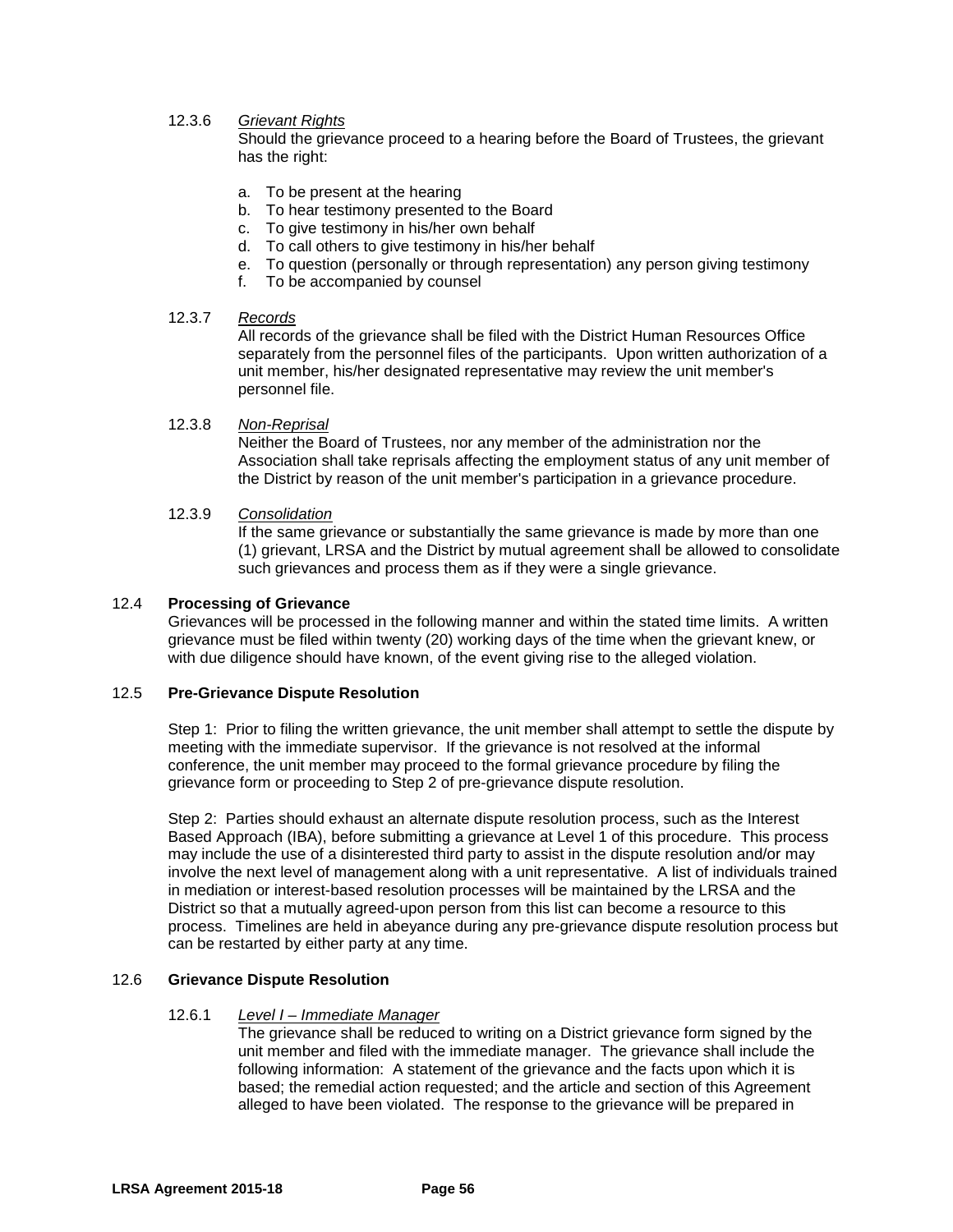writing by the immediate manager and submitted to the unit member within ten (10) working days of the pre-grievance dispute resolution.

12.6.2 *Level II – President or Designee (College); Vice Chancellor or Designee (District Office)* The unit member may appeal the decision at Level I within ten (10) working days after receipt of the written decision of the immediate manager by submitting all pertinent written materials to the President/Vice Chancellor (or designee). The President/Vice Chancellor (or designee) will meet with the unit member within ten (10) working days of receipt of the grievance and shall render a decision within ten (10) working days of the meeting.

### 12.6.3 *Level III – Chancellor or Designee*

The unit member may appeal the decision at Level II within ten (10) working days after receipt of the written decision of the President/Vice Chancellor (or designee) by submitting all pertinent written materials to the Associate Vice Chancellor, Human Resources, for forwarding to the Chancellor (or designee) for review. The Chancellor (or designee) will meet with the grievant and will present a written decision to the grievant within fifteen (15) working days of the meeting.

### 12.6.4 *Level IV – Board of Review*

The LRSA on behalf of the grievant(s) may appeal the decision at Level III within ten (10) working days after receipt of the written decision of the Chancellor (or designee) to a Board of Review.

- a. The appeal shall be filed in the office of the Chancellor and shall include all pertinent written materials.
- b. The Board of Review shall consist of three (3) members, one member selected by each party and a chairperson selected as described in (d) below.
- c. Within ten (10) working days of receipt of the appeal, each party shall select a member of the Board of Review and shall so notify the office of the Associate Vice Chancellor, Human Resources.
- d. The office of the Associate Vice Chancellor, Human Resources shall obtain a list of seven (7) participants eligible to serve as chairperson of the Board of Review from a list developed by the State Mediation and Conciliation Service or Public Employment Relations Board.
- e. The chairperson shall be selected by alternate striking of names from the list obtained by the office of the Associate Vice Chancellor, Human Resources, or as mutually agreed.
- f. The cost of the services of the chairperson of the Board of Review, including per diem expenses, if any, travel and subsistence expense, the cost of recording hearings, the cost of any hearing room, and any costs ordered by the chairperson will be shared equally by the parties. All other costs will be borne by the party incurring them.
- g. Every reasonable effort shall be made to conduct a hearing by the Board of Review with the parties to the grievance within twenty-five (25) working days. The parties to the grievance will be allowed to attend all hearings at which information is given to the Board of Review. Sessions of the Board of Review shall be private with attendance limited to the members of the Board of Review, the parties to the grievance, their representatives, if any, and witnesses called by the Board of Review. During the pendency of a proceeding before the Board of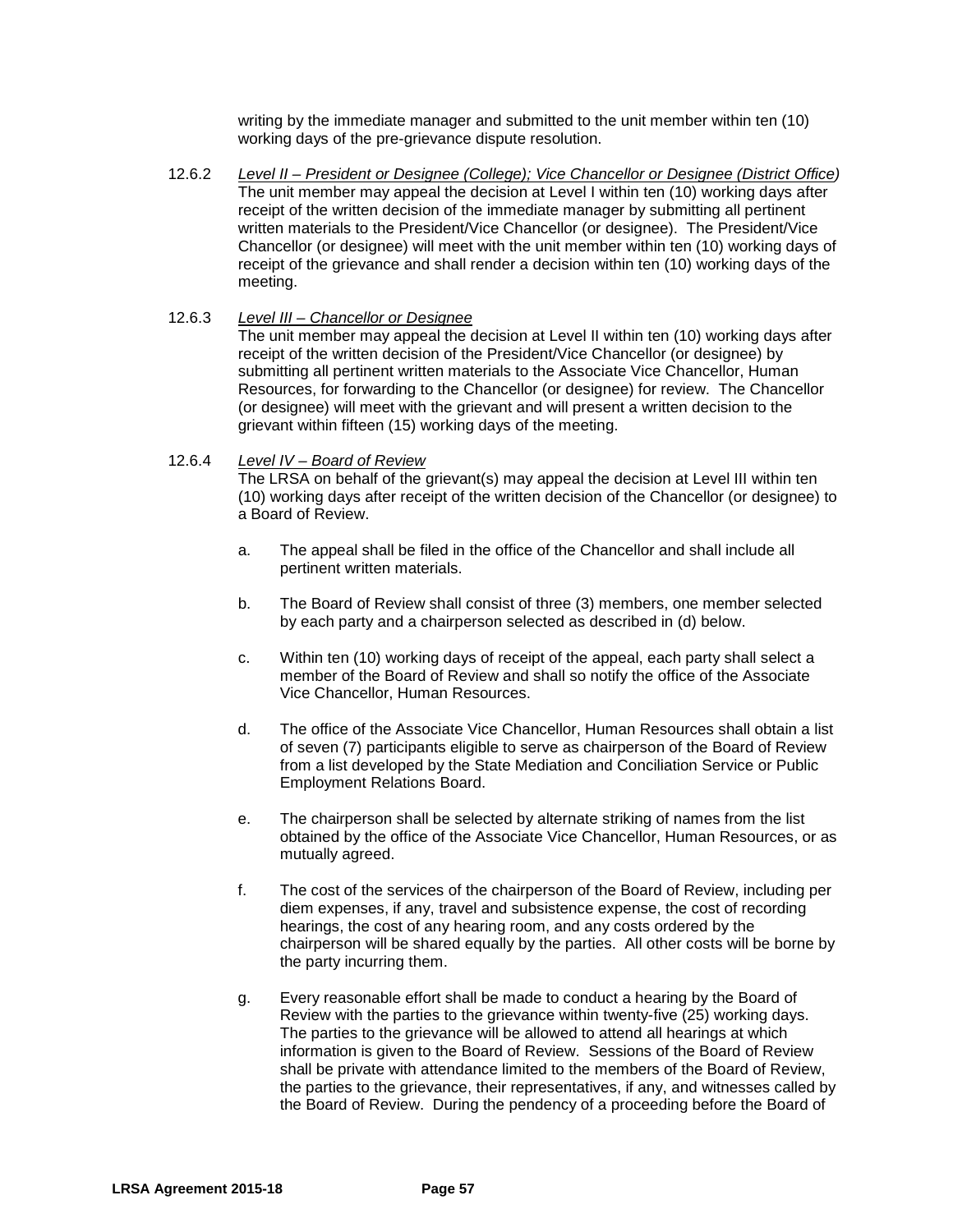Review, no disclosure of the proceedings shall be made public without concurrence of the chairperson and the parties to the grievance. The Board of Review shall issue its decision no later than twenty (20) working days from the date of the close of the hearings. Its decision shall be in writing, shall include findings of fact, reasoning and conclusions on issues submitted, and shall be transmitted promptly to all parties in interest and the Board of Trustees.

- h. The Board of Review shall have no right to amend, modify, nullify, ignore, add to, or subtract from the provisions of this Agreement. They shall consider and decide only the specific issue submitted to them in writing by the Board's representative and the aggrieved and shall have no authority to make recommendation on any other issue not so submitted to them. The Board of Review shall be without power to make decisions contrary to or inconsistent with or modifying or varying in any way to applicable laws and rules and regulations having the force and effect of law.
- i. The decision of the Board of Review shall supersede all previous decisions and shall become binding on all parties unless appealed to the Board of Trustees by the aggrieved or the Chancellor within five (5) working days after receiving the Board of Review decision.
- j. The decision of the Board of Review shall not be binding except in cases where the remedy is payment by the District of \$5,000 or less. Cases where the amount in controversy is \$5,000 or less that are determined by the Board of Review shall be binding on the parties but shall not be considered precedent setting.
- k. Where any grievance is appealed to the Board of Review on which the Board has no power to rule, it shall be referred back to the parties without decision or recommendation on its merit.

### 12.6.5 *Final Level – Board of Trustees*

Except as provided in Section 12.6.4 (j), the decision of the Board of Trustees shall be final and supersede all previous decisions. The Board of Trustees shall render a final decision within forty-five (45) working days after receipt of the appeal and shall transmit it promptly to all parties in interest. If, during its deliberations on the matter, the Board of Trustees receives evidence from either party to the grievance, it shall immediately notify in writing the other party or the unrepresented grievant and provide them the opportunity to produce any evidence in response on the issue(s) in question before it renders its final decision.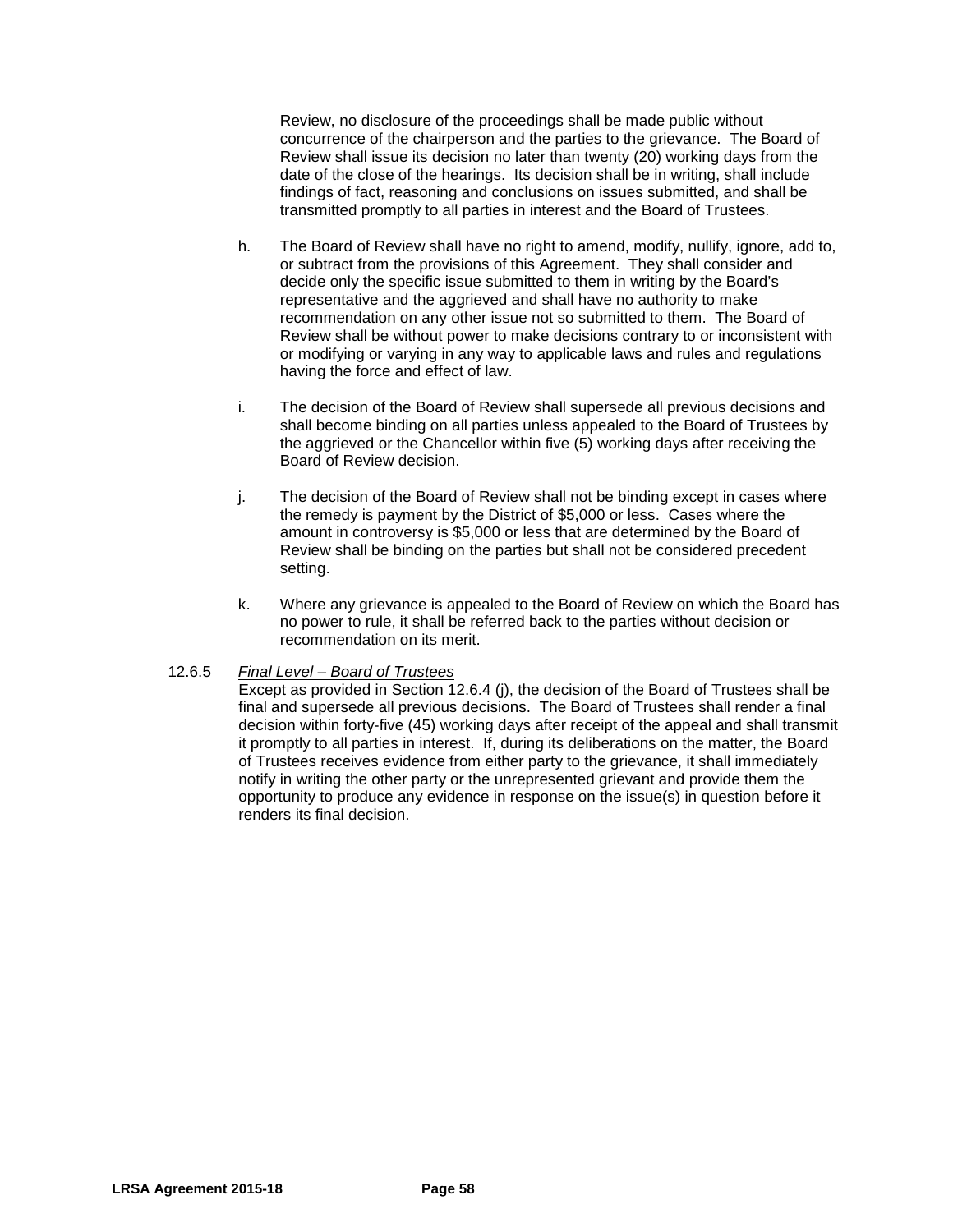# **Article 13: Safety**

### 13.1 **Safety**

Safety is a mutual concern to both unit members and employer. The District recognizes its responsibility to comply with Cal-OSHA regulations in providing unit members with safe working conditions. District unit members and the Association recognize their duty to follow safe working procedures, to utilize appropriate safety gear, and to submit written reports of unsafe conditions. Unit members should report conditions deemed to be unsafe or hazardous or which represent a danger to health or safety.

- 13.1.1 Any on-the-job disputes over safety conditions that cannot be resolved between the unit member and the immediate supervisor will be addressed to the Location Safety Officer. Unit members will report safety concerns to the officers designated at the location where the unit member is permanently assigned.
	- 13.1.1.1 At this time Location Safety Officers designated by the Chancellor (or designee) are as follows:
		- a. College Campus Vice Presidents of Administration (or designees)
		- b. Facilities Management/District Office/Business and Economic Development Center – Associate Vice Chancellor of Facilities Management (or designee).
	- 13.1.1.2 If the Location Safety Officer determines that the conditions are safe, the unit member is expected to proceed with the required tasks. Failure to comply may result in disciplinary action. A unit member may report the incident to the Location Safety Committee, if he/she finds the decision unsatisfactory. The committee will review the matter at a regularly scheduled meeting.
- 13.1.2 The District is required by law and certain provisions of its collective bargaining agreements to notify faculty, staff and/or students in the event there is a credible threat of bodily harm or injury to that person arising out of the course and scope of their activities with the District. To facilitate this notification, if a supervisor receives credible information of circumstances which pose a direct and serious threat to the health or safety of any unit member, staff, or student, the supervisor shall notify the supervisor's manager in a timely manner regarding the threat, unless public safety officials direct otherwise.

### 13.2 **Location Safety Committees**

- 13.2.1 To ensure employer's/unit members' recognition of the importance of a safe working environment and safe working conditions by both the District and the unit members, Location Safety Committees shall be constituted on each campus of the District and Facilities Management/District Office.
- 13.2.2 A representative from each employee unit including SEIU, LRCEA, LRSA, Management/Confidential and LRCFT will be invited to serve on the Location Safety Committee. The President of the LRSA shall appoint one (1) member of the supervisors unit at the appropriate work location to each of the four (4) Location Safety Committees. The Location Safety Officer will assume responsibility for coordinating these meetings. Other individuals with concerns and/or expertise in the area of health and safety may be invited to serve on these committees as well.
- 13.2.3 A Safety Coordinator will be appointed from each safety committee to act as a safety representative to a district-wide committee.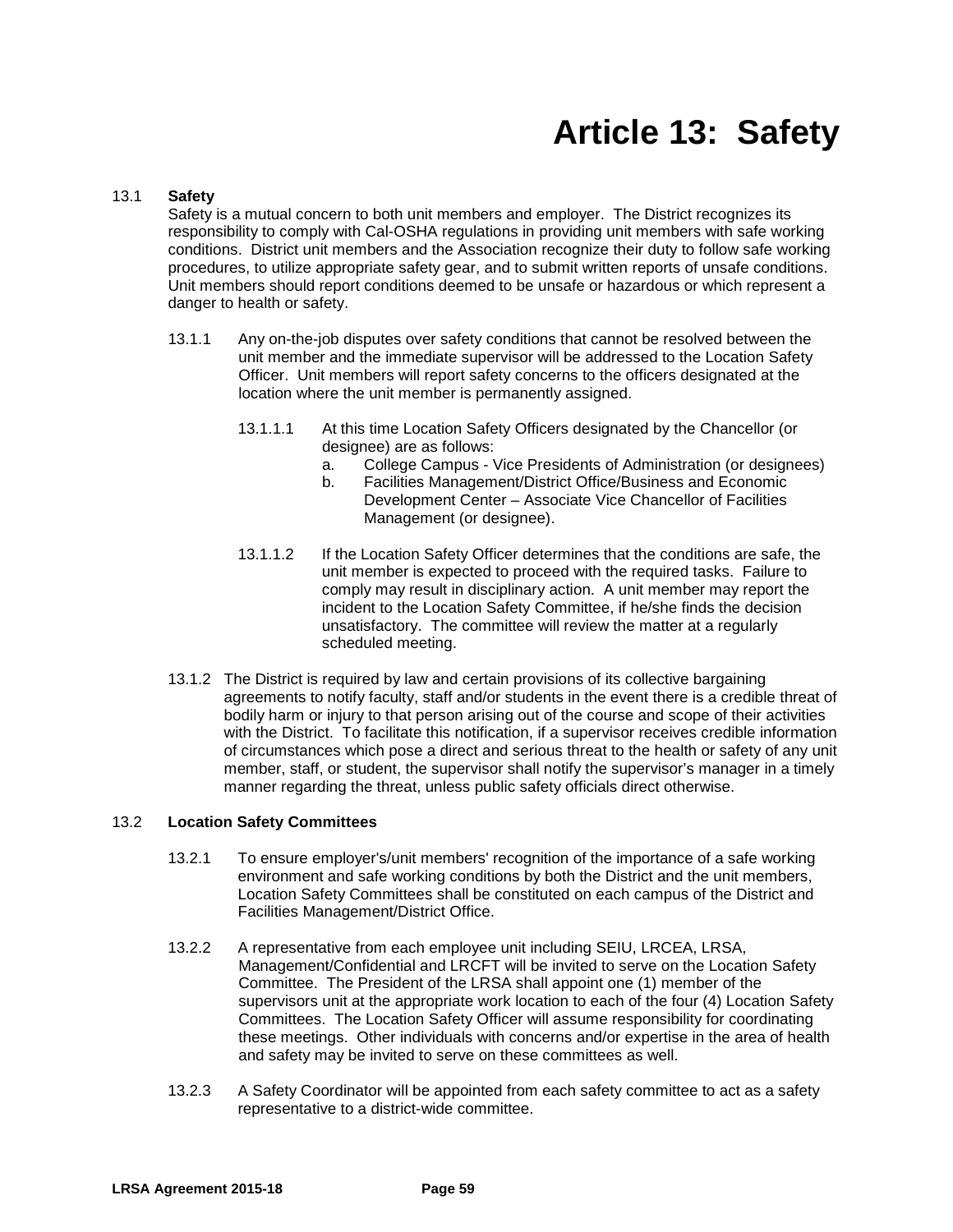### 13.3 **Procedure**

- 13.3.1 The Location Safety Committees shall meet periodically to review and make recommendations on the following items:
	- a. Accident reports filed by unit members during the intervening period. The committee will examine the cause and develop a follow-up procedure for correction, if possible;
	- b. Reports filed by unit members or others of alleged safety deficiencies or problems or health hazards;
	- c. Safety equipment, safety classes and other related safety matters, including safety procedures, safety handbooks, and the responsibility of unit members concerning safety practices.
- 13.3.2 Location Safety Committee members shall first attempt to resolve safety problems on each campus or work site. Any unresolved safety problem not settled at the college/Facilities Management level may be appealed to the District Appeals Committee.
- 13.3.3 A listing of the safety committee membership at each site shall be provided annually to the LRSA. The LRSA will annually provide the District Human Resources Office with a list of supervisor appointments to all committees for which it has jurisdiction.

### 13.4 **District Appeals Committee**

A District Appeals Committee is hereby established composed of one (1) District safety representative appointed by the Chancellor (or designee) and one (1) member appointed by each employee organization. Any disputes involving safety which have not been settled at the college level will be presented at a scheduled hearing arranged by the District Appeals Committee.

Every effort will be made to provide a satisfactory solution to safety concerns. Recommendations of the District Appeals Committee will be presented to the Chancellor (or designee) whose decisions shall be final. This appeal procedure is provided in lieu of the regular grievance procedure of Article 12 and its use for safety problems is exclusive.

### 13.5 **Safety Equipment**

The District agrees to make available needed safety equipment recommended by the Location Safety Committees if approved by the Chancellor (or designee). Unit members will be required to use the safety equipment when appropriate. Failure to do so may result in disciplinary action.

# 13.6 **Safety Classes**

The District agrees to compensate at the regular rate of pay any unit member who is required by the District to attend safety classes and first aid classes outside of his/her normal workday.

### 13.7 **Training Information**

The District and the Los Rios Supervisors Association recognize the importance of training and information. Every effort will be made to disseminate information to unit members describing the latest techniques in achieving a safe working environment. Films and visual aids may also be used from time to time.

#### 13.8 **Safety Complaint Form**

The District will provide a safety complaint form. Those forms will be available on the respective work sites so that when alleged safety hazards exist a formal complaint may be filed.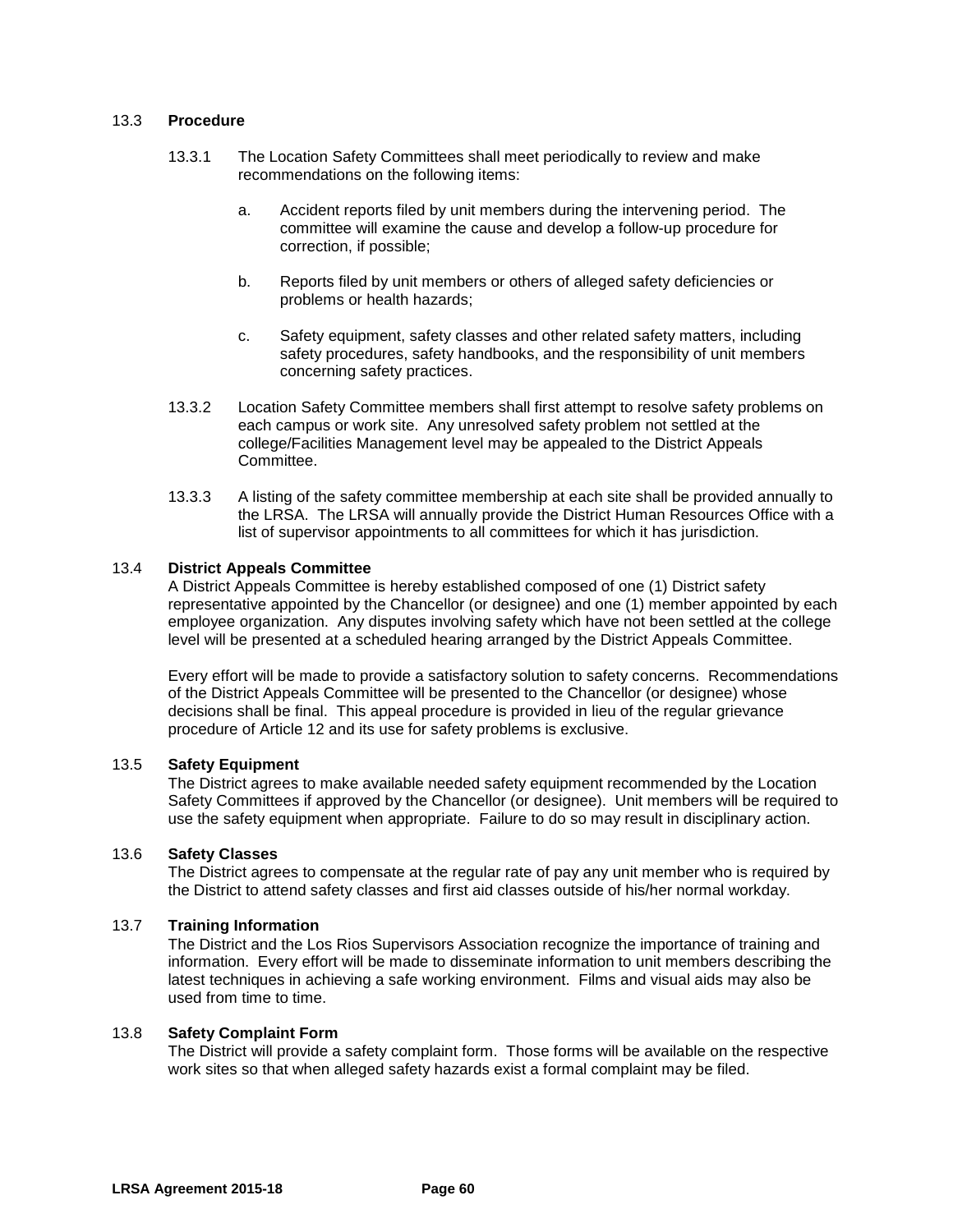### 13.9 **Illness/Injury Prevention Plan**

The District will operate an Illness/Injury Prevention Plan as required by law. Members of the LRSA, after being informed of the procedures, will adhere to them.

### 13.10 **Police Uniforms**

- 13.10.1 The uniforms, equipment, identification badges, emblems and cards required to be worn by the unit member shall be a District expense. Uniform, accessories and related equipment are required to be worn while on duty; exceptions are subject to the express consent of the Chief of Police.
- 13.10.2 The District agrees to provide the following uniform and equipment items for Captains and Lieutenants prior to his/her starting date of employment:

Uniform items: (current value: \$1,000)

- a. Three (3) navy blue uniform pants
- b. Three (3) navy blue long sleeve uniform shirts
- c. Three (3) navy blue short sleeve uniform shirts
- d. One (1) navy blue uniform jacket (Tuffy/Metro)
- e. Two (2) navy blue uniform ties
- f. One (1) silver tie bar
- g. Two (2) silver name tags (for shirt/jacket)
- h. One (1) pair of Captain's bars
- i. One (1) pair of leather uniform shoes
- j. Dress uniform hat

The uniform items will be provided through use of a District purchase order issued to a vendor(s) selected by the District.

13.10.3 The following equipment items will be purchased and maintained by the District and will remain the property of the District. Upon termination of employment, the items will be returned to the District.

Equipment items:

- a. One (1) standard issue SigSauer 40 caliber firearm, holster, and magazine holder
- b. One (1) sam brown black leather duty belt
- c. One (1) key holder
- d. Four (4) belt keepers
- e. One (1) leather handcuff case and handcuffs
- f. One (1) pair of Captain/Lieutenant bars
- g. One (1) CPR kit with nylon case
- h. One (1) Streamlight SL20X or Stringer rechargeable flashlight with AC charger and ring holder
- i. One (1) pepper spray and holder
- j. One (1) collapsible baton and holder
- k. One (1) high visibility safety vest
- l. Rain gear
- m. One (1) ballistic vest (as described in 13.11)
- 13.10.4 A uniform allowance of \$575 shall be provided to each Captain and Lieutenant for each fiscal year after the first year. Captains/Lieutenants who have completed their probationary period within a given fiscal year shall receive a pro-rated amount of the annual uniform allowance for the remainder of the fiscal year. The pro-rated allowance will be a proportionate share of the uniform allowance based upon the number of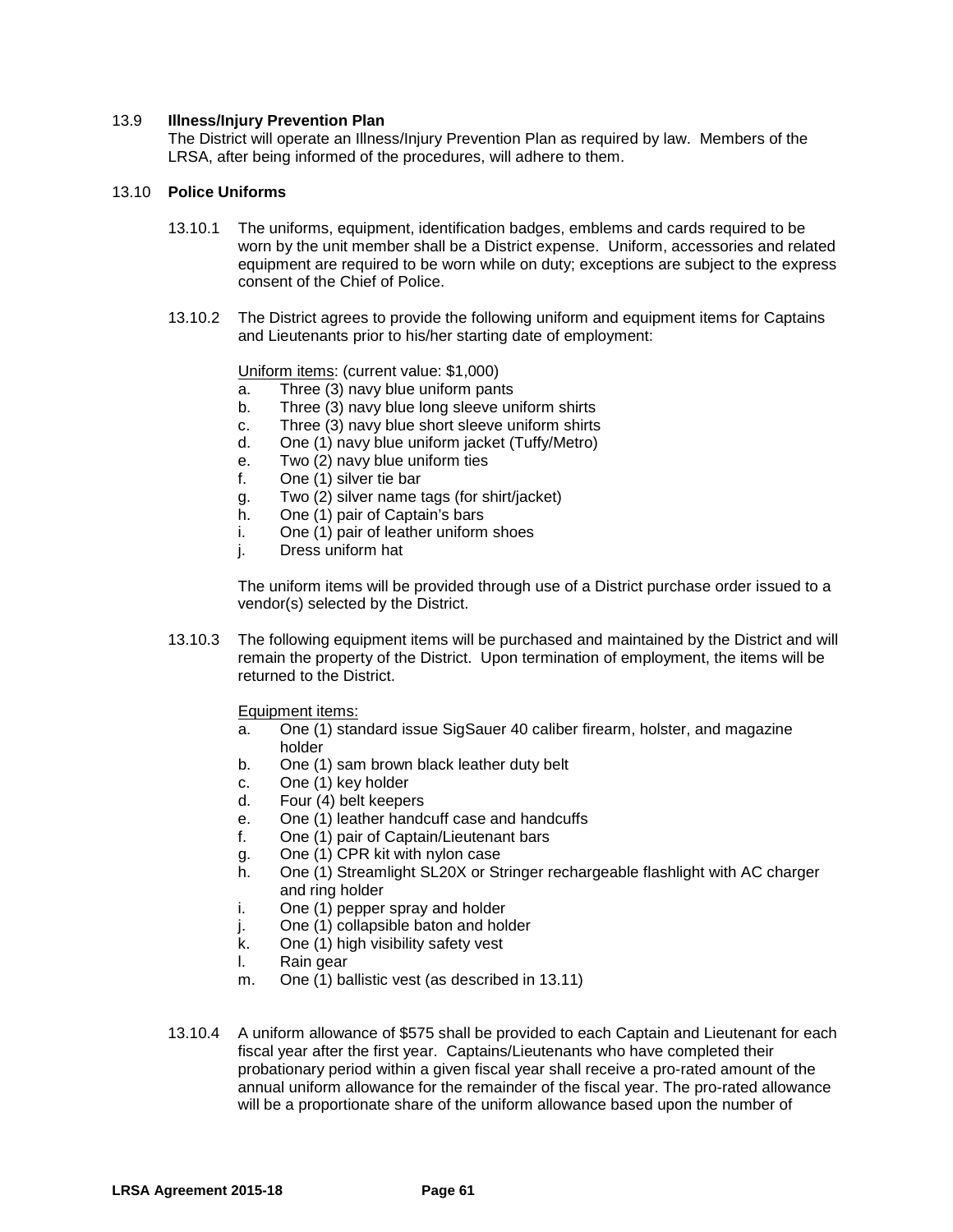months remaining from the end of probation to July 1st in relation to twelve months. This allowance will be in the form of a District purchase order issued to a vendor(s) selected by the District. After a Captain/Lieutenant is appropriately uniformed, the Captain/Lieutenant may purchase additional equipment/uniform items with approval from the Chief of Police.

13.10.5 Upon hiring, the Captain/Lieutenant shall be issued one (1) Tuffy/Metro blue uniform jacket (see Section 13.10.2). Replacement of the jacket shall require the approval of the Chief of Police.

### 13.10.6 *Replacement of Equipment*

The District shall replace the safety equipment which is required by the District, which includes but is not limited to the items listed in 13.10.3 (equipment items only) which have become unserviceable through normal wear and tear or circumstances under which the equipment has become unusable through no fault of the unit member.

### 13.11 **Ballistic Vest**

The District will provide one (1) custom fitted ballistic vest for each Captain and Lieutenant which shall be worn by the unit member at all times during the work day. The officer shall not be required to wear the ballistic vest when medical verification, in writing, is provided to the District by a physician.

### 13.12 **Facilities Management and Custodial Supervisor Uniforms**

- 13.12.1 The District shall provide eight (8) shirts and one (1) jacket to LRSA unit members in the following classifications (current value \$250):
	- a. HVAC/Plumbing Supervisor
	- b. Grounds Supervisor
	- c. Electrical Systems Supervisor
	- d. Structures Supervisor
	- e. Transportation Supervisor
	- f. Custodial Supervisor
	- g. Custodial/Receiving Supervisor

Uniform shirts and/or jackets are to be worn during scheduled work hours. The uniform shirts and jacket shall not be worn by unauthorized personnel or for activities outside the work environment or normal scope of duties.

- 13.12.2 LRSA unit members identified in Section 13.12.1 shall be issued up to eight (8) shirts on an annual basis in January as needed. Shirt options shall be shared by the Administrator of each department/section (FM, Custodial) after consultation with the appropriate department/section supervisors.
- 13.12.3 Uniforms shirts purchased for unit members specified in 13.12.1 (except Custodial Supervisor and Custodial/Receiving Supervisor) and working at Facilities Management shall be embroidered with the appropriate "Los Rios" logo. Uniform shirts purchased for Custodial Supervisors and Custodial/Receiving Supervisors shall be embroidered with the unit member's college name. ID badges, if issued by the unit member's work location, shall be worn on the outer uniform garment (shirt or jacket) in view.
- 13.12.4 In the interest of security, uniform shirts must be turned in to the unit member's supervisor when ready to discard so they can be recycled into shop rags or destroyed. The uniforms shirts shall not be given to charitable organizations or disposed of in any other manner that would allow it to be worn by anyone other than the unit member.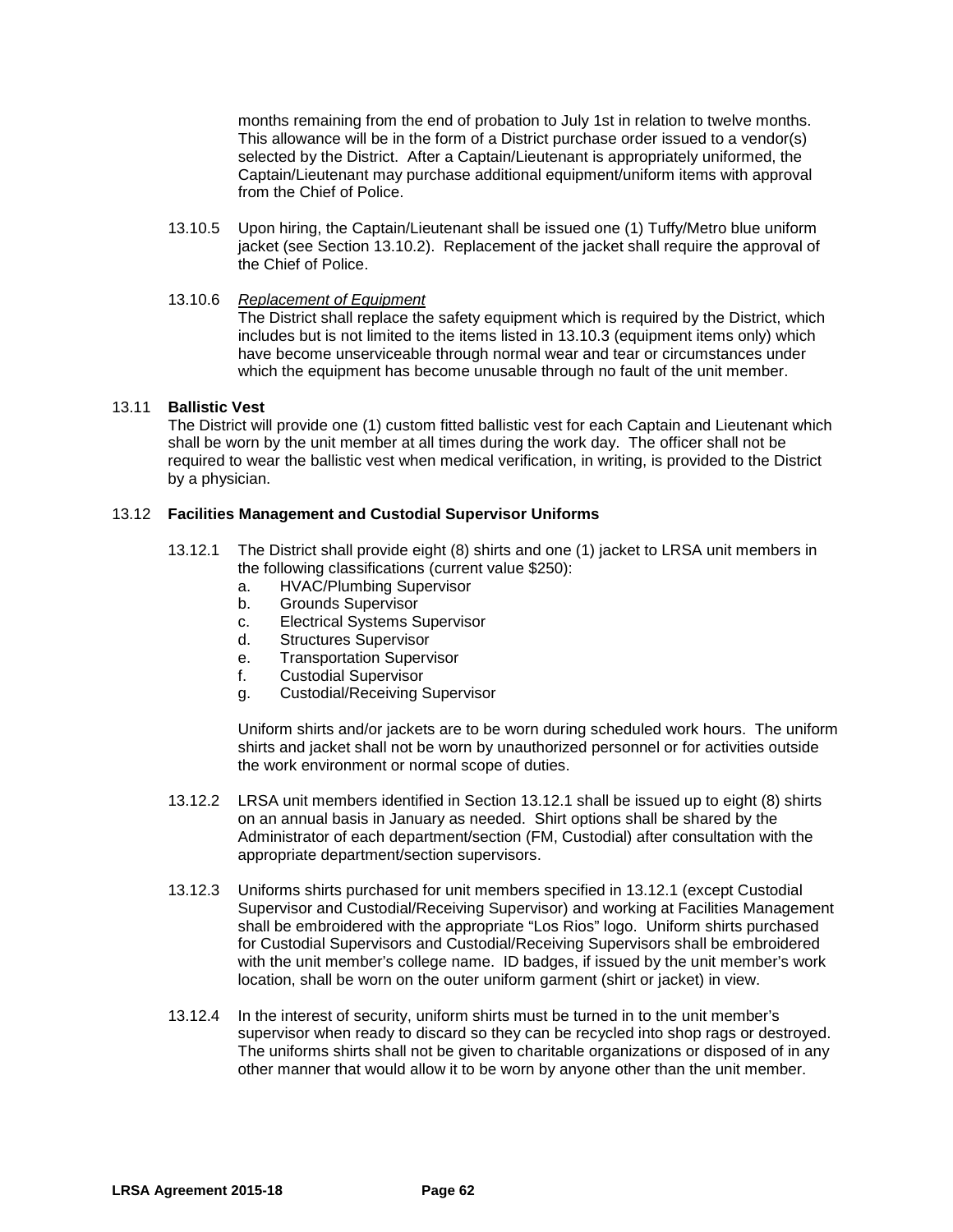- 13.12.5 LRSA unit members identified in Section 13.12.1 shall be issued one (1) approved jacket per year as needed. Jacket options shall be shared by the Administrator of each department/section after consultation with the appropriate department/section supervisors.
- 13.12.6 Jackets can be replaced as needed with immediate approval of the unit member's supervisor. The old jacket must be turned in to the unit member's supervisor when ready to discard so it can be destroyed. The jacket shall not be given to charitable organizations or disposed of in any other manner that would allow it to be worn by anyone other than the unit member.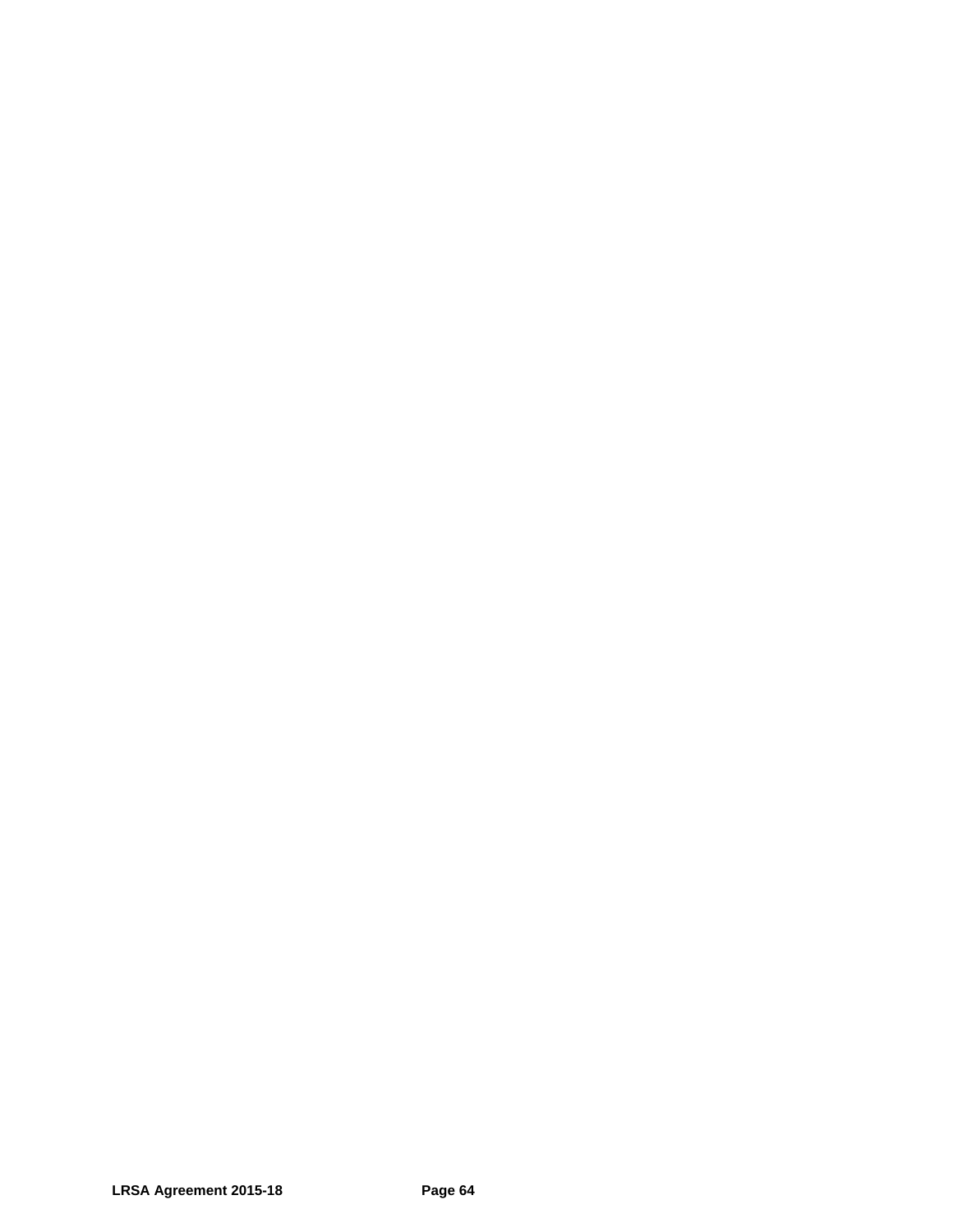# **Article 14: Savings Provision**

14.1 This Agreement sets forth the full and entire understanding of the parties regarding the matters contained herein and any other prior or existing understanding or agreement by the parties, whether formal or informal, regarding any such matters is hereby superseded.

With respect to other matters within the scope of negotiations, negotiations may be required during the term of this Agreement as provided in Section 14.2 below.

14.2 The parties agree that the provisions of this subsection shall apply only to matters which are not covered in this Agreement.

The parties recognize that during the term of this Agreement, it may be necessary for the District and/or LRSA to make changes in the areas within the scope of negotiations.

Prior to the implementation, the parties shall undertake negotiations regarding the impact of such changes on the unit members or LRSA when the following exist:

- a. Where such changes would affect the working conditions of unit members of LRSA.
- b. Where LRSA and the District agree to negotiate.
- 14.3 If a request to negotiate is submitted, said obligation to meet and confer in good faith over the impact of the proposed change shall be fulfilled prior to implementation of the change.
- 14.4 Any agreement/MOU resulting from such negotiations shall be executed in writing and shall become an addendum to this Agreement once approved by both LRSA and the District.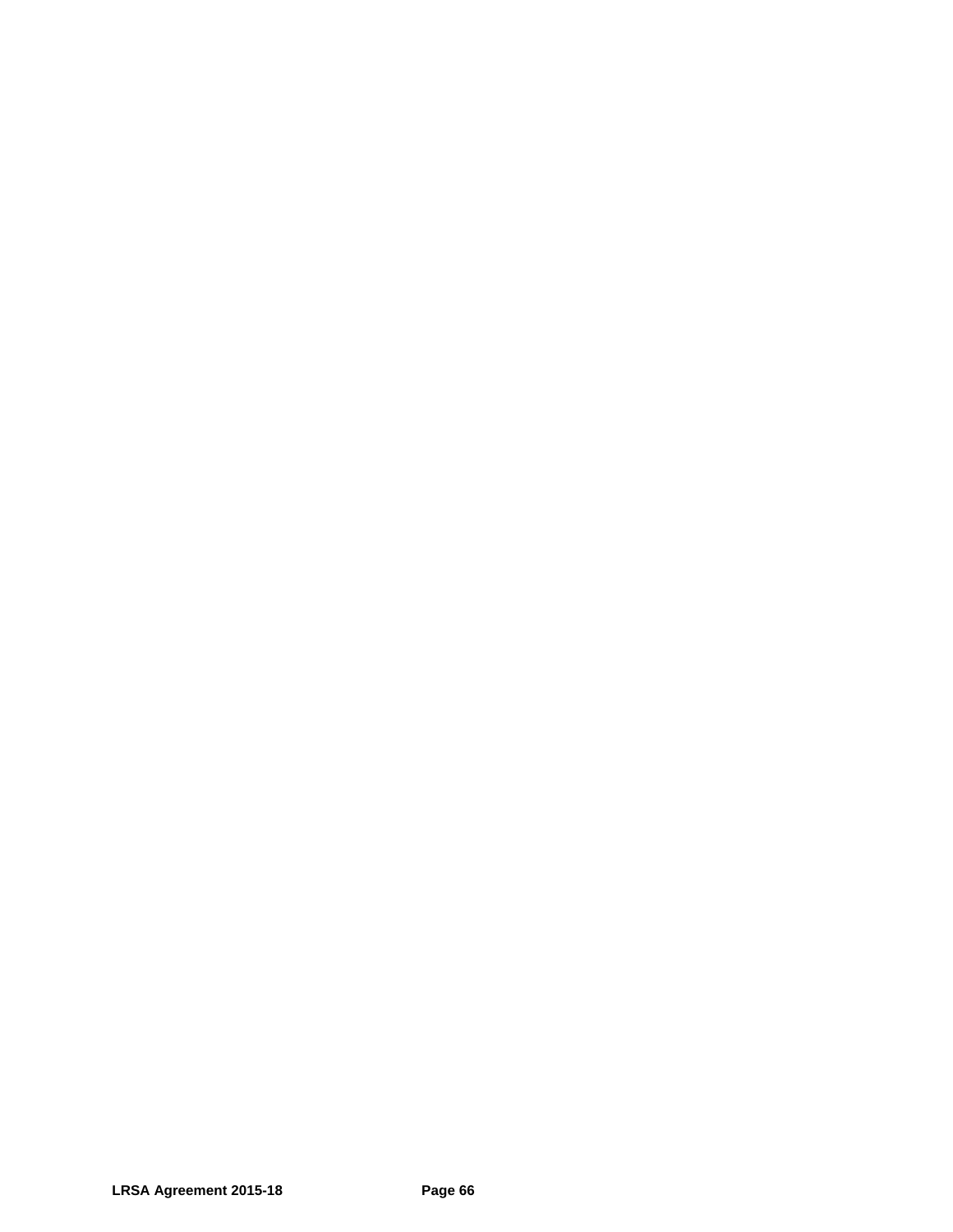# **Article 15: Non-Discrimination**

The District and the LRSA agree to not discriminate against any member represented by this contract on the basis of race, color, ethnic group identification, religion, sex, gender, gender identity, gender expression, sexual orientation, veteran/military status, national origin, ancestry, disability, medical condition, genetic information, age, denial of family and medical care leave and denial of pregnancy disability leave or reasonable accommodation, political beliefs, political activities, political affiliation or marital status. Complaints of discrimination or sexual harassment will be addressed in accordance with established Board policies and administrative regulations and applicable laws. The LRSA supports the District's commitment to equity and diversity.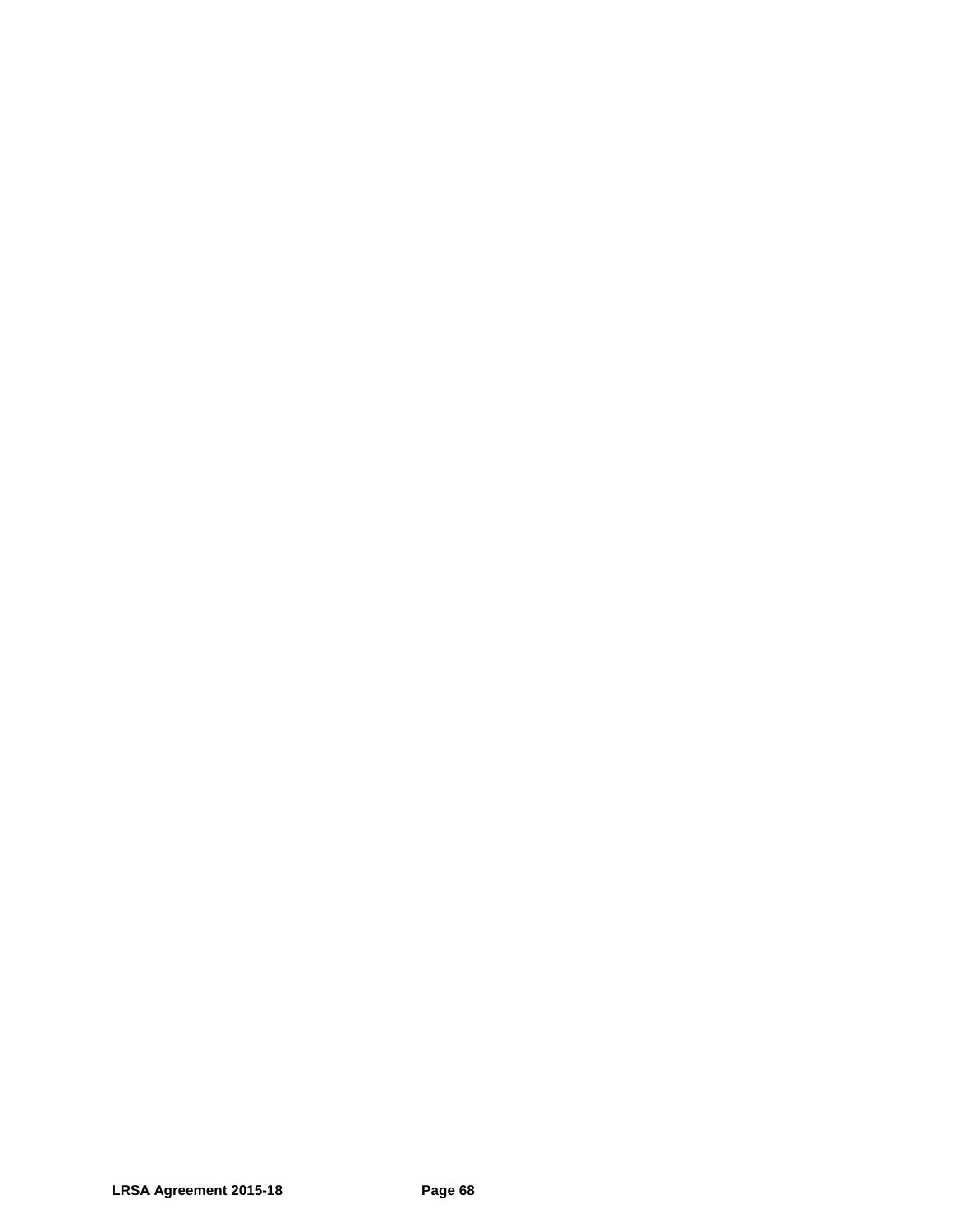# **Article 16: Support of Agreement**

In order that public education shall best be served and in the fullest spirit of Chapter 10.7 of the Government Code (Rodda Act) to promote high ideals of public employer-employee relations, the Association and the District agree to wholeheartedly support the terms and conditions of this contract.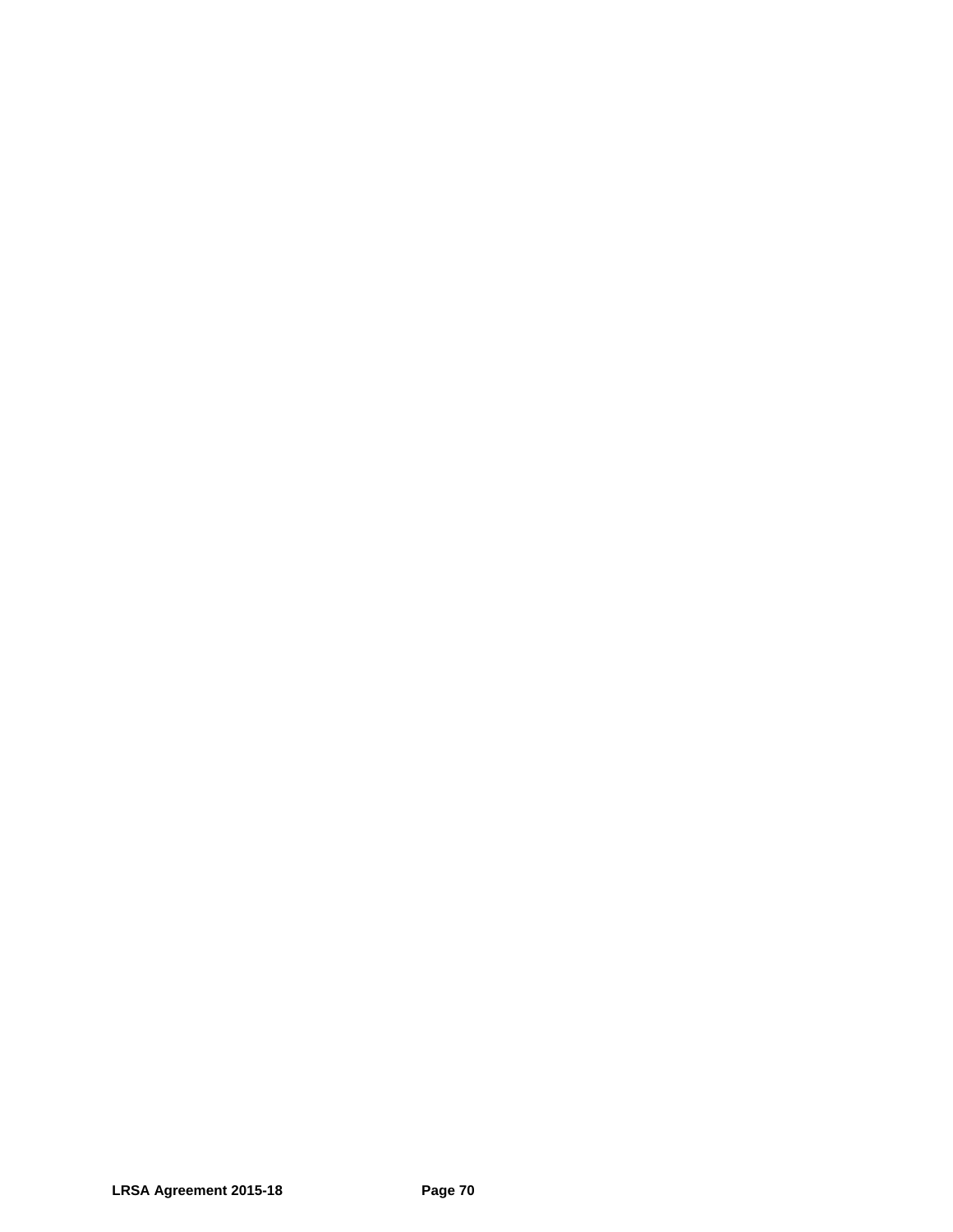# **Article 17: Effect of Agreement**

It is understood and agreed that the specific provisions contained in this Agreement shall prevail over District practices and procedures and over laws to the extent permitted by law. Nothing contained herein shall preclude the parties, should they mutually desire to do so, from meeting and consulting on issues not covered by this Agreement.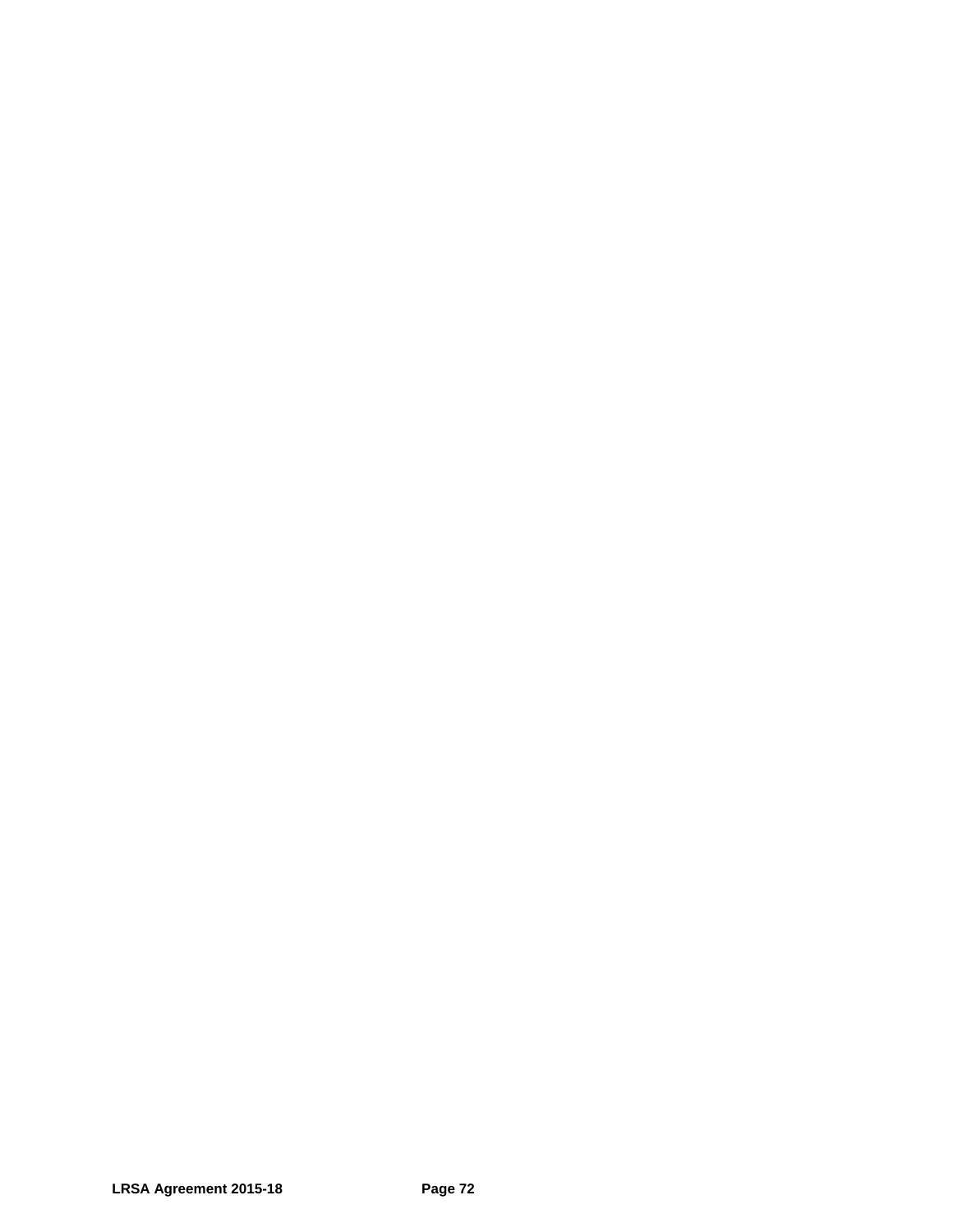## **Article 18: Term of Agreement**

- This Agreement shall be effective July 1, 2015, through June 30, 2018, and shall be binding upon 18.1 the Board, the Association and its members. This Agreement is to apply to all members of this unit who are employees of record as of the effective date of this Agreement. The parties acknowledge that this Agreement constitutes the full and complete commitment between parties and represents the completion of the bargaining obligation for the duration of this Agreement unless mutually agreed upon with respect to any subject or matter of bargaining, even though such subjects or matters may not have been within the knowledge or contemplation of either or both parties at the time of negotiations or signing of this Agreement.
- $182$ The parties acknowledge that during the negotiations which resulted in the Agreement, each had the unlimited right and opportunity to make demands and proposals with respect to any subject or matter appropriate for collective bargaining, and the understandings and the agreements arrived at by the parties after the exercise of that right and opportunity are set forth in this Agreement. Therefore, the Board and the Association, for the life of this Agreement, each voluntarily and unqualifiedly waives the right and each agrees that the other shall not be obligated to bargain collectively unless mutually agreed upon with respect to any subject or matter, even though such subiects or matters may not have been within the knowledge or contemplation of either or both of the parties at the time that they negotiated or signed this Agreement.
- 18.3 This Agreement shall automatically be renewed and shall be binding for an additional one (1) vear period unless either the Board or the Association gives written notice to the other not later than January 1 next prior to the aforesaid expiration date of the Agreement of its desire to modify the Agreement for a successive term or to terminate the Agreement.

IN WITNESS THEREOF, this Agreement has been duly executed by the parties this June 10<sup>th</sup>, 2015 to be effective July 1<sup>st</sup>, 2015.

**LOS RIOS SUPERVISORS ASSOCIATION** 

, ,,,,

Genévieve Siwabessy Vice President

LOS RIOS COMMUNITY COLLEGE DISTRICT

Bv

Dustin Johnson, President, Board of

Brian King, Chancello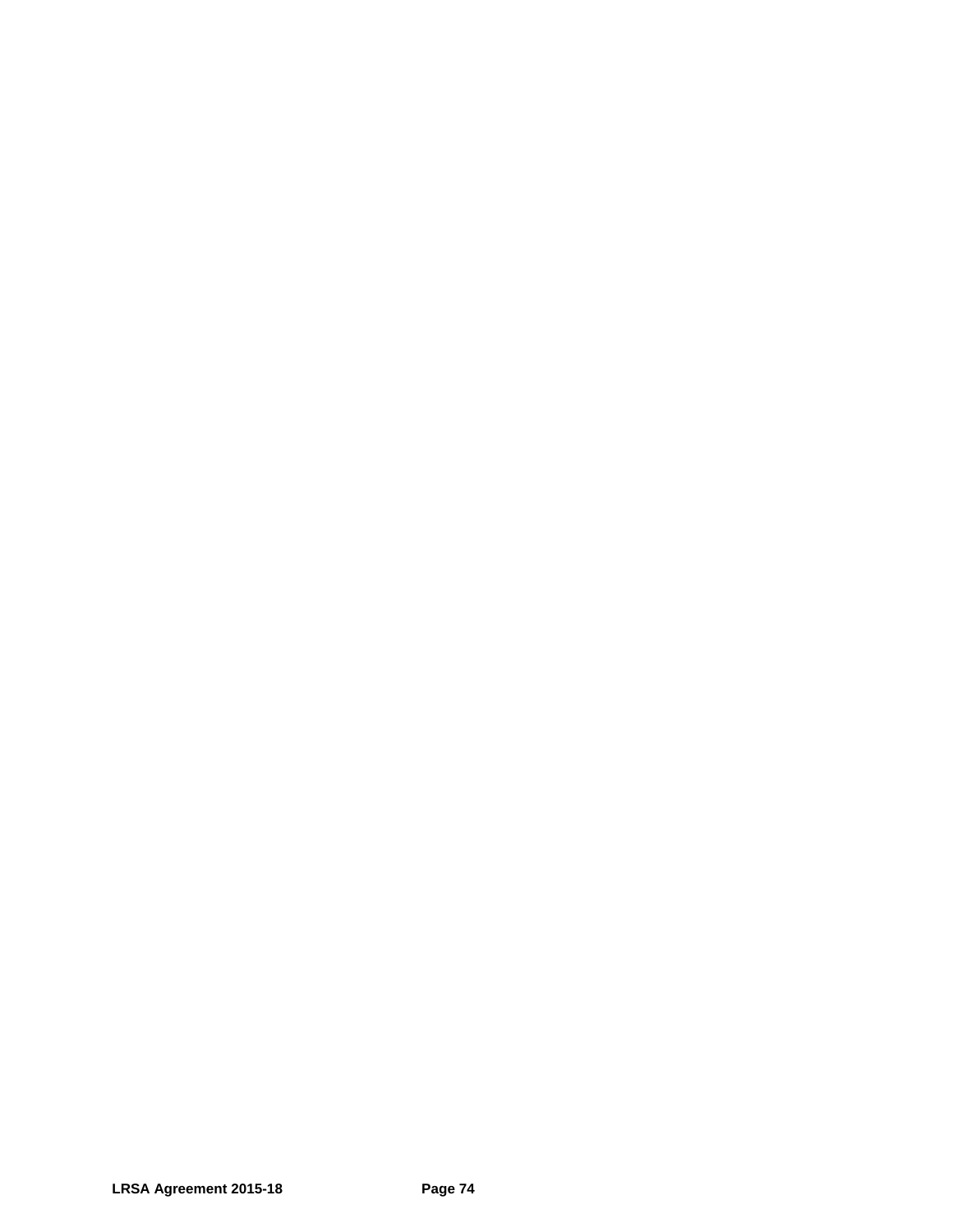# **Appendix A: Salary & Benefits**

#### A.1 **Funding Sources for Salary & Benefit Improvements**

The bargaining unit shall receive its proportionate share of eighty percent (80%) of defined new or increased unrestricted revenue which is above an established base amount. The bargaining unit's proportionate share of such revenues is based upon:

- 1) The unit's total salary and benefit cost, including the cost of District contributions toward health coverage for all authorized/filled positions associated with the LRSA unit.
- 2) Which is compared to the total District salary, benefit and contribution costs for authorized/filled positions of all District employee groups.
- 3) Authorized/filled positions which are funded from special programs/categorical funds are excluded from calculations of both LRSA unit's cost and other employee group costs.
- 4) The related salary and benefit costs including the District contribution costs associated with District contract managers are also excluded.
- 5) "Contract year" consists of the fiscal years 2015-16, 2016-17, 2017-18.
- 6) Any reference to "prior year" refers to the fiscal year preceding one of the contract years stated above.

The determination as to whether such defined revenues are "continuous" or "one-time-only" is defined below but may be modified during the term of this contract due to new State laws and State regulations. Such revenues and related base amounts associated with such revenues are defined as follows:

#### A.1.1 *Base Revenues (Basic Allocation plus Full-Time Equivalent Students; funded by State General Apportionment, Property Taxes, Education Protection Account (EPA) and Student Enrollment Fees)*

The base amount for the contract year is the revenue level recognized in the prior fiscal year that was used for retroactive salary improvement calculations for that year including any prior year Cost of Living Adjustments (COLA), and prior year Growth Funds and reduced by any State deficit, which may be applied retroactively. Base revenues are generally considered "continuous" funds and shall be used to fund continuing salary and benefit costs applicable to LRSA unit members.

A.1.2 *COLA*

New or increased revenue above the base amount are generally derived from two primary sources: 1) Cost of Living Adjustments (COLA); and 2) Growth Funds. The determination, availability, and distribution of the bargaining units proportionate share of new or increased revenues due to the COLA factor applied to Base Revenue is dependent upon the final adoption of the State Budget and the reliability of receiving such entitlements. An initial salary schedule improvement may be implemented for the fiscal year based upon COLA funds authorized in the State budget for community colleges provided that such COLA revenues are reliable (no projected State funding deficit) and subject to the use of such funds as provided in section A.2.

#### A.1.3 *Growth Funds*

After providing for specified District costs associated with student growth, available growth funds as described in Attachment 1 which are attributed to an increase in funded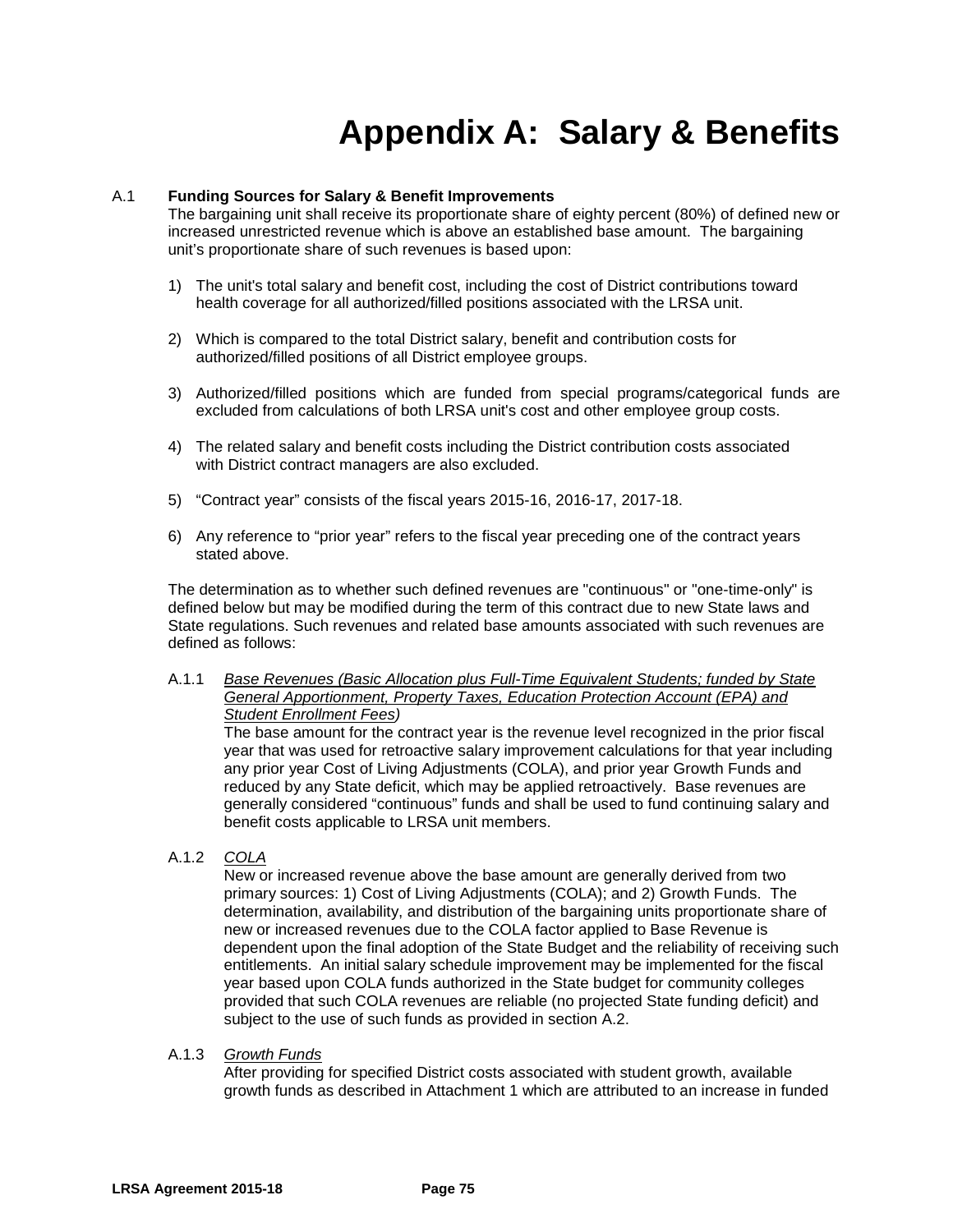Full-Time Equivalent Students (FTES) or an increase in the District's Basic Allocation are considered "continuous" funds and are proportionately allocated to the unit.

#### A.1.4 *Lottery Revenue*

The initial base amount for Lottery revenue is established at \$3.3M. Effective July 1, 2000, fifty percent (50%) of Lottery revenues above 1997-98 revenues are restricted per the conditions set forth in Proposition 20. Such restricted amounts may not be used for salaries and benefits and, therefore, are excluded from the provisions of this section.

Beginning in 2014-15 the base amount for unrestricted Lottery revenue will be increased by \$2.6M to a new established base of \$5.9M. Eighty percent (80%) which is \$2.08M of the increase will be considered a continuing resource and the proportionate amount of such funds provided to LRSA through the proportionate share calculation as a continuing resource.

Lottery revenues below the base amount of \$5.9M shall reduce available continuous funds.

Any revenue received above the new established base of \$5.9M is considered one-timeonly revenue and the proportionate amount of eighty percent (80%) of such funds provided to the LRSA unit as a non-continuing resource.

#### A.1.5 *State Mandates*

Mandate Block Grant is unrestricted funding provided to districts that elect to receive a block grant in lieu of filing claims seeking reimbursement for mandated activities for a specific fiscal year. If the State budget includes mandate block funding during the contract year and the District elects to receive the block grant in lieu of filing a claim, eighty percent (80%) of that amount will be allocated to the compensation calculation to be distributed to the LRSA unit based upon its proportionate share. This resource is categorized as one-time funding.

This section is not applicable to mandate reimbursements, if any, for claims filed for years preceding the 2014-15 fiscal year.

#### A.1.6 *District Contribution Reduction*

Should the District contribution for medical and dental coverage be reduced in a contract year below the preceding year's established level, the related reduction in District contribution costs for unit members shall be returned to the unit as a source of funds which is available for redistribution.

A.1.6.1 The amount of funds attributed to any premium reduction in a contract year shall be distributed to unit members in combination with any growth funds.

#### A.1.7 *Cost Reduction/Salary Savings*

The proportionate share of any cost savings which was previously funded from student growth funds as further described in Attachment 1 of this Agreement and salary savings described in Appendix A, Section A.8, of this Agreement shall be available to the unit as another source of funds.

A.1.7.1 The amount of funds attributed to the defined cost savings in a contract year shall be distributed to unit members in combination with any growth funds.

#### A.1.8 *State Revenue Recalculation*

Should Base, COLA, Growth or Lottery revenue be increased or reduced as a result of retroactive calculations performed by the State Chancellor's Office (February of the following year Recalculation for prior year revenues or other State computations), such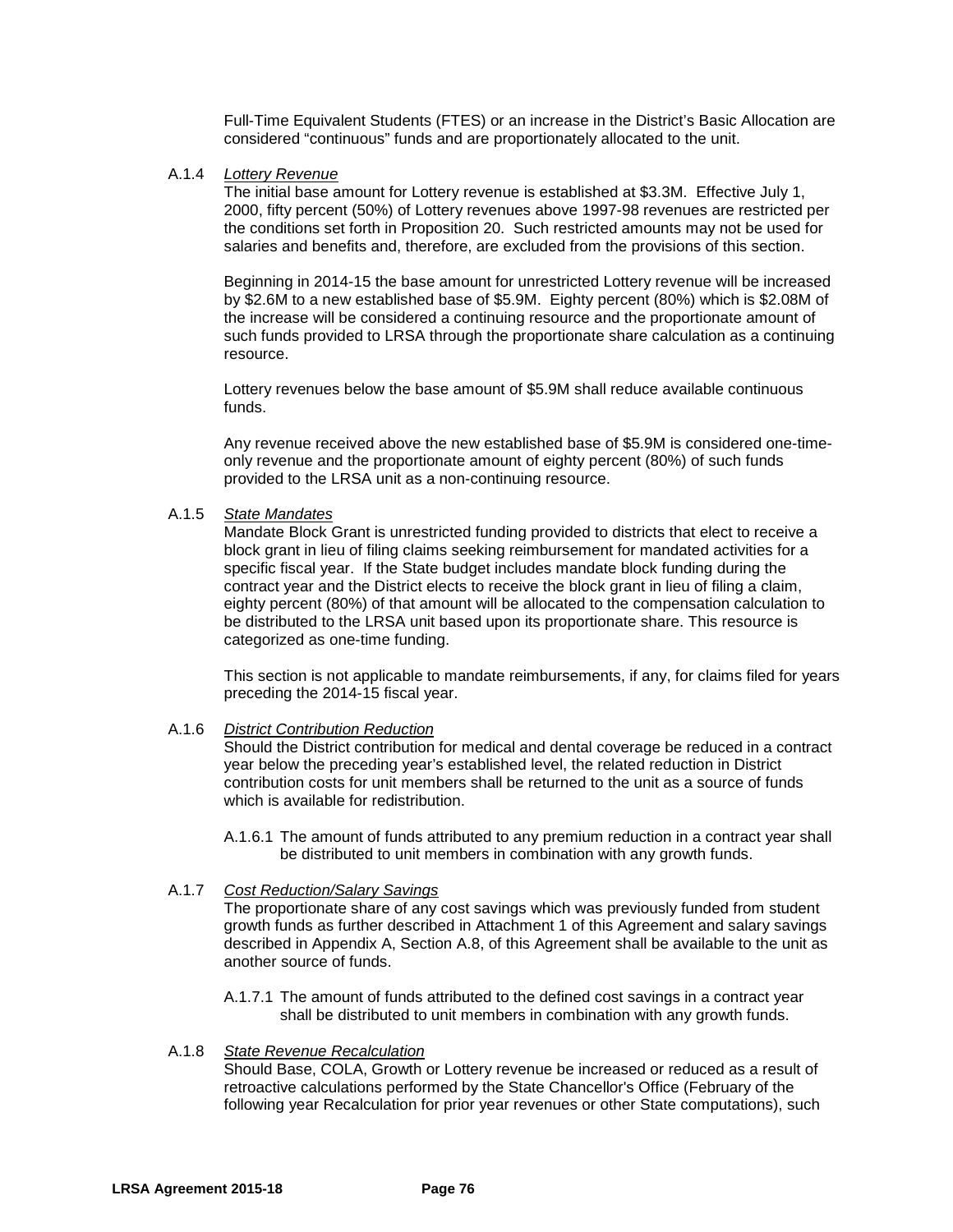revenue adjustments for the prior year shall be applied to current year revenue computations as per A.1.1, A.1.2, A.1.3, or A.1.4 provisions.

A.1.9 *Carry Forward of Funds from Staff Development Leave Program*

Annually, \$20,500 will be appropriated for leaves as specified in 5.10.2. Unexpended funds from this allocation will be combined with the unexpended amount of prior years' carryover for other staff development activities. The total amount up to \$61,500 will be appropriated in the following year for other staff development activities. For any year when the cost of a leave(s) exceeds the \$20,500, the excess will be charged against the carryover allocation. A charge will be made against the unit's one-time resources to ensure a minimum of \$41,000 for the following years' carryover for other staff development activities.

#### A.2 **Distribution or Allocation of Funds**

Unit members' proportionate share of such additional funds shall be applied in the following priority order:

- A.2.1 The cost of step increments for a contract year for unit members and any prior year step increment costs which were not adequately funded from previous year's continuing fund; then;
- A.2.2 Any increased District cost of providing disability insurance coverage, unemployment insurance coverage or other increased payroll-related benefits to unit members in a contract year; then;
- A.2.3 The District contribution cost increases for medical coverage up to the amount agreed per Article 11.2 for a contract year.
	- A.2.3.1 In 2014-15, the maximum District contribution amount is currently established at \$1,101.50 per month (12 month basis).
	- A.2.3.2 The District contribution as defined in A.2.3.1 shall be provided to each participating regular unit member as defined in Article 11 of this Agreement. The contribution level is only made up to the premium level for the plan selected.
	- A.2.3.3 For 2014-15, the District will contribute to a Health Savings Account (H.S.A.) for regular unit members who select the Western Health Advantage High Deductible Health Plan (WHA HDHP). The contribution level is either \$100 per month or \$150 per month, dependent upon single or family coverage, respectively. The contribution will remain in effect for the contract term unless the WHA HDHP is discontinued or as long as the WHA HDHP premium plus the H.S.A contribution is less than or equal to the District contribution. The H.S.A. contribution amount is subject to the condition set forth in A.2.3.2.
- A.2.4 The increased cost in a contract year for the District contribution for monthly dental premiums up to the contract year monthly premium amount. For 2014-15, the District contribution level is currently established at \$133.00 (12 month basis).
	- A.2.4.1 The 2014-15 established District contribution of \$133.00 per month or as increased pursuant to A.2.4 shall be provided to each participating regular unit member as defined in Article 11.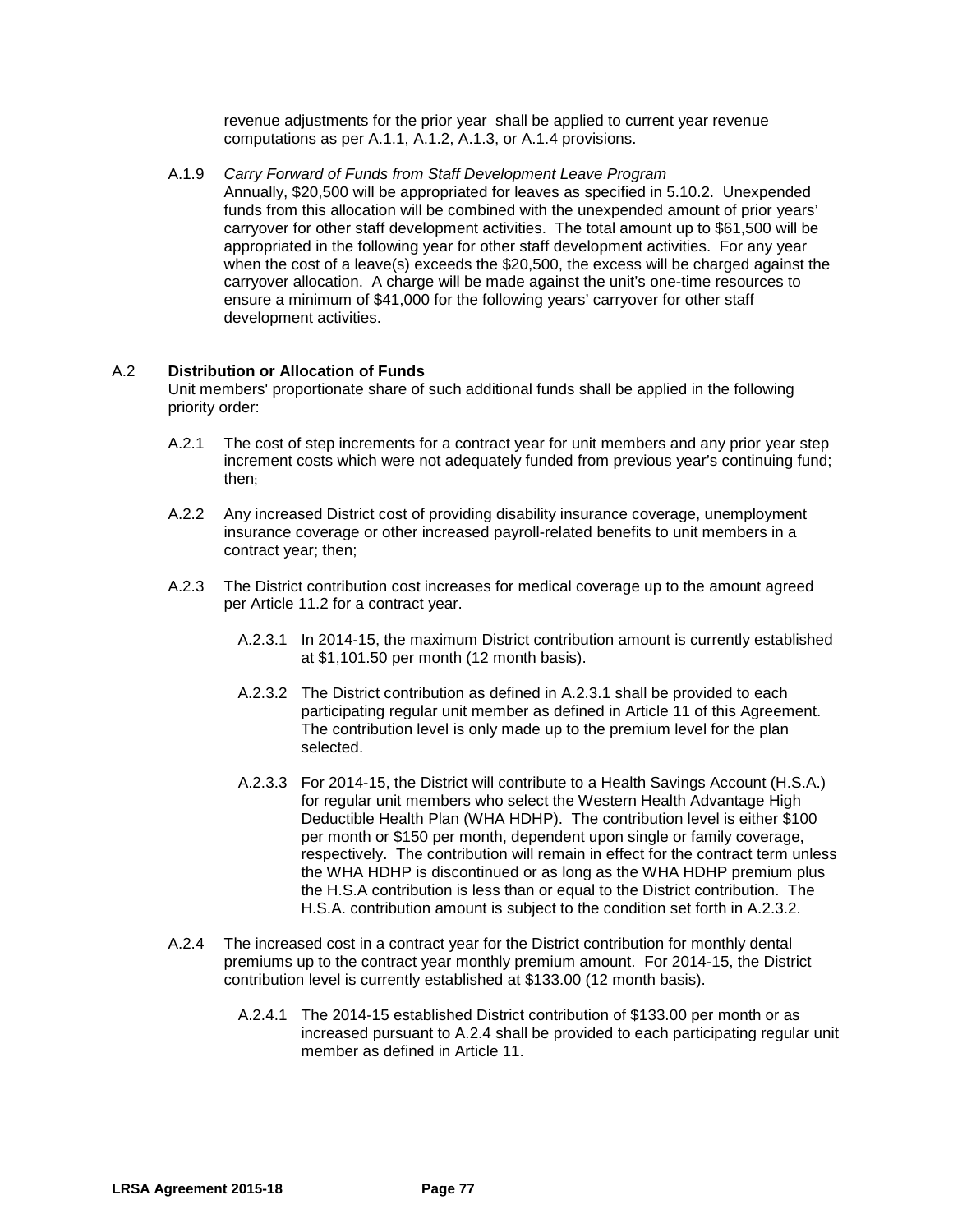A.2.5 Premium increases above the premium of \$6.80 per month per participant (guaranteed through 2015-16) for \$50,000 in term life insurance and accidental death and dismemberment coverage.

#### A.2.6 Remaining Funds (Salary Schedule Improvement)

Remaining funds shall be combined with the unit's proportionate share of Available Growth Fund (Attachment 1) to be used to compute the salary and payroll-related fringe benefit improvements (continuous or one-time only improvements) on an annual basis for the current year and shall be effective for services rendered as of July 1, of the current year, unless the District and the Unit agree to defer remaining funds, if any, to future years. The determination of the salary improvement will include evaluation of the provisions set forth in Article 10 for addition of a twenty-five (25) year longevity increment. The cost of any salary schedule improvements provided in advance of the final determination of revenues available to LRSA shall be considered in the retroactive salary calculations.

#### A.3 **Effective Date**

Any improvements in District contribution levels to disability, long term disability, medical, dental plans and life insurance will be effective July 1, of the contract year.

#### A.4 **Insufficient Continuing Funds**

The costs defined in Section A.2 are considered continuing costs and require "continuing" funds (as defined in Section A.1) in order to continue the funding support of such costs in succeeding fiscal years. Any of the above costs funded in a contract year from one-time-only revenues (as defined in Section A.1) of this Agreement shall be considered one-time-only distributions/improvements for the contract year.

#### A.5 **Redistribution of Available Revenues**

The District and LRSA shall meet if requested by either party by February  $1<sup>st</sup>$ , each Spring of the 2015-18 contract to negotiate over possible options for the redistribution of LRSA's proportionate share of available revenues defined per Appendix A of the 2015-18 Agreement.

A.5.1 It is understood that the cost of funding annual step increments shall have first priority on such available funds.

#### A.6 **Scheduled Distribution of Lottery Revenues**

The increase in funds attributable to Lottery revenues above the base amount stated in Section A.1.4 shall be considered one-time-only payments and will be distributed to LRSA unit members on an annual basis with other retroactive salary compensation for the fiscal year.

- A.6.1 If Lottery revenues will be reasonably estimated at the time of processing any retroactive salary payments and the estimated Lottery funds, such Lottery funds shall be included in the scheduled retroactive compensation improvement. Any revenue differences between actual lottery revenues received for this fiscal year compared to the Lottery revenue estimates used in the improvements to salary and benefits shall be included in the succeeding fiscal year revenue distribution to LRSA.
- A.6.2 The District Office Business Services staff shall inform the LRSA of the lottery amount received annually.

#### A.7 **Distribution of Available Growth Revenues**

The distribution of net resources as defined in A.2.6 shall be distributed no later than sixty (60) days after the final status of such funds is determined by the California Community Colleges Chancellor's Office, or the close of the District's fiscal year, whichever is later.

#### A.8 **Salary Savings**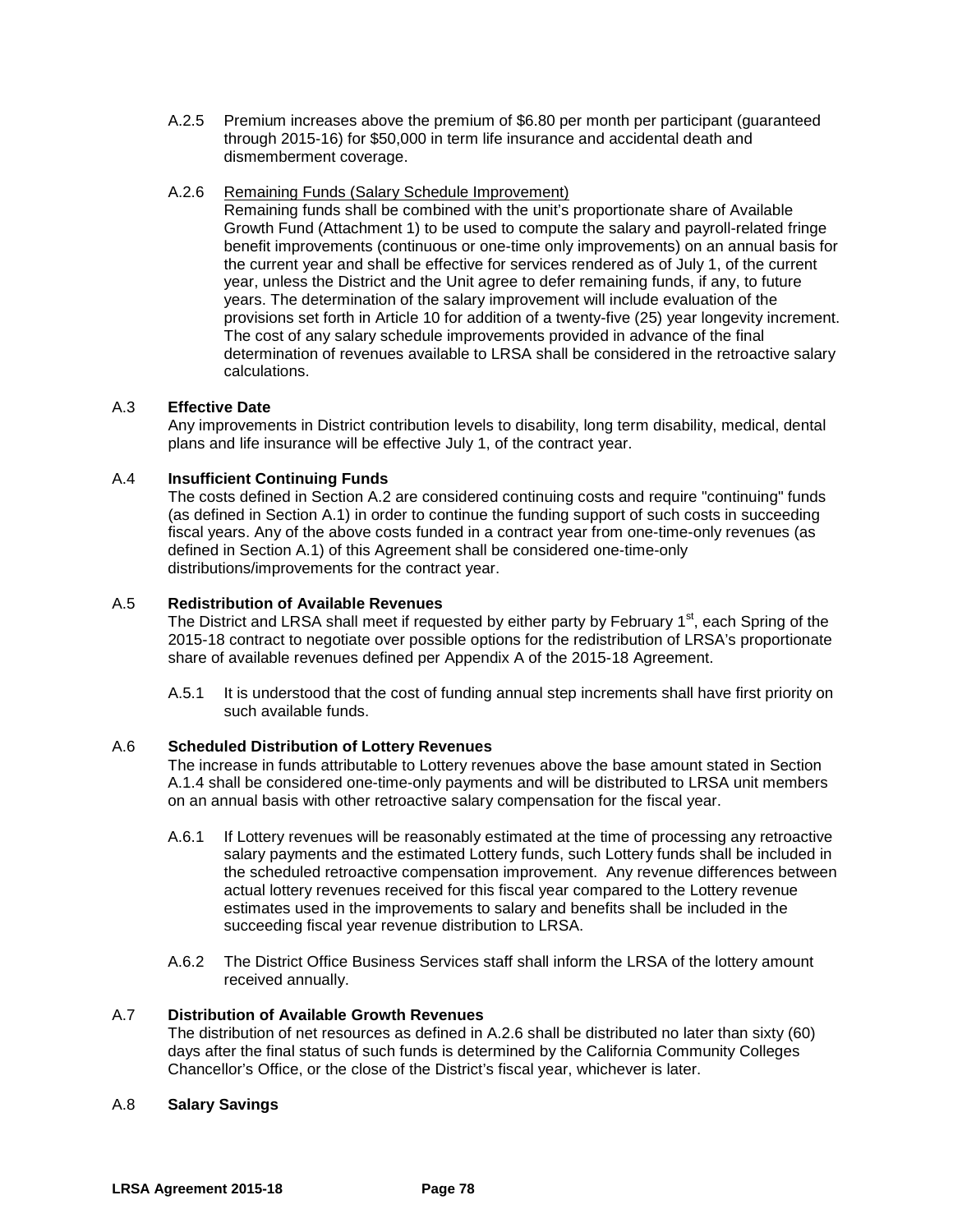After consideration for replacement costs, net salary schedule savings (decrements) realized from unit members' retirements, resignations and changes to categorically funded assignments which occur in a contract year may be used to:

- A.8.1 Address the unit's proportionate share of any reductions in base revenues which is below the defined base, and
- A.8.2 Remaining net salary savings (decrements) shall be included in the distribution or allocation of funds to unit members as described in A.7.

Salary savings resulting from unclaimed Dependent Care Assistance Program or Flexible Spending Plan elections by LRSA unit members will revert to unit members who participated in the plan(s) per Internal Revenue Service code net of any costs associated with the plan administration.

#### A.9 **Other Unrestricted Funds**

Should other new State unrestricted revenues become available in a contract year as a result of changes in funding legislation or excess unrestricted funds above the State's appropriation limit, such new revenue source(s) shall be subject to further negotiations.

A.9.1 The District shall notify the LRSA unit of such new unrestricted revenues which are subject to further negotiations.

#### A.10 **Excluded Revenue/Funding Sources**

Other State revenues not defined herein, and other categorical apportionment funds, state apprenticeship, and other restricted or designated revenue sources shall be excluded from any computations of the bargaining unit's proportionate share of funds.

#### A.11 **Ten Percent (10%) Limitation**

Should a contract year revenues as defined above provide sufficient funding for salary, fringe, and health benefit improvements, including step changes and other mutually agreed upon allocations which result in a distribution in excess of ten percent (10%), such excess funds above ten percent (10%) shall be subject to further negotiations for the contract year.

A.11.1 The District shall notify the LRSA unit of such excess funds above the ten percent (10%) level as it relates to the revenues defined herein.

#### A.12 **Review of District Records**

Records maintained by the District Office Business Services Office related to the implementation and calculation of LRSA's proportionate share of the defined funds shall be available for review by designated representatives of LRSA. LRSA and Business Services representatives shall meet at a mutually agreeable time. Business Services representatives will provide copies of any records upon request of the designated representatives during their review of the records.

Annual reports which summarize the calculation of LRSA's proportionate share of defined funds and the allocation/distribution of such funds shall be prepared by Business Services representatives. All such summary reports relating to the implementation of Articles 10 and 11 and this Appendix shall be available to designated representatives of LRSA.

#### A.13 **Changes in Funding Formulas for Community Colleges**

Should the funding formula for community colleges change substantially which affect the application of the contract provisions, the above Sections A.1 to A.3 shall not apply. Such new unrestricted funding provisions shall be subject to further negotiation for the contract year.

#### A.14 **Reduction or Insufficient Defined Revenues**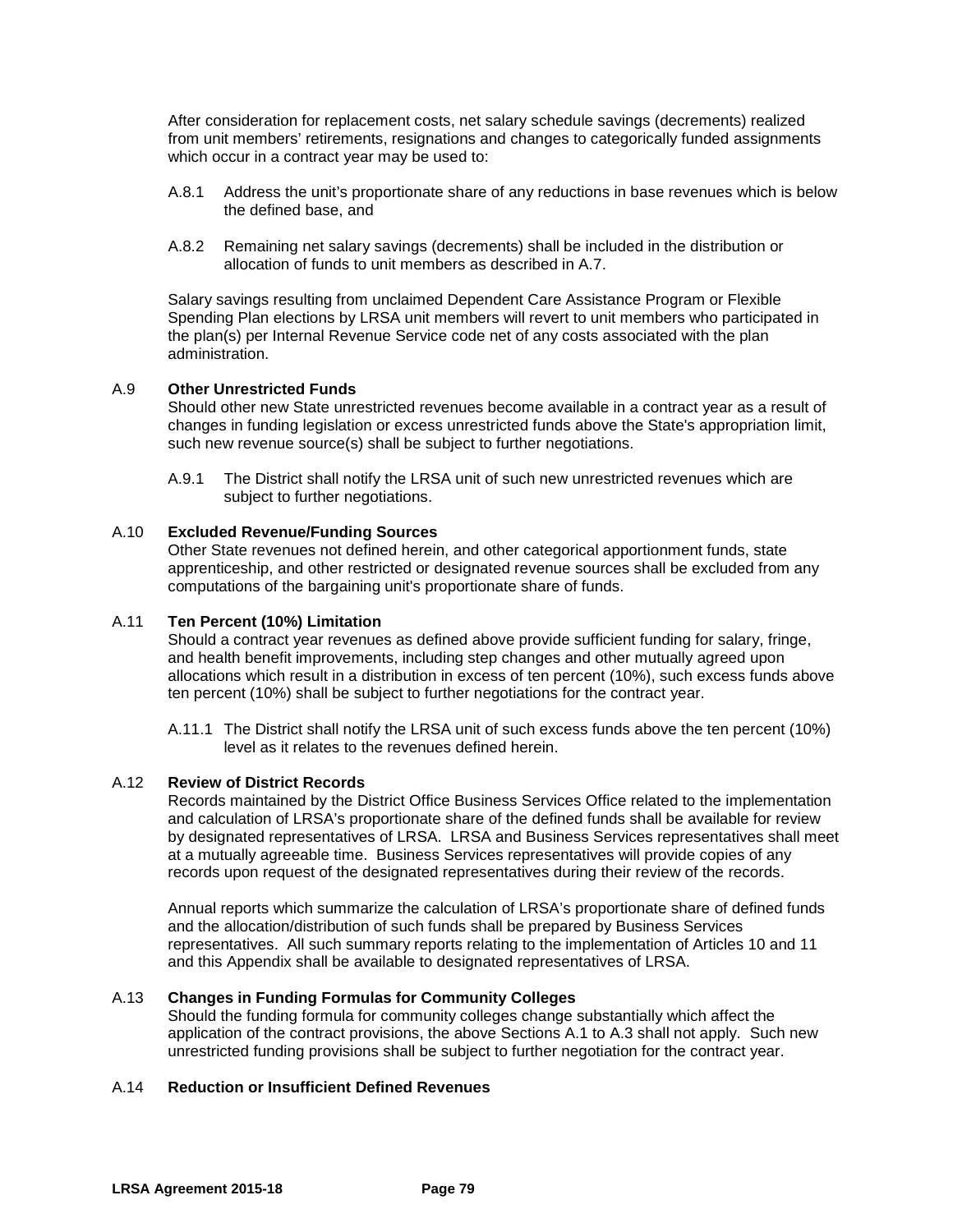Should the total of all defined revenue/resources for a contract year be less than or equal to the various specified base amounts stated in Section A.1, LRSA unit members shall bear their proportionate share of such reduced or insufficient funding levels. Such reduced revenues shall be calculated as specified in this section.

A.14.1 LRSA's proportionate share of computed revenue reductions shall be applied but not limited to: a) salary schedule adjustments; b) workload adjustments; c) suspension of salary schedule step advancements; d) benefit level adjustments; or e) other adjustments as mutually agreed to by LRSA and the District.

The District and LRSA shall meet and negotiate the method and application (i.e. amount of salary schedule adjustment, benefit contributions, order, etc.) of implementing the proportionate share reduction not less than 30 days prior to the District's implementation of proportionate share reduction.

#### A.15 **Defined Revenue Levels**

If the total of a contract year defined revenues are calculated at a lower level than received in the prior fiscal year, the total cost savings described in Attachment 1 and Section A.1.7 shall offset such decreased revenues. The bargaining unit's proportionate share shall be based upon eighty percent (80%) of Base, COLA and Growth revenue reductions and other revenue.

A.15.1 If a contract year defined revenues have increased above prior year specified levels, the calculated cost savings per Attachment 1 shall be considered another source of revenues.

#### A.16 **Layoff Provision**

No unit member will be laid off for fiscal reasons during the contract year if all the following conditions exist: 1) District revenues (Basic Allocation, COLA, and Growth provisions) for the contract year are maintained at the amount received in the prior year; 2) categorical funding remains at the same level for the contract year as the prior year; and 3) there are no operational deficits in the contract year for auxiliary services.

#### A.17 **Cost Advances**

The cost of a contract year step increments and other additional payroll related benefit costs for a contract year which are not sufficiently funded shall then be considered advanced by the District for the contract year. Any costs advanced which are insufficiently funded by the District shall have first priority in the utilization of LRSA's proportionate share of defined revenues in future years.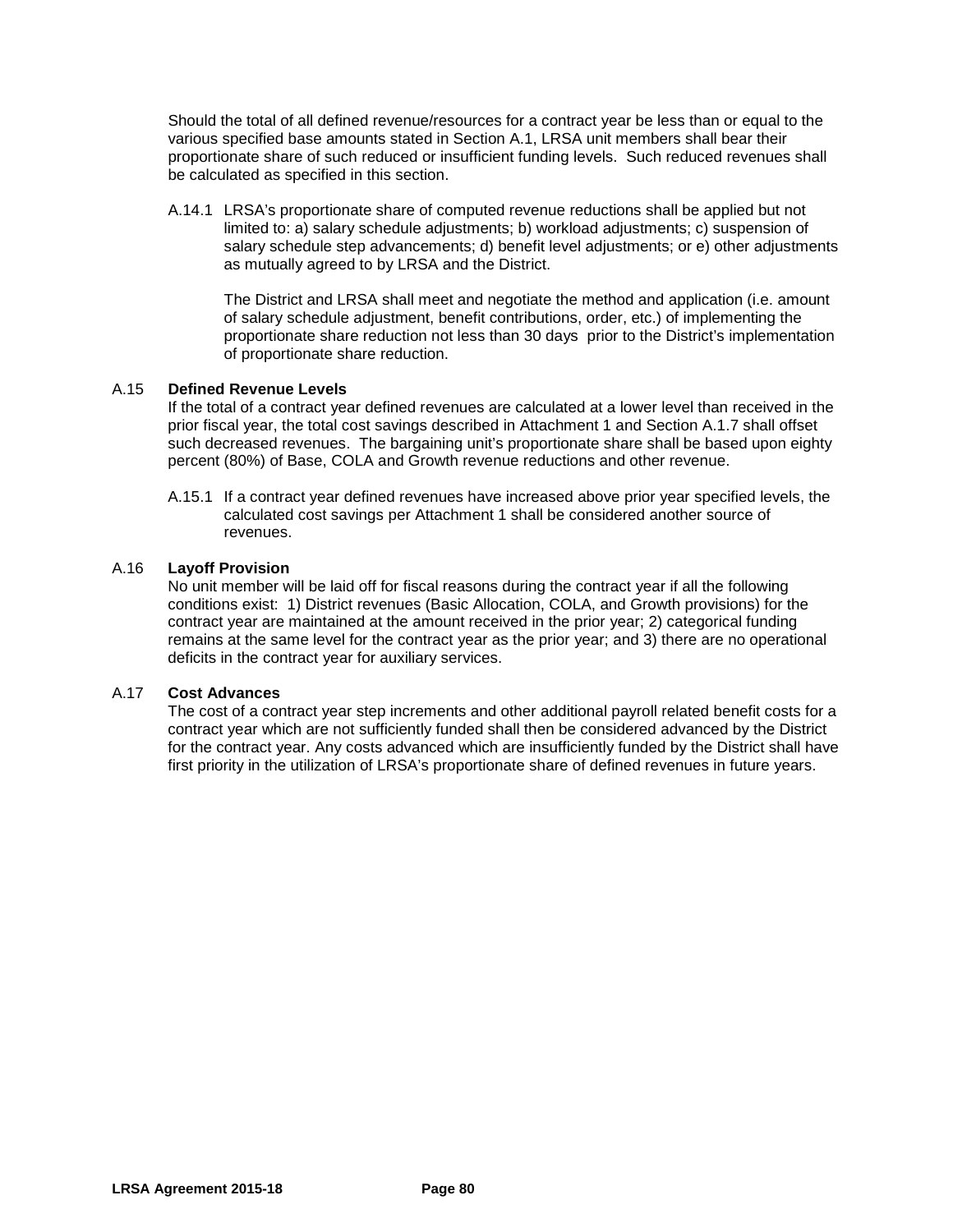# **Attachment 1: Calculation of Available Growth Revenues & Related Growth Costs 2015-18**

The following information has been prepared to describe how District growth revenues are appropriated to serve the additional students of our District and the funding of related growth costs. Revenue amounts remaining after funding the identified growth costs is called Available Growth Revenues.

#### 1.0 **Calculation of Available Growth Revenue**

Eighty percent (80%) of growth funds as defined in Appendix A received in a contract year shall be initially appropriated in the following manner:

- 1.1 The increased costs associated with each year's actual full-time equivalent (FTE) instructional level for which is above the previous year's actual instructional staffing level.
	- 1.1.1. The actual instructional staffing level for each year shall be determined after the end of the third week of Spring and shall be based upon the average of the Fall/Spring instructional FTE level for that year plus the change in FTE for the Summer term above the base level of 122.34 subject to Section 1.1.1.1 below. For this provision, the Summer term is the term occurring prior to the Fall term for the fiscal year.
		- 1.1.1.1. To calculate the growth in instructional FTE for the Summer term, a productivity level of 450 will be used. If the actual Summer term productivity is below 450, growth funds will not be charged for FTE utilized below the 450 level.
	- 1.1.2 Such costs shall be computed based upon the 2014-15 standard adjunct FTE cost of \$51,114 which includes the continuing salary schedule improvement funded from parttime faculty compensation except the standard adjunct cost for Summer term instruction which will not include the health and welfare benefit costs and
		- a. for 2015-16, any salary improvements provided in 2014-15 after April 2015 and salary improvements provided for 2015-16; then
		- b. for 2016-17, additional improvements provided for 2016-17 applied to the standard adjunct FTE cost, as adjusted for 2015-16; then
		- c. for 2017-18, additional improvements provided for 2017-18 applied to the standard adjunct FTE cost, as adjusted for 2016-17.
	- 1.1.3 The increased cost over the previous year's cost related to contracted instruction, such as public safety instructional programs and other contracts;
	- 1.1.4 The determination of actual staffing level utilized, increased contracted instruction costs, and actual enrollment growth revenues received for the contract year shall be made no later than sixty (60) days following the close of the District's fiscal year-end. Potential State funding deficits may reduce expected growth revenue.The records maintained by the District Office Business Services Department shall be used to determine actual staffing levels.
- 1.2. The salary and fringe benefit annual contract cost in the contract year of additional certificated counselors required to maintain a counselor/student ratio of 1:900;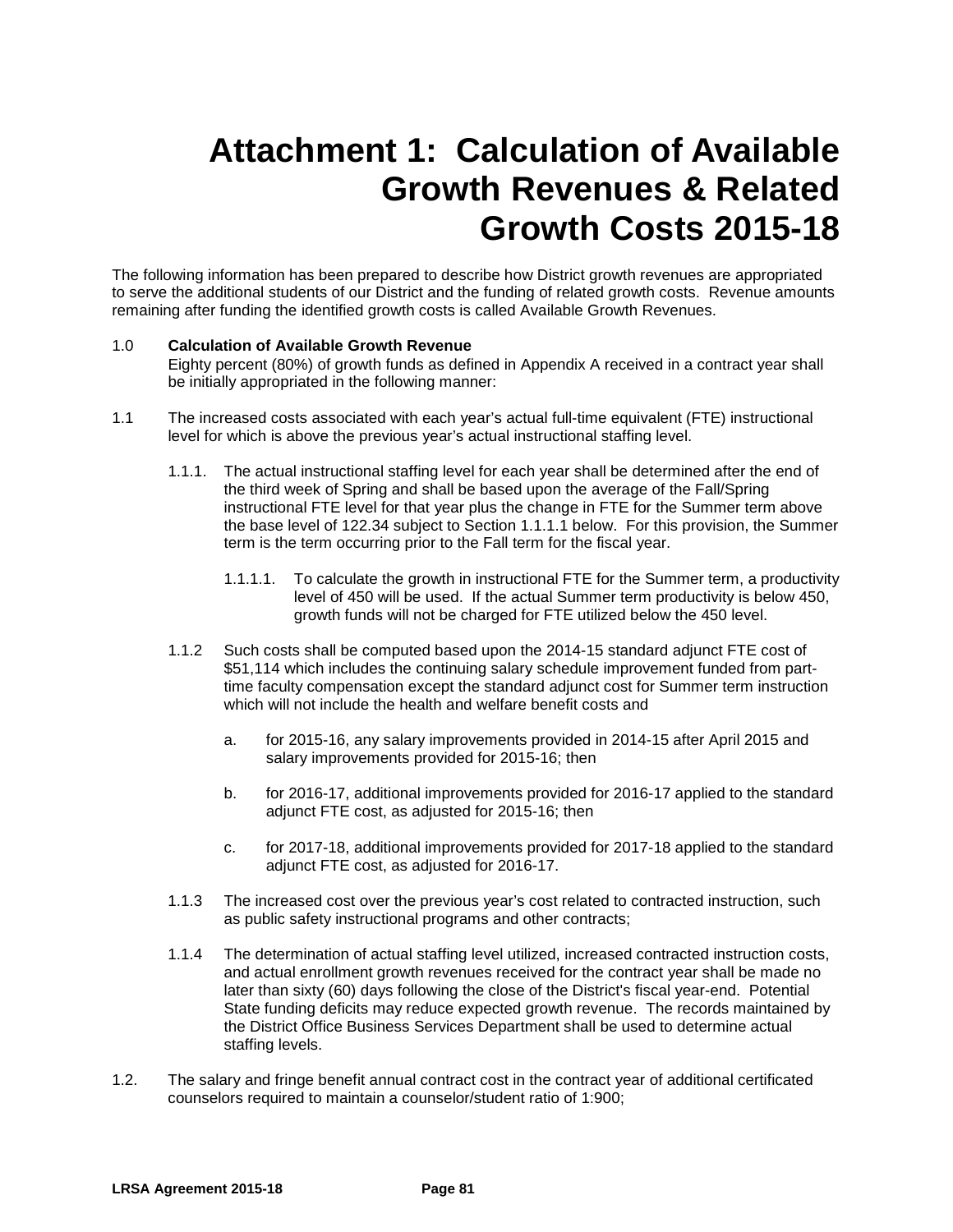- 1.2.1 Such positions shall be hired for the start of the following Fall semester; and
- 1.2.2 Continuing growth funds shall be committed for the additional authorized counseling positions and any unused continuing funds set aside for this purpose in the contract year shall be proportionately distributed to the unit on a one-time-only basis; then

#### 1.3 **The cost of additional full-time faculty required to be hired as specified in Title V provisions**

The incremental salary and fringe benefits costs due to conversion of part-time instructional FTE to regular instructional positions and salary and benefit costs of other non-classroom faculty positions shall be funded from specified growth funds. The standard cost of salary and payroll related fringe benefit cost for 2014-15 is established at \$27,883 for converted instructional FTE. The standard cost of salary and payroll related fringe benefit costs or actual costs for newly hired non-classroom faculty (164 or 174 days) for 2014-15 is \$73,593 and \$90,198 respectively.The established District contribution cost towards health benefits shall be considered. Calculated standard costs for required faculty hires pursuant to Title V provisions shall be increased by any salary schedule and fringe benefit improvements provided in 2014-15 after April 2015 and salary improvements provided in 2015-16, 2016-17, and 2017-18, as applicable;

- 1.3.1 The salary and benefit costs of the additional full-time faculty hired shall consider whether such hires were for the start of the Spring semester or the following Fall semester.
- 1.3.2 Continuing growth funds shall be committed for any positions authorized in the contract year; and
- 1.3.3 Any unused continuing growth funds set aside for this purpose shall be proportionately distributed to the unit on a one-time-only basis; then
- 1.4 The salary and fringe benefit cost of additional classified positions which are needed as a result of District enrollment growth or new education sites.
	- 1.4.1 The maximum number of additional full-time equivalent (FTE) classified staff required due to enrollment growth shall be based upon the District's current growth factor percentage assigned by the State multiplied by the total classified FTE level authorized for the year. Authorized classified FTE includes LRCEA, SEIU, LRSA and Confidential positions funded with general purpose revenues; and
	- 1.4.2 Classified positions (FTE) which are funded with categorical resources/revenues are excluded from this computation.

For any given contract year, it is the District's intent to distribute the additional classified staff funded from growth funds across all classified units; then

- 1.4.3 The additional classified FTE shall be in place no earlier than the Spring semester of the contract year or July 1 of the succeeding year; and
- 1.4.4 The actual number of additional classified staff (FTE) authorized for the contract year and the related salary and benefit costs of such positions shall be funded from continuing growth funds; and
- 1.4.5 The cost of any retroactive salary improvements for the additional classified positions which are authorized in a given contract year shall be provided from growth funds at \$55,000 per FTE, which is based on the average salary from prior year 1% calculation; and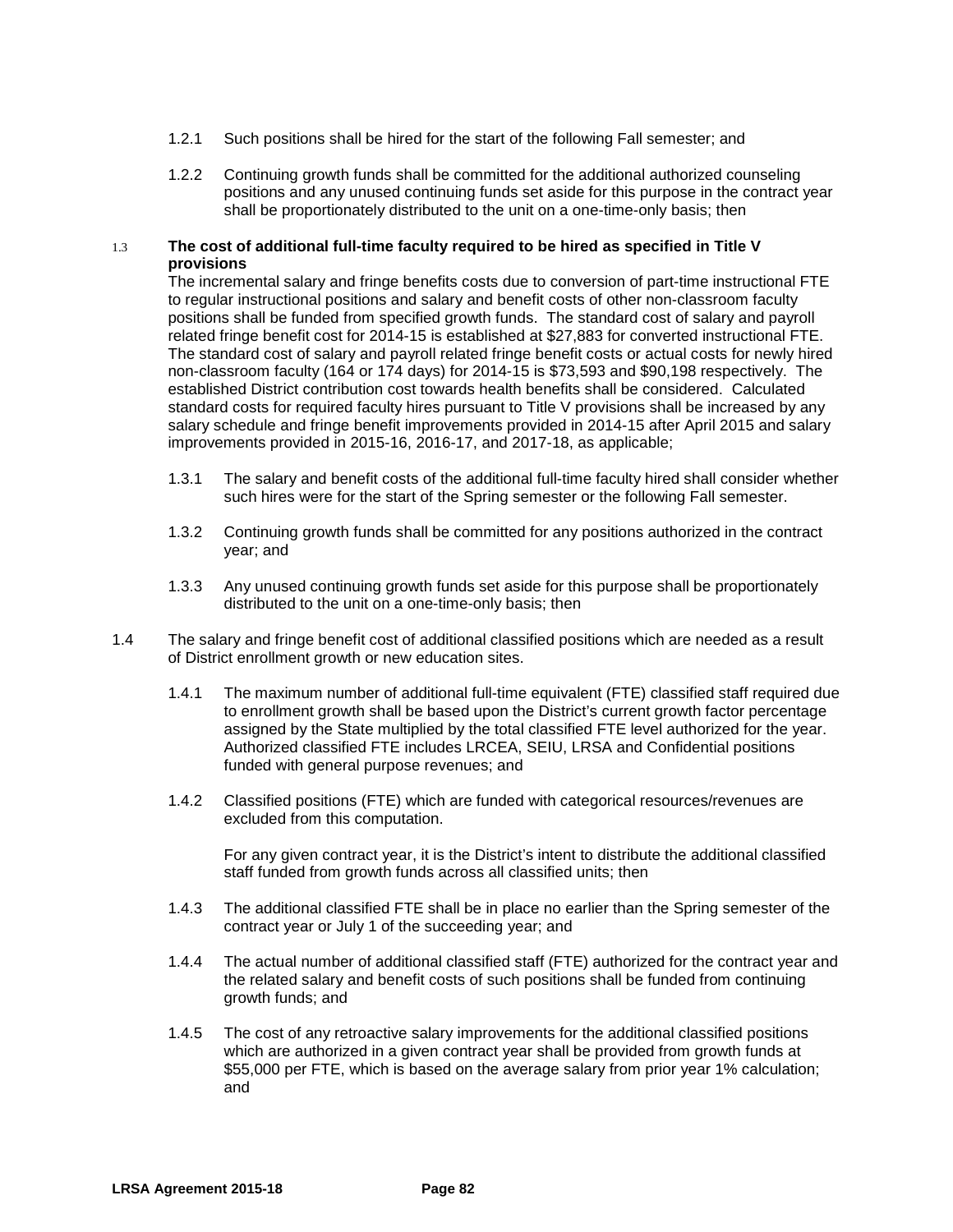- 1.4.6 Any unused continuing growth funds appropriated for new classified staff positions shall be included in Available Growth Funds and proportionately distributed to the unit on a one-time-only basis.
- 1.5 Additional administrative positions shall not be funded from growth funds.
- 1.6. Then remaining Available Growth Funds shall be distributed proportionately to LRSA in accordance with Appendix A, Section A.1.3.

#### 1.7 **Application of Cost Reductions**

The cost savings or cost reductions related to those items listed below shall be calculated and applied as an additional source of funds. Typical items are student growth costs previously funded from growth revenue and are:

- 1.7.1 The cost reductions associated with the actual instructional FTE utilized for the academic year based upon the average of the Fall/Spring third week instructional FTE level which is below the previous year's actual instructional staffing level. The standard 2014-15 part-time cost per FTE of \$51,114, as defined per Section 1.1, shall be used to determine instructional cost savings plus cost reductions in Summer term instructional FTE above the base level of 122.34 FTE; and,
- 1.7.2 The cost reductions in the contract year attributed to the annual salary and fringe benefit cost due to the reduced number of full-time-equivalent (FTE) certificated counselors required to maintain a counselor/student ratio of 1:900. The previous year's required counseling FTE shall be used as a base to determine the net reduction in FTE for the current contract year. The standard counseling part-time cost per FTE (@174 days) or the standard cost for entry level Schedule A shall be used to determine such cost reductions. The standard 2014-15 counseling part-time cost per FTES is \$74,169. Actual counselor staffing FTE levels above the required staffing level shall be used in the determination of cost if such levels are greater.
- 1.7.3 Any other cost reductions due to staffing changes (reduction) which were previously funded from growth funds as further described Sections 1.1 to 1.4.
- 1.7.4 The total amount of cost savings as determined above shall be proportionately distributed to LRSA.
- 1.8 Available Growth Revenue for 2016-17 and 2017-18 shall be determined in the same manner as 2014-15 contract year except that:
	- 1.8.1 The actual instructional staffing levels expressed in full-time equivalent (FTE) terms in either 2016-17 or 2017-18 which is greater than the actual FTE level of the previous year shall be determined for the particular contract year; and
	- 1.8.2 Standard part-time FTE cost for 2014-15 shall be adjusted for salary schedule improvements provided in 2015-16, 2016-17, and 2017-18. The standard part-time FTE cost for 2014-15 is \$51,114.
	- 1.8.3 The standard net cost increase plus the established District contribution cost towards health benefits for any conversions of part-time instructional FTE shall be adjusted for any salary schedule and benefit improvements provided in 2014-15, 2015-16 and 2016- 17. The 2014-15 standard net cost increase amounted to \$27,883
	- 1.8.4 The increased (or decreased) cost of contracted instructional programs in 2016-17 or in 2017-18 over the previous year's level.

.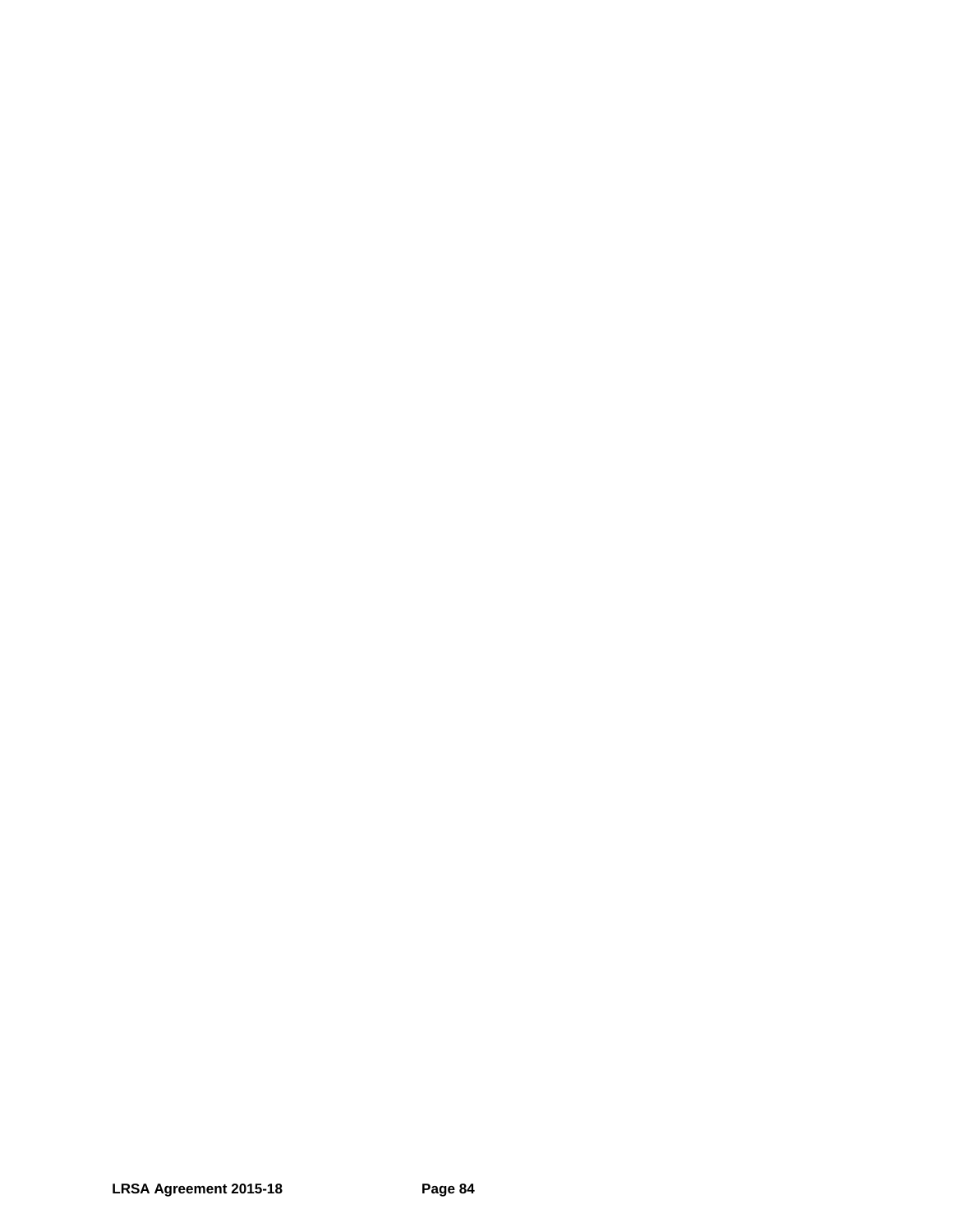# **Appendix B: Forms**

This appendix provides a listing of forms available that support contract language. It is the intent of this Agreement to have these available online at the Human Resources Forms Web page <http://www.losrios.edu/hr/HumanResourcesForms.html> in addition to the Human Resources office.

- **Report of Performance**
- **Supervisor's Self Evaluation/Staff Feedback Survey**
- **LRSA Grievance Time Table**
- **Reimbursement of Tuition**
- **Travel Authorization and Reimbursement Claim (not available online; available in campus offices** and the Accounting Operations Department at the District Office)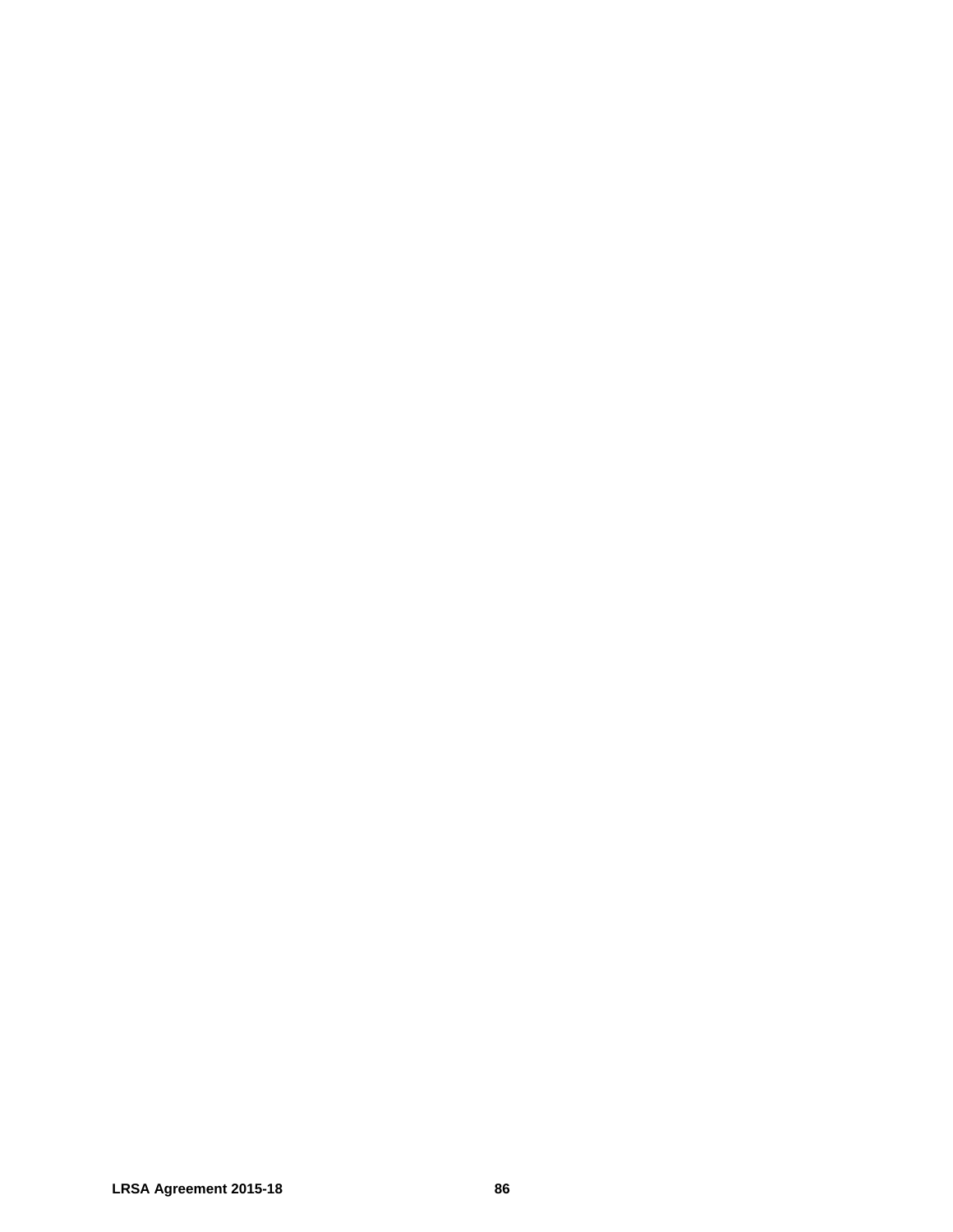# **Appendix C: Position Classifications**

LRSA includes supervisors in the following position classifications:

- **Accounting Operations Supervisor**
- **Bookstore Supervisor Educational Center**
- **Business Services Supervisor**
- **CalWORKS Supervisor**
- **Campus Operations Supervisor**
- **Child Development Center Supervisor**
- **College IT Systems Supervisor**
- Communications & Marketing Supervisor VAPAC
- **EXECOMMUNITY Services Supervisor**
- **Counseling Supervisor**
- **Custodial Supervisor**
- **Custodial/Receiving Supervisor**
- **Disabled Students Programs and Services Supervisor**
- **Educational Center Supervisor**
- **Electrical Systems Supervisor**
- **Employee Benefits Supervisor**
- **EOP&S Supervisor**
- **Facilities Management Operations Supervisor**
- **Facilities Projects Supervisor**
- **Financial Aid Supervisor**
- **Fiscal Services Supervisor**
- **Food Service Manager**
- **General Accounting Supervisor**
- **General Services Supervisor, Risk Management**
- **Grounds Supervisor**
- **Heating/Ventilation/Air Conditioning (HVAC) /Plumbing Supervisor**
- **Information Technology Application Systems Supervisor**
- **Information Technology Technical Services Supervisor**
- **Instructional Computer Laboratory Supervisor**
- **Instructional Science Laboratory Supervisor**
- **Media Resources Supervisor**
- **Payroll Supervisor**
- **•** Police Captain
- **Police Lieutenant**
- **Printing Services Supervisor**
- **Purchasing Supervisor**
- **Records and Admissions Supervisor**
- **SRPSTC Office Supervisor**
- **Structures Supervisor**
- **Student Life Supervisor**
- Student Services Supervisor, CalWORKs/Career and Job Opportunity Center/Re-Entry & Veterans Information Center
- Student Services Supervisor CalWORKS, EOPS, CARE & Assessment
- **Student Support Services Supervisor**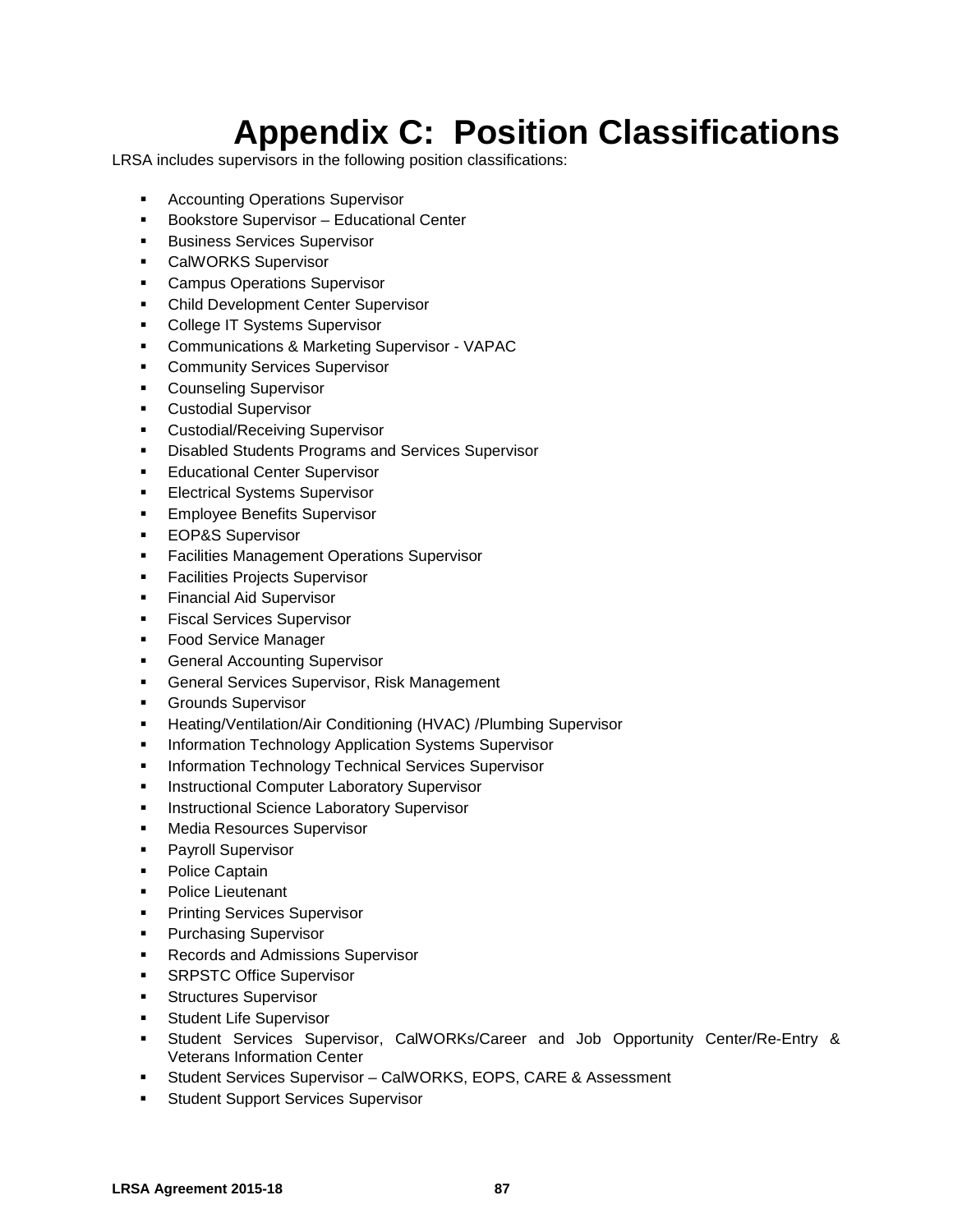- **F** Technical Director Visual & Performing Arts Center
- Ticket Office Supervisor Visual & Performing Arts Center
- **Transportation Supervisor**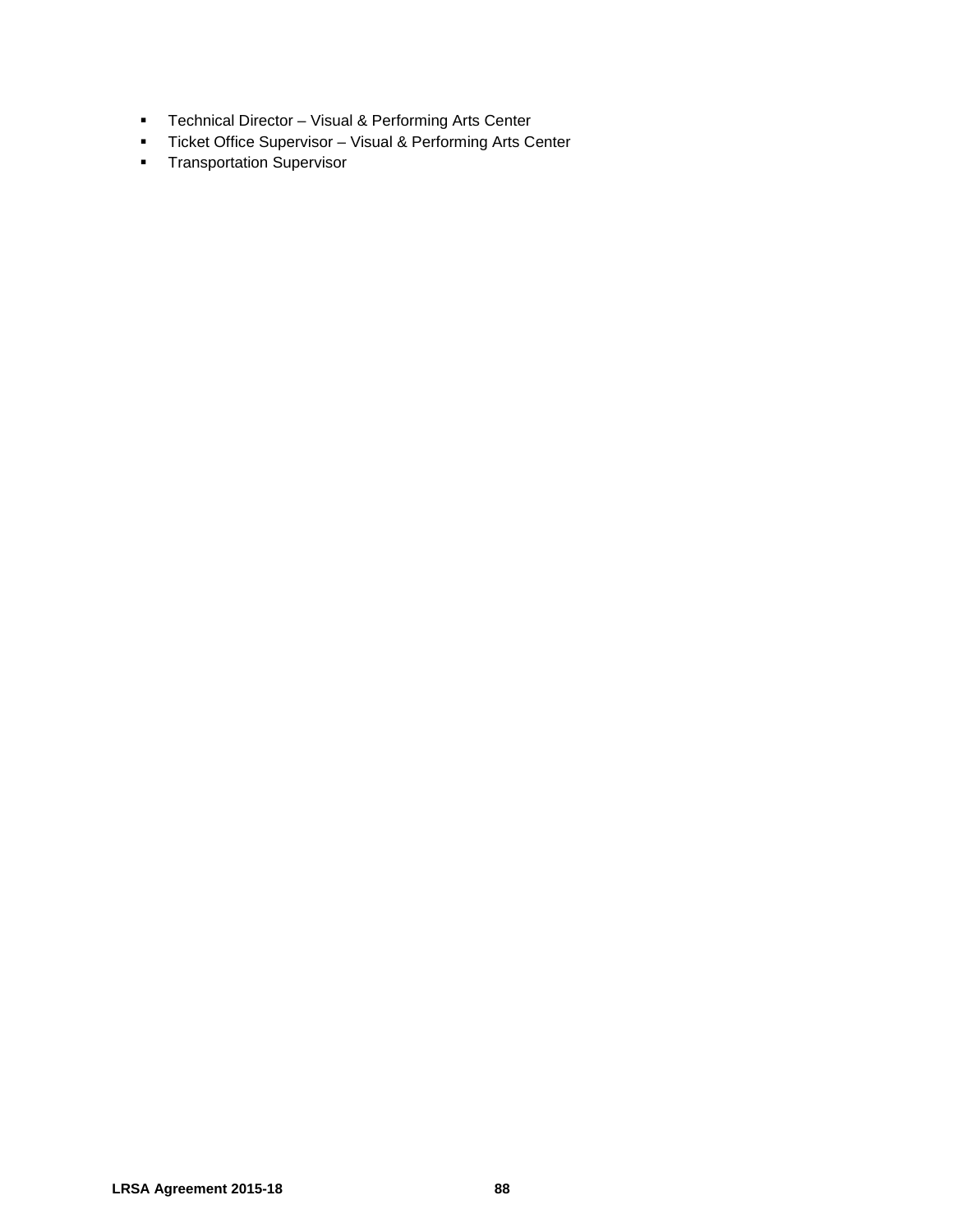### **A**

| Administrative Regulations, LRCCD 9 |  |
|-------------------------------------|--|
|                                     |  |
|                                     |  |

## **B**

| Dependent Care Assistance  50         |  |
|---------------------------------------|--|
|                                       |  |
| <b>District Contribution for Less</b> |  |
|                                       |  |
|                                       |  |
| <b>Medical Expense Flexible</b>       |  |
|                                       |  |
|                                       |  |
| Medical Insurance for Retirees  52    |  |
|                                       |  |
|                                       |  |
|                                       |  |
|                                       |  |
|                                       |  |
|                                       |  |

## **C**

| College Catalogs, Posting of Degrees 10 |  |
|-----------------------------------------|--|
|                                         |  |
|                                         |  |
|                                         |  |
| Custodial Supervisor Uniform  62        |  |

## **D**

| Duties of Supervisory Employees 11 |  |
|------------------------------------|--|

## **E**

| <b>Educational Leaves</b> |  |
|---------------------------|--|
|                           |  |
|                           |  |
|                           |  |
|                           |  |
|                           |  |
|                           |  |

## **F**

| Facility Management Uniform  62 |  |
|---------------------------------|--|
|                                 |  |
|                                 |  |

## **G**

| Pre-Grievance Dispute Resolution 56 |  |
|-------------------------------------|--|
|                                     |  |
|                                     |  |

## **H**

# $\frac{1}{\ln 1}$

## **J**

| Jury ' |  |
|--------|--|
|--------|--|

### **L**

| General Conditions Governing 40   |  |
|-----------------------------------|--|
|                                   |  |
| Industrial Accident/Illness 32,35 |  |
|                                   |  |
|                                   |  |
|                                   |  |
|                                   |  |
|                                   |  |
| Short-Term Military Leave 36      |  |
|                                   |  |
|                                   |  |
|                                   |  |
|                                   |  |
|                                   |  |
| Educational, Part-Time 44         |  |
|                                   |  |
| Health Leave, Long-Term43         |  |
| Military Leave, Long-Term44       |  |
|                                   |  |
|                                   |  |
|                                   |  |
|                                   |  |

## **M**

| Medical Expense Flexible Spending Account50 |  |
|---------------------------------------------|--|
|                                             |  |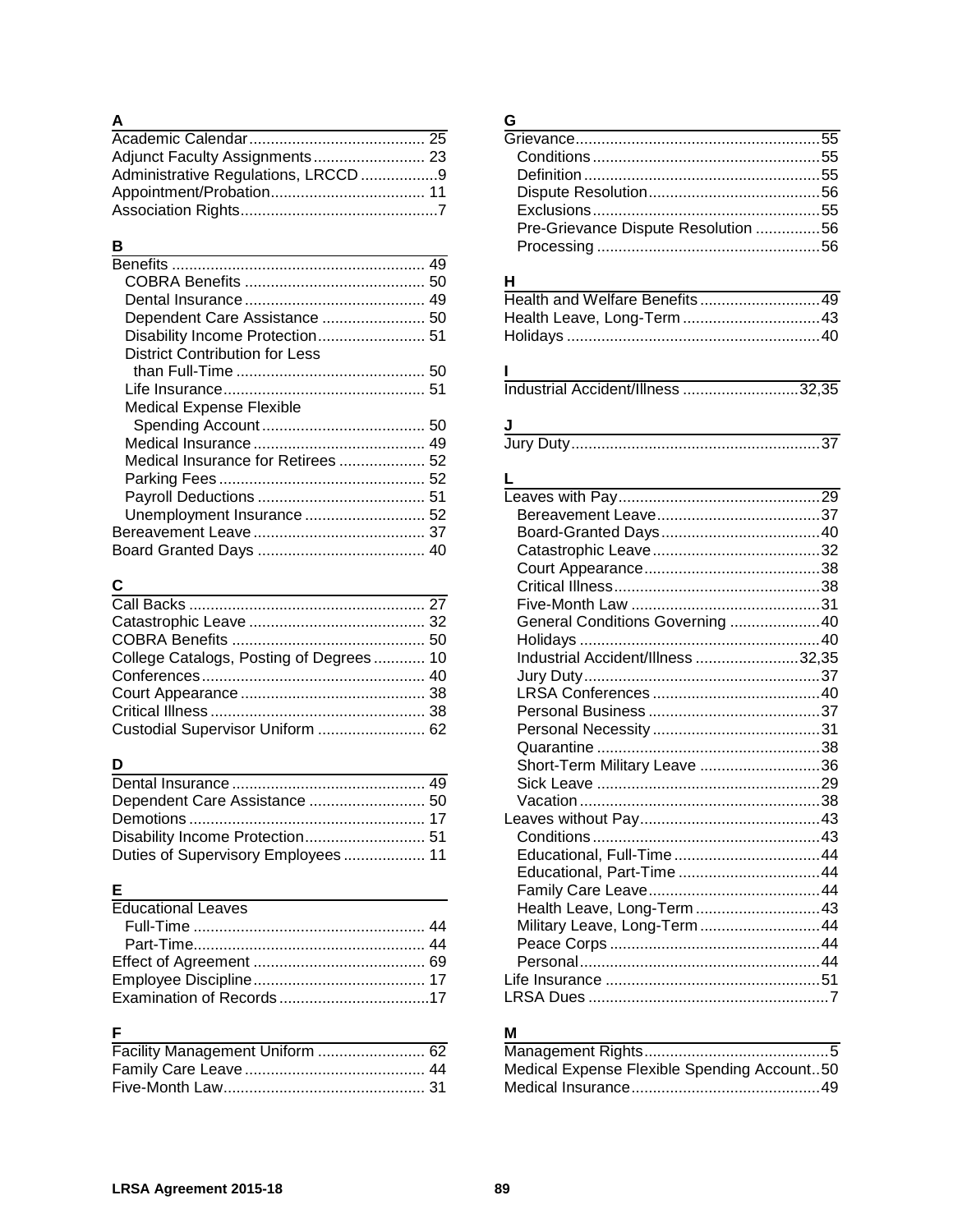### **M (continued)**

| Military Leaves |  |
|-----------------|--|
|                 |  |
|                 |  |

## **N**

### **O**

### **P**

| Evaluation Components 14                  |
|-------------------------------------------|
| Principles of Evaluation 14               |
|                                           |
|                                           |
|                                           |
|                                           |
|                                           |
|                                           |
|                                           |
|                                           |
|                                           |
|                                           |
|                                           |
| PFE Classified Staff Development Funds 19 |
| Staff Professional Development Leave 19   |
| Tuition Reimbursement 18,19               |
|                                           |
|                                           |
|                                           |

## **Q**

|--|--|

## **R**

| Release Time, LRSA Representatives 8 |  |
|--------------------------------------|--|
| Repayment of Money Owed District  47 |  |

## **S**

| Custodial Supervisor Uniform  62  |
|-----------------------------------|
| District Appeals Committee 60     |
|                                   |
| Illness/Injury Prevention Plan 61 |
|                                   |

## **S (continued)**

| Location Safety Committee59               |  |
|-------------------------------------------|--|
|                                           |  |
|                                           |  |
|                                           |  |
|                                           |  |
|                                           |  |
|                                           |  |
|                                           |  |
| Additional Compensation for               |  |
|                                           |  |
| Initial Salary Placement 45               |  |
| Longevity Earned Across Units46           |  |
|                                           |  |
| Out of Classification Work 46             |  |
| Repayment of Money Owed District  47      |  |
|                                           |  |
| Salary and Benefits, 2013-14 / 2014-15 75 |  |
|                                           |  |
|                                           |  |
|                                           |  |
|                                           |  |
|                                           |  |
| Maternity / Paternity / Birth of Child 30 |  |
|                                           |  |
| Transfer Between Employers 31             |  |
| Use for Personal Necessity 31             |  |
| Staff Professional Development Leave 19   |  |
|                                           |  |
|                                           |  |
|                                           |  |
|                                           |  |
|                                           |  |
| Number of Leaves per Year22               |  |
|                                           |  |
| Retirement Service Credit23               |  |
|                                           |  |
|                                           |  |
|                                           |  |
|                                           |  |

### **T**

| Employee Initiated, Transfer/Reassignment. 12 |  |
|-----------------------------------------------|--|
| Employee Initiated, Promotion 12              |  |
|                                               |  |
|                                               |  |
|                                               |  |

## **U**

| Uniforms |  |
|----------|--|
|          |  |
|          |  |